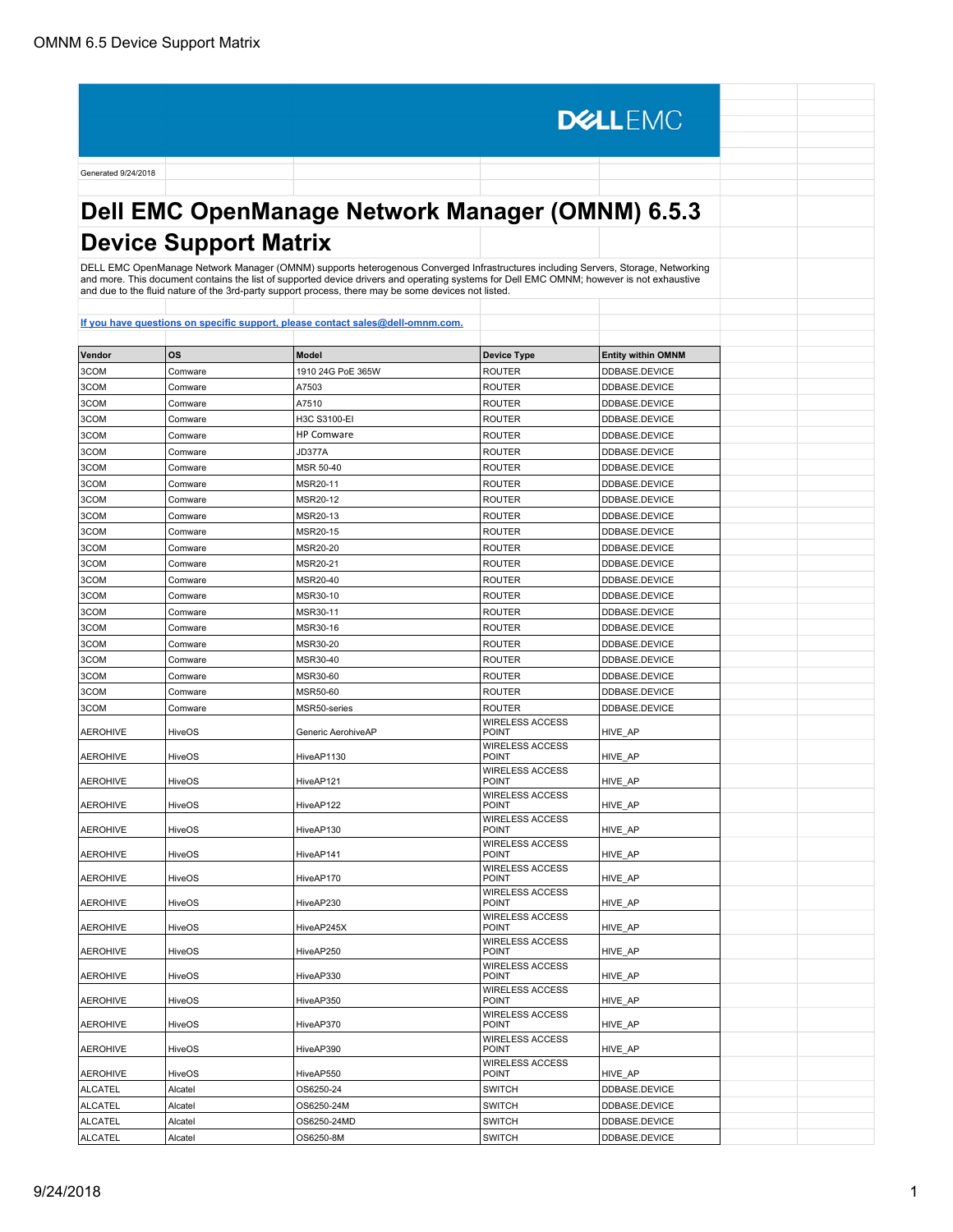**DELLEMC** Generated 9/24/2018 **Dell EMC OpenManage Network Manager (OMNM) 6.5.3 Device Support Matrix** DELL EMC OpenManage Network Manager (OMNM) supports heterogenous Converged Infrastructures including Servers, Storage, Networking and more. This document contains the list of supported device drivers and operating systems for Dell EMC OMNM; however is not exhaustive and due to the fluid nature of the 3rd-party support process, there may be some devices not listed. **[If you have questions on specific support, please contact sales@dell-omnm.com.](mailto:SALES@DELL-OMNM.COM) Vendor OS Model Device Type Entity within OMNM** ALCATEL Alcatel OS6250-P24 SWITCH DDBASE.DEVICE ALCATEL Alcatel OS6450-24 SWITCH DDBASE.DEVICE ALCATEL Alcatel OS6450-24L SWITCH DDBASE.DEVICE ALCATEL Alcatel OS6450-48 SWITCH DDBASE.DEVICE ALCATEL Alcatel OS6450-P10L SWITCH DDBASE.DEVICE ALCATEL Alcatel OS6450-P24 SWITCH DDBASE.DEVICE ALCATEL Alcatel OS6450-P48 SWITCH DDBASE.DEVICE ALCATEL Alcatel OS6450-P48L SWITCH DDBASE.DEVICE ALCATEL Alcatel OS6850-24 SWITCH DDBASE.DEVICE ALCATEL Alcatel **Alcatel OS6850-24L** SWITCH **DDBASE.DEVICE** ALCATEL Alcatel **Alcatel OS6850-24LU** SWITCH **DDBASE.DEVICE** ALCATEL Alcatel OS6850-24X SWITCH DDBASE.DEVICE ALCATEL Alcatel OS6850-24XL SWITCH DDBASE.DEVICE ALCATEL Alcatel Alcatel **OS6850-24XLU** SWITCH **DIDBASE.DEVICE** ALCATEL ALcatel Alcatel **Alcatel** OS6850-48 SWITCH **DDBASE.DEVICE** ALCATEL Alcatel **Alcatel COS6850-48L** ALCATEL **ALCATEL DEBASE.DEVICE** ALCATEL Alcatel OS6850-48LU SWITCH DDBASE.DEVICE ALCATEL Alcatel OS6850-48X SWITCH DDBASE.DEVICE ALCATEL Alcatel OS6850-48XL SWITCH DDBASE.DEVICE ALCATEL Alcatel OS6850-48XLU SWITCH DDBASE.DEVICE ALCATEL Alcatel Alcatel CS6850-P24 SWITCH SWITCH DDBASE.DEVICE ALCATEL Alcatel And Alcatel **OS6850-P24L** SWITCH **DDBASE.DEVICE** ALCATEL Alcatel Academy And Alcatel Alcatel Alcatel Alcatel Alcatel Alcatel Alcatel Alcatel Alcatel Alcatel Alcatel Alcatel Alcatel Alcatel Alcatel Alcatel Alcatel Alcatel Alcatel Alcatel Alcatel Alcatel Alcatel Alcatel Al ALCATEL Alcatel OS6850-P24X SWITCH DDBASE.DEVICE ALCATEL Alcatel OS6850-P24XL SWITCH DDBASE.DEVICE ALCATEL Alcatel OS6850-P24XLU SWITCH DDBASE.DEVICE ALCATEL Alcatel OS6850-P48 SWITCH DDBASE.DEVICE ALCATEL Alcatel OS6850-P48L SWITCH DDBASE.DEVICE ALCATEL Alcatel OS6850-P48LU SWITCH DDBASE.DEVICE ALCATEL Alcatel OS6850-P48X SWITCH DDBASE.DEVICE ALCATEL Alcatel Alcatel **DRIGHT ALCATEL ALCATEL** ALCATEL ALCATEL ALCATEL ALCATEL ALCATEL ALCATEL ALCATE ALCATE ALCATEL Alcatel Alcatel **OS6850-P48XLU** SWITCH SWITCH **DDBASE.DEVICE** ALCATEL Alcatel Alcatel **OS6850-U24** SWITCH **DDBASE.DEVICE** ALCATEL Alcatel Alcatel **OS6850-U24X** SWITCH **DDBASE.DEVICE** ALCATEL Alcatel Alcatel **OS6850E-P48** SWITCH BUCATEL **DDBASE.DEVICE** ALCATEL Alcatel Alcatel **OS6850E-P48X** SWITCH **DDBASE.DEVICE** ALCATEL Alcatel **Alcatel** Alcatel **Alcatel** OS6850E-U24X SWITCH SWITCH **DDBASE.DEVICE** ALCATEL Alcatel OS9600 SWITCH DDBASE.DEVICE ALCATEL Alcatel OS9600-CMM SWITCH DDBASE.DEVICE ALCATEL Alcatel OS9600E SWITCH DDBASE.DEVICE ALCATEL Alcatel OS9700 SWITCH DDBASE.DEVICE ALCATEL Alcatel Alcatel **OS9700-CMM** SWITCH **SWITCH DDBASE.DEVICE** ALCATEL Alcatel OS9700E SWITCH DDBASE.DEVICE ALCATEL Alcatel OS9800 SWITCH DDBASE.DEVICE ALCATEL Alcatel OS9800-CMM SWITCH DDBASE.DEVICE ALCATEL Alcatel OS9800E SWITCH DDBASE.DEVICE

ARISTA AristaEOS aristaDCS7048T4S SWITCH DDBASE.DEVICE ARISTA AristaEOS aristaDCS7048TA SWITCH DDBASE.DEVICE ARISTA AristaEOS aristaDCS7050Q16 SWITCH DDBASE.DEVICE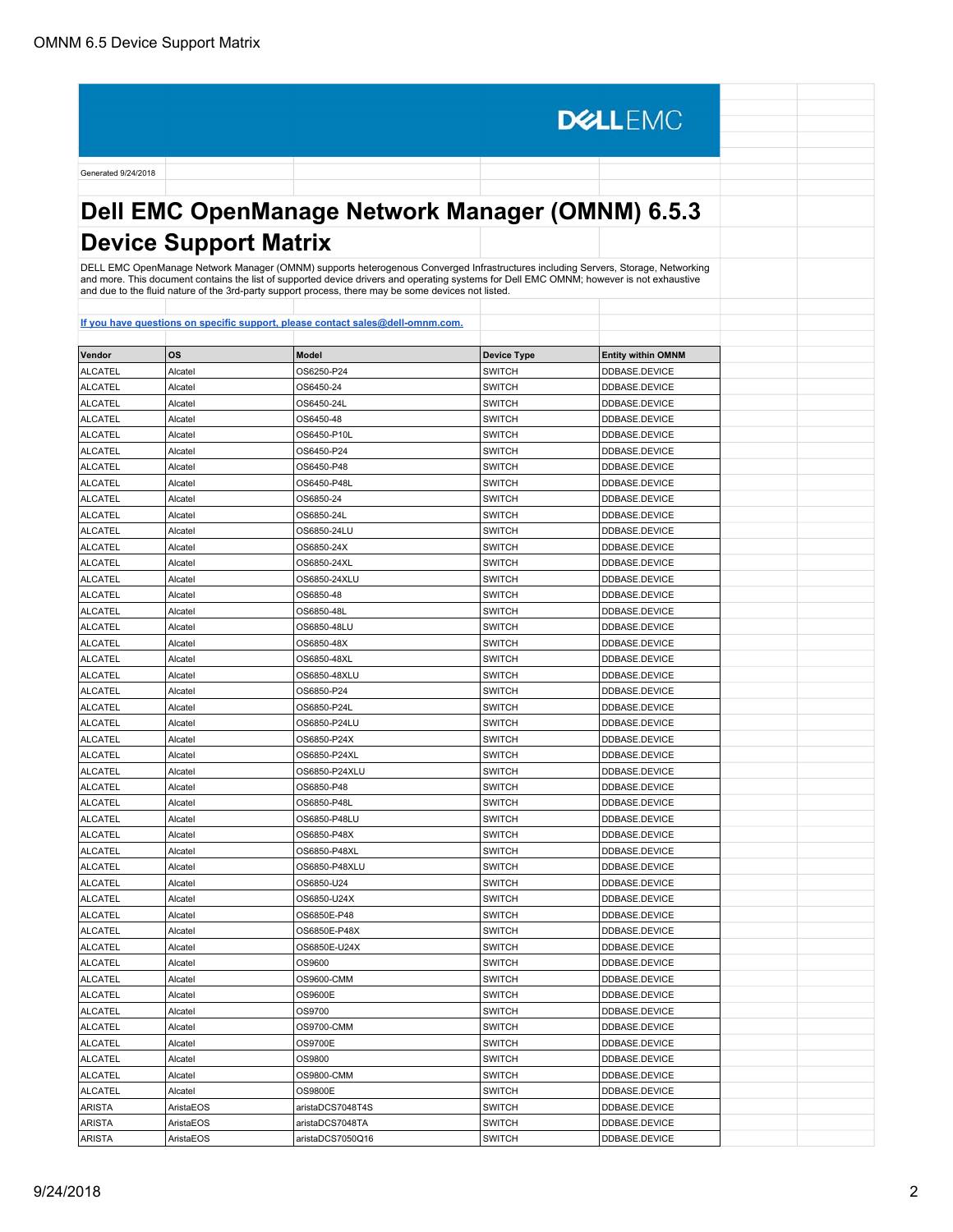**DELLEMC** Generated 9/24/2018 **Dell EMC OpenManage Network Manager (OMNM) 6.5.3 Device Support Matrix** DELL EMC OpenManage Network Manager (OMNM) supports heterogenous Converged Infrastructures including Servers, Storage, Networking and more. This document contains the list of supported device drivers and operating systems for Dell EMC OMNM; however is not exhaustive and due to the fluid nature of the 3rd-party support process, there may be some devices not listed. **[If you have questions on specific support, please contact sales@dell-omnm.com.](mailto:SALES@DELL-OMNM.COM) Vendor OS Model Device Type Entity within OMNM** ARISTA AristaEOS aristaDCS7050Q16SSD SWITCH DDBASE.DEVICE ARISTA AristaEOS aristaDCS7050S52 SWITCH DDBASE.DEVICE ARISTA AristaEOS aristaDCS7050S52SSD SWITCH DDBASE.DEVICE ARISTA AristaEOS aristaDCS7050S64 SWITCH DDBASE.DEVICE ARISTA AristaEOS aristaDCS7050S64SSD SWITCH DDBASE.DEVICE ARISTA AristaEOS aristaDCS7050T36 SWITCH DDBASE.DEVICE ARISTA AristaEOS aristaDCS7050T52 SWITCH DDBASE.DEVICE ARISTA AristaEOS aristaDCS7050T52SSD SWITCH DDBASE.DEVICE ARISTA AristaEOS aristaDCS7050T64 SWITCH DDBASE.DEVICE ARISTA AristaEOS aristaDCS7050T64SSD SWITCH DDBASE.DEVICE ARISTA AristaEOS aristaDCS7120T4S SWITCH DDBASE.DEVICE ARISTA AristaEOS aristaDCS7124FX SWITCH DDBASE.DEVICE ARISTA AristaEOS aristaDCS7124FXCL SWITCH DDBASE.DEVICE ARISTA AristaEOS aristaDCS7124S SWITCH DDBASE.DEVICE ARISTA AristaEOS aristaDCS7124SX SWITCH DDBASE.DEVICE ARISTA AristaEOS aristaDCS7124SXSSD SWITCH DDBASE.DEVICE ARISTA AristaEOS aristaDCS7140T8S SWITCH DDBASE.DEVICE ARISTA AristaEOS aristaDCS7148S SWITCH DDBASE.DEVICE ARISTA AristaEOS aristaDCS7148SX SWITCH DDBASE.DEVICE ARISTA AristaEOS aristaDCS7150S24 SWITCH DDBASE.DEVICE ARISTA AristaEOS aristaDCS7150S24CL SWITCH DDBASE.DEVICE ARISTA AristaEOS aristaDCS7150S24CLSSD SWITCH DDBASE.DEVICE ARISTA AristaEOS aristaDCS7150S52CL SWITCH DDBASE.DEVICE ARISTA AristaEOS aristaDCS7150S52CLSSD SWITCH DDBASE.DEVICE ARISTA AristaEOS aristaDCS7150S64CL SWITCH DDBASE.DEVICE ARISTA AristaEOS aristaDCS7504 SWITCH DDBASE.DEVICE ARISTA AristaEOS aristaDCS7508 SWITCH DDBASE.DEVICE ARISTA | AristaEOS | ARISTASIM | SWITCH | DDBASE.DEVICE WIRELESS ACCESS ARUBA ArubaOS Access Point POINT ACCESS\_POINT WIRELESS ACCESS<br>POINT ARUBA ArubaOS ARUBA ACCESS Point 1200 ACCESS\_POINT WIRELESS ACCESS ARUBA ArubaOS ARUBA Access Point 2E POINT **ACCESS** POINT WIRELESS ACCESS ARUBA | ArubaOS | Access Point 40 POINT RESERVE ACCESS POINT WIRELESS ACCESS ARUBA | ArubaOS | Access Point 41 POINT RESERVE ACCESS POINT WIRELESS ACCESS<br>POINT ARUBA | ArubaOS | Access Point 50 ACCESS\_POINT WIRELESS ACCESS<br>POINT ARUBA | ArubaOS | Access Point 52 ACCESS\_POINT WIRELESS ACCESS<br>POINT ARUBA | ArubaOS | Access Point 60 ACCESS\_POINT WIRELESS ACCESS ARUBA | ArubaOS | Access Point 61 ACCESS\_POINT WIRELESS ACCESS<br>POINT ARUBA | ArubaOS | Access Point 61a ACCESS\_POINT WIRELESS ACCESS<br>POINT ARUBA | ArubaOS | Access Point 65 ACCESS\_POINT WIRELESS ACCESS<br>POINT ARUBA | ArubaOS | Access Point 70 ACCESS\_POINT

WIRELESS ACCESS<br>POINT

ACCESS\_POINT

ARUBA | ArubaOS | Access Point 80M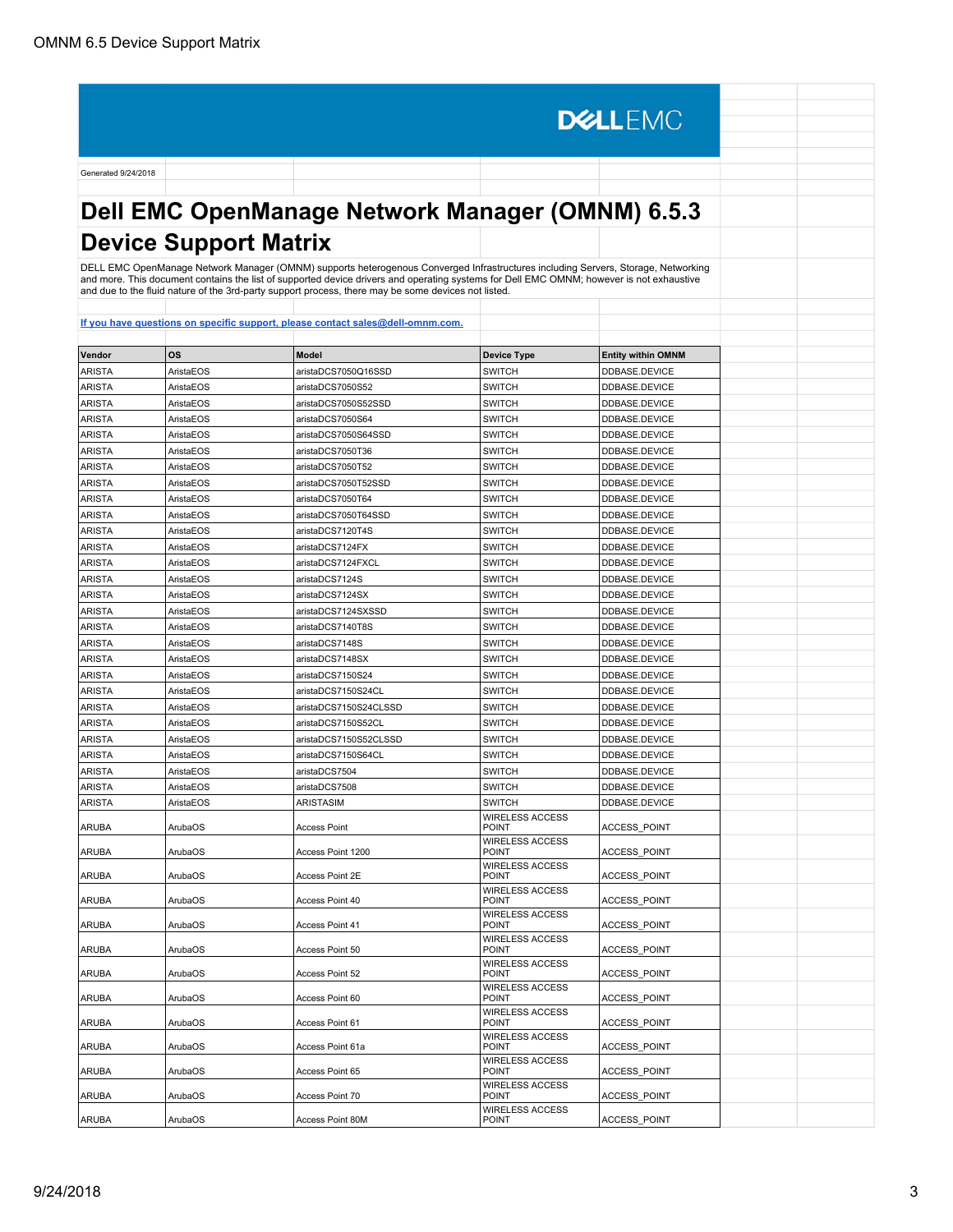**DELLEMC** Generated 9/24/2018 **Dell EMC OpenManage Network Manager (OMNM) 6.5.3 Device Support Matrix** DELL EMC OpenManage Network Manager (OMNM) supports heterogenous Converged Infrastructures including Servers, Storage, Networking and more. This document contains the list of supported device drivers and operating systems for Dell EMC OMNM; however is not exhaustive and due to the fluid nature of the 3rd-party support process, there may be some devices not listed. **[If you have questions on specific support, please contact sales@dell-omnm.com.](mailto:SALES@DELL-OMNM.COM) Vendor OS Model Device Type Entity within OMNM** WIRELESS ACCESS<br>POINT ARUBA | ArubaOS | Access Point 80MB POINT ACCESS\_POINT WIRELESS ACCESS<br>POINT ARUBA | ArubaOS | Access Point 80S ACCESS\_POINT WIRELESS ACCESS ARUBA | ArubaOS | Access Point 80SB POINT **ACCESS** POINT WIRELESS ACCESS<br>POINT ARUBA | ArubaOS | Access Point Duo ACCESS\_POINT WIRELESS ACCESS<br>POINT ARUBA | ArubaOS | Access Point Duo WJ ACCESS\_POINT WIRELESS ACCESS ARUBA | ArubaOS | Access Point Mw1700 ACCESS\_POINT WIRELESS ACCESS ARUBA | ArubaOS | Access Point WG 102 ACCESS\_POINT WIRELESS ACCESS<br>POINT ARUBA | ArubaOS | Aruba Family Device ACCESS\_POINT ARUBA ArubaOS | IAP-277 SWITCH | INSTANT\_ACCESS\_POINT ARUBA ArubaOS IAP-314 SWITCH INSTANT\_ACCESS\_POINT ARUBA |ArubaOS | |AP-315 | |AP-315 | |SWITCH |INSTANT\_ACCESS\_POINT ARUBA ArubaOS | ArubaOS | ARP-334 | ARP-334 | SWITCH | INSTANT ACCESS\_POINT ARUBA ArubaOS IAP-335 SWITCH INSTANT\_ACCESS\_POINT ARUBA | ArubaOS | Mobility Controller SWITCH Norman | SWITCH | CONTROLLER ARUBA ARUBA ArubaOS Mobility Controller 200 SWITCH CONTROLLER ARUBA ArubaOS Mobility Controller 2400 SWITCH CONTROLLER ARUBA ArubaOS Mobility Controller 2400E SWITCH CONTROLLER ARUBA ArubaOS Mobility Controller 2424 SWITCH CONTROLLER ARUBA ArubaOS Mobility Controller 3400 SWITCH CONTROLLER ARUBA ArubaOS Mobility Controller 5000 SWITCH CONTROLLER ARUBA ArubaOS Mobility Controller 6000 SWITCH CONTROLLER ARUBA ArubaOS Mobility Controller 7240 SWITCH CONTROLLER ARUBA ArubaOS Mobility Controller 800 SWITCH CONTROLLER ARUBA ArubaOS Mobility Controller 800E SWITCH CONTROLLER ARUBA ArubaOS Mobility Controller 804 SWITCH CONTROLLER WIRELESS ACCESS ARUBA ArubaOS PowerConnect Access Point Family Device POINT |<br>POINT |<br>ACCESS\_POINT ARUBA ArubaOS PowerConnect W-3200 SWITCH CONTROLLER ARUBA ArubaOS PowerConnect W-3400 SWITCH CONTROLLER ARUBA ArubaOS PowerConnect W-3600 SWITCH CONTROLLER ARUBA ArubaOS PowerConnect W-6000M3 SWITCH CONTROLLER ARUBA ArubaOS PowerConnect W-620 SWITCH CONTROLLER ARUBA ArubaOS PowerConnect W-650 SWITCH CONTROLLER

ARUBA ArubaOS PowerConnect W-651 SWITCH CONTROLLER ARUBA ArubaOS PowerConnect W-7005 SWITCH CONTROLLER ARUBA ArubaOS PowerConnect W-7008 SWITCH CONTROLLER ARUBA ARUBA ARUBA ARUBA ARUBA ARUBA ARUBA ARUBA ARUBA ARUBA ARUBA ARUBA ARUBA ARUBA ARUBA ARUBA ARUBA ARUBA AR ARUBA ARUBA ARUBA ARUBA ARUBA ARUBA ARUBA ARUBA ARUBA ARUBA ARUBA ARUBA ARUBA ARUBA ARUBA ARUBA ARUBA ARUBA A ARUBA ARUBA ARUBA ARUBA ARUBA ARUBA ARUBA ARUBA ARUBA ARUBA ARUBA ARUBA ARUBA ARUBA ARUBA ARUBA ARUBA ARUBA A ARUBA ArubaOS PowerConnect W-7030 SWITCH CONTROLLER ARUBA ArubaOS PowerConnect W-7210 SWITCH CONTROLLER ARUBA ArubaOS PowerConnect W-7220 SWITCH CONTROLLER ARUBA ArubaOS PowerConnect W-7240 SWITCH CONTROLLER ARUBA ArubaOS PowerConnect W-7240XM SWITCH CONTROLLER ARUBA ArubaOS PowerConnect W-7280 SWITCH CONTROLLER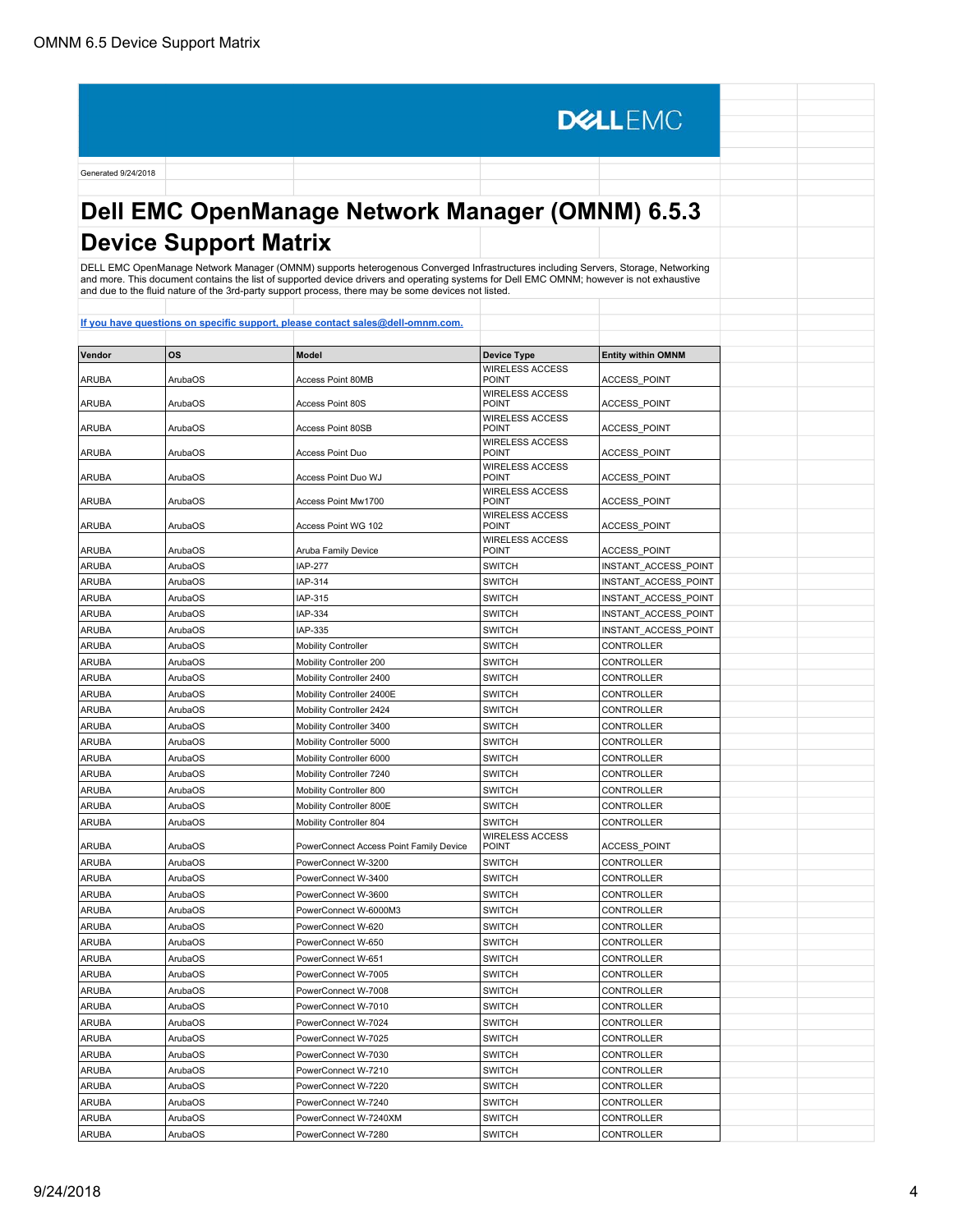# **Dell EMC OpenManage Network Manager (OMNM) 6.5.3 Device Support Matrix**

**DELLEMC** 

DELL EMC OpenManage Network Manager (OMNM) supports heterogenous Converged Infrastructures including Servers, Storage, Networking<br>and more. This document contains the list of supported device drivers and operating systems

| Vendor       | <b>OS</b>      | Model                                    | <b>Device Type</b>                     | <b>Entity within OMNM</b>   |  |
|--------------|----------------|------------------------------------------|----------------------------------------|-----------------------------|--|
| <b>ARUBA</b> | ArubaOS        | PowerConnect W-AP103H                    | <b>WIRELESS ACCESS</b><br>POINT        | ACCESS POINT                |  |
| <b>ARUBA</b> | ArubaOS        | PowerConnect W-AP124                     | <b>WIRELESS ACCESS</b><br><b>POINT</b> | <b>ACCESS POINT</b>         |  |
| <b>ARUBA</b> | ArubaOS        | PowerConnect W-AP125                     | <b>WIRELESS ACCESS</b><br><b>POINT</b> | <b>ACCESS POINT</b>         |  |
|              |                |                                          | <b>WIRELESS ACCESS</b>                 |                             |  |
| <b>ARUBA</b> | ArubaOS        | PowerConnect W-AP175AC Outdoor (DC)      | POINT                                  | ACCESS POINT                |  |
| <b>ARUBA</b> | ArubaOS        | PowerConnect W-AP68                      | <b>WIRELESS ACCESS</b><br><b>POINT</b> | <b>ACCESS POINT</b>         |  |
| ARUBA        | ArubaOS        | PowerConnect W-AP68P                     | <b>WIRELESS ACCESS</b><br><b>POINT</b> | <b>ACCESS POINT</b>         |  |
| <b>ARUBA</b> | ArubaOS        | PowerConnect W-AP93H                     | <b>WIRELESS ACCESS</b><br><b>POINT</b> | <b>ACCESS POINT</b>         |  |
| <b>ARUBA</b> | ArubaOS        | PowerConnect W-IAP 204                   | <b>SWITCH</b>                          | INSTANT ACCESS POINT        |  |
| <b>ARUBA</b> | ArubaOS        | PowerConnect W-IAP 205                   | <b>SWITCH</b>                          | INSTANT ACCESS POINT        |  |
| <b>ARUBA</b> | ArubaOS        | PowerConnect W-IAP 205H                  | <b>SWITCH</b>                          | INSTANT ACCESS POINT        |  |
| <b>ARUBA</b> | ArubaOS        | PowerConnect W-IAP 228                   | <b>SWITCH</b>                          | INSTANT ACCESS POINT        |  |
| <b>ARUBA</b> | ArubaOS        | PowerConnect W-IAP 277                   | <b>SWITCH</b>                          | INSTANT ACCESS POINT        |  |
| <b>ARUBA</b> | ArubaOS        | PowerConnect W-IAP 324                   | <b>SWITCH</b>                          | INSTANT ACCESS POINT        |  |
| <b>ARUBA</b> | ArubaOS        | PowerConnect W-IAP 325                   | <b>SWITCH</b>                          | INSTANT ACCESS POINT        |  |
| <b>ARUBA</b> | ArubaOS        | PowerConnect W-IAP103                    | <b>SWITCH</b>                          | INSTANT ACCESS POINT        |  |
| <b>ARUBA</b> | ArubaOS        | PowerConnect W-IAP104                    | <b>SWITCH</b>                          | INSTANT ACCESS POINT        |  |
| <b>ARUBA</b> | ArubaOS        | PowerConnect W-IAP105                    | <b>SWITCH</b>                          | INSTANT ACCESS POINT        |  |
| <b>ARUBA</b> | ArubaOS        | PowerConnect W-IAP108                    | <b>SWITCH</b>                          | INSTANT ACCESS POINT        |  |
| ARUBA        | ArubaOS        | PowerConnect W-IAP109                    | <b>SWITCH</b>                          | <b>INSTANT ACCESS POINT</b> |  |
| ARUBA        | ArubaOS        | PowerConnect W-IAP114                    | <b>SWITCH</b>                          | <b>INSTANT ACCESS POINT</b> |  |
| ARUBA        | ArubaOS        | PowerConnect W-IAP115                    | <b>SWITCH</b>                          | INSTANT ACCESS POINT        |  |
| <b>ARUBA</b> | ArubaOS        | PowerConnect W-IAP134                    | <b>SWITCH</b>                          | INSTANT ACCESS POINT        |  |
| <b>ARUBA</b> | ArubaOS        | PowerConnect W-IAP135                    | <b>SWITCH</b>                          | INSTANT ACCESS POINT        |  |
| <b>ARUBA</b> | ArubaOS        | PowerConnect W-IAP155                    | <b>SWITCH</b>                          | INSTANT ACCESS POINT        |  |
| <b>ARUBA</b> | ArubaOS        | PowerConnect W-IAP155P                   | <b>SWITCH</b>                          | INSTANT ACCESS POINT        |  |
| <b>ARUBA</b> | ArubaOS        | PowerConnect W-IAP175                    | <b>SWITCH</b>                          | INSTANT ACCESS POINT        |  |
| <b>ARUBA</b> | ArubaOS        | PowerConnect W-IAP175AC                  | <b>SWITCH</b>                          | INSTANT_ACCESS_POINT        |  |
| <b>ARUBA</b> | ArubaOS        | PowerConnect W-IAP175P                   | <b>SWITCH</b>                          | INSTANT ACCESS POINT        |  |
| <b>ARUBA</b> | ArubaOS        | PowerConnect W-IAP214 (11n/11ac)         | <b>SWITCH</b>                          | INSTANT ACCESS POINT        |  |
| <b>ARUBA</b> | ArubaOS        | PowerConnect W-IAP215 (11n/11ac)         | <b>SWITCH</b>                          | INSTANT_ACCESS_POINT        |  |
| <b>ARUBA</b> | ArubaOS        | PowerConnect W-IAP224 (11ac)             | <b>SWITCH</b>                          | INSTANT ACCESS POINT        |  |
| <b>ARUBA</b> | ArubaOS        | PowerConnect W-IAP225 (11ac)             | <b>SWITCH</b>                          | INSTANT ACCESS POINT        |  |
| <b>ARUBA</b> | ArubaOS        | PowerConnect W-IAP274 (Outdoor/11n/11ac) | <b>SWITCH</b>                          | INSTANT ACCESS POINT        |  |
| <b>ARUBA</b> | ArubaOS        | PowerConnect W-IAP275 (Outdoor/11n/11ac) | <b>SWITCH</b>                          | INSTANT ACCESS POINT        |  |
| <b>ARUBA</b> | ArubaOS        | PowerConnect W-IAP314                    | <b>SWITCH</b>                          | INSTANT ACCESS POINT        |  |
| <b>ARUBA</b> | ArubaOS        | PowerConnect W-IAP315                    | <b>SWITCH</b>                          | INSTANT ACCESS POINT        |  |
| <b>ARUBA</b> | ArubaOS        | PowerConnect W-IAP334                    | <b>SWITCH</b>                          | INSTANT ACCESS POINT        |  |
| <b>ARUBA</b> | ArubaOS        | PowerConnect W-IAP335                    | <b>SWITCH</b>                          | INSTANT ACCESS POINT        |  |
| <b>ARUBA</b> | ArubaOS        | PowerConnect W-IAP3WN                    | <b>SWITCH</b>                          | INSTANT ACCESS POINT        |  |
| <b>ARUBA</b> | ArubaOS        | PowerConnect W-IAP3WNP                   | <b>SWITCH</b>                          | INSTANT ACCESS POINT        |  |
| <b>ARUBA</b> | ArubaOS        | PowerConnect W-IAP92                     | <b>SWITCH</b>                          | INSTANT ACCESS POINT        |  |
| ARUBA        | ArubaOS        | PowerConnect W-IAP93                     | <b>SWITCH</b>                          | INSTANT ACCESS POINT        |  |
| <b>ARUBA</b> | <b>ArubaOS</b> | PowerConnect W-RAP2WG                    | <b>WIRELESS ACCESS</b><br><b>POINT</b> | <b>ACCESS POINT</b>         |  |
| ARUBA        | ArubaOS        | PowerConnect W-RAP5                      | <b>WIRELESS ACCESS</b><br><b>POINT</b> | <b>ACCESS POINT</b>         |  |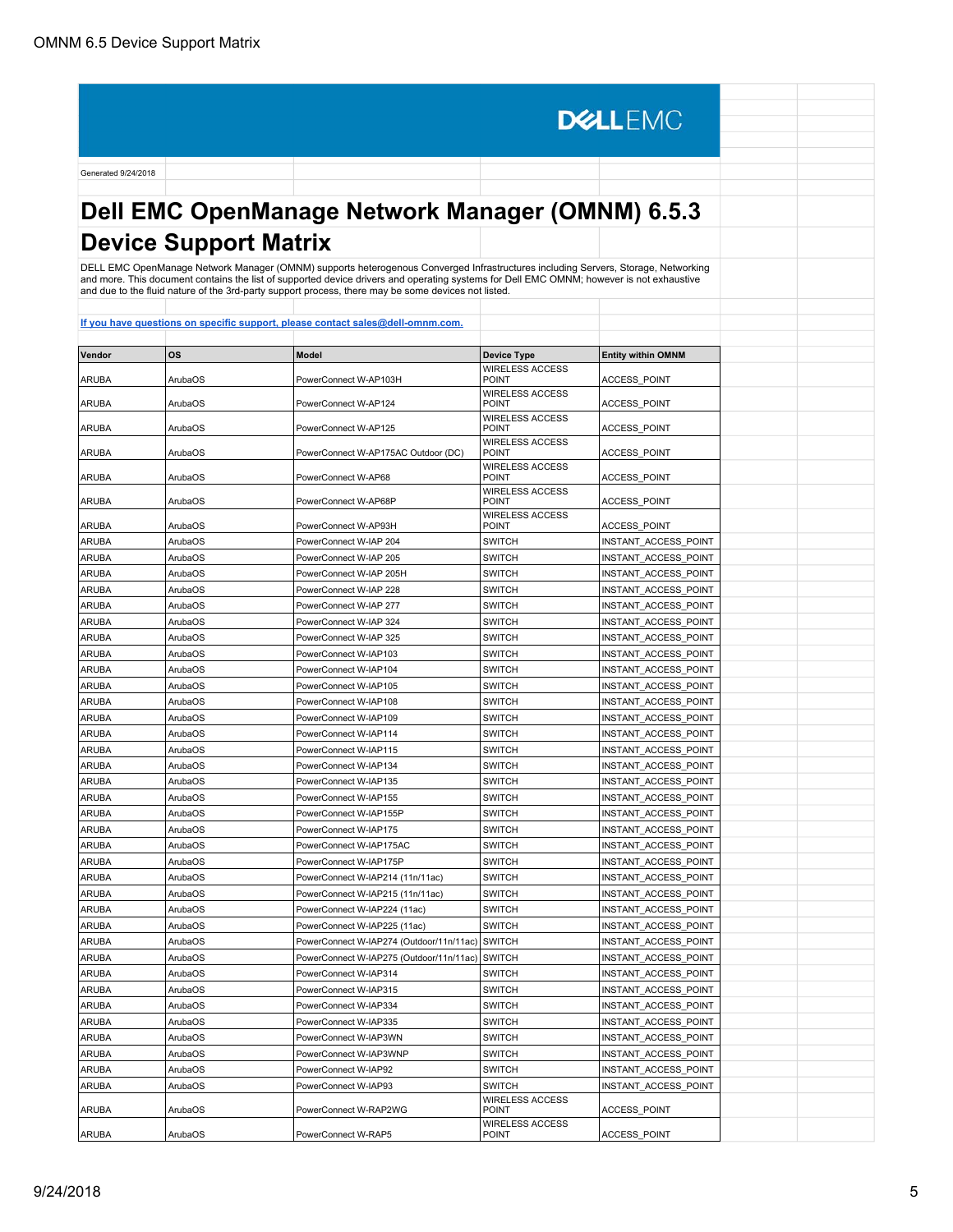# **Dell EMC OpenManage Network Manager (OMNM) 6.5.3 Device Support Matrix**

**DELLEMC** 

DELL EMC OpenManage Network Manager (OMNM) supports heterogenous Converged Infrastructures including Servers, Storage, Networking<br>and more. This document contains the list of supported device drivers and operating systems

| Vendor         | <b>OS</b>                | <b>Model</b>                                      | <b>Device Type</b><br><b>WIRELESS ACCESS</b> | <b>Entity within OMNM</b> |  |
|----------------|--------------------------|---------------------------------------------------|----------------------------------------------|---------------------------|--|
| <b>ARUBA</b>   | ArubaOS                  | PowerConnect W-RAP5WN                             | <b>POINT</b>                                 | <b>ACCESS POINT</b>       |  |
| <b>BROCADE</b> | IronWare                 | ADX 1000 Router                                   | <b>SWITCH</b>                                | ServerIronADX             |  |
| <b>BROCADE</b> | IronWare                 | ADX 10000 Router                                  | <b>SWITCH</b>                                | ServerIronADX             |  |
| <b>BROCADE</b> | IronWare                 | ADX 4000 Router                                   | <b>SWITCH</b>                                | ServerIronADX             |  |
| <b>BROCADE</b> | Brocade Fabric OS        | AP7600                                            | <b>HYPERVISOR</b>                            | DDBASE.DEVICE             |  |
| <b>BROCADE</b> | Brocade Fabric OS        | Connectrix ED-480000B                             | <b>HYPERVISOR</b>                            | DDBASE.DEVICE             |  |
| <b>BROCADE</b> | IronWare                 | <b>FCX 624</b>                                    | SWITCH / ROUTER                              | FastIron_CX               |  |
| <b>BROCADE</b> | IronWare                 | FCX 624 Advanced Router                           | SWITCH / ROUTER                              | DDBASE.DEVICE             |  |
| <b>BROCADE</b> | IronWare                 | FCX 624 Base L3 Router                            | SWITCH / ROUTER                              | DDBASE.DEVICE             |  |
| <b>BROCADE</b> | IronWare                 | FCX 624 Router                                    | SWITCH / ROUTER                              | DDBASE.DEVICE             |  |
| <b>BROCADE</b> | IronWare                 | FCX 624S Advanced Router                          | SWITCH / ROUTER                              | DDBASE.DEVICE             |  |
| <b>BROCADE</b> | IronWare                 | FCX 624S Base L3 Router                           | SWITCH / ROUTER                              | DDBASE.DEVICE             |  |
| <b>BROCADE</b> | IronWare                 | FCX 624S Router                                   | SWITCH / ROUTER                              | <b>DDBASE.DEVICE</b>      |  |
| <b>BROCADE</b> | IronWare                 | FCX 624S Switch                                   | SWITCH / ROUTER                              | FastIron CX               |  |
| <b>BROCADE</b> | IronWare                 | FCX-648 Advanced Router                           | SWITCH / ROUTER                              | DDBASE.DEVICE             |  |
| <b>BROCADE</b> | IronWare                 | FCX-648 Base L3 Router                            | SWITCH / ROUTER                              | DDBASE.DEVICE             |  |
| <b>BROCADE</b> | IronWare                 | FCX-648 Switch                                    | SWITCH / ROUTER                              | FastIron CX               |  |
| <b>BROCADE</b> | IronWare                 | FCX-648-Router                                    | SWITCH / ROUTER                              | BigIron_RX                |  |
| <b>BROCADE</b> | IronWare                 | FCX-648S Advanced Router                          | SWITCH / ROUTER                              | DDBASE.DEVICE             |  |
| <b>BROCADE</b> | IronWare                 | FCX-648S Base L3 Router                           | SWITCH / ROUTER                              | DDBASE.DEVICE             |  |
| <b>BROCADE</b> | IronWare                 | FCX-648S Router                                   | SWITCH / ROUTER                              | DDBASE.DEVICE             |  |
| <b>BROCADE</b> | IronWare                 | FCX-648S Stack FCX                                | SWITCH / ROUTER                              | FastIron CX               |  |
| <b>BROCADE</b> | IronWare                 | FCX-648S Switch                                   | SWITCH / ROUTER                              | FastIron_CX               |  |
| <b>BROCADE</b> | Brocade Fabric OS        | Glory 8000/8000e                                  | <b>SWITCH</b>                                | DDBASE.DEVICE             |  |
| <b>BROCADE</b> | <b>Brocade Fabric OS</b> | Glory DCX4S                                       | <b>SWITCH</b>                                | DDBASE.DEVICE             |  |
| <b>BROCADE</b> | Brocade Fabric OS        | Glory M8428K                                      | <b>SWITCH</b>                                | DDBASE.DEVICE             |  |
| <b>BROCADE</b> | IronWare                 | MLXe _16                                          | SWITCH / ROUTER                              | MLXe Router               |  |
| <b>BROCADE</b> | IronWare                 | MLXe _16 Switch                                   | SWITCH / ROUTER                              | MLXe_Router               |  |
| <b>BROCADE</b> | IronWare                 | MLXe 4                                            | SWITCH / ROUTER                              | MLXe_Router               |  |
| <b>BROCADE</b> | IronWare                 | MLXe 4 Switch                                     | SWITCH / ROUTER                              | MLXe_Router               |  |
| <b>BROCADE</b> | IronWare                 | MLXe-8                                            | SWITCH / ROUTER                              | MLXe_Router               |  |
| <b>BROCADE</b> | IronWare                 | MLXe-8 Switch                                     | SWITCH / ROUTER                              | MLXe_Router               |  |
| <b>BROCADE</b> | IronWare                 | RX-16 Router                                      | <b>ROUTER</b>                                | BigIron_RX                |  |
| <b>BROCADE</b> | IronWare                 | RX-16 Switch                                      | SWITCH / ROUTER                              | DDBASE.DEVICE             |  |
| <b>BROCADE</b> | IronWare                 | RX-4 Router                                       | SWITCH / ROUTER                              | DDBASE.DEVICE             |  |
| <b>BROCADE</b> | IronWare                 | RX-4 Switch                                       | SWITCH / ROUTER                              | DDBASE.DEVICE             |  |
| <b>BROCADE</b> | IronWare                 | RX-8 Router                                       | SWITCH / ROUTER                              | BigIron RX                |  |
| <b>BROCADE</b> | IronWare                 | RX-8 Switch                                       | SWITCH / ROUTER                              | DDBASE.DEVICE             |  |
| <b>BROCADE</b> | IronWare                 | ServerIronGT E 1000 Router                        | SWITCH / ROUTER                              | ServerIron GT             |  |
| <b>BROCADE</b> | IronWare                 | ServerIronGT E 1000 Switch                        | SWITCH / ROUTER                              | ServerIron_GT             |  |
| <b>BROCADE</b> | Brocade Fabric OS        | Silkworm 2800, 4100 ,B-DC 4XS, B-8000,<br>M8428-K | <b>HYPERVISOR</b>                            | DDBASE.DEVICE             |  |
| <b>BROCADE</b> | IronWare                 | <b>Turbolron Router</b>                           | SWITCH / ROUTER                              | Turbolron                 |  |
| <b>BROCADE</b> | IronWare                 | <b>Turbolron Switch</b>                           | SWITCH / ROUTER                              | Turbolron                 |  |
| <b>CISCO</b>   | Cisco IOS                | 801                                               | <b>ROUTER</b>                                | DDBASE.DEVICE             |  |
| <b>CISCO</b>   | Cisco IOS                | 802                                               | <b>ROUTER</b>                                | DDBASE.DEVICE             |  |
| CISCO          | Cisco IOS                | 803                                               | <b>ROUTER</b>                                | DDBASE.DEVICE             |  |
| <b>CISCO</b>   | Cisco IOS                | 804                                               | <b>ROUTER</b>                                | DDBASE.DEVICE             |  |
|                |                          |                                                   |                                              |                           |  |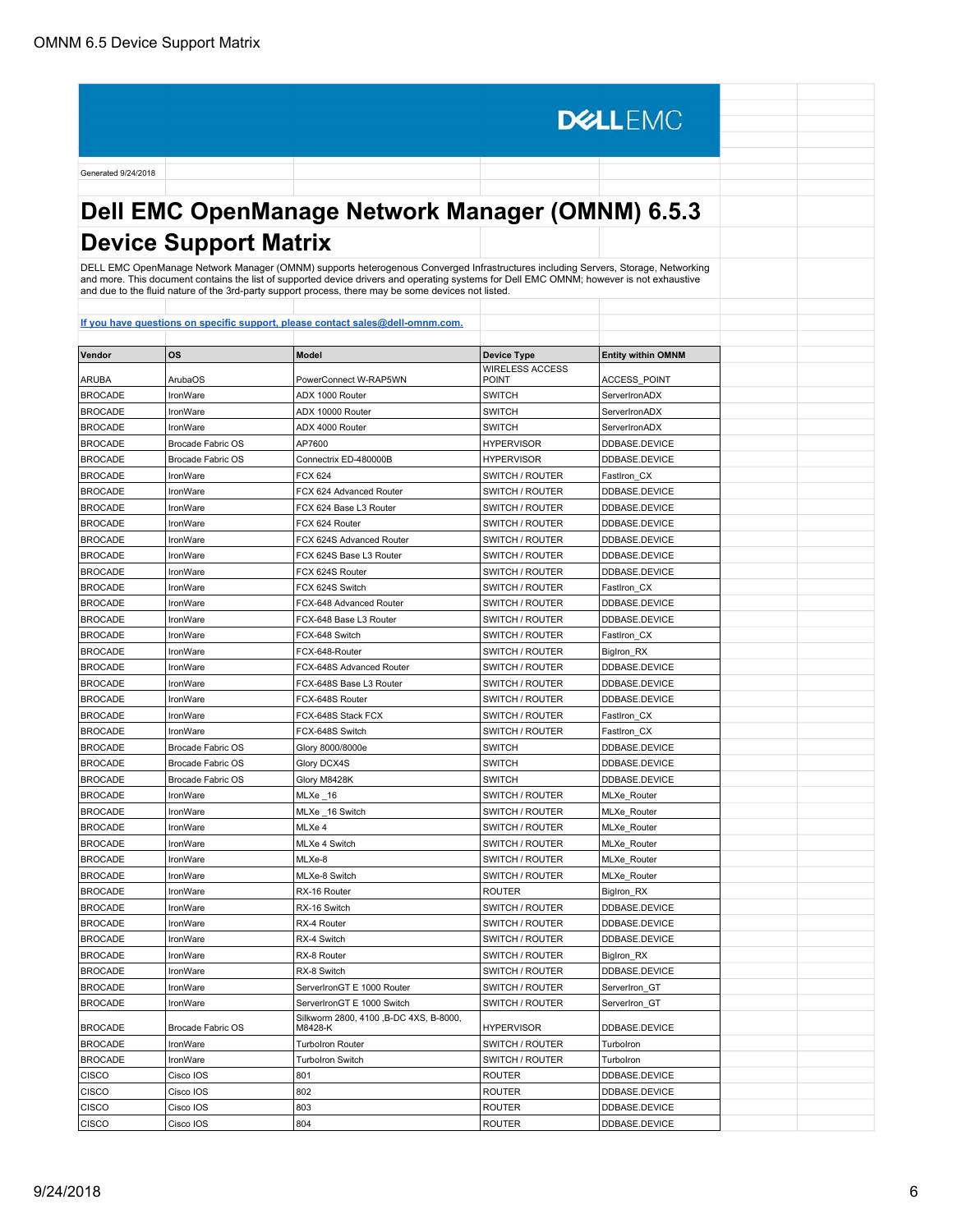**DELLEMC** Generated 9/24/2018 **Dell EMC OpenManage Network Manager (OMNM) 6.5.3 Device Support Matrix** DELL EMC OpenManage Network Manager (OMNM) supports heterogenous Converged Infrastructures including Servers, Storage, Networking and more. This document contains the list of supported device drivers and operating systems for Dell EMC OMNM; however is not exhaustive and due to the fluid nature of the 3rd-party support process, there may be some devices not listed. **[If you have questions on specific support, please contact sales@dell-omnm.com.](mailto:SALES@DELL-OMNM.COM) Vendor OS Model Device Type Entity within OMNM** CISCO |Cisco IOS |805 |ROUTER |DDBASE.DEVICE CISCO | Cisco IOS | 806 | ROUTER | DIDBASE.DEVICE CISCO |Cisco IOS |811 |ROUTER |DDBASE.DEVICE CISCO CISCO IOS 813 ROUTER DDBASE.DEVICE CISCO |Cisco IOS |819 |ROUTER |DDBASE.DEVICE CISCO |Cisco IOS |826 |ROUTER |DDBASE.DEVICE CISCO | Cisco IOS | 827 | ROUTER | DIDBASE.DEVICE CISCO |Cisco IOS |828 |ROUTER |DDBASE.DEVICE CISCO Cisco IOS 831 ROUTER DDBASE.DEVICE CISCO Cisco IOS 836 836 ROUTER DDBASE.DEVICE CISCO Cisco IOS 837 ROUTER DDBASE.DEVICE CISCO | Cisco IOS | 851 | 851 | ROUTER | DIDBASE.DEVICE CISCO |Cisco IOS |857 |ROUTER |DDBASE.DEVICE CISCO CISCO IOS 860 ROUTER DDBASE.DEVICE CISCO CISCO CISCO IOS 861 861 ROUTER DEVICE DEVICE CISCO Cisco IOS 867 867 ROUTER DDBASE.DEVICE CISCO |Cisco IOS |871 |ROUTER |DDBASE.DEVICE CISCO |Cisco IOS |876 |ROUTER |DDBASE.DEVICE | |I CISCO | Cisco IOS | 877 | ROUTER | DIDBASE.DEVICE CISCO |Cisco IOS |878 |ROUTER |DDBASE.DEVICE CISCO Cisco IOS 881 881 ROUTER DDBASE.DEVICE CISCO CIsco IOS 888 886 ROUTER DDBASE.DEVICE CISCO CIsco IOS 891 891 ROUTER DDBASE.DEVICE CISCO |Cisco IOS |892 |ROUTER |DDBASE.DEVICE CISCO Cisco IOS 1000 ROUTER DDBASE.DEVICE CISCO | Cisco IOS | 1003 | ROUTER | DDBASE.DEVICE CISCO Cisco IOS 1004 ROUTER DDBASE.DEVICE CISCO | Cisco IOS | 1005 | 2005 | ROUTER | DIDBASE.DEVICE CISCO | |nxos |1010 |SWITCH |NEXUS\_SWITCH CISCO Cisco IOS 1401 ROUTER DDBASE.DEVICE CISCO CISCO IOS 1407 ROUTER DEVICE DEVICE CISCO Cisco IOS 1417 1417 ROUTER DDBASE.DEVICE CISCO Cisco IOS 1502 ROUTER DDBASE.DEVICE CISCO CISCO IOS 1503 ROUTER DDBASE.DEVICE CISCO CISCO CISCO CISCO CISCO CISCO CISCO CISCO CISCO CISCO CISCO CISCO CISCO CISCO CISCO CISCO CISCO CISCO CISCO CISCO CISCO CISCO CISCO CISCO CISCO CISCO CISCO CISCO CISCO CISCO CISCO CISCO CISCO CISCO CISCO CISCO CISCO CISCO Cisco IOS 1602 ROUTER DDBASE.DEVICE CISCO CISCO IOS 1603 ROUTER DDBASE.DEVICE CISCO | Cisco IOS | 1604 | 2000 | ROUTER | DIDBASE.DEVICE CISCO |Cisco IOS |1605 |ROUTER |DDBASE.DEVICE CISCO | Cisco IOS | 1701 | 2001 | ROUTER | DINASE.DEVICE CISCO Cisco IOS 1710 ROUTER DDBASE.DEVICE CISCO CISCO IOS 1711 ROUTER DDBASE.DEVICE CISCO Cisco IOS 1712 ROUTER DDBASE.DEVICE CISCO |Cisco IOS |1720 |ROUTER |DDBASE.DEVICE CISCO Cisco IOS 1721 ROUTER DDBASE.DEVICE

CISCO Cisco IOS 1750 ROUTER DDBASE.DEVICE CISCO | Cisco IOS | 1751 | 2000 | 2000 | ROUTER | DINASE.DEVICE CISCO Cisco IOS 1760 ROUTER DDBASE.DEVICE CISCO Cisco IOS 1801 1901 ROUTER DDBASE.DEVICE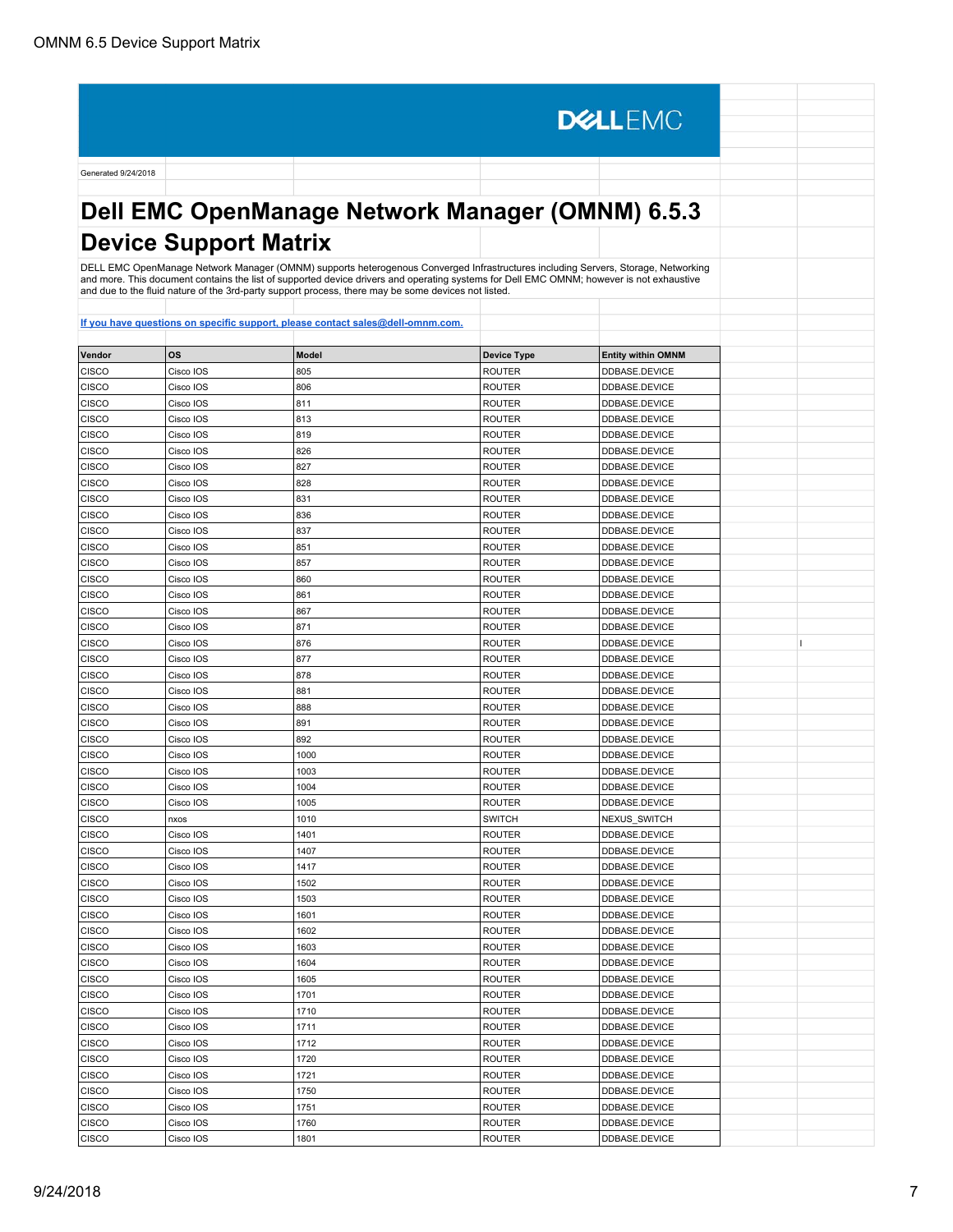**DELLEMC** Generated 9/24/2018 **Dell EMC OpenManage Network Manager (OMNM) 6.5.3 Device Support Matrix** DELL EMC OpenManage Network Manager (OMNM) supports heterogenous Converged Infrastructures including Servers, Storage, Networking and more. This document contains the list of supported device drivers and operating systems for Dell EMC OMNM; however is not exhaustive and due to the fluid nature of the 3rd-party support process, there may be some devices not listed. **[If you have questions on specific support, please contact sales@dell-omnm.com.](mailto:SALES@DELL-OMNM.COM) Vendor OS Model Device Type Entity within OMNM** CISCO |Cisco IOS |1802 |ROUTER |DDBASE.DEVICE CISCO | Cisco IOS | 1803 | 2003 | ROUTER | DIDBASE.DEVICE CISCO Cisco IOS 1811 ROUTER DDBASE.DEVICE CISCO CISCO IOS 1812 ROUTER DDBASE.DEVICE CISCO |Cisco IOS |1841 |ROUTER |DDBASE.DEVICE CISCO Cisco IOS 1900 ROUTER DDBASE.DEVICE CISCO | Cisco IOS | 1905 | 2005 | ROUTER | DIDBASE.DEVICE CISCO Cisco IOS 1941 ROUTER DDBASE.DEVICE CISCO Cisco IOS 2000 ROUTER DDBASE.DEVICE CISCO Cisco IOS 2102 ROUTER DDBASE.DEVICE CISCO Cisco IOS 2202 202 ROUTER DDBASE.DEVICE CISCO nxos 2224 SWITCH NEXUS\_SWITCH CISCO | |nxos |2232 |SWITCH |NEXUS\_SWITCH CISCO | <sub>I</sub>nxos | 2248 | 2248 | SWITCH | NEXUS SWITCH CISCO CISCO CISCO IOS 2501 2501 ROUTER DEVICE CISCO Cisco IOS 2502 ROUTER DDBASE.DEVICE CISCO |Cisco IOS |2503 |ROUTER |DDBASE.DEVICE CISCO Cisco IOS 2504 ROUTER DDBASE.DEVICE CISCO | Cisco IOS | 2505 | 2505 | ROUTER | DIDBASE.DEVICE CISCO |Cisco IOS |2506 |ROUTER |DDBASE.DEVICE CISCO Cisco IOS 2507 2507 ROUTER DDBASE.DEVICE CISCO CIsco IOS 2508 ROUTER DDBASE.DEVICE CISCO Cisco IOS 2509 2509 ROUTER DDBASE.DEVICE CISCO Cisco IOS 2510 ROUTER DDBASE.DEVICE CISCO Cisco IOS 2511 ROUTER DDBASE.DEVICE CISCO | Cisco IOS | 2512 | 2512 | ROUTER | DIDBASE.DEVICE CISCO Cisco IOS 2513 ROUTER DDBASE.DEVICE CISCO | Cisco IOS | 2514 | 2514 | ROUTER | DIDBASE.DEVICE CISCO Cisco IOS 2515 ROUTER DDBASE.DEVICE CISCO Cisco IOS 2516 ROUTER DDBASE.DEVICE CISCO CISCO IOS 2517 ROUTER DDBASE.DEVICE CISCO Cisco IOS 2518 ROUTER DDBASE.DEVICE CISCO Cisco IOS 2519 2519 ROUTER DDBASE.DEVICE CISCO CISCO IOS 2520 ROUTER DDBASE.DEVICE CISCO CISCO CISCO CISCO CISCO CISCO CISCO CISCO CISCO CISCO CISCO CISCO CISCO CISCO CISCO CISCO CISCO CISCO CISCO CISCO CISCO CISCO CISCO CISCO CISCO CISCO CISCO CISCO CISCO CISCO CISCO CISCO CISCO CISCO CISCO CISCO CISCO CISCO Cisco IOS 2522 ROUTER DDBASE.DEVICE CISCO CISCO IOS 2523 ROUTER DDBASE.DEVICE CISCO | Cisco IOS | 2524 | 2524 | ROUTER | DIDBASE.DEVICE CISCO Cisco IOS 2525 ROUTER DDBASE.DEVICE CISCO | Cisco IOS | 2610 | 2610 | ROUTER | DDBASE.DEVICE CISCO Cisco IOS 2611 ROUTER DDBASE.DEVICE CISCO CISCO IOS 2612 ROUTER DDBASE.DEVICE CISCO Cisco IOS 2613 ROUTER DDBASE.DEVICE CISCO |Cisco IOS |2620 |ROUTER |DDBASE.DEVICE

CISCO | Cisco IOS | 2621 | 2621 | ROUTER | DDBASE.DEVICE CISCO Cisco IOS 2650 ROUTER DDBASE.DEVICE CISCO | Cisco IOS | 2651 | 2651 | ROUTER | DIDBASE.DEVICE CISCO Cisco IOS 2691 ROUTER DDBASE.DEVICE CISCO Cisco IOS 2801 2801 ROUTER DDBASE.DEVICE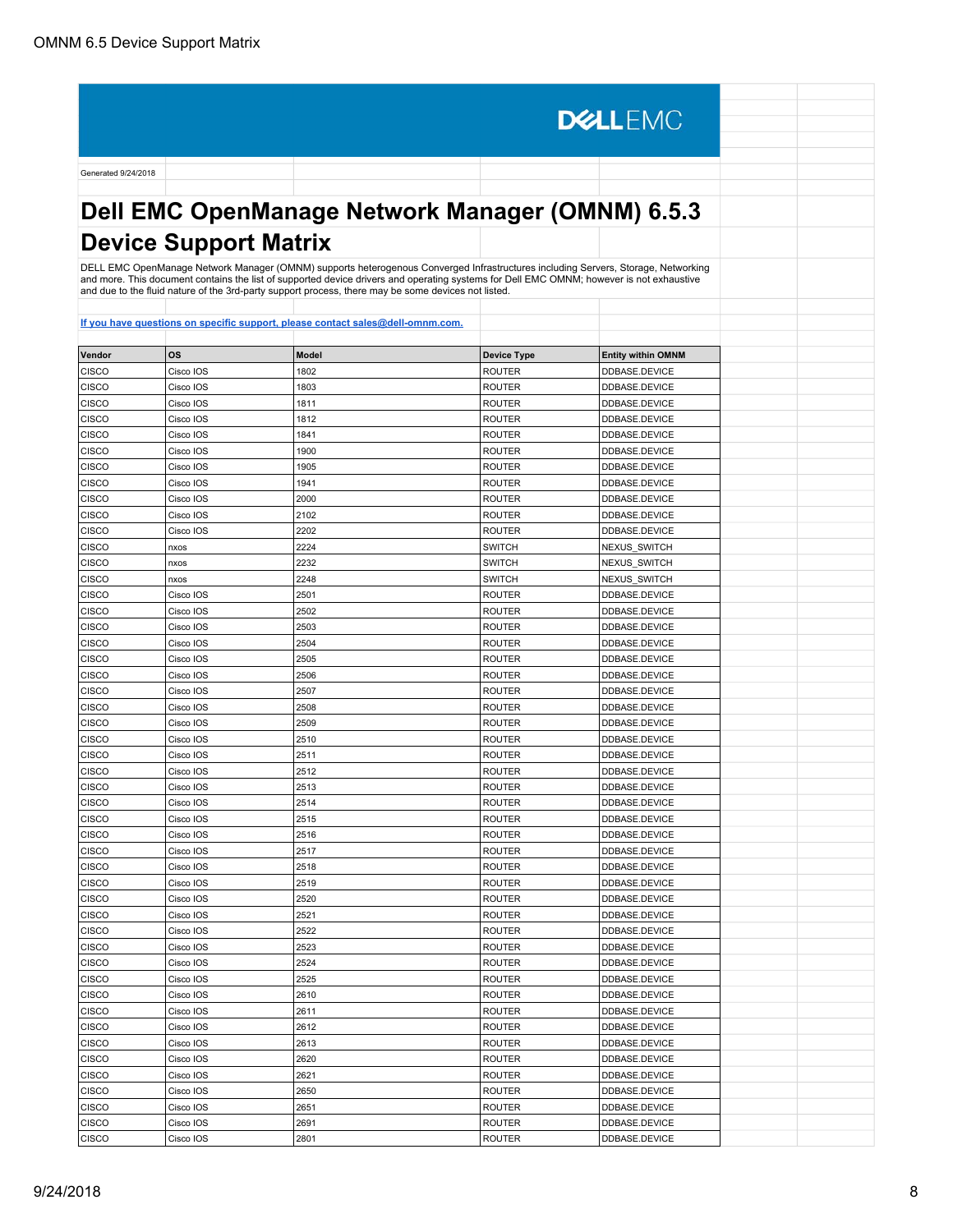**DELLEMC** Generated 9/24/2018 **Dell EMC OpenManage Network Manager (OMNM) 6.5.3 Device Support Matrix** DELL EMC OpenManage Network Manager (OMNM) supports heterogenous Converged Infrastructures including Servers, Storage, Networking and more. This document contains the list of supported device drivers and operating systems for Dell EMC OMNM; however is not exhaustive and due to the fluid nature of the 3rd-party support process, there may be some devices not listed. **[If you have questions on specific support, please contact sales@dell-omnm.com.](mailto:SALES@DELL-OMNM.COM) Vendor OS Model Device Type Entity within OMNM** CISCO CISCO IOS 2811 2811 ROUTER DDBASE.DEVICE CISCO | Cisco IOS | 2821 | 2821 | ROUTER | DDBASE.DEVICE CISCO Cisco IOS 2851 ROUTER DDBASE.DEVICE CISCO Cisco IOS 2901 ROUTER DDBASE.DEVICE CISCO Cisco IOS 2911 ROUTER DDBASE.DEVICE CISCO Cisco IOS 2921 ROUTER DDBASE.DEVICE CISCO | Cisco IOS | 2951 | 2951 | ROUTER | DIDBASE.DEVICE CISCO | |nxos |3016 |SWITCH |NEXUS\_SWITCH CISCO nxos 3048 SWITCH NEXUS\_SWITCH CISCO nxos 3064 3064 SWITCH NEXUS SWITCH CISCO | |nxos |3548 |SWITCH |NEXUS\_SWITCH CISCO CISCO IOS 3560 SWITCH DDBASE.DEVICE CISCO |Cisco IOS |3620 |ROUTER |DDBASE.DEVICE CISCO Cisco IOS 3640 ROUTER DDBASE.DEVICE CISCO CISCO CISCO IOS 3660 ROUTER DEVICE DEVICE CISCO Cisco IOS 3725 ROUTER DDBASE.DEVICE CISCO Cisco IOS 3745 ROUTER DDBASE.DEVICE CISCO Cisco IOS 3825 ROUTER DDBASE.DEVICE CISCO | Cisco IOS | 3845 | 3845 | 2001 | ROUTER | DIDBASE.DEVICE CISCO |Cisco CATOS |3900 |SWITCH |DDBASE.DEVICE CISCO Cisco IOS 3925 ROUTER DDBASE.DEVICE CISCO CIsco IOS 3945 ROUTER DDBASE.DEVICE CISCO Cisco IOS 4000 4000 ROUTER DDBASE.DEVICE CISCO |Cisco IOS |4006 |SWITCH |DDBASE.DEVICE CISCO |Cisco IOS |4200 |SWITCH |DDBASE.DEVICE CISCO | Cisco IOS | 4500 | 4500 | ROUTER | DIDBASE.DEVICE CISCO |Cisco IOS |4503 |SWITCH |DDBASE.DEVICE CISCO | Cisco IOS | 4506 | Annual DISCO | SWITCH | DISASE.DEVICE CISCO Cisco IOS 4507 SWITCH DDBASE.DEVICE CISCO |Cisco IOS |4510 |SWITCH |DDBASE.DEVICE CISCO CISCO IOS 4700 ROUTER DDBASE.DEVICE CISCO Cisco IOS 4948 SWITCH DDBASE.DEVICE CISCO | nxos | 5010 | SWITCH | NEXUS\_SWITCH CISCO | nxos | 5020 | SWITCH | NEXUS\_SWITCH CISCO | <sub>I</sub>nxos | 5548 | SWITCH | NEXUS\_SWITCH CISCO | nxos | 5596 | SWITCH NEXUS\_SWITCH CISCO CATOS 6006 6006 CISCO DDBASE.DEVICE CISCO Cisco CATOS 6009 SWITCH DDBASE.DEVICE CISCO Cisco IOS 6500 6500 SWITCH / ROUTER DDBASE.DEVICE CISCO Cisco IOS 6503 SWITCH / ROUTER DDBASE.DEVICE CISCO |Cisco CATOS |6504 |SWITCH |DDBASE.DEVICE CISCO CISCO IOS 6504 6504 SWITCH DDBASE.DEVICE CISCO CISCO IOS 6506 SWITCH / ROUTER DDBASE.DEVICE CISCO Cisco IOS 6509 SWITCH / ROUTER DE ASSE.DEVICE CISCO Cisco IOS 6513 SWITCH / ROUTER DDBASE.DEVICE

CISCO | |nxos |7004 |SWITCH |NEXUS\_SWITCH CISCO nxos 7009 SWITCH NEXUS\_SWITCH CISCO | |nxos |7010 |SWITCH |NEXUS\_SWITCH CISCO | <sub>INXOS</sub> | 7018 | 7018 | SWITCH NEXUS\_SWITCH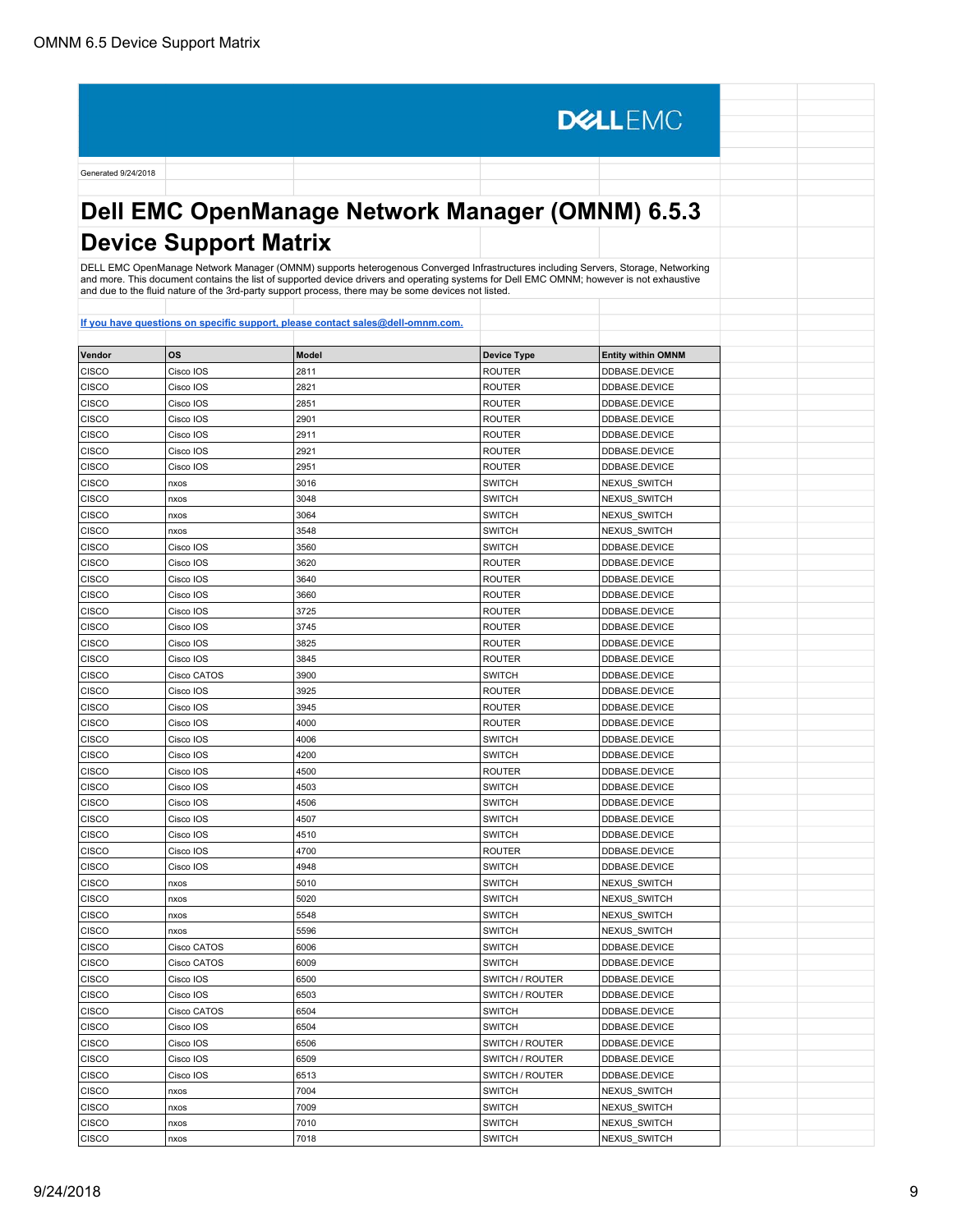**DELLEMC** Generated 9/24/2018 **Dell EMC OpenManage Network Manager (OMNM) 6.5.3 Device Support Matrix** DELL EMC OpenManage Network Manager (OMNM) supports heterogenous Converged Infrastructures including Servers, Storage, Networking<br>and more. This document contains the list of supported device drivers and operating systems **[If you have questions on specific support, please contact sales@dell-omnm.com.](mailto:SALES@DELL-OMNM.COM) Vendor OS Model Device Type Entity within OMNM** CISCO Cisco IOS 7202 ROUTER DDBASE.DEVICE CISCO Cisco IOS 7204 ROUTER DDBASE.DEVICE CISCO Cisco IOS 7206 ROUTER DDBASE.DEVICE CISCO |Cisco IOS |7301 |ROUTER |DDBASE.DEVICE CISCO |Cisco IOS |7304 |ROUTER |DDBASE.DEVICE

| CISCO        | Cisco IOS    | 7301      | <b>ROUTER</b>   | DDBASE.DEVICE |  |
|--------------|--------------|-----------|-----------------|---------------|--|
| CISCO        | Cisco IOS    | 7304      | <b>ROUTER</b>   | DDBASE.DEVICE |  |
| CISCO        | Cisco IOS    | 7505      | <b>ROUTER</b>   | DDBASE.DEVICE |  |
| CISCO        | Cisco IOS    | 7507      | <b>ROUTER</b>   | DDBASE.DEVICE |  |
| CISCO        | Cisco IOS    | 7513      | <b>ROUTER</b>   | DDBASE.DEVICE |  |
| CISCO        | Cisco IOS    | 7576      | <b>ROUTER</b>   | DDBASE.DEVICE |  |
| CISCO        | Cisco IOS    | 7604      | <b>ROUTER</b>   | DDBASE.DEVICE |  |
| CISCO        | Cisco IOS    | 7609      | <b>ROUTER</b>   | DDBASE.DEVICE |  |
| CISCO        | Cisco IOS    | 7613      | <b>ROUTER</b>   | DDBASE.DEVICE |  |
| CISCO        | nxos         | 7710      | <b>SWITCH</b>   | NEXUS_SWITCH  |  |
| CISCO        | nxos         | 7718      | <b>SWITCH</b>   | NEXUS_SWITCH  |  |
| CISCO        | nxos         | 9504      | <b>SWITCH</b>   | NEXUS SWITCH  |  |
| CISCO        | Cisco IOS    | 10005     | <b>ROUTER</b>   | DDBASE.DEVICE |  |
| CISCO        | Cisco IOS    | 10008     | <b>ROUTER</b>   | DDBASE.DEVICE |  |
| CISCO        | Cisco IOS    | 10012     | <b>ROUTER</b>   | DDBASE.DEVICE |  |
| CISCO        | Cisco IOS    | 10400     | <b>ROUTER</b>   | DDBASE.DEVICE |  |
| CISCO        | Cisco IOS    | 10720     | <b>ROUTER</b>   | DDBASE.DEVICE |  |
| CISCO        | Cisco IOS    | 12004     | SWITCH / ROUTER | DDBASE.DEVICE |  |
| CISCO        | Cisco IOS    | 12006     | SWITCH / ROUTER | DDBASE.DEVICE |  |
| CISCO        | Cisco IOS    | 12008     | SWITCH / ROUTER | DDBASE.DEVICE |  |
| CISCO        | Cisco IOS    | 12010     | SWITCH / ROUTER | DDBASE.DEVICE |  |
| CISCO        | Cisco IOS    | 12012     | SWITCH / ROUTER | DDBASE.DEVICE |  |
| CISCO        | Cisco IOS    | 12016     | SWITCH / ROUTER | DDBASE.DEVICE |  |
| CISCO        | Cisco IOS    | 12404     | SWITCH / ROUTER | DDBASE.DEVICE |  |
| CISCO        | Cisco IOS    | 12406     | SWITCH / ROUTER | DDBASE.DEVICE |  |
| CISCO        | Cisco IOS    | 12410     | SWITCH / ROUTER | DDBASE.DEVICE |  |
| CISCO        | Cisco IOS    | 12416     | SWITCH / ROUTER | DDBASE.DEVICE |  |
| CISCO        | Cisco IOS    | 295012    | <b>SWITCH</b>   | DDBASE.DEVICE |  |
| CISCO        | Cisco IOS    | 295024    | <b>SWITCH</b>   | DDBASE.DEVICE |  |
| CISCO        | Cisco IOS    | 7.12E+06  | <b>ROUTER</b>   | DDBASE.DEVICE |  |
| CISCO        | nxos         | 1000V     | <b>SWITCH</b>   | NEXUS_SWITCH  |  |
| CISCO        | Cisco IOS-XR | 12004(XR) | <b>ROUTER</b>   | DEVICE.DDBASE |  |
| CISCO        | Cisco IOS-XR | 12006(XR) | <b>ROUTER</b>   | DEVICE.DDBASE |  |
| CISCO        | Cisco IOS-XR | 12008(XR) | <b>ROUTER</b>   | DEVICE.DDBASE |  |
| CISCO        | Cisco IOS-XR | 12010(XR) | <b>ROUTER</b>   | DEVICE.DDBASE |  |
| CISCO        | Cisco IOS-XR | 12012(XR) | <b>ROUTER</b>   | DEVICE.DDBASE |  |
| CISCO        | Cisco IOS-XR | 12016(XR) | <b>ROUTER</b>   | DEVICE.DDBASE |  |
| CISCO        | Cisco IOS-XR | 12404(XR) | <b>ROUTER</b>   | DEVICE.DDBASE |  |
| CISCO        | Cisco IOS-XR | 12406(XR) | <b>ROUTER</b>   | DEVICE.DDBASE |  |
| CISCO        | Cisco IOS-XR | 12410(XR) | <b>ROUTER</b>   | DEVICE.DDBASE |  |
| CISCO        | Cisco IOS-XR | 12416(XR) | <b>ROUTER</b>   | DEVICE.DDBASE |  |
| CISCO        | Cisco IOS-XR | 12810(XR) | <b>ROUTER</b>   | DEVICE.DDBASE |  |
| CISCO        | Cisco IOS-XR | 12816(XR) | <b>ROUTER</b>   | DEVICE.DDBASE |  |
| CISCO        | Cisco IOS    | 1538M     | <b>ROUTER</b>   | DDBASE.DEVICE |  |
| CISCO        | Cisco IOS    | 1548M     | <b>ROUTER</b>   | DDBASE.DEVICE |  |
| <b>CISCO</b> | Cisco IOS    | 1841-C/K9 | <b>ROUTER</b>   | DDBASE.DEVICE |  |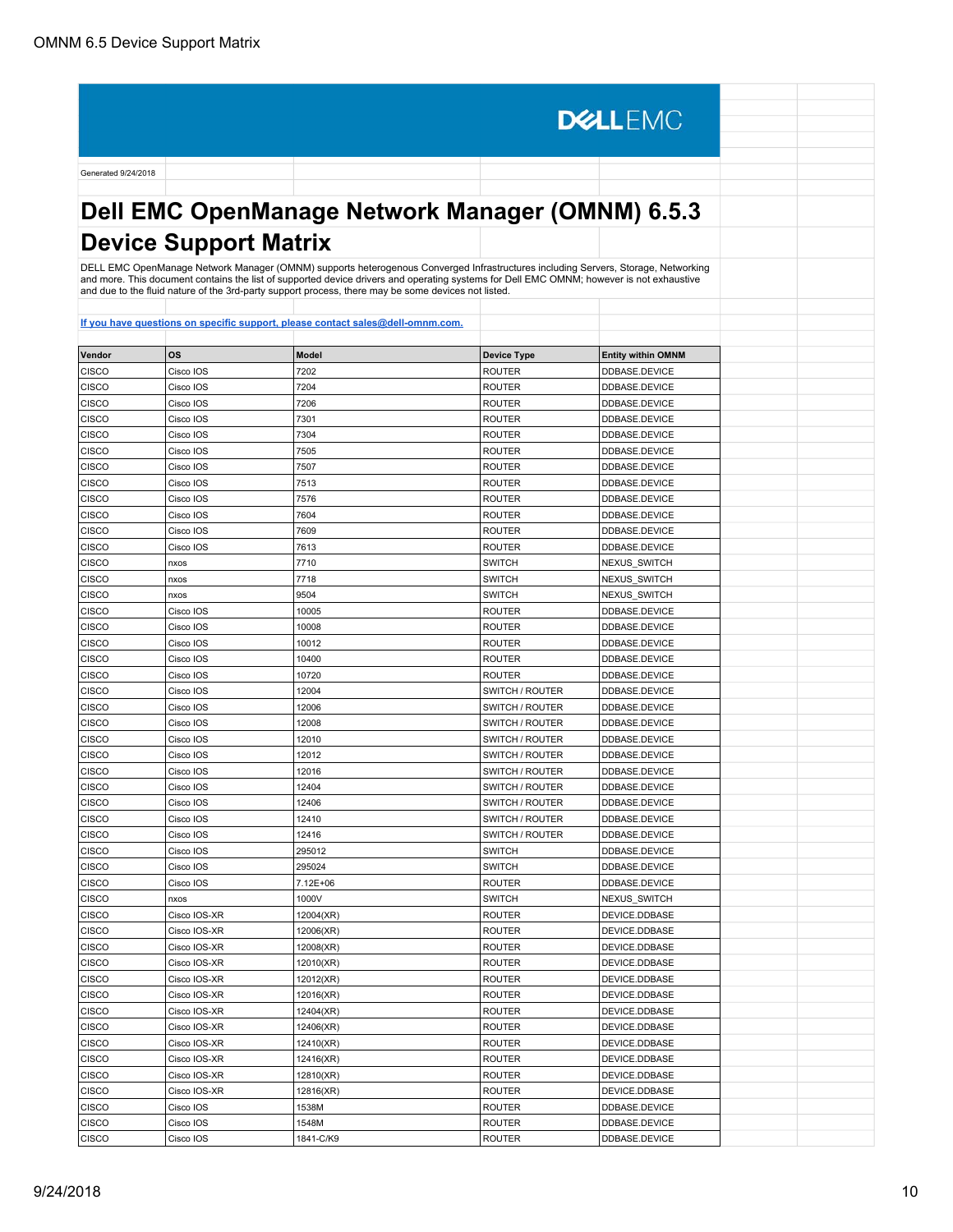Generated 9/24/2018 **Dell EMC OpenManage Network Manager (OMNM) 6.5.3 Device Support Matrix** DELL EMC OpenManage Network Manager (OMNM) supports heterogenous Converged Infrastructures including Servers, Storage, Networking<br>and more. This document contains the list of supported device drivers and operating systems

**DELLEMC** 

| Vendor       | OS          | <b>Model</b>  | <b>Device Type</b> | <b>Entity within OMNM</b> |
|--------------|-------------|---------------|--------------------|---------------------------|
| CISCO        | Cisco IOS   | 1906CK9       | <b>ROUTER</b>      | DDBASE.DEVICE             |
| CISCO        | Cisco IOS   | 1921K9        | <b>ROUTER</b>      | DDBASE.DEVICE             |
| CISCO        | Cisco IOS   | 1921K9        | <b>ROUTER</b>      | DDBASE.DEVICE             |
| CISCO        | Cisco IOS   | 1941W         | <b>ROUTER</b>      | DDBASE.DEVICE             |
| CISCO        | nxos        | 2232PP        | <b>SWITCH</b>      | NEXUS SWITCH              |
| CISCO        | nxos        | 2232T-10      | <b>SWITCH</b>      | <b>NEXUS SWITCH</b>       |
| <b>CISCO</b> | nxos        | 2232TME-10    | <b>SWITCH</b>      | NEXUS SWITCH              |
| CISCO        | nxos        | 2248G         | <b>SWITCH</b>      | NEXUS_SWITCH              |
| CISCO        | nxos        | 2248PQ        | <b>SWITCH</b>      | NEXUS SWITCH              |
| CISCO        | nxos        | 2248TP        | <b>SWITCH</b>      | NEXUS_SWITCH              |
| CISCO        | nxos        | 2248TP-E      | <b>SWITCH</b>      | <b>NEXUS SWITCH</b>       |
| CISCO        | nxos        | 2332TQ        | <b>SWITCH</b>      | <b>NEXUS SWITCH</b>       |
| <b>CISCO</b> | nxos        | 2348TQ        | <b>SWITCH</b>      | <b>NEXUS SWITCH</b>       |
| CISCO        | nxos        | 2348UPQ       | <b>SWITCH</b>      | <b>NEXUS SWITCH</b>       |
| <b>CISCO</b> | Cisco IOS   | 2400-24TS A   | <b>SWITCH</b>      | DDBASE.DEVICE             |
| <b>CISCO</b> | Cisco IOS   | 2400-24TS D   | <b>SWITCH</b>      | DDBASE.DEVICE             |
| <b>CISCO</b> | Cisco IOS   | 2420IAD       | <b>ROUTER</b>      | DDBASE.DEVICE             |
| <b>CISCO</b> | Cisco IOS   | 2504 K9       | <b>ROUTER</b>      | DDBASE.DEVICE             |
| CISCO        | Cisco IOS   | 2520-16S-8PC  | <b>ROUTER</b>      | DDBASE.DEVICE             |
| CISCO        | Cisco IOS   | 2520-24TC     | <b>ROUTER</b>      | DDBASE.DEVICE             |
| CISCO        | Cisco IOS   | 2610M         | <b>ROUTER</b>      | DDBASE.DEVICE             |
| CISCO        | Cisco IOS   | 2610XM        | <b>ROUTER</b>      | DDBASE.DEVICE             |
| CISCO        | Cisco IOS   | 2611M         | <b>ROUTER</b>      | DDBASE.DEVICE             |
| <b>CISCO</b> | Cisco IOS   | 2611XM        | <b>ROUTER</b>      | DDBASE.DEVICE             |
| CISCO        | Cisco IOS   | 2620XM        | <b>ROUTER</b>      | DDBASE.DEVICE             |
| <b>CISCO</b> | Cisco IOS   | 2621XM        | <b>ROUTER</b>      | DDBASE.DEVICE             |
| CISCO        | Cisco IOS   | 2650XM        | <b>ROUTER</b>      | DDBASE.DEVICE             |
| CISCO        | Cisco IOS   | 2651XM        | <b>ROUTER</b>      | DDBASE.DEVICE             |
| CISCO        | Cisco IOS   | 2801-C/K9     | <b>ROUTER</b>      | DDBASE.DEVICE             |
| <b>CISCO</b> | Cisco IOS   | 2811-C/K9     | <b>ROUTER</b>      | DDBASE.DEVICE             |
| CISCO        | Cisco IOS   | 2821-C/K9     | ROUTER             | DDBASE.DEVICE             |
| <b>CISCO</b> | Cisco IOS   | 2851-C/K9     | <b>ROUTER</b>      | DDBASE.DEVICE             |
| <b>CISCO</b> | Cisco IOS   | 2908xl        | <b>SWITCH</b>      | DDBASE.DEVICE             |
| <b>CISCO</b> | Cisco IOS   | 2912fxl       | <b>SWITCH</b>      | DDBASE.DEVICE             |
| <b>CISCO</b> | Cisco IOS   | 2912LREXL     | <b>SWITCH</b>      | DDBASE.DEVICE             |
| CISCO        | Cisco IOS   | 2912mxl       | <b>SWITCH</b>      | DDBASE.DEVICE             |
| CISCO        | Cisco IOS   | 2916xl        | <b>SWITCH</b>      | DDBASE.DEVICE             |
| CISCO        | Cisco IOS   | 2924cxl       | <b>SWITCH</b>      | DDBASE.DEVICE             |
| CISCO        | Cisco IOS   | 2924fcx1      | <b>SWITCH</b>      | DDBASE.DEVICE             |
| CISCO        | Cisco IOS   | 2924fx1       | <b>SWITCH</b>      | DDBASE.DEVICE             |
| <b>CISCO</b> | Cisco IOS   | 2924LREXL     | <b>SWITCH</b>      | DDBASE.DEVICE             |
| CISCO        | Cisco IOS   | 2924mxl       | SWITCH             | DDBASE.DEVICE             |
| CISCO        | Cisco IOS   | 2924XL        | <b>SWITCH</b>      | DDBASE.DEVICE             |
| CISCO        | Cisco CATOS | 2924xl(CatOS) | <b>SWITCH</b>      | DDBASE.DEVICE             |
| CISCO        | Cisco CATOS | 2948G         | <b>SWITCH</b>      | DDBASE.DEVICE             |
| CISCO        | Cisco CATOS | 2948G-GE-TX   | <b>SWITCH</b>      | DDBASE.DEVICE             |
| <b>CISCO</b> | Cisco IOS   | 2948GL3       | <b>SWITCH</b>      | DDBASE.DEVICE             |
| <b>CISCO</b> | Cisco IOS   | 2948gL3       | <b>SWITCH</b>      | DDBASE.DEVICE             |
| <b>CISCO</b> | Cisco IOS   | 295012G       | <b>SWITCH</b>      | DDBASE.DEVICE             |
|              |             |               |                    |                           |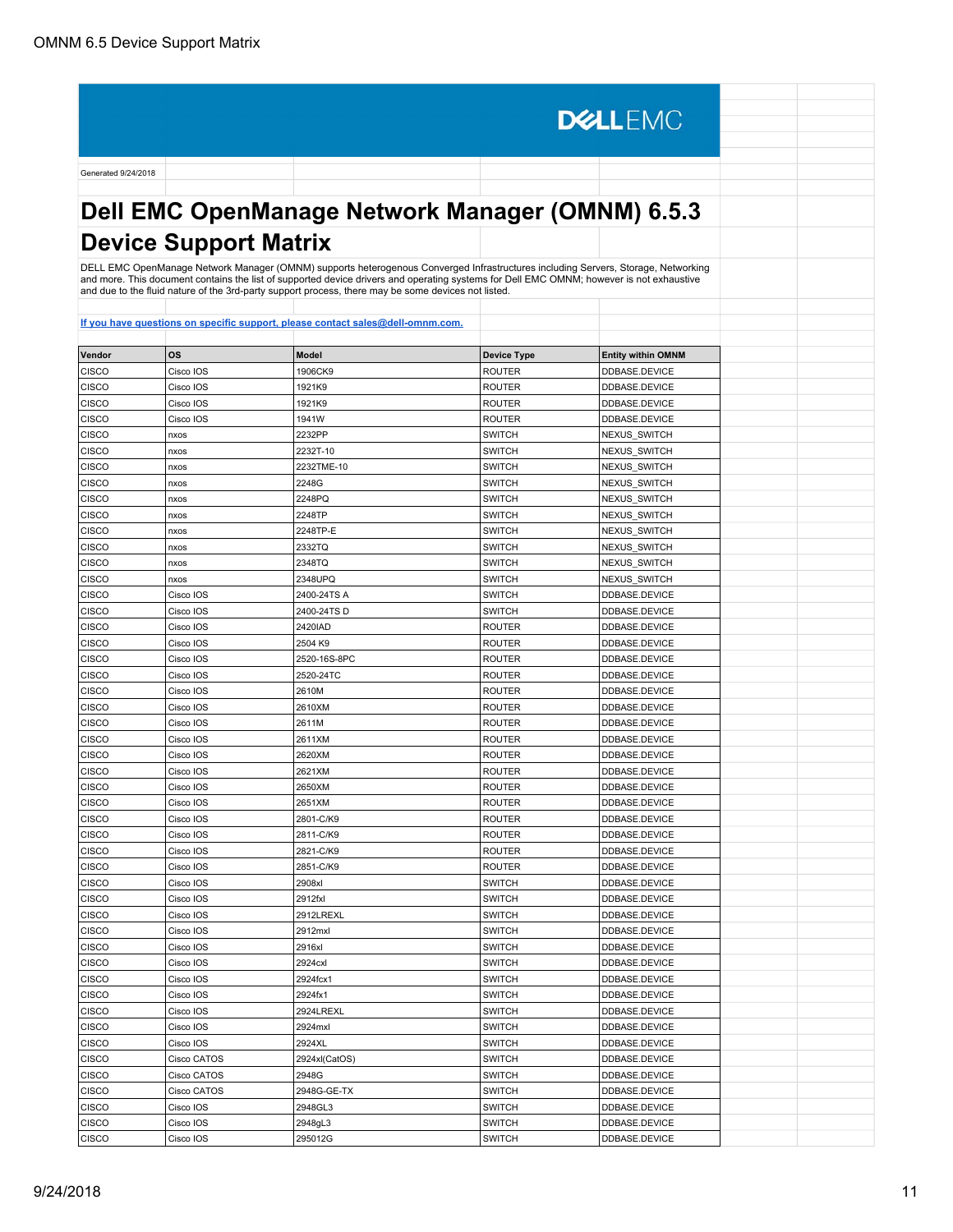**DELLEMC** Generated 9/24/2018 **Dell EMC OpenManage Network Manager (OMNM) 6.5.3 Device Support Matrix** DELL EMC OpenManage Network Manager (OMNM) supports heterogenous Converged Infrastructures including Servers, Storage, Networking<br>and more. This document contains the list of supported device drivers and operating systems and due to the fluid nature of the 3rd-party support process, there may be some devices not listed. **[If you have questions on specific support, please contact sales@dell-omnm.com.](mailto:SALES@DELL-OMNM.COM) Vendor OS Model Device Type Entity within OMNM** CISCO CISCO IOS 295024C SWITCH DDBASE.DEVICE CISCO | Cisco IOS | 295024G | 2000 | 2000 | 2000 | 2000 | 2000 | 2000 | 2000 | 2000 | 2000 | 2000 | 2000 | 20 CISCO CISCO IOS 295024GDC SWITCH DIDBASE.DEVICE CISCO CISCO IOS 295024LREG SWITCH DDBASE.DEVICE CISCO CISCO IOS 295024LRESt SWITCH DDBASE.DEVICE CISCO CISCO IOS 295024S SWITCH DDBASE.DEVICE CISCO | Cisco IOS | 295024SX | SWITCH | DDBASE.DEVICE CISCO Cisco IOS 295048G SWITCH DDBASE.DEVICE CISCO Cisco IOS 295048SX SWITCH DDBASE.DEVICE CISCO Cisco IOS 295048T CISCO CISCO CISCO 2005 295048T CISCO Cisco IOS 29508LRESt SWITCH DDBASE.DEVICE CISCO CISCO IOS 2950T 200 CISCO CISCO CISCO CISCO CISCO CISCO 2010 2950T CISCO |Cisco IOS |2955C12 |SWITCH |DDBASE.DEVICE CISCO Cisco IOS 2955S12 SWITCH DDBASE.DEVICE CISCO CISCO CISCO CISCO CISCO CISCO CISCO CISCO CISCO CISCO CISCO CISCO CISCO CISCO CISCO CISCO CISCO CISCO CISCO CISCO CISCO CISCO CISCO CISCO CISCO CISCO CISCO CISCO CISCO CISCO CISCO CISCO CISCO CISCO CISCO CISCO CISCO CISCO CISCO IOS 2960-24-S SWITCH DDBASE.DEVICE CISCO |Cisco IOS |2960-24LC-S |SWITCH |DDBASE.DEVICE CISCO |Cisco IOS |2960-24LT-L |SWITCH |DDBASE.DEVICE CISCO | Cisco IOS | 2960-24PC-L | NORT | SWITCH | DDBASE.DEVICE CISCO |Cisco IOS |2960-24PC-S |SWITCH |DDBASE.DEVICE CISCO CISCO IOS 2960-24TC SWITCH DDBASE.DEVICE CISCO CISCO CISCO CISCO CONS 2960-24TC-S SWITCH DEVICE DEVICE CISCO CISco IOS 2960-24TT SWITCH DESCO DESCO CISCO CISCO CISCO DE LOS ENTERTS DEVICE CISCO CISCO IOS 2960-48PST-L SWITCH SWITCH DDBASE.DEVICE CISCO Cisco IOS 2960-48PST-S SWITCH DDBASE.DEVICE CISCO | Cisco IOS | 2960-48TC | SWITCH | DDBASE.DEVICE CISCO CISCO IOS 2960-48TC-S SWITCH DDBASE.DEVICE CISCO | Cisco IOS | 2960-48TT | SWITCH | DDBASE.DEVICE CISCO |Cisco IOS |2960-48TT-S |SWITCH |DDBASE.DEVICE

| <b>CISCO</b> | Cisco IOS   | 2960-48TT     | <b>SWITCH</b> | DDBASE.DEVICE |  |
|--------------|-------------|---------------|---------------|---------------|--|
| <b>CISCO</b> | Cisco IOS   | 2960-48TT-S   | <b>SWITCH</b> | DDBASE.DEVICE |  |
| <b>CISCO</b> | Cisco IOS   | 2960-8TC      | <b>SWITCH</b> | DDBASE.DEVICE |  |
| <b>CISCO</b> | Cisco IOS   | 2960-8TC-S    | <b>SWITCH</b> | DDBASE.DEVICE |  |
| <b>CISCO</b> | Cisco IOS   | 2960-S        | <b>SWITCH</b> | DDBASE.DEVICE |  |
| <b>CISCO</b> | Cisco IOS   | 2960G-24TC    | <b>SWITCH</b> | DDBASE.DEVICE |  |
| <b>CISCO</b> | Cisco IOS   | 2960G-8TC     | <b>SWITCH</b> | DDBASE.DEVICE |  |
| <b>CISCO</b> | Cisco IOS   | 2960PD-8TT-L  | <b>SWITCH</b> | DDBASE.DEVICE |  |
| <b>CISCO</b> | Cisco IOS   | 2960S-24PD-L  | <b>SWITCH</b> | DDBASE.DEVICE |  |
| <b>CISCO</b> | Cisco IOS   | 2960S-24PS-L  | <b>SWITCH</b> | DDBASE.DEVICE |  |
| <b>CISCO</b> | Cisco IOS   | 2960S-48FPD-L | <b>SWITCH</b> | DDBASE.DEVICE |  |
| <b>CISCO</b> | Cisco IOS   | 2960S-48FPS-L | <b>SWITCH</b> | DDBASE.DEVICE |  |
| <b>CISCO</b> | Cisco IOS   | 2960S-48LPD-L | <b>SWITCH</b> | DDBASE.DEVICE |  |
| <b>CISCO</b> | Cisco IOS   | 2960S-48LPS-L | <b>SWITCH</b> | DDBASE.DEVICE |  |
| <b>CISCO</b> | Cisco IOS   | 2970G-24TS-E  | <b>SWITCH</b> | DDBASE.DEVICE |  |
| <b>CISCO</b> | Cisco CATOS | 2980G         | <b>SWITCH</b> | DDBASE.DEVICE |  |
| <b>CISCO</b> | Cisco CATOS | 2980G-A       | <b>SWITCH</b> | DDBASE.DEVICE |  |
| <b>CISCO</b> | nxos        | 3064P         | <b>SWITCH</b> | NEXUS_SWITCH  |  |
| <b>CISCO</b> | nxos        | 3064P-10      | <b>SWITCH</b> | NEXUS_SWITCH  |  |
| <b>CISCO</b> | nxos        | 3064T-10      | <b>SWITCH</b> | NEXUS_SWITCH  |  |
| <b>CISCO</b> | nxos        | 3132Q40GE     | <b>SWITCH</b> | NEXUS_SWITCH  |  |
| <b>CISCO</b> | nxos        | 3132Q40GEOE   | <b>SWITCH</b> | NEXUS SWITCH  |  |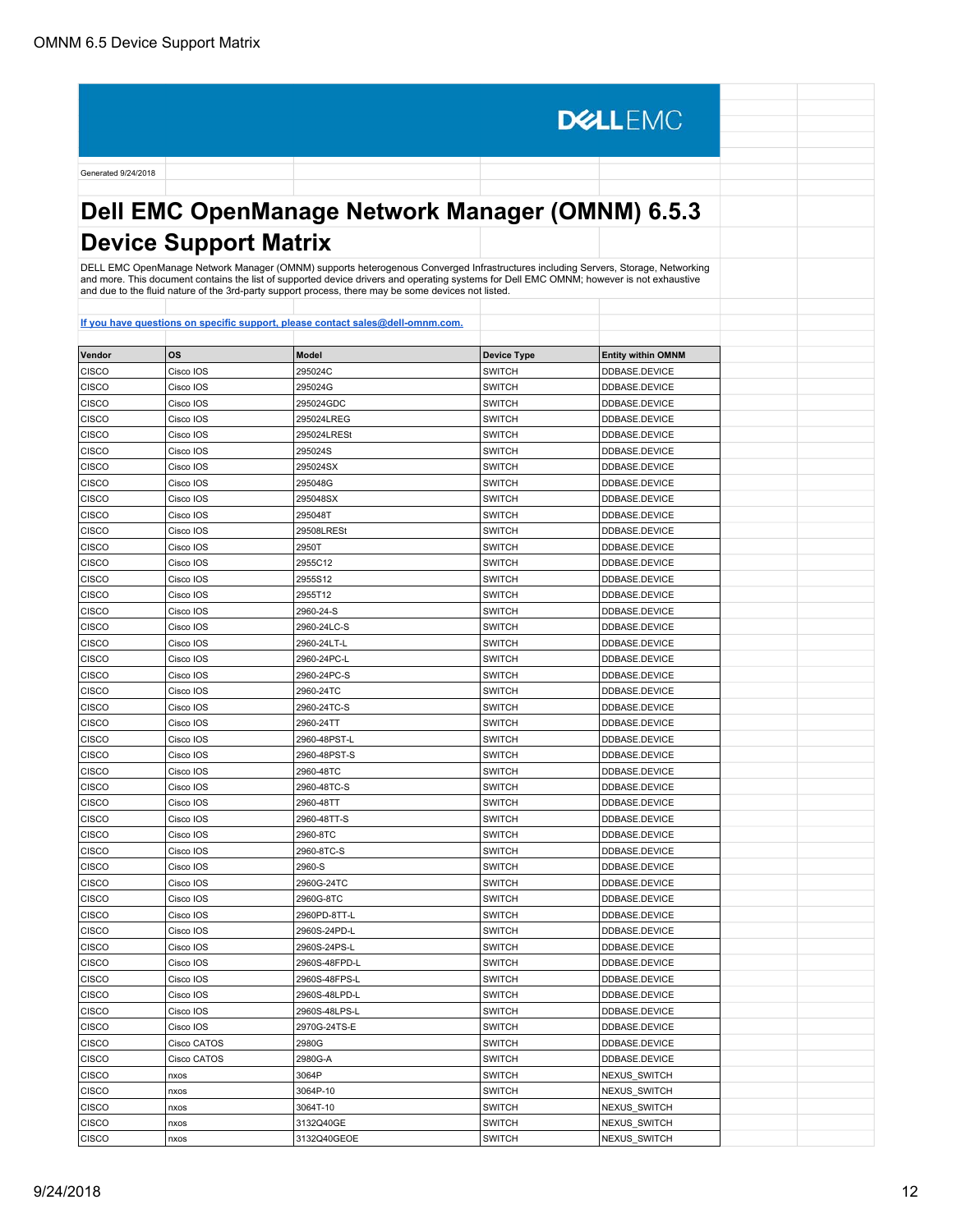**DELLEMC** Generated 9/24/2018 **Dell EMC OpenManage Network Manager (OMNM) 6.5.3 Device Support Matrix** DELL EMC OpenManage Network Manager (OMNM) supports heterogenous Converged Infrastructures including Servers, Storage, Networking and more. This document contains the list of supported device drivers and operating systems for Dell EMC OMNM; however is not exhaustive and due to the fluid nature of the 3rd-party support process, there may be some devices not listed. **[If you have questions on specific support, please contact sales@dell-omnm.com.](mailto:SALES@DELL-OMNM.COM) Vendor OS Model Device Type Entity within OMNM** CISCO | |nxos |3132Q40GS |SWITCH |NEXUS\_SWITCH CISCO nxos 3132Q40GX SWITCH NEXUS\_SWITCH CISCO | <sub>I</sub>nxos | 3132QV | SWITCH | NEXUS\_SWITCH CISCO | <sub>I</sub>nxos 3132QVOE | SWITCH | NEXUS\_SWITCH CISCO | <sub>I</sub>nxos | 3132QXL40GX | SWITCH | NEXUS\_SWITCH CISCO | |nxos |3132QXOE |SWITCH |NEXUS\_SWITCH CISCO | Cisco IOS | 3400-24TS A | SWITCH | DDBASE.DEVICE CISCO Cisco IOS 3400-24TS-D SWITCH DDBASE.DEVICE CISCO Cisco IOS 3400E-24TS M SWITCH DDBASE.DEVICE CISCO Cisco IOS 3400EG-12CS M SWITCH DDBASE.DEVICE CISCO CISCO IOS 3400EG-2CS A SWITCH DDBASE.DEVICE CISCO | Cisco IOS | 3400G-12CS A | SWITCH | DDBASE.DEVICE CISCO |Cisco IOS |3400G-12CS D |SWITCH |DDBASE.DEVICE CISCO CISCO IOS 3400G-2CS A SWITCH DDBASE.DEVICE CISCO CISCO CISCO CISCO CISCO CISCO CISCO CISCO CISCO CISCO CISCO CISCO CISCO CISCO CISCO CISCO CISCO CISCO CIS CISCO CISCO CISCO CISCO CISCO CISCO CISCO CISCO CISCO CISCO CISCO CISCO CISCO CISCO CISCO CISCO CISCO CISCO CISCO CISCO CISCO CISCO CISCO CISCO CISCO CISCO CISCO CISCO CISCO CISCO CISCO CISCO CISCO CISCO CISCO CISCO CISCO CISCO |Cisco IOS |3524tXLEn |SWITCH |DDBASE.DEVICE CISCO |Cisco IOS |3524XL |SWITCH |DDBASE.DEVICE CISCO | Cisco IOS | 3548XL | 3548XL | SWITCH | DDBASE.DEVICE CISCO |Cisco IOS |3550-12G |SWITCH |DDBASE.DEVICE CISCO CISCO IOS 3550-12T SWITCH DDBASE.DEVICE CISCO CISCO COS 3550-24 SWITCH DDBASE.DEVICE CISCO CISCO IOS 3550-24-DC SWITCH DEL SOLO DE SERVICE CISCO |Cisco IOS |3550-24Mmf |SWITCH |DDBASE.DEVICE CISCO |Cisco IOS |3550-48 |SWITCH |DDBASE.DEVICE CISCO | Cisco IOS | 3550PWR-24 | SWITCH | DDBASE.DEVICE CISCO |Cisco IOS |3560-48TS |SWITCH |DDBASE.DEVICE CISCO | Cisco IOS | 3560-8PC | SWITCH | DDBASE.DEVICE CISCO |Cisco IOS |356024PS |SWITCH |DDBASE.DEVICE CISCO |Cisco IOS |356048PS |SWITCH |DDBASE.DEVICE CISCO CISCO IOS 3560E-24PD SWITCH DESCRIPTION DESCRIPTION DESCRIPTION SWITCH CISCO CISCO CISCO CISCO CISCO CISCO CISCO CISCO CISCO CISCO CISCO CISCO CISCO CISCO CISCO CISCO CISCO CISCO CISCO CISCO CISCO CISCO CISCO CISCO CISCO CISCO CISCO CISCO CISCO CISCO CISCO CISCO CISCO CISCO CISCO CISCO CISCO CISCO CISCO CISCO CISCO CISCO CISCO CISCO CISCO CISCO CISCO CISCO CISCO CISCO CISCO CISCO CISCO CISCO CISCO CISCO CISCO CISCO CISCO CISCO CISCO CISCO CISCO CISCO CISCO CISCO CISCO CISCO CISCO CISCO CISCO CISCO CISCO CISCO CISCO CISCO IOS 3560E-48TD SWITCH SWITCH DDBASE.DEVICE CISCO CISCO IOS 3560G24PS SWITCH DDBASE.DEVICE CISCO CISCO CISCO CISCO CISCO CISCO CISCO CISCO CISCO CISCO CISCO CISCO CISCO CISCO CISCO CISCO CISCO CISCO CISCO CISCO CISCO CISCO CISCO CISCO CISCO CISCO CISCO CISCO CISCO CISCO CISCO CISCO CISCO CISCO CISCO CISCO CISCO CISCO CISCO CISCO IOS 3560G48PS SWITCH SWITCH DDBASE.DEVICE CISCO | Cisco IOS | 3560G48TS | SWITCH | DDBASE.DEVICE CISCO |Cisco IOS |3560X-24 |SWITCH |DDBASE.DEVICE CISCO | Cisco IOS | 3560X-24P | SWITCH | DDBASE.DEVICE CISCO |Cisco IOS |3560X-48 |SWITCH |DDBASE.DEVICE CISCO CISCO IOS 3560X-48P SWITCH SWITCH DDBASE.DEVICE CISCO |Cisco IOS |3600X-24TS |SWITCH |DDBASE.DEVICE CISCO |Cisco IOS |3650-24PD |SWITCH |DDBASE.DEVICE CISCO | Cisco IOS | 3650-24PS | SWITCH | DDBASE.DEVICE CISCO |Cisco IOS |3650-24TD |SWITCH |DDBASE.DEVICE

CISCO | Cisco IOS | 3650-24TS | SWITCH | DDBASE.DEVICE CISCO |Cisco IOS |3650-48PD-E |SWITCH |DDBASE.DEVICE CISCO CISCO IOS 3650-48PQ SWITCH DDBASE.DEVICE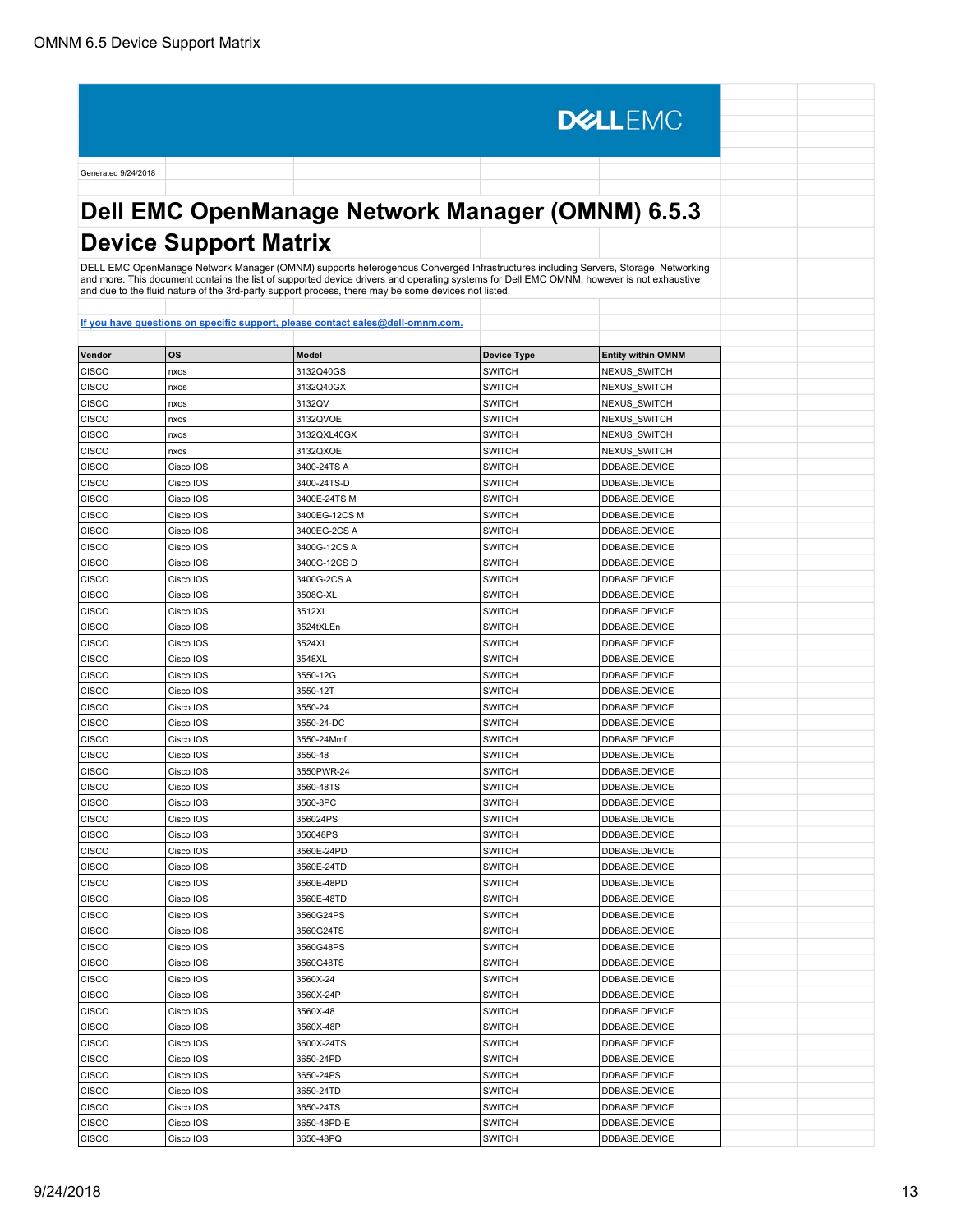**DELLEMC** Generated 9/24/2018 **Dell EMC OpenManage Network Manager (OMNM) 6.5.3 Device Support Matrix** DELL EMC OpenManage Network Manager (OMNM) supports heterogenous Converged Infrastructures including Servers, Storage, Networking<br>and more. This document contains the list of supported device drivers and operating systems **[If you have questions on specific support, please contact sales@dell-omnm.com.](mailto:SALES@DELL-OMNM.COM) Vendor OS Model Device Type Entity within OMNM** CISCO CISCO IOS 3650-48PS SWITCH DDBASE.DEVICE CISCO CISCO IOS 3650-48TD SWITCH SWITCH DDBASE.DEVICE CISCO CISCO IOS 3650-48TQ SWITCH DDBASE.DEVICE CISCO Cisco IOS 3650-48TS-E SWITCH DDBASE.DEVICE CISCO CISCO CISCO CISCO CISCO CISCO CISCO CISCO CISCO CISCO CISCO CISCO CISCO CISCO CISCO CISCO CISCO CISCO CISCO CISCO CISCO CISCO CISCO CISCO CISCO CISCO CISCO CISCO CISCO CISCO CISCO CISCO CISCO CISCO CISCO CISCO CISCO CISCO |Cisco IOS |3661Dc |ROUTER |DDBASE.DEVICE CISCO | Cisco IOS | 3662Ac | ROUTER | DDBASE.DEVICE CISCO |Cisco IOS |3662AcCo |ROUTER |DDBASE.DEVICE CISCO Cisco IOS 3662Dc ROUTER DDBASE.DEVICE CISCO |Cisco IOS |3662DcCo |ROUTER |DDBASE.DEVICE CISCO |Cisco IOS |3750\_24 |SWITCH |DDBASE.DEVICE CISCO | Cisco IOS | 3750\_24T | SWITCH | DDBASE.DEVICE

| <b>CISCO</b> | Cisco IOS   | 3662Ac      | <b>ROUTER</b> | DDBASE.DEVICE |  |
|--------------|-------------|-------------|---------------|---------------|--|
| CISCO        | Cisco IOS   | 3662AcCo    | ROUTER        | DDBASE.DEVICE |  |
| CISCO        | Cisco IOS   | 3662Dc      | <b>ROUTER</b> | DDBASE.DEVICE |  |
| CISCO        | Cisco IOS   | 3662DcCo    | <b>ROUTER</b> | DDBASE.DEVICE |  |
| CISCO        | Cisco IOS   | 3750_24     | <b>SWITCH</b> | DDBASE.DEVICE |  |
| CISCO        | Cisco IOS   | 3750 24T    | <b>SWITCH</b> | DDBASE.DEVICE |  |
| CISCO        | Cisco IOS   | 3750 24TS   | <b>SWITCH</b> | DDBASE.DEVICE |  |
| CISCO        | Cisco IOS   | 3750 48     | <b>SWITCH</b> | DDBASE.DEVICE |  |
| CISCO        | Cisco IOS   | 375024ME    | SWITCH        | DDBASE.DEVICE |  |
| <b>CISCO</b> | Cisco IOS   | 3750E-24PD  | <b>SWITCH</b> | DDBASE.DEVICE |  |
| CISCO        | Cisco IOS   | 3750E-24TD  | <b>SWITCH</b> | DDBASE.DEVICE |  |
| CISCO        | Cisco IOS   | 3750E-48PD  | <b>SWITCH</b> | DDBASE.DEVICE |  |
| CISCO        | Cisco IOS   | 3750E-48TD  | SWITCH        | DDBASE.DEVICE |  |
| CISCO        | Cisco IOS   | 3750G16TD   | <b>SWITCH</b> | DDBASE.DEVICE |  |
| CISCO        | Cisco IOS   | 3750Ge12Sfp | <b>SWITCH</b> | DDBASE.DEVICE |  |
| CISCO        | Cisco IOS   | 3750X-24    | <b>SWITCH</b> | DDBASE.DEVICE |  |
| CISCO        | Cisco IOS   | 3750X-24P   | <b>SWITCH</b> | DDBASE.DEVICE |  |
| CISCO        | Cisco IOS   | 3750X-48    | <b>SWITCH</b> | DDBASE.DEVICE |  |
| CISCO        | Cisco IOS   | 3750X-48P   | <b>SWITCH</b> | DDBASE.DEVICE |  |
| <b>CISCO</b> | Cisco IOS   | 37xxStack   | <b>SWITCH</b> | DDBASE.DEVICE |  |
| CISCO        | Cisco IOS   | 3800X-24FSM | <b>SWITCH</b> | DDBASE.DEVICE |  |
| CISCO        | Cisco IOS   | 3825-C/K9   | <b>ROUTER</b> | DDBASE.DEVICE |  |
| CISCO        | Cisco IOS   | 3825-CNV/K9 | ROUTER        | DDBASE.DEVICE |  |
| CISCO        | Cisco IOS   | 3845-C/K9   | <b>ROUTER</b> | DDBASE.DEVICE |  |
| CISCO        | Cisco IOS   | 3845-CNV/K9 | <b>ROUTER</b> | DDBASE.DEVICE |  |
| CISCO        | Cisco IOS   | 3850-24P    | <b>SWITCH</b> | DDBASE.DEVICE |  |
| CISCO        | Cisco IOS   | 3850-24P-S  | <b>SWITCH</b> | DDBASE.DEVICE |  |
| CISCO        | Cisco IOS   | 3850-24U-E  | SWITCH        | DDBASE.DEVICE |  |
| CISCO        | Cisco IOS   | 3850-48P-E  | SWITCH        | DDBASE.DEVICE |  |
| CISCO        | Cisco IOS   | 3850-48P-S  | <b>SWITCH</b> | DDBASE.DEVICE |  |
| CISCO        | Cisco IOS   | 3850-48U-E  | <b>SWITCH</b> | DDBASE.DEVICE |  |
| CISCO        | Cisco IOS   | 3925-E      | ROUTER        | DDBASE.DEVICE |  |
| CISCO        | Cisco CATOS | 4000NAM     | <b>SWITCH</b> | DDBASE.DEVICE |  |
| CISCO        | Cisco IOS   | 4000RSC     | <b>SWITCH</b> | DDBASE.DEVICE |  |
| CISCO        | Cisco CATOS | 4006(CatOS) | <b>SWITCH</b> | DDBASE.DEVICE |  |
| CISCO        | Cisco CATOS | 4006SW      | SWITCH        | DDBASE.DEVICE |  |
| <b>CISCO</b> | Cisco IOS   | 4500-L3     | <b>SWITCH</b> | DDBASE.DEVICE |  |
| CISCO        | Cisco CATOS | 4503SW      | <b>SWITCH</b> | DDBASE.DEVICE |  |
| <b>CISCO</b> | Cisco CATOS | 4506SW      | <b>SWITCH</b> | DDBASE.DEVICE |  |
| CISCO        | Cisco IOS   | 4840GL3     | <b>SWITCH</b> | DDBASE.DEVICE |  |
| CISCO        | Cisco IOS   | 4908GL3     | <b>SWITCH</b> | DDBASE.DEVICE |  |
| CISCO        | Cisco CATOS | 4912GSW     | <b>SWITCH</b> | DDBASE.DEVICE |  |
| CISCO        | Cisco IOS   | 4924-10GE   | <b>SWITCH</b> | DDBASE.DEVICE |  |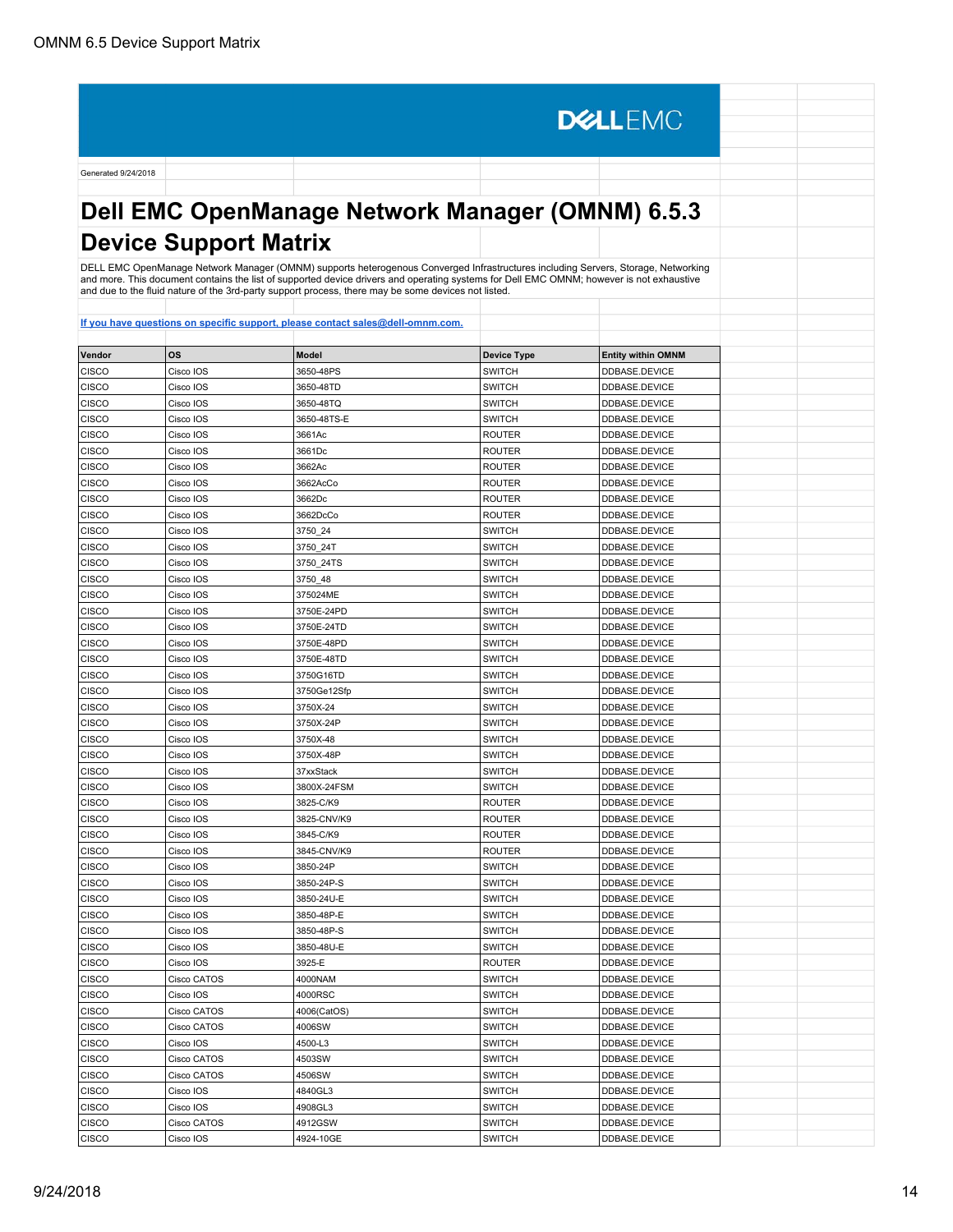**DELLEMC** Generated 9/24/2018 **Dell EMC OpenManage Network Manager (OMNM) 6.5.3 Device Support Matrix** DELL EMC OpenManage Network Manager (OMNM) supports heterogenous Converged Infrastructures including Servers, Storage, Networking<br>and more. This document contains the list of supported device drivers and operating systems and due to the fluid nature of the 3rd-party support process, there may be some devices not listed. **[If you have questions on specific support, please contact sales@dell-omnm.com.](mailto:SALES@DELL-OMNM.COM) Vendor OS Model Device Type Entity within OMNM** CISCO CISCO CISCO CISCO CISCO CISCO CISCO CISCO CISCO CISCO CISCO CISCO CISCO CISCO CISCO CISCO CISCO CISCO CISCO CISCO CISCO CISCO CISCO CISCO CISCO CISCO CISCO CISCO CISCO CISCO CISCO CISCO CISCO CISCO CISCO CISCO CISCO CISCO | Cisco IOS | 4kGateway | National Library | SWITCH | DDBASE.DEVICE CISCO |Cisco CATOS |5000SW |SWITCH |DDBASE.DEVICE CISCO CISCO CATOS 5002SW SWITCH DDBASE.DEVICE CISCO | <sub>I</sub>nxos | 5020A | SWITCH | NEXUS\_SWITCH CISCO CISCO CISCO CISCO COS 5300AS 5300AS ROUTER POUTER DEVICE CISCO Cisco CATOS 5500SW SWITCH DDBASE.DEVICE CISCO Cisco CATOS 5505SW SWITCH DDBASE.DEVICE CISCO Cisco CATOS 5509SW SWITCH DDBASE.DEVICE CISCO nxos 5548U SWITCH NEXUS SWITCH CISCO nxos 5596T SWITCH NEXUS\_SWITCH CISCO nxos 56128P SWITCH NEXUS\_SWITCH CISCO | nxos | 5672UP | SWITCH | NEXUS\_SWITCH CISCO Cisco IOS SKRsfc SWITCH DDBASE.DEVICE CISCO | nxos | 6001-64P | SWITCH | NEXUS\_SWITCH CISCO | nxos | 6001-64T | SWITCH | NEXUS\_SWITCH CISCO nxos 6004-96Q SWITCH NEXUS\_SWITCH CISCO |Cisco IOS |6006IOS |SWITCH |DDBASE.DEVICE CISCO | Cisco IOS | 6009IOS | SWITCH | DDBASE.DEVICE CISCO |Cisco IOS |6500-VSS-1440 |SWITCH |DDBASE.DEVICE CISCO CISCO CATOS 6503WSC SWITCH DDBASE.DEVICE CISCO Cisco IOS 6506(CatOS) 6506(CatOS) SWITCH / ROUTER DDBASE.DEVICE CISCO CATOS 6506NEB SWITCH DDBASE.DEVICE CISCO CATOS 6506WSC SWITCH DDBASE.DEVICE CISCO Cisco IOS 6509-SP SWITCH / ROUTER DDBASE.DEVICE CISCO CISCO IOS 6509-SP SWITCH / ROUTER DDBASE.DEVICE<br>CISCO CISCO CISCO CISCO CON 6509(CatOS) SWITCH / ROUTER DDBASE.DEVICE CISCO |Cisco CATOS |6509NEB |SWITCH |DDBASE.DEVICE CISCO Cisco CATOS 6509WSC SWITCH DDBASE.DEVICE CISCO |Cisco CATOS |6513WSC |SWITCH |DDBASE.DEVICE CISCO Cisco IOS 6524 GS-8S SWITCH DDBASE.DEVICE CISCO Cisco IOS 6524 GT-8S SWITCH DDBASE.DEVICE CISCO Cisco IOS 6K MSFC 2A Module BLADE SERVER DDBASE.DEVICE

| טשפוט        | UISCU IUJ | 00-10 200         | $30011$ Cm          | DUDASE.UEVIUE |  |
|--------------|-----------|-------------------|---------------------|---------------|--|
| <b>CISCO</b> | Cisco IOS | 6K MSFC 2A Module | <b>BLADE SERVER</b> | DDBASE.DEVICE |  |
| <b>CISCO</b> | Cisco IOS | 6kGateway         | <b>SWITCH</b>       | DDBASE.DEVICE |  |
| CISCO        | Cisco IOS | 7120Ae3           | <b>ROUTER</b>       | DDBASE.DEVICE |  |
| <b>CISCO</b> | Cisco IOS | 7120At3           | <b>ROUTER</b>       | DDBASE.DEVICE |  |
| <b>CISCO</b> | Cisco IOS | 7120Quadt1        | <b>ROUTER</b>       | DDBASE.DEVICE |  |
| <b>CISCO</b> | Cisco IOS | 7120Smi3          | <b>ROUTER</b>       | DDBASE.DEVICE |  |
| <b>CISCO</b> | Cisco IOS | 7120T3            | <b>ROUTER</b>       | DDBASE.DEVICE |  |
| <b>CISCO</b> | Cisco IOS | 7140Dualae3       | <b>ROUTER</b>       | DDBASE.DEVICE |  |
| <b>CISCO</b> | Cisco IOS | 7140Dualat3       | <b>ROUTER</b>       | DDBASE.DEVICE |  |
| <b>CISCO</b> | Cisco IOS | 7140Duale3        | <b>ROUTER</b>       | DDBASE.DEVICE |  |
| <b>CISCO</b> | Cisco IOS | 7140Dualfe        | <b>ROUTER</b>       | DDBASE.DEVICE |  |
| <b>CISCO</b> | Cisco IOS | 7140Dualmm3       | <b>ROUTER</b>       | DDBASE.DEVICE |  |
| <b>CISCO</b> | Cisco IOS | 7140Dualt3        | <b>ROUTER</b>       | DDBASE.DEVICE |  |
| <b>CISCO</b> | Cisco IOS | 7140Octt1         | <b>ROUTER</b>       | DDBASE.DEVICE |  |
| CISCO        | Cisco IOS | 7150Dualfe        | <b>ROUTER</b>       | DDBASE.DEVICE |  |
| <b>CISCO</b> | Cisco IOS | 7150Dualt3        | <b>ROUTER</b>       | DDBASE.DEVICE |  |
| <b>CISCO</b> | Cisco IOS | 7150Octt1         | <b>ROUTER</b>       | DDBASE.DEVICE |  |
| <b>CISCO</b> | Cisco IOS | 7204VXR           | <b>ROUTER</b>       | DDBASE.DEVICE |  |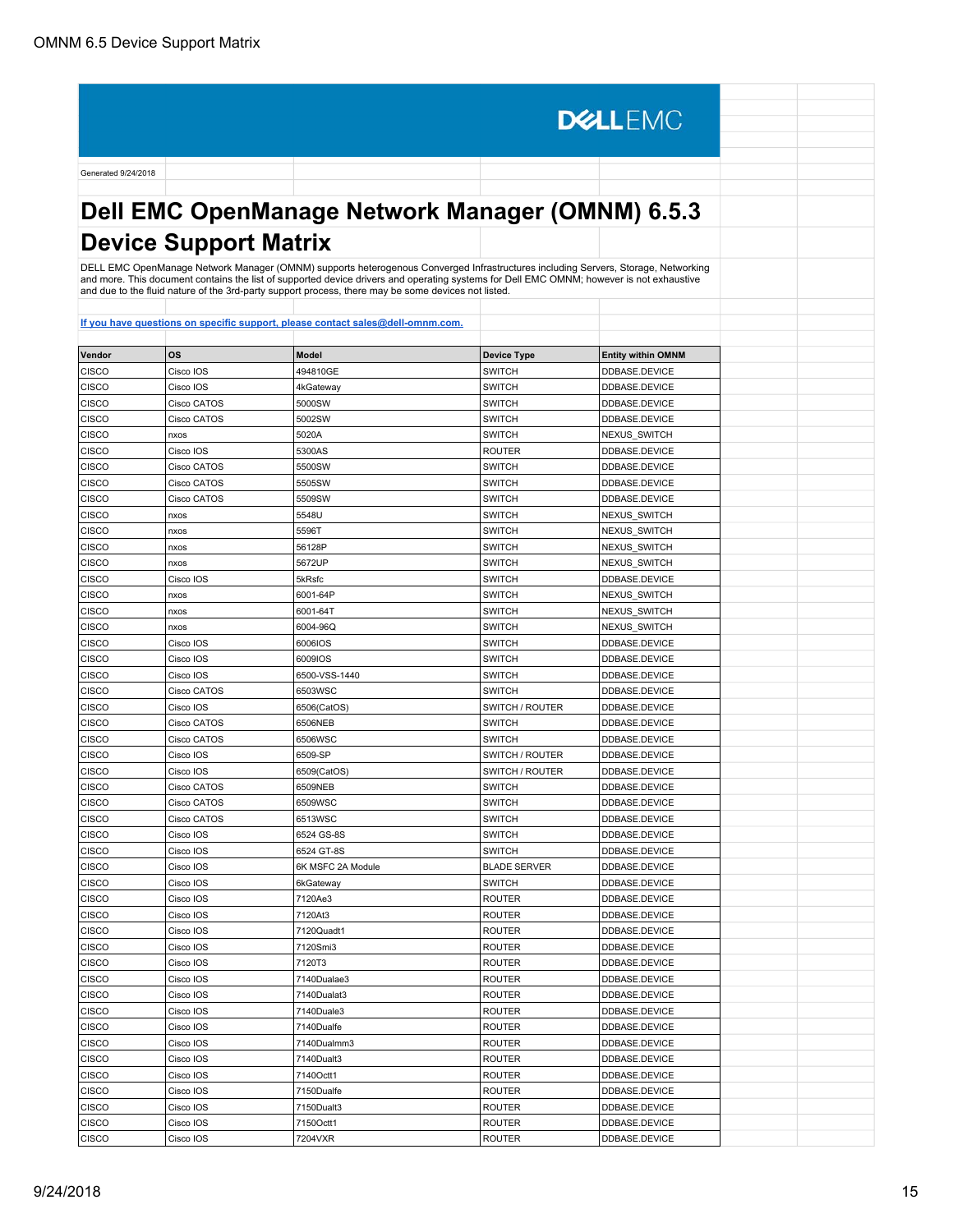# **Dell EMC OpenManage Network Manager (OMNM) 6.5.3 Device Support Matrix**

**DELLEMC** 

DELL EMC OpenManage Network Manager (OMNM) supports heterogenous Converged Infrastructures including Servers, Storage, Networking<br>and more. This document contains the list of supported device drivers and operating systems

| Vendor       | <b>OS</b> | Model                | <b>Device Type</b>  | <b>Entity within OMNM</b> |  |
|--------------|-----------|----------------------|---------------------|---------------------------|--|
| CISCO        | Cisco IOS | 7206VXR              | <b>ROUTER</b>       | DDBASE.DEVICE             |  |
| CISCO        | Cisco IOS | 7401ASR              | <b>ROUTER</b>       | DDBASE.DEVICE             |  |
| <b>CISCO</b> | Cisco IOS | 7401VXR              | <b>ROUTER</b>       | DDBASE.DEVICE             |  |
| CISCO        | Cisco IOS | 7507mx               | <b>ROUTER</b>       | DDBASE.DEVICE             |  |
| CISCO        | Cisco IOS | 7507z                | <b>ROUTER</b>       | DDBASE.DEVICE             |  |
| <b>CISCO</b> | Cisco IOS | 7513mx               | <b>ROUTER</b>       | DDBASE.DEVICE             |  |
| CISCO        | Cisco IOS | 7513z                | <b>ROUTER</b>       | DDBASE.DEVICE             |  |
| <b>CISCO</b> | Cisco IOS | 7603-IOS             | <b>ROUTER</b>       | DDBASE.DEVICE             |  |
| <b>CISCO</b> | Cisco IOS | 7603-S               | <b>ROUTER</b>       | DDBASE.DEVICE             |  |
| <b>CISCO</b> | Cisco IOS | 7603(WS-C6503)       | SWITCH / ROUTER     | DDBASE.DEVICE             |  |
| CISCO        | Cisco IOS | 7604(WS-C6504-E)     | SWITCH / ROUTER     | DDBASE.DEVICE             |  |
| CISCO        | Cisco IOS | 7606-IOS             | <b>ROUTER</b>       | DDBASE.DEVICE             |  |
| <b>CISCO</b> | Cisco IOS | 7606-S               | <b>ROUTER</b>       | DDBASE.DEVICE             |  |
| CISCO        | Cisco IOS | 7606(WS-C6506)       | SWITCH / ROUTER     | DDBASE.DEVICE             |  |
| <b>CISCO</b> | Cisco IOS | 7606(WS-C6509-NEB)   | SWITCH / ROUTER     | DDBASE.DEVICE             |  |
| <b>CISCO</b> | Cisco IOS | 7609-S               | <b>ROUTER</b>       | DDBASE.DEVICE             |  |
| <b>CISCO</b> | Cisco IOS | 7609-S(866)          | <b>ROUTER</b>       | DDBASE.DEVICE             |  |
| CISCO        | Cisco IOS | 7609(C6509SP)        | SWITCH / ROUTER     | DDBASE.DEVICE             |  |
| CISCO        | Cisco IOS | 7609(WS-C6509-NEB-A) | SWITCH / ROUTER     | DDBASE.DEVICE             |  |
| <b>CISCO</b> | Cisco IOS | 7609(WS-C6509)       | SWITCH / ROUTER     | DDBASE.DEVICE             |  |
| CISCO        | Cisco IOS | 7613(C6513)          | SWITCH / ROUTER     | DDBASE.DEVICE             |  |
| <b>CISCO</b> | Cisco IOS | 7613(WS-C6503)       | SWITCH / ROUTER     | DDBASE.DEVICE             |  |
| <b>CISCO</b> | Cisco IOS | 7613(WS-C6513)       | SWITCH / ROUTER     | DDBASE.DEVICE             |  |
| <b>CISCO</b> | Cisco IOS | 826-4U               | <b>ROUTER</b>       | DDBASE.DEVICE             |  |
| CISCO        | Cisco IOS | 827_4V               | <b>ROUTER</b>       | DDBASE.DEVICE             |  |
| CISCO        | Cisco IOS | 827H                 | <b>ROUTER</b>       | DDBASE.DEVICE             |  |
| <b>CISCO</b> | Cisco IOS | 8510CSR              | <b>SWITCH</b>       | DDBASE.DEVICE             |  |
| CISCO        | Cisco IOS | 8510MSR              | <b>SWITCH</b>       | DDBASE.DEVICE             |  |
| <b>CISCO</b> | Cisco IOS | 8515CSR              | <b>SWITCH</b>       | DDBASE.DEVICE             |  |
| <b>CISCO</b> | Cisco IOS | 8515MSR              | <b>SWITCH</b>       | DDBASE.DEVICE             |  |
| <b>CISCO</b> | Cisco IOS | 8540CSR              | <b>SWITCH</b>       | DDBASE.DEVICE             |  |
| CISCO        | Cisco IOS | 8540MSR              | <b>SWITCH</b>       | DDBASE.DEVICE             |  |
| CISCO        | Cisco IOS | 886VA                | <b>ROUTER</b>       | DDBASE.DEVICE             |  |
| <b>CISCO</b> | Cisco IOS | 886VAM               | <b>ROUTER</b>       | DDBASE.DEVICE             |  |
| CISCO        | Cisco IOS | 887VA                | ROUTER              | DDBASE.DEVICE             |  |
| <b>CISCO</b> | Cisco IOS | 887VA-SEC-K9         | <b>ROUTER</b>       | DDBASE.DEVICE             |  |
| <b>CISCO</b> | Cisco IOS | 887VAM               | <b>ROUTER</b>       | DDBASE.DEVICE             |  |
| <b>CISCO</b> | Cisco IOS | 890Ap                | ROUTER              | DDBASE.DEVICE             |  |
| CISCO        | nxos      | 9332PQ               | <b>SWITCH</b>       | NEXUS_SWITCH              |  |
| CISCO        | nxos      | 9372-PX-E            | <b>SWITCH</b>       | NEXUS SWITCH              |  |
| <b>CISCO</b> | nxos      | 9372-TX-E            | <b>SWITCH</b>       | NEXUS_SWITCH              |  |
| CISCO        | nxos      | 9372PX               | <b>SWITCH</b>       | NEXUS_SWITCH              |  |
| <b>CISCO</b> | nxos      | 9372TX               | <b>SWITCH</b>       | NEXUS_SWITCH              |  |
| <b>CISCO</b> | nxos      | 9396PX               | <b>SWITCH</b>       | NEXUS SWITCH              |  |
| CISCO        | nxos      | 9396TX               | <b>SWITCH</b>       | NEXUS_SWITCH              |  |
| <b>CISCO</b> | Cisco IOS | A901-4C-F-D          | <b>ROUTER</b>       | DDBASE.DEVICE             |  |
| CISCO        | Cisco IOS | A901-4C-FT-D         | <b>ROUTER</b>       | DDBASE.DEVICE             |  |
| CISCO        | Cisco IOS | A903                 | ROUTER              | DDBASE.DEVICE             |  |
| CISCO        | Cisco IOS | <b>AON Module</b>    | <b>BLADE SERVER</b> | DDBASE.DEVICE             |  |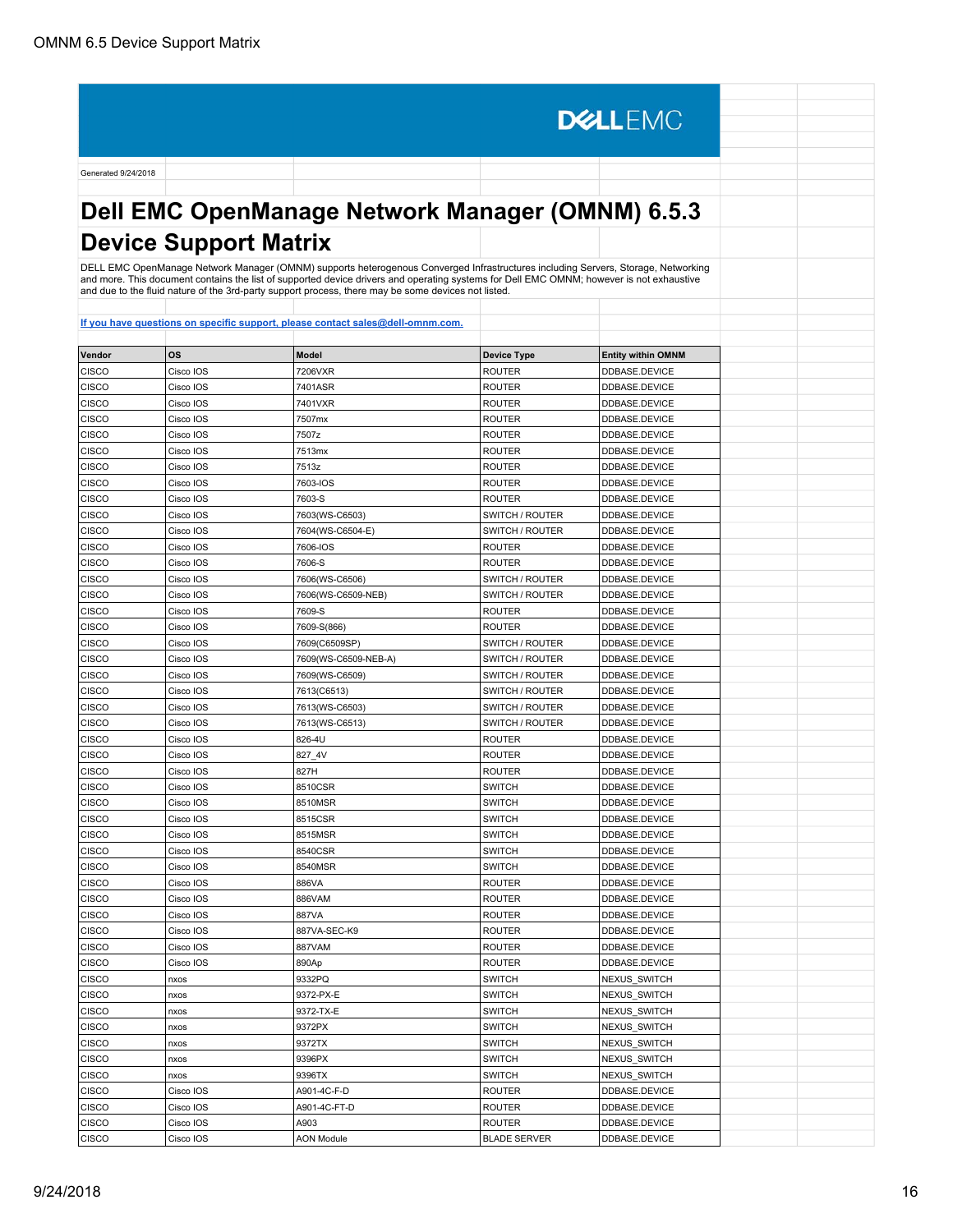Generated 9/24/2018 **Dell EMC OpenManage Network Manager (OMNM) 6.5.3 Device Support Matrix**

**DELLEMC** 

DELL EMC OpenManage Network Manager (OMNM) supports heterogenous Converged Infrastructures including Servers, Storage, Networking<br>and more. This document contains the list of supported device drivers and operating systems

| Vendor       | <b>OS</b>     | <b>Model</b>             | <b>Device Type</b>               | <b>Entity within OMNM</b> |
|--------------|---------------|--------------------------|----------------------------------|---------------------------|
| CISCO        | nxos          | apic                     | <b>SWITCH</b>                    | <b>NEXUS SWITCH</b>       |
| <b>CISCO</b> | Cisco PIX/ASA | <b>ASA Family Device</b> | <b>FIREWALL VPN</b><br>APPLIANCE | ASA                       |
| CISCO        | Cisco IOS     | ASR 1001                 | <b>ROUTER</b>                    | DDBASE.DEVICE             |
| <b>CISCO</b> | Cisco IOS     | <b>ASR 1002</b>          | <b>ROUTER</b>                    | DDBASE.DEVICE             |
| <b>CISCO</b> | Cisco IOS     | ASR 1002-F               | <b>ROUTER</b>                    | DDBASE.DEVICE             |
| CISCO        | Cisco IOS     | ASR 1002-X               | <b>ROUTER</b>                    | DDBASE.DEVICE             |
| <b>CISCO</b> | Cisco IOS     | <b>ASR 1004</b>          | <b>ROUTER</b>                    | DDBASE.DEVICE             |
| CISCO        | Cisco IOS     | <b>ASR 1006</b>          | <b>ROUTER</b>                    | DDBASE.DEVICE             |
| CISCO        | Cisco IOS     | ASR 1006-X               | <b>ROUTER</b>                    | DDBASE.DEVICE             |
| CISCO        | Cisco IOS     | ASR 1013                 | <b>ROUTER</b>                    | DDBASE.DEVICE             |
| CISCO        | Cisco IOS     | <b>ASR 902</b>           | <b>ROUTER</b>                    | DDBASE.DEVICE             |
| CISCO        | Cisco IOS     | ASR 920 12 CZA           | <b>ROUTER</b>                    | DDBASE.DEVICE             |
| <b>CISCO</b> | Cisco IOS     | ASR 920 24 SZIM          | <b>ROUTER</b>                    | DDBASE.DEVICE             |
| CISCO        | Cisco IOS-XR  | ASR9001                  | <b>ROUTER</b>                    | DEVICE.DDBASE             |
| CISCO        | Cisco IOS-XR  | ASR9006                  | <b>ROUTER</b>                    | DEVICE.DDBASE             |
| <b>CISCO</b> | Cisco IOS-XR  | ASR9010DC                | <b>ROUTER</b>                    | DEVICE.DDBASE             |
| <b>CISCO</b> | Cisco CATOS   | C2900SW                  | <b>SWITCH</b>                    | DDBASE.DEVICE             |
| <b>CISCO</b> | Cisco CATOS   | C2926SW                  | <b>SWITCH</b>                    | DDBASE.DEVICE             |
| <b>CISCO</b> | Cisco IOS     | C29408TF                 | <b>SWITCH</b>                    | DDBASE.DEVICE             |
| <b>CISCO</b> | Cisco IOS     | C29408TT                 | <b>SWITCH</b>                    | DDBASE.DEVICE             |
| <b>CISCO</b> | Cisco IOS     | C2960X-24PD-L            | <b>SWITCH</b>                    | DDBASE.DEVICE             |
| <b>CISCO</b> | Cisco IOS     | C2960X-24PS-L            | <b>SWITCH</b>                    | DDBASE.DEVICE             |
| <b>CISCO</b> | Cisco IOS     | C2960X-24PS-S            | <b>SWITCH</b>                    | DDBASE.DEVICE             |
| <b>CISCO</b> | Cisco IOS     | C2960X-24PSQ-L           | <b>SWITCH</b>                    | DDBASE.DEVICE             |
| CISCO        | Cisco IOS     | C2960X-24TD-L            | <b>SWITCH</b>                    | DDBASE.DEVICE             |
| CISCO        | Cisco IOS     | C2960X-24TS-L            | <b>SWITCH</b>                    | DDBASE.DEVICE             |
| CISCO        | Cisco IOS     | C2960X-24TS-LL           | <b>SWITCH</b>                    | DDBASE.DEVICE             |
| <b>CISCO</b> | Cisco IOS     | C2960X-24TS-S            | <b>SWITCH</b>                    | DDBASE.DEVICE             |
| CISCO        | Cisco IOS     | C2960X-48FPD-L           | <b>SWITCH</b>                    | DDBASE.DEVICE             |
| CISCO        | Cisco IOS     | C2960X-48FPS-L           | <b>SWITCH</b>                    | DDBASE.DEVICE             |
| <b>CISCO</b> | Cisco IOS     | C2960X-48LPD-L           | <b>SWITCH</b>                    | DDBASE.DEVICE             |
| CISCO        | Cisco IOS     | C2960X-48LPS-L           | <b>SWITCH</b>                    | DDBASE.DEVICE             |
| <b>CISCO</b> | Cisco IOS     | C2960X-48LPS-S           | <b>SWITCH</b>                    | DDBASE.DEVICE             |
| CISCO        | Cisco IOS     | C2960X-48TD-L            | <b>SWITCH</b>                    | DDBASE.DEVICE             |
| <b>CISCO</b> | Cisco IOS     | C2960X-48TS-L            | <b>SWITCH</b>                    | DDBASE.DEVICE             |
| <b>CISCO</b> | Cisco IOS     | C2960X-48TS-LL           | <b>SWITCH</b>                    | DDBASE.DEVICE             |
| CISCO        | Cisco IOS     | C2960X-48TS-S            | <b>SWITCH</b>                    | DDBASE.DEVICE             |
| CISCO        | Cisco IOS     | C2960XS-24PD-L           | <b>SWITCH</b>                    | DDBASE.DEVICE             |
| <b>CISCO</b> | Cisco IOS     | C2960XS-24PS-L           | <b>SWITCH</b>                    | DDBASE.DEVICE             |
| CISCO        | Cisco IOS     | C2960XS-24TD-L           | <b>SWITCH</b>                    | DDBASE.DEVICE             |
| CISCO        | Cisco IOS     | C2960XS-24TS-L           | <b>SWITCH</b>                    | DDBASE.DEVICE             |
| CISCO        | Cisco IOS     | C2960XS-48FPD-L          | <b>SWITCH</b>                    | DDBASE.DEVICE             |
| CISCO        | Cisco IOS     | C2960XS-48FPS-L          | <b>SWITCH</b>                    | DDBASE.DEVICE             |
| CISCO        | Cisco IOS     | C2960XS-48LPD-L          | <b>SWITCH</b>                    | DDBASE.DEVICE             |
| CISCO        | Cisco IOS     | C2960XS-48LPS-L          | <b>SWITCH</b>                    | DDBASE.DEVICE             |
| CISCO        | Cisco IOS     | C2960XS-48LTD-L          | <b>SWITCH</b>                    | DDBASE.DEVICE             |
| CISCO        | Cisco IOS     | C2960XS-48TS-L           | <b>SWITCH</b>                    | DDBASE.DEVICE             |
| <b>CISCO</b> | Cisco IOS     | C2970-24                 | <b>SWITCH</b>                    | DDBASE.DEVICE             |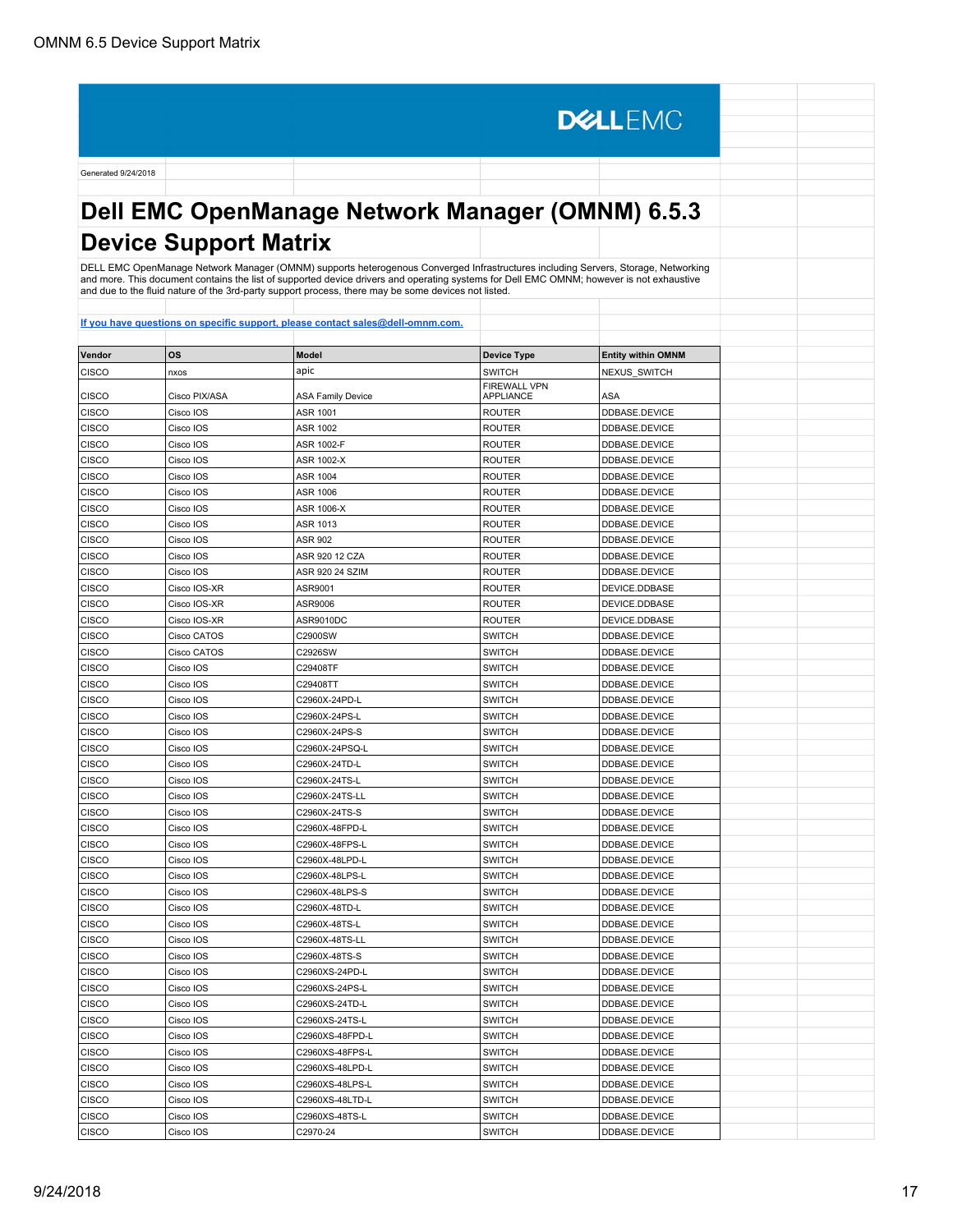**DELLEMC** Generated 9/24/2018 **Dell EMC OpenManage Network Manager (OMNM) 6.5.3 Device Support Matrix** DELL EMC OpenManage Network Manager (OMNM) supports heterogenous Converged Infrastructures including Servers, Storage, Networking and more. This document contains the list of supported device drivers and operating systems for Dell EMC OMNM; however is not exhaustive and due to the fluid nature of the 3rd-party support process, there may be some devices not listed. **[If you have questions on specific support, please contact sales@dell-omnm.com.](mailto:SALES@DELL-OMNM.COM) Vendor OS Model Device Type Entity within OMNM** CISCO nxos C3172PQ-10GE SWITCH NEXUS\_SWITCH CISCO nxos C3172TQ-10GT SWITCH NEXUS\_SWITCH CISCO CISCO IOS C4510R C4510R SWITCH DDBASE.DEVICE CISCO Cisco IOS C6807-XL SWITCH DDBASE.DEVICE CISCO CISCO IOS C6807-XL CONSTRUCTED SWITCH DDBASE.DEVICE CISCO nxos C92160YC-X SWITCH NEXUS\_SWITCH CISCO nxos C93180YC-EX SWITCH NEXUS\_SWITCH CISCO |nxos |C93180YC-FX |SWITCH |NEXUS\_SWITCH CISCO Cisco IOS cat3850 SWITCH DDBASE.DEVICE CISCO Cisco IOS cat4500X32 SWITCH DDBASE.DEVICE CISCO Cisco IOS Cat6000 Cat6000 Cat6000 Cat6000 CISCO CISCO CISCO CONTECT OF CISCO CISCO CISCO CATEGORIA CHE CISCO CATOS Catalyst 3650 Stack SWITCH DDBASE.DEVICE CISCO Cisco IOS CRE CISCO CISCO CISCO CISCO CISCO CISCO CISCO CISCO CISCO CISCO CISCO CISCO CISCO CISCO CISCO CISCO CISCO CISCO CISCO CISCO CISCO CISCO CISCO CISCO CISCO CISCO CISCO CISCO CISCO CISCO CISCO CISCO CISCO CISC CISCO Cisco IOS CES-3100 SWITCH DDBASE.DEVICE CISCO CISCO CISCO CISCO CONS CONSTANTS CONSTRUCTED UNITS CONTRACT ON CONSTRUCT CISCO CISCO CISCO CISCO CISCO CISCO CISCO CISCO CISCO CISCO CISCO CISCO CISCO CISCO CISCO CISCO CISCO CISCO CISCO CISCO CISCO CISCO CISCO CISCO CISCO Cisco IOS CES-3120 SWITCH DDBASE.DEVICE CISCO |Cisco IOS |CBS-3130 |SWITCH |DDBASE.DEVICE CISCO |Cisco IOS |CGR-2010/K9 |ROUTER |DDBASE.DEVICE FIREWALL VPN CISCO Cisco PIX/ASA Cisco ASA 5505 APPLIANCE ASA FIREWALL VPN CISCO Cisco PIX/ASA Cisco ASA 5510 APPLIANCE ASA FIREWALL VPN CISCO Cisco PIX/ASA Cisco ASA 5510sc APPLIANCE ASA FIREWALL VPN CISCO Cisco PIX/ASA Cisco ASA 5510sy APPLIANCE ASA FIREWALL VPN CISCO CISCO PIX/ASA Cisco ASA 5515-X APPLIANCE ASA FIREWALL VPN CISCO CISCO PIX/ASA Cisco ASA 5515-X NPE APPLIANCE ASA FIREWALL VPN APPLIANCE AT ASA CISCO CISCO PIX/ASA Cisco ASA 5515-X NPE SC FIREWALL VPN CISCO CISCO PIX/ASA Cisco ASA 5515-X SC APPLIANCE **ASA** FIREWALL VPN CISCO Cisco PIX/ASA Cisco ASA 5520 APPLIANCE ASA FIREWALL VPN CISCO Cisco PIX/ASA Cisco ASA 5520sc APPLIANCE ASA FIREWALL VPN CISCO CISCO PIX/ASA Cisco ASA 5520sy APPLIANCE ASA FIREWALL VPN CISCO CISCO PIX/ASA Cisco ASA 5525 APPLIANCE ASA FIREWALL VPN CISCO CISCO PIX/ASA Cisco ASA 5525 SC APPLIANCE ASA FIREWALL VPN CISCO CISCO PIX/ASA Cisco ASA 5525-X K7 APPLIANCE ASA FIREWALL VPN CISCO CISCO PIX/ASA Cisco ASA 5525-X SC APPLIANCE ASA FIREWALL VPN CISCO Cisco PIX/ASA Cisco ASA 5540 APPLIANCE ASA FIREWALL VPN CISCO CISCO CISCO PIX/ASA CISCO ASA 5540sc APPLIANCE ASA FIREWALL VPN CISCO Cisco PIX/ASA Cisco ASA 5540sy APPLIANCE ASA FIREWALL VPN CISCO Cisco PIX/ASA Cisco ASA 5550 APPLIANCE ASA

FIREWALL VPN

APPLIANCE ASA

CISCO CISCO PIX/ASA Cisco ASA 5550sc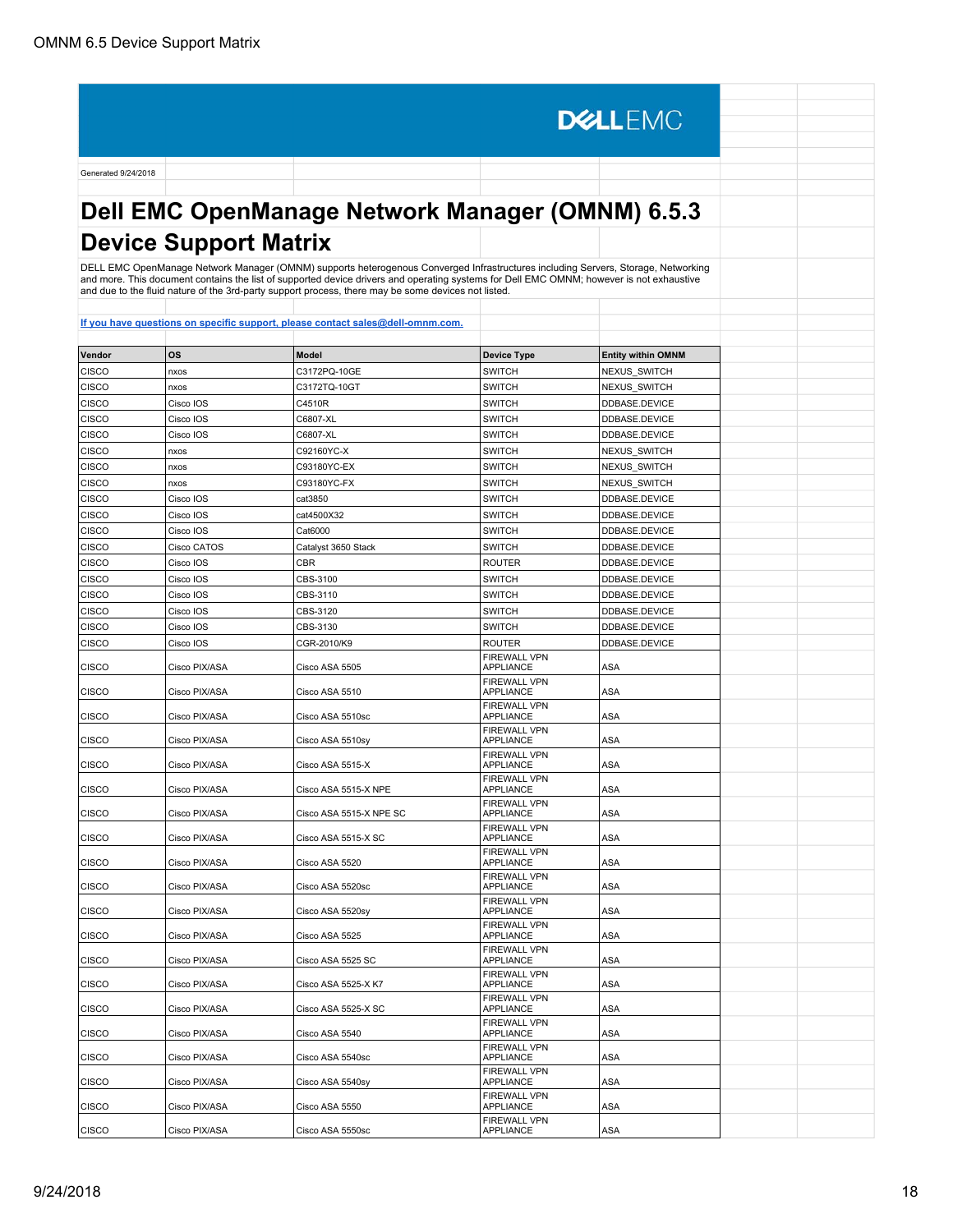**DELLEMC** Generated 9/24/2018 **Dell EMC OpenManage Network Manager (OMNM) 6.5.3 Device Support Matrix** DELL EMC OpenManage Network Manager (OMNM) supports heterogenous Converged Infrastructures including Servers, Storage, Networking and more. This document contains the list of supported device drivers and operating systems for Dell EMC OMNM; however is not exhaustive and due to the fluid nature of the 3rd-party support process, there may be some devices not listed. **[If you have questions on specific support, please contact sales@dell-omnm.com.](mailto:SALES@DELL-OMNM.COM) Vendor OS Model Device Type Entity within OMNM** FIREWALL VPN CISCO Cisco PIX/ASA Cisco ASA 5550sy APPLIANCE ASA FIREWALL VPN CISCO Cisco PIX/ASA Cisco ASA 5580 APPLIANCE **ASA** FIREWALL VPN CISCO CISCO PIX/ASA Cisco ASA 5580sc APPLIANCE ASA FIREWALL VPN CISCO CISCO PIX/ASA Cisco ASA 5580sy APPLIANCE ASA FIREWALL VPN CISCO CISCO PIX/ASA Cisco ASA 5585 SSP-20 APPLIANCE ASA FIREWALL VPN CISCO CISCO PIX/ASA Cisco ASA 5585 SSP-60 APPLIANCE ASA FIREWALL VPN CISCO CISCO PIX/ASA Cisco ASA 5585-X SSP-10 APPLIANCE ASA FIREWALL VPN CISCO CISCO PIX/ASA Cisco ASA 5585-X SSP-60 APPLIANCE ASA CISCO CISCOMailSecurity Cisco Mail Security Cisco Mail Security CiscoESA DDBASE.DEVICE FIREWALL VPN CISCO CISCO PIX/ASA Cisco PIX Family Device APPLIANCE ASA FIREWALL VPN CISCO CISCO PIX/ASA Cisco PIX Firewall APPLIANCE PIX FIREWALL VPN CISCO Cisco PIX/ASA Cisco PIX Firewall 501 APPLIANCE PIX FIREWALL VPN CISCO Cisco PIX/ASA Cisco PIX Firewall 506 APPLIANCE PIX FIREWALL VPN CISCO CISCO Cisco PIX/ASA Cisco PIX Firewall 506E APPLIANCE PIX FIREWALL VPN APPLIANCE PIX CISCO CISCO Cisco PIX/ASA Cisco PIX Firewall 515 FIREWALL VPN CISCO Cisco PIX/ASA Cisco PIX Firewall 515E APPLIANCE PIX FIREWALL VPN APPLIANCE PIX CISCO Cisco PIX/ASA Cisco PIX Firewall 515Esc FIREWALL VPN CISCO Cisco PIX/ASA Cisco PIX Firewall 515Esy APPLIANCE PIX FIREWALL VPN CISCO CISCO CISCO PIX/ASA Cisco PIX Firewall 515sc APPLIANCE PIX FIREWALL VPN CISCO Cisco PIX/ASA Cisco PIX Firewall 515sy APPLIANCE PIX FIREWALL VPN CISCO CISCO PIX/ASA Cisco PIX Firewall 520 APPLIANCE PIX FIREWALL VPN CISCO CISCO CISCO PIX/ASA Cisco PIX Firewall 525 APPLIANCE | PIX FIREWALL VPN CISCO CISCO CISCO PIX/ASA Cisco PIX Firewall 525sc APPLIANCE | PIX FIREWALL VPN CISCO CISCO CISCO PIX/ASA Cisco PIX Firewall 525sy APPLIANCE PIX FIREWALL VPN CISCO CISCO PIX/ASA Cisco PIX Firewall 535 APPLIANCE PIX FIREWALL VPN CISCO CISCO CISCO PIX/ASA Cisco PIX Firewall 535sc APPLIANCE PIX FIREWALL VPN CISCO CISCO CISCO PIX/ASA CISCO PIX Firewall 535sy APPLIANCE PIX CISCO Cisco IOS-XR CRS1-16Slot ROUTER DEVICE.DDBASE CISCO Cisco IOS-XR CRS1-4Slot ROUTER DEVICE.DDBASE CISCO Cisco IOS-XR CRS1-8Linecard ROUTER DEVICE.DDBASE CISCO CISCO IOS-XR CRS1-8Slot CRS1-8Slot ROUTER DEVICE.DDBASE CISCO CISCO IOS-XR CRS1-Fabric ROUTER ROUTER DEVICE.DDBASE CISCO CISCO IOS CSR1000V CSR1000V ROUTER DDBASE.DEVICE CISCO CISCO IOS Express50012TC SWITCH SWITCH DDBASE.DEVICE

CISCO CISco IOS Express50024LC SWITCH DDBASE.DEVICE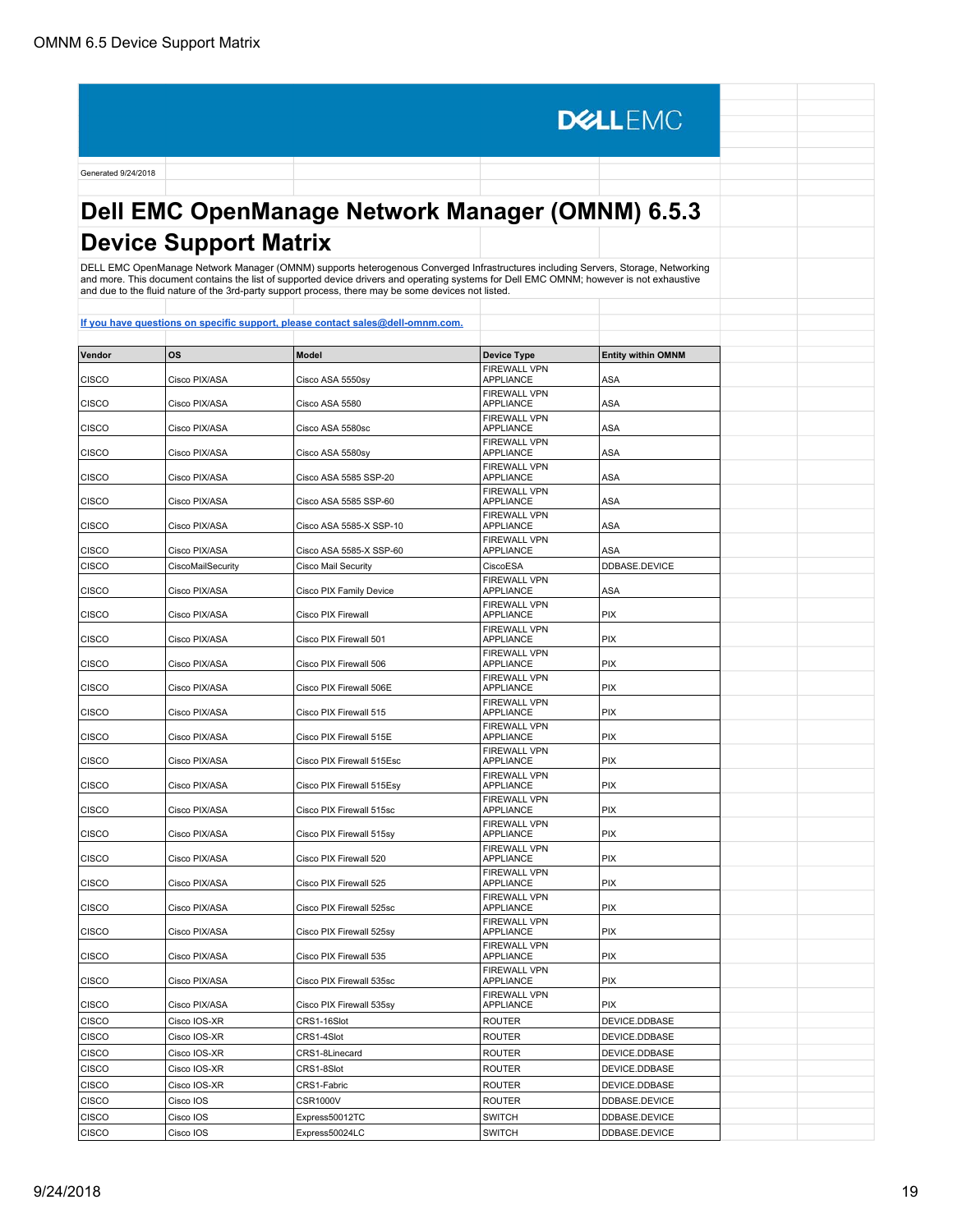**DELLEMC** Generated 9/24/2018 **Dell EMC OpenManage Network Manager (OMNM) 6.5.3 Device Support Matrix** DELL EMC OpenManage Network Manager (OMNM) supports heterogenous Converged Infrastructures including Servers, Storage, Networking and more. This document contains the list of supported device drivers and operating systems for Dell EMC OMNM; however is not exhaustive and due to the fluid nature of the 3rd-party support process, there may be some devices not listed. **[If you have questions on specific support, please contact sales@dell-omnm.com.](mailto:SALES@DELL-OMNM.COM) Vendor OS Model Device Type Entity within OMNM** CISCO CISCO IOS Express50024PC SWITCH SWITCH DDBASE.DEVICE CISCO | Cisco IOS | Express50024TT | SWITCH | DDBASE.DEVICE CISCO CISCONETFLOW FCNF1010 FIREWALL DDBASE.DEVICE CISCO CISCO IOS Firewall Module BLADE SERVER DEVICE CISCO Cisco IOS IAD2430-24FXS ROUTER DDBASE.DEVICE CISCO Cisco IOS IAD2431-16FXS ROUTER DDBASE.DEVICE CISCO Cisco IOS IAD2431-1T1E1 ROUTER DDBASE.DEVICE CISCO Cisco IOS IAD2431-8FXS ROUTER DDBASE.DEVICE CISCO Cisco IOS IAD2432-24FXS ROUTER DDBASE.DEVICE CISCO Cisco IOS IAD2435-8FXS ROUTER DDBASE.DEVICE CISCO CISCO IOS IE-2000-16PTC-G-L SWITCH DDBASE.DEVICE CISCO CISCO IOS IE-30004-TC SWITCH DDBASE.DEVICE CISCO |Cisco IOS |IE-30008-TC |SWITCH |DDBASE.DEVICE CISCO CISCO IOS | IE-3010-16S-8PC | SWITCH | DDBASE.DEVICE CISCO CISCO CISCO IOS IE-3010-24TC SWITCH SWITCH DDBASE.DEVICE CISCO CISCO IOS IOS Device ROUTER DEVICE DEVICE CISCO DESCRIPTION DE LO PODE DEVICE CISCO CISCO IOS-XR IOS XR Family Device ROUTER ROUTER DDBASE.DEVICE CISCO |Cisco IOS |ISR 4321B |ROUTER |DDBASE.DEVICE CISCO | Cisco IOS | ISR 4331 | ISR 4331 | ROUTER | DDBASE.DEVICE CISCO |Cisco IOS |ISR 4331B |ROUTER |DDBASE.DEVICE CISCO CISCO IOS ISR 4351B ROUTER DDBASE.DEVICE CISCO CISCO COS ISR 4431 ROUTER DEVICE DEVICE CISCO |Cisco IOS |ISR 4451-X/K9 |ROUTER |DDBASE.DEVICE CISCO |Cisco IOS |ISR 4451B |ROUTER |DDBASE.DEVICE CISCO CISCO IOS LS1010\_DEVICE SWITCH SWITCH DDBASE.DEVICE CISCO CISCO IOS LS1015\_DEVICE SWITCH SWITCH DDBASE.DEVICE CISCO | N/A | MDS 9120 | HYPERVISOR | MDS CISCO N/A MDS 9140 HYPERVISOR MDS CISCO | N/A | MDS 9216 | MDS 9216 | HYPERVISOR | MDS CISCO | N/A | MDS 9216A | MDS 9216A | HYPERVISOR | MDS CISCO NXOS MDS 9300 SWITCH NEXUS SWITCH CISCO N/A MDS 9506 HYPERVISOR MDS CISCO N/A MDS 9509 HYPERVISOR MDS CISCO CIsco IOS MSFC SWITCH DDBASE.DEVICE CISCO CISCO IOS MWR 2941-DC ROUTER DDBASE.DEVICE CISCO CISCO CISCO CISCO CISCO CISCO CISCO CISCO CISCO CISCO CISCO CISCO CISCO CISCO CISCO CISCO CISCO CISCO CI

SF 200-24 **ETHERNET SWITCH** Cisco3XX

SF 200-24FP **ETHERNET SWITCH** Cisco3XX

CISCO CISCO IOS MWR1941DC ROUTER DDBASE.DEVICE CISCO | CISCONAC | NAC SNS 3515 | FIREWALL | DDBASE.DEVICE CISCO CISCONAC NAC SNS 3595 FIREWALL DDBASE.DEVICE CISCO CISCO IOS CIGESM-18TT-EBU SWITCH DIDBASE.DEVICE CISCO |Cisco CATOS |OSR7603 |SWITCH |DDBASE.DEVICE CISCO CISCO CATOS OSR7606 SWITCH DDBASE.DEVICE CISCO Cisco IOS Pro4500 ROUTER DDBASE.DEVICE CISCO Cisco IOS Pro4700 ROUTER DDBASE.DEVICE CISCO | Cisco IOS | RSM | RSM | SWITCH | DDBASE.DEVICE

CISCO

**CISCO** 

Cisco LAN Switches Small<br>Business

Cisco LAN Switches Small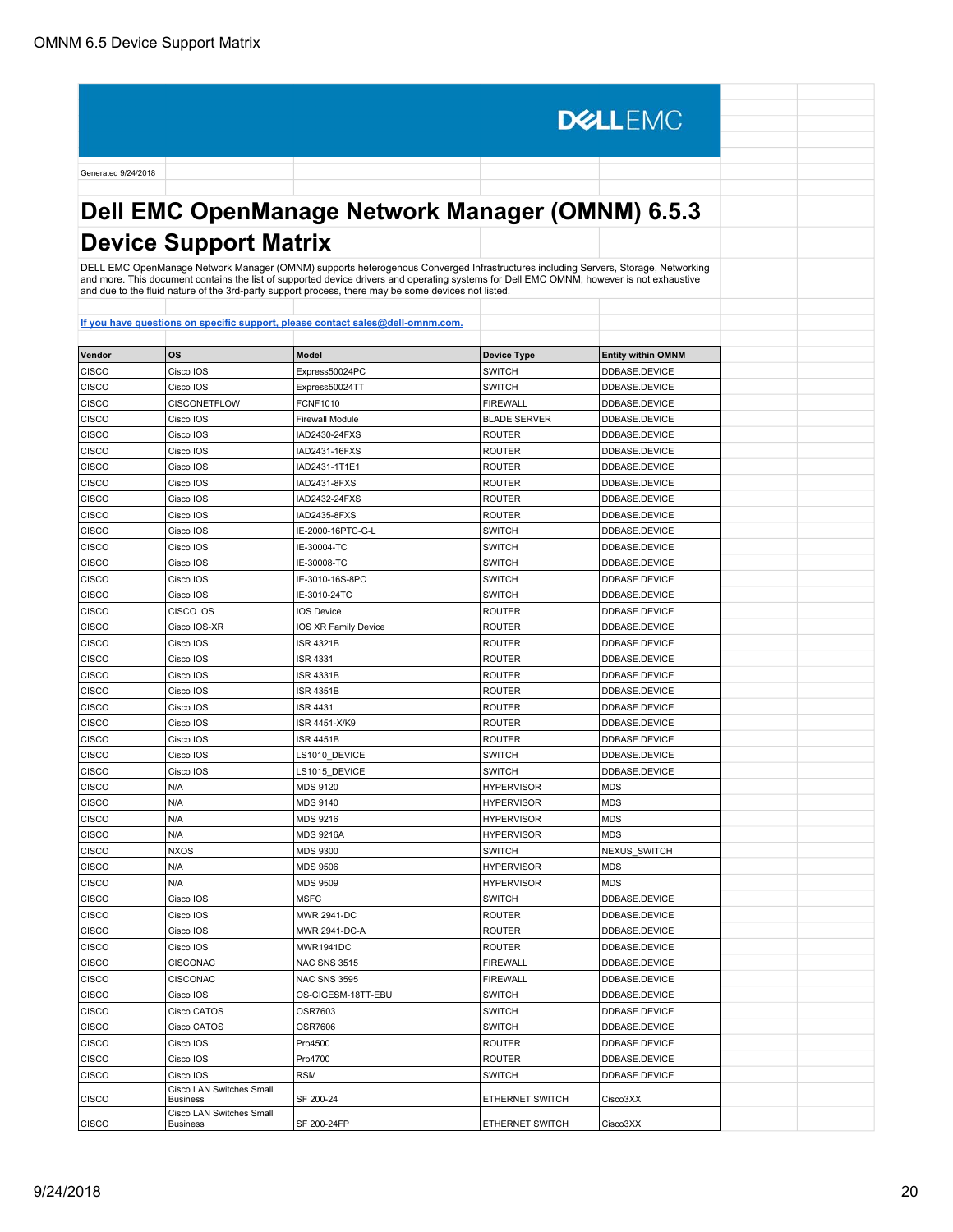**DELLEMC** Generated 9/24/2018 **Dell EMC OpenManage Network Manager (OMNM) 6.5.3 Device Support Matrix** DELL EMC OpenManage Network Manager (OMNM) supports heterogenous Converged Infrastructures including Servers, Storage, Networking and more. This document contains the list of supported device drivers and operating systems for Dell EMC OMNM; however is not exhaustive and due to the fluid nature of the 3rd-party support process, there may be some devices not listed. **[If you have questions on specific support, please contact sales@dell-omnm.com.](mailto:SALES@DELL-OMNM.COM) Vendor OS Model Device Type Entity within OMNM** Cisco LAN Switches Small CISCO SF 200-24P ETHERNET SWITCH Cisco3XX Cisco LAN Switches Small CISCO SF 200-48 **ETHERNET SWITCH** Cisco3XX Cisco LAN Switches Small CISCO Business SF 200-48P ETHERNET SWITCH Cisco3XX Cisco LAN Switches Small CISCO Business SF 300-08 ETHERNET SWITCH Cisco3XX Cisco LAN Switches Small CISCO Business Care Contains SF 300-10 **ETHERNET SWITCH CISCO3XX** Cisco LAN Switches Small CISCO Business SF 300-10MP ETHERNET SWITCH Cisco3XX Cisco LAN Switches Small<br>Business CISCO SF 300-10P **ETHERNET SWITCH** Cisco3XX Cisco LAN Switches Small CISCO Business SF 300-20 SF 300-20 ETHERNET SWITCH Cisco3XX Cisco LAN Switches Small CISCO SF 300-24 **ETHERNET SWITCH** Cisco3XX Cisco LAN Switches Small CISCO SF 300-24P **ETHERNET SWITCH** Cisco3XX Cisco LAN Switches Small CISCO SF 300-28 **ETHERNET SWITCH** Cisco3XX Cisco LAN Switches Small CISCO SF 300-28P **ETHERNET SWITCH** Cisco3XX Cisco LAN Switches Small CISCO LAN SWIICTIES SITIAIN<br>Business **EXECUTE:** ST 300-48 **ETHERNET SWITCH** Cisco3XX **CISCO** Cisco LAN Switches Small **CISCO** SF 300-48P **ETHERNET SWITCH** Cisco3XX Cisco LAN Switches Small **CISCO** SF 300-52 **ETHERNET SWITCH** Cisco3XX Cisco LAN Switches Small **CISCO** SF 302-08 **ETHERNET SWITCH** Cisco3XX Cisco LAN Switches Small CISCO SF 302-08MP ETHERNET SWITCH Cisco3XX Cisco LAN Switches Small<br>Business CISCO SF 302-08P **ETHERNET SWITCH** Cisco3XX Cisco LAN Switches Small CISCO SF 500-24 **ETHERNET SWITCH** Cisco3XX Cisco LAN Switches Small CISCO SF 500-24P **ETHERNET SWITCH** Cisco3XX Cisco LAN Switches Small<br>Business CISCO SF 500-48 **ETHERNET SWITCH** Cisco3XX Cisco LAN Switches Small CISCO SF 500-48P **ETHERNET SWITCH** Cisco3XX Cisco LAN Switches Small CISCO SG 500-28 **ETHERNET SWITCH** Cisco3XX Cisco LAN Switches Small<br>Business CISCO SG 500-28P **ETHERNET SWITCH** Cisco3XX Cisco LAN Switches Small<br>Business CISCO SG 500-52 **ETHERNET SWITCH** Cisco3XX Cisco LAN Switches Small CISCO SG 500-52P **ETHERNET SWITCH** Cisco3XX Cisco LAN Switches Small CISCO SG 500X-24 **ETHERNET SWITCH** Cisco3XX Cisco LAN Switches Small<br>Business CISCO LAN SWIICHES SMall<br>Business **SACILITY SC 500X-24P ETHERNET SWITCH** Cisco3XX CISCO Cisco LAN Switches Small<br>Business CISCO SG 500X-48 **ETHERNET SWITCH** Cisco3XX Cisco LAN Switches Small CISCO Business SG 500X-48P ETHERNET SWITCH Cisco3XX CISCO | Cisco IOS | SM-ES3G-16P | SWITCH | DDBASE.DEVICE

CISCO Cisco IOS SSL Module BLADE SERVER DDBASE.DEVICE CISCO CISCO CISCO IOS Sup720 Module BLADE SERVER DDBASE.DEVICE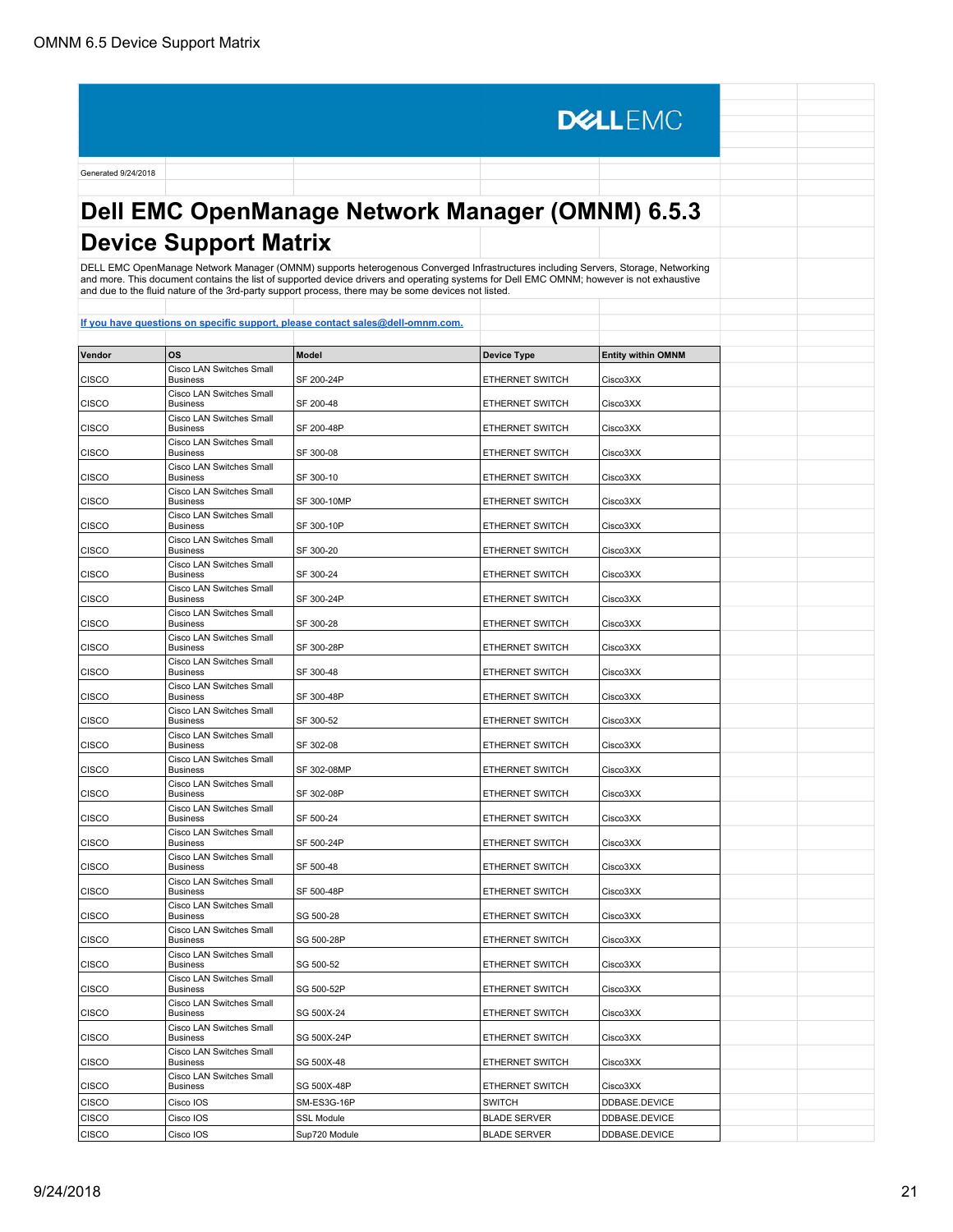Generated 9/24/2018 **Dell EMC OpenManage Network Manager (OMNM) 6.5.3**

#### **Device Support Matrix**

DELL EMC OpenManage Network Manager (OMNM) supports heterogenous Converged Infrastructures including Servers, Storage, Networking<br>and more. This document contains the list of supported device drivers and operating systems

**DELLEMC** 

| Vendor          | OS                         | Model                          | <b>Device Type</b>                  | <b>Entity within OMNM</b> |
|-----------------|----------------------------|--------------------------------|-------------------------------------|---------------------------|
| <b>CISCO</b>    | Cisco IOS                  | <b>UBR 7111</b>                | <b>ROUTER</b>                       | DDBASE.DEVICE             |
| <b>CISCO</b>    | Cisco IOS                  | <b>UBR 7111E</b>               | <b>ROUTER</b>                       | DDBASE.DEVICE             |
| CISCO           | Cisco IOS                  | <b>UBR 7114</b>                | <b>ROUTER</b>                       | DDBASE.DEVICE             |
| <b>CISCO</b>    | Cisco IOS                  | <b>UBR 7114E</b>               | <b>ROUTER</b>                       | DDBASE.DEVICE             |
| <b>CISCO</b>    | Cisco IOS                  | <b>UBR 7223</b>                | <b>ROUTER</b>                       | DDBASE.DEVICE             |
| <b>CISCO</b>    | Cisco IOS                  | <b>UBR 7246</b>                | <b>ROUTER</b>                       | DDBASE.DEVICE             |
| <b>CISCO</b>    | Cisco IOS                  | <b>UBR 7246VXR</b>             | <b>ROUTER</b>                       | DDBASE.DEVICE             |
| <b>CISCO</b>    | Cisco IOS                  | WS-C2960G-48TC-L               | <b>SWITCH</b>                       | DDBASE.DEVICE             |
| <b>CISCO</b>    | Cisco IOS                  | WS-C2960XR-24PD-I              | SWITCH/ROUTER                       | DDBASE.DEVICE             |
| <b>CISCO</b>    | Cisco IOS                  | WS-C2960XR-24PS-I              | <b>SWITCH</b>                       | DDBASE.DEVICE             |
| CISCO           | Cisco IOS                  | WS-C2960XR-24TD-I              | <b>SWITCH</b>                       | DDBASE.DEVICE             |
| CISCO           | Cisco IOS                  | WS-C2960XR-24TS-I              | <b>SWITCH</b>                       | DDBASE.DEVICE             |
| <b>CISCO</b>    | Cisco IOS                  | WS-C2960XR-48FPD-I             | <b>SWITCH</b>                       | DDBASE.DEVICE             |
| CISCO           | Cisco IOS                  | WS-C2960XR-48FPS-I             | <b>SWITCH</b>                       | DDBASE.DEVICE             |
| CISCO           | Cisco IOS                  | WS-C2960XR-48LPD-I             | <b>SWITCH</b>                       | DDBASE.DEVICE             |
| <b>CISCO</b>    | Cisco IOS                  | WS-C2960XR-48LPS-I             | <b>SWITCH</b>                       | DDBASE.DEVICE             |
| CISCO           | Cisco IOS                  | WS-C2960XR-48TD-I              | <b>SWITCH</b>                       | DDBASE.DEVICE             |
| CISCO           | Cisco IOS                  | WS-C2960XR-48TS-I              | <b>SWITCH</b>                       | DDBASE.DEVICE             |
| CISCO           | Cisco IOS                  | WS-C3560CX-12PC-S              | <b>SWITCH</b>                       | DDBASE.DEVICE             |
| CISCO           | Cisco IOS                  | WS-C3560V2-24PS                | <b>SWITCH</b>                       | DDBASE.DEVICE             |
| CISCO           | Cisco IOS                  | WS-C3560V2-24TS                | <b>SWITCH</b>                       | DDBASE.DEVICE             |
| CISCO           | Cisco IOS                  | WS-C3560V2-24TS-SD             | <b>SWITCH</b>                       | DDBASE.DEVICE             |
| <b>CISCO</b>    | Cisco IOS                  | WS-C3560V2-48PS                | <b>SWITCH</b>                       | DDBASE.DEVICE             |
| CISCO           | Cisco IOS                  | WS-C3560V2-48TS                | <b>SWITCH</b>                       | DDBASE.DEVICE             |
| <b>CISCO</b>    | Cisco IOS                  | WS-C4503-E                     | <b>SWITCH</b>                       | DDBASE.DEVICE             |
| CISCO           | Cisco IOS                  | <b>WS-C4506-E</b>              | <b>SWITCH</b>                       | DDBASE.DEVICE             |
| CISCO           | Cisco IOS                  | <b>WS-C4507R-E</b>             | <b>SWITCH</b>                       | DDBASE.DEVICE             |
| <b>CISCO</b>    | Cisco IOS                  | <b>WS-C4510R-E</b>             | <b>SWITCH</b>                       | DDBASE.DEVICE             |
| <b>CISCO</b>    | Cisco IOS                  | <b>WS-C4900M</b>               | <b>SWITCH</b>                       | DDBASE.DEVICE             |
| CISCO           | Cisco IOS                  | WS-C4948E-10GE                 | <b>SWITCH</b>                       | DDBASE.DEVICE             |
| <b>CISCO</b>    | Cisco IOS                  | <b>WS-C6504-E</b>              | <b>SWITCH</b>                       | DDBASE.DEVICE             |
| <b>CISCO</b>    | Cisco IOS                  | <b>WS-C6509-NEB-A</b>          | SWITCH / ROUTER                     | DDBASE.DEVICE             |
| CISCO           | Cisco IOS                  | <b>WS-C6509-VE</b>             | SWITCH / ROUTER                     | DDBASE.DEVICE             |
| <b>CISCO</b>    | Cisco IOS                  | WS-C6509-VE(CatOS)             | SWITCH / ROUTER                     | DDBASE.DEVICE             |
| <b>CISCO</b>    | Cisco IOS                  | WS-CBS-3020-HPQ                | <b>SWITCH</b>                       | DDBASE.DEVICE             |
| CISCO           | Cisco IOS                  | WS-X6302-MSM                   | <b>SWITCH</b>                       | DDBASE.DEVICE             |
| <b>CUMULUS</b>  | Cumulus                    | cumulus                        | <b>SWITCH</b>                       | DDBASE.DEVICE             |
| <b>DELL EMC</b> | Dell EMC Networking (FTOS) | Dell EMC Networking C7004/C150 | <b>SWITCH</b>                       | C-Series                  |
| <b>DELL EMC</b> | Dell EMC Networking (FTOS) | Dell EMC Networking C7008/C300 | <b>SWITCH</b>                       | C-Series                  |
| <b>DELL EMC</b> | Dell EMC Networking (FTOS) | Dell EMC Networking C9010      | <b>SWITCH</b>                       | C9010                     |
| <b>DELL EMC</b> | Dell EMC Networking (FTOS) | Dell EMC Networking E1200      | <b>SWITCH</b>                       | E-Series                  |
| <b>DELL EMC</b> | Dell EMC Networking (FTOS) | Dell EMC Networking E1200i     | <b>SWITCH</b>                       | E-Series                  |
| <b>DELL EMC</b> | Dell EMC Networking (FTOS) | Dell EMC Networking E300       | <b>SWITCH</b>                       | E-Series                  |
| <b>DELL EMC</b> | Dell EMC Networking (FTOS) | Dell EMC Networking E600       | <b>SWITCH</b>                       | E-Series                  |
| <b>DELL EMC</b> | Dell EMC Networking (FTOS) | Dell EMC Networking E600i      | <b>SWITCH</b>                       | E-Series                  |
| <b>DELL EMC</b> | Dell EMC Networking (FTOS) | Dell EMC Networking MXL10      | CONVERGED ETHERNET<br><b>SWITCH</b> | S5000                     |
| <b>DELL EMC</b> | Dell EMC Networking (PCT)  | Dell EMC Networking N1108P-ON  | <b>SWITCH</b>                       | PowerConnectN11XX         |
| <b>DELL EMC</b> | Dell EMC Networking (PCT)  | Dell EMC Networking N1108T-ON  | <b>SWITCH</b>                       | PowerConnectN11XX         |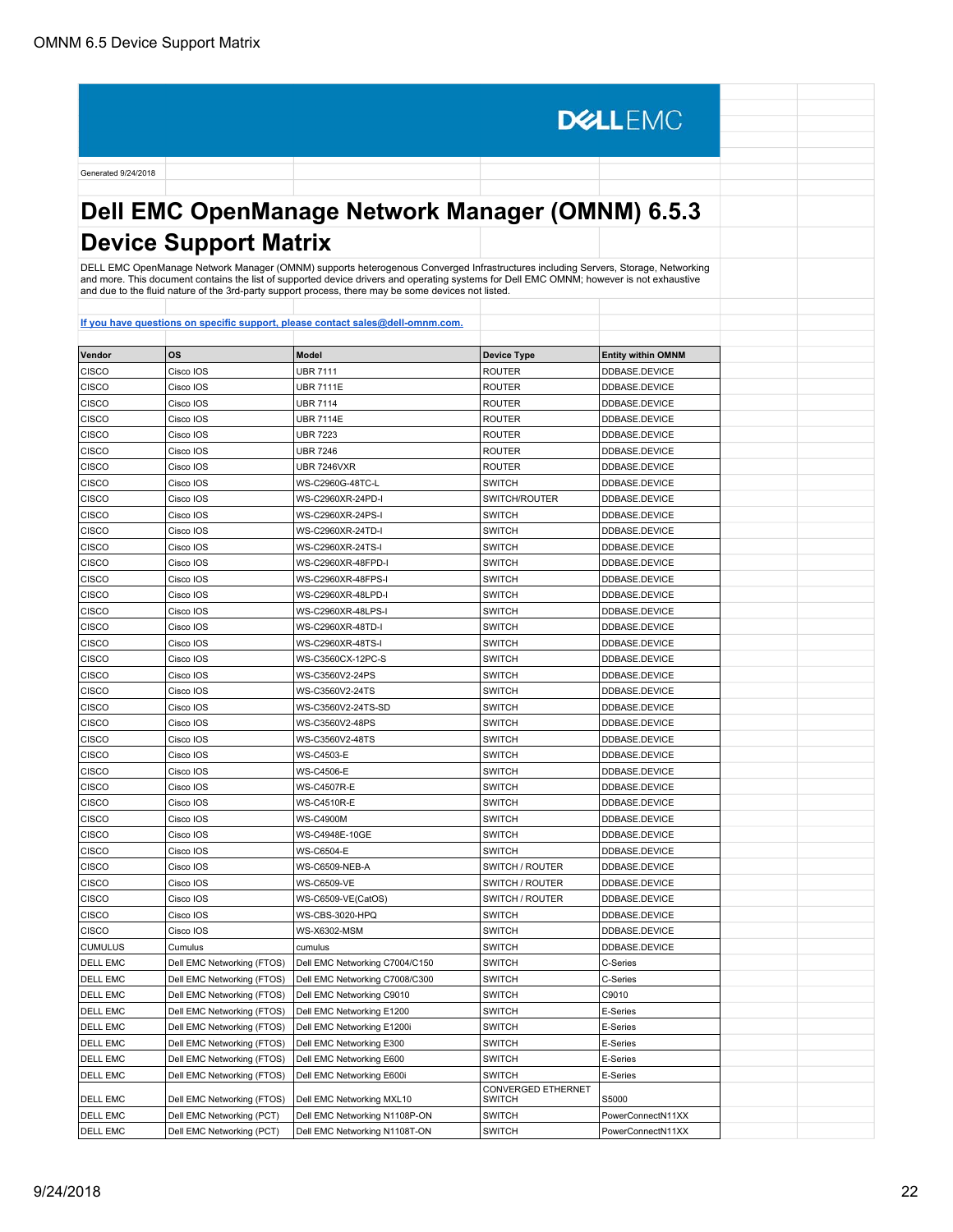# **Dell EMC OpenManage Network Manager (OMNM) 6.5.3 Device Support Matrix**

**DELLEMC** 

DELL EMC OpenManage Network Manager (OMNM) supports heterogenous Converged Infrastructures including Servers, Storage, Networking<br>and more. This document contains the list of supported device drivers and operating systems

| Vendor          | <b>OS</b>                                                  | <b>Model</b>                                                                    | <b>Device Type</b> | <b>Entity within OMNM</b> |  |
|-----------------|------------------------------------------------------------|---------------------------------------------------------------------------------|--------------------|---------------------------|--|
| <b>DELL EMC</b> | Dell EMC Networking (PCT)                                  | Dell EMC Networking N1124P-ON                                                   | <b>SWITCH</b>      | PowerConnectN11XX         |  |
| DELL EMC        | Dell EMC Networking (PCT)                                  | Dell EMC Networking N1124T-ON                                                   | <b>SWITCH</b>      | PowerConnectN11XX         |  |
| <b>DELL EMC</b> | Dell EMC Networking (PCT)                                  | Dell EMC Networking N1148P-ON                                                   | <b>SWITCH</b>      | PowerConnectN11XX         |  |
| <b>DELL EMC</b> | Dell EMC Networking (PCT)                                  | Dell EMC Networking N1148T-ON                                                   | <b>SWITCH</b>      | PowerConnectN11XX         |  |
| <b>DELL EMC</b> | Dell EMC Networking (PCT)                                  | Dell EMC Networking N1524                                                       | <b>SWITCH</b>      | NetworkingSwitch          |  |
| <b>DELL EMC</b> | Dell EMC Networking (PCT)                                  | Dell EMC Networking N1524P                                                      | <b>SWITCH</b>      | PoESwitch                 |  |
| <b>DELL EMC</b> | Dell EMC Networking (PCT)                                  | Dell EMC Networking N1548                                                       | <b>SWITCH</b>      | NetworkingSwitch          |  |
| <b>DELL EMC</b> | Dell EMC Networking (PCT)                                  | Dell EMC Networking N1548P                                                      | <b>SWITCH</b>      | PoESwitch                 |  |
| <b>DELL EMC</b> | Dell EMC Networking (PCT)                                  | Dell EMC Networking N2024                                                       | <b>SWITCH</b>      | NetworkingSwitch          |  |
| <b>DELL EMC</b> | Dell EMC Networking (PCT)                                  | Dell EMC Networking N2024P                                                      | <b>SWITCH</b>      | PoESwitch                 |  |
| <b>DELL EMC</b> | Dell EMC Networking (PCT)                                  | Dell EMC Networking N2048                                                       | <b>SWITCH</b>      | NetworkingSwitch          |  |
| <b>DELL EMC</b> | Dell EMC Networking (PCT)                                  | Dell EMC Networking N2048P                                                      | <b>SWITCH</b>      | PoESwitch                 |  |
| <b>DELL EMC</b> | Dell EMC Networking (PCT)                                  | Dell EMC Networking N2128PX-ON                                                  | <b>SWITCH</b>      | NetworkingSwitch          |  |
| <b>DELL EMC</b> | Dell EMC Networking (PCT)                                  | Dell EMC Networking N3024                                                       | <b>SWITCH</b>      | NetworkingSwitch          |  |
| <b>DELL EMC</b> | Dell EMC Networking (PCT)                                  | Dell EMC Networking N3024EF-ON                                                  | <b>SWITCH</b>      | NetworkingSwitch          |  |
| <b>DELL EMC</b> | Dell EMC Networking (PCT)                                  | Dell EMC Networking N3024EP-ON                                                  | <b>SWITCH</b>      | NetworkingSwitch          |  |
| <b>DELL EMC</b> | Dell EMC Networking (PCT)                                  | Dell EMC Networking N3024ET-ON                                                  | <b>SWITCH</b>      | NetworkingSwitch          |  |
| <b>DELL EMC</b> | Dell EMC Networking (PCT)                                  | Dell EMC Networking N3024F                                                      | <b>SWITCH</b>      | NetworkingSwitch          |  |
| <b>DELL EMC</b> | Dell EMC Networking (PCT)                                  | Dell EMC Networking N3024P                                                      | <b>SWITCH</b>      | PoESwitch                 |  |
| <b>DELL EMC</b> | Dell EMC Networking (PCT)                                  | Dell EMC Networking N3048                                                       | <b>SWITCH</b>      | NetworkingSwitch          |  |
| <b>DELL EMC</b> | Dell EMC Networking (PCT)                                  | Dell EMC Networking N3048-EP                                                    | <b>SWITCH</b>      | NetworkingSwitch          |  |
| <b>DELL EMC</b> | Dell EMC Networking (PCT)                                  | Dell EMC Networking N3048ET-ON                                                  | <b>SWITCH</b>      | NetworkingSwitch          |  |
| <b>DELL EMC</b> | Dell EMC Networking (PCT)                                  | Dell EMC Networking N3048P                                                      | <b>SWITCH</b>      | PoESwitch                 |  |
| <b>DELL EMC</b> | Dell EMC Networking (PCT)                                  | Dell EMC Networking N3132PX                                                     | <b>SWITCH</b>      | NetworkingSwitch          |  |
| <b>DELL EMC</b> | Dell EMC Networking (PCT)                                  | Dell EMC Networking N4032                                                       | <b>SWITCH</b>      | PowerConnect8164          |  |
| <b>DELL EMC</b> | Dell EMC Networking (PCT)                                  | Dell EMC Networking N4032F                                                      | <b>SWITCH</b>      | PowerConnect8164          |  |
| DELL EMC        | Dell EMC Networking (PCT)                                  | Dell EMC Networking N4064                                                       | <b>SWITCH</b>      | PowerConnect8164          |  |
| <b>DELL EMC</b> | Dell EMC Networking (PCT)                                  | Dell EMC Networking N4064F                                                      | <b>SWITCH</b>      | PowerConnect8164          |  |
| <b>DELL EMC</b> | Dell EMC Networking OS10<br>EE                             | Dell EMC Networking OS10 EE S3048-ON                                            | <b>SWITCH</b>      | DDBASE.DEVICE             |  |
| DELL EMC        | Dell EMC Networking OS10<br>EE                             | Dell EMC Networking OS10 EE S4048-ON                                            | <b>SWITCH</b>      | DDBASE.DEVICE             |  |
| DELL EMC        | Dell EMC Networking OS10<br>EE                             | Dell EMC Networking OS10 EE S4048T-ON                                           | <b>SWITCH</b>      | DDBASE.DEVICE             |  |
| DELL EMC        | Dell EMC Networking OS10<br>EЕ                             | Dell EMC Networking OS10 EE S4112F-ON                                           | SWITCH             | DDBASE.DEVICE             |  |
| DELL EMC        | Dell EMC Networking OS10<br>EE                             | Dell EMC Networking OS10 EE S4112T-ON                                           | <b>SWITCH</b>      | DDBASE.DEVICE             |  |
| DELL EMC        | Dell EMC Networking OS10<br>ЕF<br>Dell EMC Networking OS10 | Dell EMC Networking OS10 EE S4128F-ON                                           | <b>SWITCH</b>      | DDBASE.DEVICE             |  |
| DELL EMC        | ЕE<br>Dell EMC Networking OS10                             | Dell EMC Networking OS10 EE S4128T-ON                                           | <b>SWITCH</b>      | DDBASE.DEVICE             |  |
| <b>DELL EMC</b> | EЕ<br>Dell EMC Networking OS10                             | Dell EMC Networking OS10 EE S4148F-ON                                           | <b>SWITCH</b>      | DDBASE.DEVICE             |  |
| <b>DELL EMC</b> | ЕF<br>Dell EMC Networking OS10                             | Dell EMC Networking OS10 EE S4148FE-ON                                          | <b>SWITCH</b>      | DDBASE.DEVICE             |  |
| DELL EMC        | EE<br>Dell EMC Networking OS10                             | Dell EMC Networking OS10 EE S4148T-ON                                           | <b>SWITCH</b>      | DDBASE.DEVICE             |  |
| <b>DELL EMC</b> | EE<br>Dell EMC Networking OS10                             | Dell EMC Networking OS10 EE S4148U-ON                                           | <b>SWITCH</b>      | DDBASE.DEVICE             |  |
| DELL EMC        | EЕ<br>Dell EMC Networking OS10                             | Dell EMC Networking OS10 EE S4248FB-ON<br>Dell EMC Networking OS10 EE S4248FBL- | <b>SWITCH</b>      | DDBASE.DEVICE             |  |
| <b>DELL EMC</b> | EE                                                         | ON                                                                              | <b>SWITCH</b>      | DDBASE.DEVICE             |  |
|                 |                                                            |                                                                                 |                    |                           |  |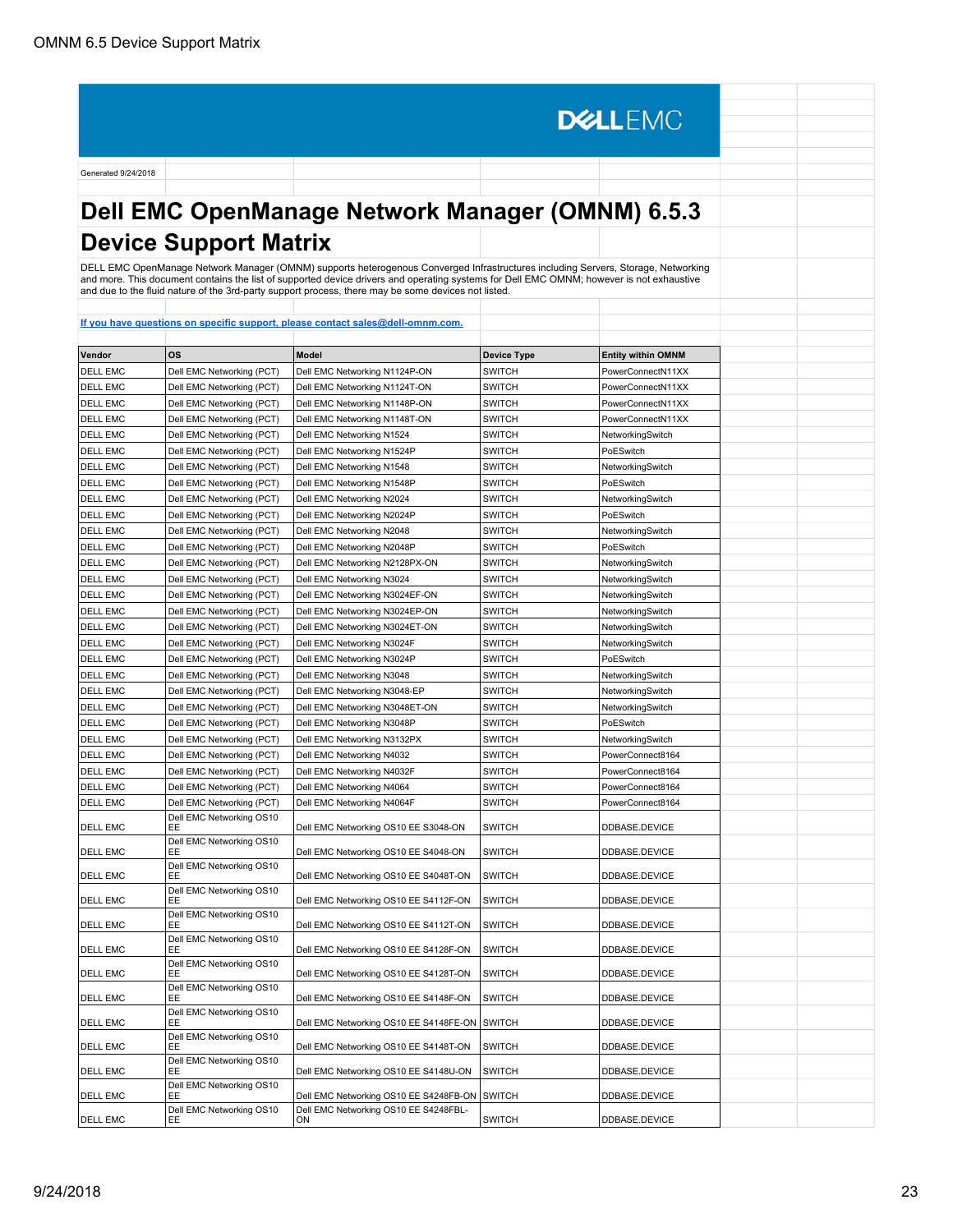# **Dell EMC OpenManage Network Manager (OMNM) 6.5.3 Device Support Matrix**

**DELLEMC** 

DELL EMC OpenManage Network Manager (OMNM) supports heterogenous Converged Infrastructures including Servers, Storage, Networking<br>and more. This document contains the list of supported device drivers and operating systems

| <u>н уси наус ци</u> |                                |                                        |                                     |                           |  |
|----------------------|--------------------------------|----------------------------------------|-------------------------------------|---------------------------|--|
| Vendor               | <b>OS</b>                      | <b>Model</b>                           |                                     |                           |  |
|                      | Dell EMC Networking OS10       |                                        | <b>Device Type</b>                  | <b>Entity within OMNM</b> |  |
| <b>DELL EMC</b>      | ЕF                             | Dell EMC Networking OS10 EE S5148F-ON  | <b>SWITCH</b>                       | DDBASE.DEVICE             |  |
| DELL EMC             | Dell EMC Networking OS10<br>EE | Dell EMC Networking OS10 EE S6010-ON   | <b>SWITCH</b>                       | DDBASE.DEVICE             |  |
| DELL EMC             | Dell EMC Networking OS10<br>ЕE | Dell EMC Networking OS10 EE Z9100-ON   | <b>SWITCH</b>                       | DDBASE.DEVICE             |  |
| DELL EMC             | Dell EMC Networking OS10<br>EE | Dell EMC Networking OS10 EE Z9264F-ON  | <b>SWITCH</b>                       | DDBASE.DEVICE             |  |
| <b>DELL EMC</b>      | Dell EMC Networking OS10<br>EE | Dell EMC Networking OS10 Family Device | <b>SWITCH</b>                       | DDBASE.DEVICE             |  |
| DELL EMC             | Dell EMC Networking (FTOS)     | Dell EMC Networking S2410CP            | <b>SWITCH</b>                       | S-Series                  |  |
| DELL EMC             | Dell EMC Networking (FTOS)     | Dell EMC Networking S2410P             | <b>SWITCH</b>                       | S-Series                  |  |
| <b>DELL EMC</b>      | Dell EMC Networking (FTOS)     | Dell EMC Networking S25N               | SWITCH                              | S-Series                  |  |
| <b>DELL EMC</b>      | Dell EMC Networking (FTOS)     | Dell EMC Networking S25P-AC            | <b>SWITCH</b>                       | S-Series                  |  |
| DELL EMC             | Dell EMC Networking (FTOS)     | Dell EMC Networking S25P-DC            | <b>SWITCH</b>                       | S-Series                  |  |
| <b>DELL EMC</b>      | Dell EMC Networking (FTOS)     | Dell EMC Networking S25V               | <b>SWITCH</b>                       | S-Series                  |  |
| <b>DELL EMC</b>      | Dell EMC Networking (FTOS)     | Dell EMC Networking S3048-ON           | <b>SWITCH</b>                       | S-Series                  |  |
| <b>DELL EMC</b>      | Dell EMC Networking (FTOS)     | Dell EMC Networking S3124              | <b>SWITCH</b>                       | S-Series                  |  |
| <b>DELL EMC</b>      | Dell EMC Networking (FTOS)     | Dell EMC Networking S3124F             | <b>SWITCH</b>                       | S-Series                  |  |
| <b>DELL EMC</b>      | Dell EMC Networking (FTOS)     | Dell EMC Networking S3124P             | <b>SWITCH</b>                       | S-Series                  |  |
| <b>DELL EMC</b>      | Dell EMC Networking (FTOS)     | Dell EMC Networking S3148              | <b>SWITCH</b>                       | S-Series                  |  |
| <b>DELL EMC</b>      | Dell EMC Networking (FTOS)     | Dell EMC Networking S3148P             | <b>SWITCH</b>                       | S-Series                  |  |
| <b>DELL EMC</b>      | Dell EMC Networking (FTOS)     | Dell EMC Networking S4048-ON           | <b>SWITCH</b>                       | S-Series                  |  |
| <b>DELL EMC</b>      | Dell EMC Networking (FTOS)     | Dell EMC Networking S4048T-ON          | <b>SWITCH</b>                       | S-Series                  |  |
| <b>DELL EMC</b>      | Dell EMC Networking (FTOS)     | Dell EMC Networking S4810              | SWITCH                              | S4810                     |  |
| DELL EMC             | Dell EMC Networking (FTOS)     | Dell EMC Networking S4820T             | SWITCH                              | S4810                     |  |
| <b>DELL EMC</b>      | Dell EMC Networking (FTOS)     | Dell EMC Networking S50                | <b>SWITCH</b>                       | S-Series                  |  |
| <b>DELL EMC</b>      | Dell EMC Networking (FTOS)     | Dell EMC Networking S5000              | CONVERGED ETHERNET<br><b>SWITCH</b> | S5000                     |  |
| <b>DELL EMC</b>      | Dell EMC Networking (FTOS)     | Dell EMC Networking S5048F-ON          | <b>SWITCH</b>                       | S-Series                  |  |
| <b>DELL EMC</b>      | Dell EMC Networking (FTOS)     | Dell EMC Networking S50E               | SWITCH                              | S-Series                  |  |
| <b>DELL EMC</b>      | Dell EMC Networking (FTOS)     | Dell EMC Networking S50N               | <b>SWITCH</b>                       | S-Series                  |  |
| <b>DELL EMC</b>      | Dell EMC Networking (FTOS)     | Dell EMC Networking S50N-AC            | <b>SWITCH</b>                       | S-Series                  |  |
| <b>DELL EMC</b>      | Dell EMC Networking (FTOS)     | Dell EMC Networking S50V               | <b>SWITCH</b>                       | S-Series                  |  |
| <b>DELL EMC</b>      | Dell EMC Networking (FTOS)     | Dell EMC Networking S55                | <b>SWITCH</b>                       | S-Series                  |  |
| <b>DELL EMC</b>      | Dell EMC Networking (FTOS)     | Dell EMC Networking S60                | <b>SWITCH</b>                       | S-Series                  |  |
| <b>DELL EMC</b>      | Dell EMC Networking (FTOS)     | Dell EMC Networking S6000              | <b>SWITCH</b>                       | S4810                     |  |
| <b>DELL EMC</b>      | Dell EMC Networking (FTOS)     | Dell EMC Networking S6000-ON           | <b>SWITCH</b>                       | S-Series                  |  |
| <b>DELL EMC</b>      | Dell EMC Networking (FTOS)     | Dell EMC Networking S6010              | <b>SWITCH</b>                       | S-Series                  |  |
| <b>DELL EMC</b>      | Dell EMC Networking (FTOS)     | Dell EMC Networking S6100              | SWITCH                              | S-Series                  |  |
| DELL EMC             | Dell EMC Networking (PCT)      | Dell EMC Networking X1008              | SWITCH                              | NetworkingSwitch          |  |
| <b>DELL EMC</b>      | Dell EMC Networking (PCT)      | Dell EMC Networking X1008P             | SWITCH                              | NetworkingSwitch          |  |
| <b>DELL EMC</b>      | Dell EMC Networking (PCT)      | Dell EMC Networking X1018              | SWITCH                              | NetworkingSwitch          |  |
| DELL EMC             | Dell EMC Networking (PCT)      | Dell EMC Networking X1018P             | SWITCH                              | NetworkingSwitch          |  |
| <b>DELL EMC</b>      | Dell EMC Networking (PCT)      | Dell EMC Networking X1026              | <b>SWITCH</b>                       | NetworkingSwitch          |  |
| <b>DELL EMC</b>      | Dell EMC Networking (PCT)      | Dell EMC Networking X1026P             | <b>SWITCH</b>                       | NetworkingSwitch          |  |
| <b>DELL EMC</b>      | Dell EMC Networking (PCT)      | Dell EMC Networking X1052              | <b>SWITCH</b>                       | NetworkingSwitch          |  |
| <b>DELL EMC</b>      | Dell EMC Networking (PCT)      | Dell EMC Networking X1052P             | <b>SWITCH</b>                       | NetworkingSwitch          |  |
| <b>DELL EMC</b>      | Dell EMC Networking (PCT)      | Dell EMC Networking X4012              | <b>SWITCH</b>                       | NetworkingSwitch          |  |
| <b>DELL EMC</b>      | Dell EMC Networking (FTOS)     | Dell EMC Networking Z9000              | <b>SWITCH</b>                       | S-Series                  |  |
| <b>DELL EMC</b>      | Dell EMC Networking (FTOS)     | Dell EMC Networking Z9100-ON           | <b>SWITCH</b>                       | S-Series                  |  |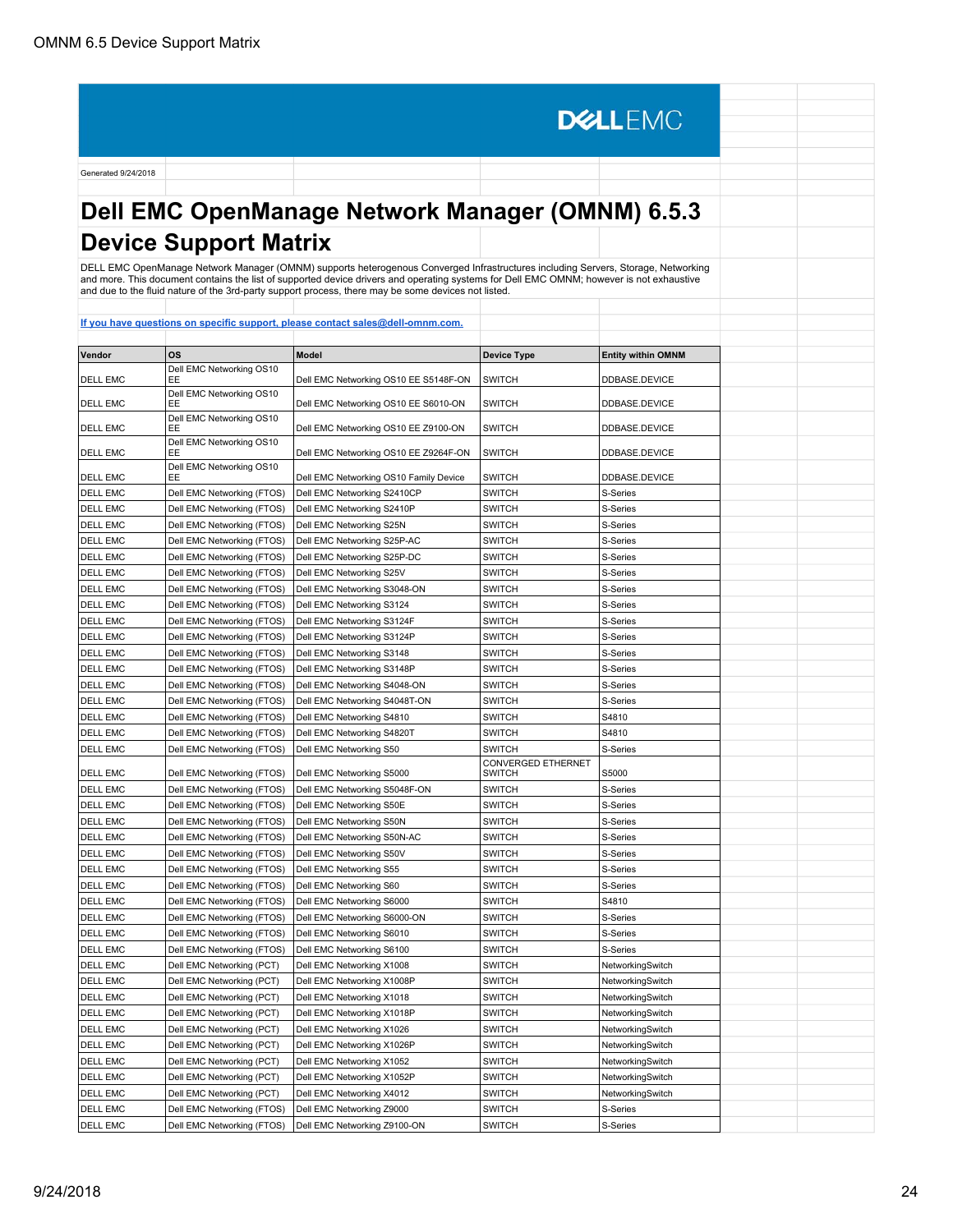# **Dell EMC OpenManage Network Manager (OMNM) 6.5.3 Device Support Matrix**

**DELLEMC** 

DELL EMC OpenManage Network Manager (OMNM) supports heterogenous Converged Infrastructures including Servers, Storage, Networking<br>and more. This document contains the list of supported device drivers and operating systems

| Vendor          | <b>OS</b>                    | <b>Model</b>                                      | <b>Device Type</b>                       | <b>Entity within OMNM</b> |
|-----------------|------------------------------|---------------------------------------------------|------------------------------------------|---------------------------|
| <b>DELL EMC</b> | Dell EMC Networking (FTOS)   | Dell EMC Networking Z9500                         | <b>SWITCH</b>                            | S-Series                  |
| <b>DELL EMC</b> | Dell EMC Networking (FTOS)   | Dell EMC PowerEdge FN IOA                         | <b>SWITCH</b>                            | S5000                     |
| <b>DELL EMC</b> | Dell EMC Networking (FTOS)   | Dell EMC PowerEdge M I/O Aggregator               | CONVERGED ETHERNET<br><b>SWITCH</b>      | S5000                     |
| <b>DELL EMC</b> | Dell EMC Networking (PCT)    | Dell EMC PowerEdge VRTX 10Gb                      | <b>SWITCH</b>                            | PowerConnect5524          |
| <b>DELL EMC</b> | Dell EMC Networking (PCT)    | Dell EMC PowerEdge VRTX 1Gb IOM                   | <b>SWITCH</b>                            | PowerConnect5524          |
| <b>DELL EMC</b> | <b>EMC Unisphere Systems</b> | Dell EMC Unity 300                                | FILE STORAGE SERVER                      | DDBASE.DEVICE             |
| <b>DELL EMC</b> | <b>EMC Unisphere Systems</b> | Dell EMC Unity 300F                               | FILE STORAGE SERVER                      | DDBASE.DEVICE             |
| <b>DELL EMC</b> | <b>EMC Unisphere Systems</b> | Dell EMC Unity 400                                | FILE STORAGE SERVER                      | DDBASE.DEVICE             |
| <b>DELL EMC</b> | <b>EMC Unisphere Systems</b> | Dell EMC Unity 400F                               | FILE STORAGE SERVER                      | DDBASE.DEVICE             |
| <b>DELL EMC</b> | <b>EMC Unisphere Systems</b> | Dell EMC Unity 450F                               | FILE STORAGE SERVER                      | DDBASE.DEVICE             |
| <b>DELL EMC</b> | <b>EMC Unisphere Systems</b> | Dell EMC Unity 500                                | FILE STORAGE SERVER                      | DDBASE.DEVICE             |
| <b>DELL EMC</b> | <b>EMC Unisphere Systems</b> | Dell EMC Unity 500F                               | FILE STORAGE SERVER                      | DDBASE.DEVICE             |
| <b>DELL EMC</b> | <b>EMC Unisphere Systems</b> | Dell EMC Unity 600                                | FILE STORAGE SERVER                      | DDBASE.DEVICE             |
| <b>DELL EMC</b> | <b>EMC Unisphere Systems</b> | Dell EMC Unity 600F                               | FILE STORAGE SERVER                      | DDBASE.DEVICE             |
| <b>DELL EMC</b> | <b>EMC Unisphere Systems</b> | Dell EMC Unity 650F                               | FILE STORAGE SERVER                      | DDBASE.DEVICE             |
| <b>DELL EMC</b> | <b>EMC Unisphere Systems</b> | Dell EMC Unity VSA (Virtual Storage<br>Appliance) | FILE STORAGE SERVER                      | DDBASE.DEVICE             |
| <b>DELL EMC</b> | Dell EMC Networking (PCT)    | Dell PowerConnect Family Device                   | <b>SWITCH</b>                            | NetworkingSwitch          |
| <b>DELL EMC</b> | OpenManage Essentials**      | OME                                               | <b>SERVER</b>                            | SLM-ComputerSystem        |
| <b>DELL EMC</b> | OpenManage Essentials**      | <b>OME-Client</b>                                 | WORKSTATION                              | SLM-ComputerSystem        |
| <b>DELL EMC</b> | OpenManage Essentials**      | OME-CMC                                           | <b>CHASSIS MGMT</b><br><b>CONTROLLER</b> | SLM-ComputerSystem        |
| <b>DELL EMC</b> | OpenManage Essentials**      | OME-Compellent                                    | <b>CHASSIS MGMT</b><br>CONTROLLER        | SLM-ComputerSystem        |
| <b>DELL EMC</b> | OpenManage Essentials**      | OME-Desktop                                       | WORKSTATION                              | SLM-ComputerSystem        |
| <b>DELL EMC</b> | OpenManage Essentials**      | OME-EMC                                           | <b>CHASSIS MGMT</b><br>CONTROLLER        | SLM-ComputerSystem        |
| <b>DELL EMC</b> | OpenManage Essentials**      | OME-EqualLogic                                    | <b>CHASSIS MGMT</b><br>CONTROLLER        | SLM-ComputerSystem        |
| <b>DELL EMC</b> | OpenManage Essentials**      | OME-FCSwitch                                      | <b>HYPERVISOR</b>                        | SLM-ComputerSystem        |
| <b>DELL EMC</b> | OpenManage Essentials**      | OME-Force10                                       | <b>SWITCH</b>                            | SLM-ComputerSystem        |
| <b>DELL EMC</b> | OpenManage Essentials**      | OME-Hypervisor                                    | <b>HYPERVISOR</b>                        | SLM-ComputerSystem        |
| <b>DELL EMC</b> | OpenManage Essentials**      | OME-Laptop                                        | LAPTOP                                   | SLM-ComputerSystem        |
| <b>DELL EMC</b> | OpenManage Essentials**      | OME-MDStorage                                     | <b>CHASSIS MGMT</b><br><b>CONTROLLER</b> | SLM-ComputerSystem        |
| <b>DELL EMC</b> | OpenManage Essentials**      | OME-NASAppliance                                  | <b>CHASSIS MGMT</b><br><b>CONTROLLER</b> | SLM-ComputerSystem        |
| <b>DELL EMC</b> | OpenManage Essentials**      | OME-NetPC                                         | <b>WORKSTATION</b>                       | SLM-ComputerSystem        |
| <b>DELL EMC</b> | OpenManage Essentials**      | OME-PDU                                           | PDU                                      | SLM-ComputerSystem        |
| <b>DELL EMC</b> | OpenManage Essentials**      | OME-PowerCServer                                  | <b>SERVER</b>                            | SLM-ComputerSystem        |
| <b>DELL EMC</b> | OpenManage Essentials**      | <b>OME-Printer</b>                                | <b>PRINTER</b>                           | SLM-ComputerSystem        |
| <b>DELL EMC</b> | OpenManage Essentials**      | OME-Server                                        | <b>SERVER</b>                            | SLM-ComputerSystem        |
| <b>DELL EMC</b> | OpenManage Essentials**      | OME-Switch                                        | <b>SWITCH</b>                            | SLM-ComputerSystem        |
| <b>DELL EMC</b> | OpenManage Essentials**      | OME-Tape                                          | OTHER                                    | SLM-ComputerSystem        |
| <b>DELL EMC</b> | OpenManage Essentials**      | OME-UPS                                           | UPS POWER                                | SLM-ComputerSystem        |
| <b>DELL EMC</b> | OpenManage Essentials**      | OME-Workstation                                   | <b>WORKSTATION</b>                       | SLM-ComputerSystem        |
| Dell EMC        | Windows/Linux                | PowerConnect 11G Blade 610x                       | SERVER                                   | SLM-ComputerSystem        |
| Dell EMC        | Windows/Linux                | PowerConnect 11G Blade M610                       | <b>SERVER</b>                            | SLM-ComputerSystem        |
| Dell EMC        | Windows/Linux                | PowerConnect 11G Blade M710                       | SERVER                                   | SLM-ComputerSystem        |
| Dell EMC        | Windows/Linux                | PowerConnect 11G Blade M710HD                     | <b>SERVER</b>                            | SLM-ComputerSystem        |
| Dell EMC        | Windows/Linux                | PowerConnect 11G Blade M910                       | <b>SERVER</b>                            | SLM-ComputerSystem        |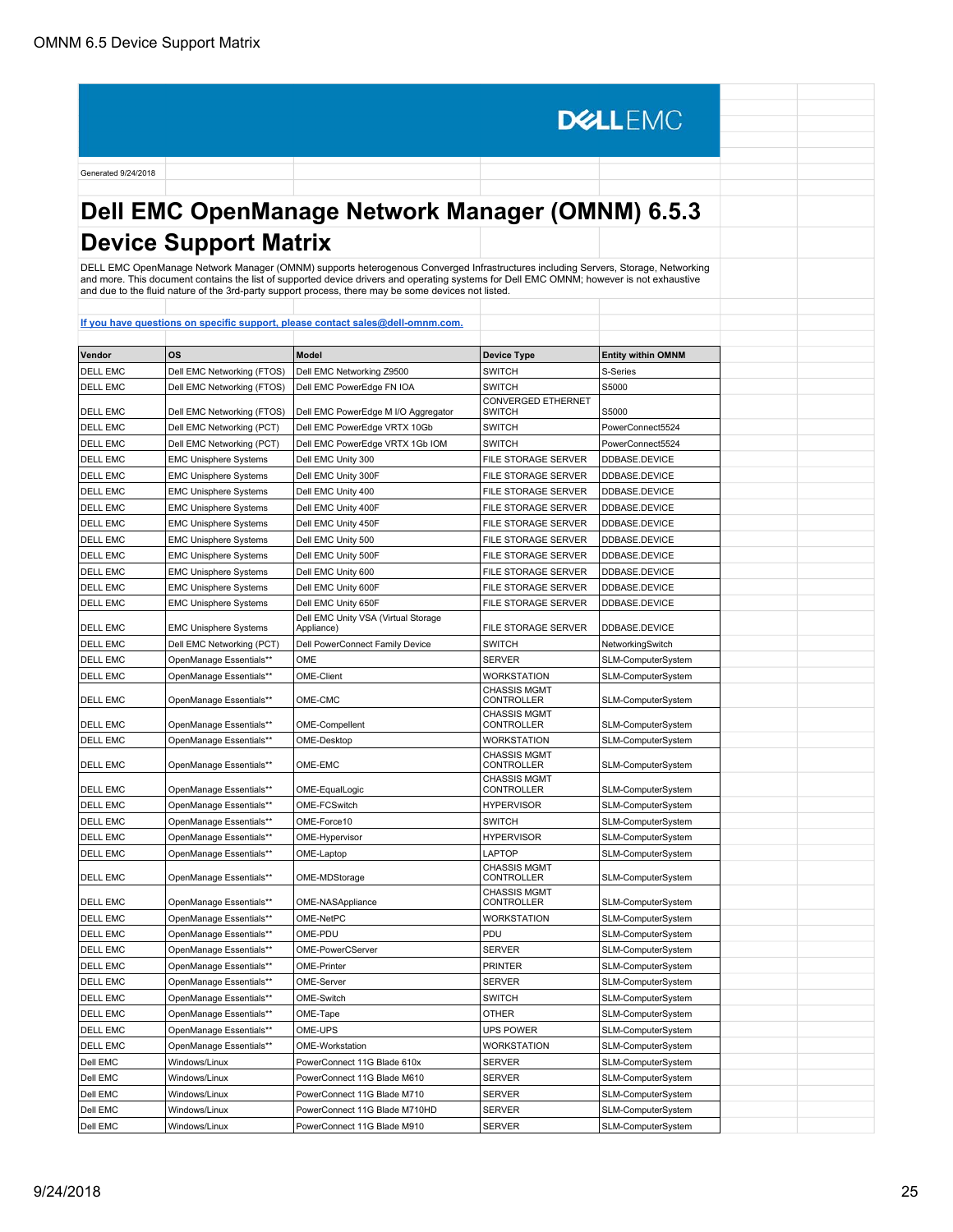# **Dell EMC OpenManage Network Manager (OMNM) 6.5.3 Device Support Matrix**

**DELLEMC** 

DELL EMC OpenManage Network Manager (OMNM) supports heterogenous Converged Infrastructures including Servers, Storage, Networking<br>and more. This document contains the list of supported device drivers and operating systems

| Vendor          | OS                        | Model                          | <b>Device Type</b> | <b>Entity within OMNM</b>      |
|-----------------|---------------------------|--------------------------------|--------------------|--------------------------------|
| Dell EMC        | Windows/Linux             | PowerConnect 11G Blade M915    | <b>SERVER</b>      | SLM-ComputerSystem             |
| Dell EMC        | Windows/Linux             | PowerConnect 11G Rack R210     | <b>SERVER</b>      | SLM-ComputerSystem             |
| Dell EMC        | Windows/Linux             | PowerConnect 11G Rack R210 II  | SERVER             | SLM-ComputerSystem             |
| Dell EMC        | Windows/Linux             |                                |                    |                                |
|                 |                           | PowerConnect 11G Rack R310     | SERVER             | SLM-ComputerSystem             |
| Dell EMC        | Windows/Linux             | PowerConnect 11G Rack R410     | SERVER             | SLM-ComputerSystem             |
| Dell EMC        | Windows/Linux             | PowerConnect 11G Rack R415     | SERVER             | SLM-ComputerSystem             |
| Dell EMC        | Windows/Linux             | PowerConnect 11G Rack R510     | <b>SERVER</b>      | SLM-ComputerSystem             |
| Dell EMC        | Windows/Linux             | PowerConnect 11G Rack R610     | SERVER             | SLM-ComputerSystem             |
| Dell EMC        | Windows/Linux             | PowerConnect 11G Rack R710     | <b>SERVER</b>      | SLM-ComputerSystem             |
| Dell EMC        | Windows/Linux             | PowerConnect 11G Rack R715     | SERVER             | SLM-ComputerSystem             |
| Dell EMC        | Windows/Linux             | PowerConnect 11G Rack R810     | SERVER             | SLM-ComputerSystem             |
| Dell EMC        | Windows/Linux             | PowerConnect 11G Rack R815     | <b>SERVER</b>      | SLM-ComputerSystem             |
| Dell EMC        | Windows/Linux             | PowerConnect 11G Rack R910     | SERVER             | SLM-ComputerSystem             |
| Dell EMC        | Windows/Linux             | PowerConnect 11G Tower T110    | SERVER             | SLM-ComputerSystem             |
| Dell EMC        | Windows/Linux             | PowerConnect 11G Tower T110 II | SERVER             | SLM-ComputerSystem             |
| Dell EMC        | Windows/Linux             | PowerConnect 11G Tower T310    | SERVER             | SLM-ComputerSystem             |
| Dell EMC        | Windows/Linux             | PowerConnect 11G Tower T410    | <b>SERVER</b>      | SLM-ComputerSystem             |
| Dell EMC        | Windows/Linux             | PowerConnect 11G Tower T610    | <b>SERVER</b>      | SLM-ComputerSystem             |
| Dell EMC        | Windows/Linux             | PowerConnect 11G Tower T710    | <b>SERVER</b>      | SLM-ComputerSystem             |
| Dell EMC        | Windows/Linux             | PowerConnect 12G PE-C C5220    | <b>SERVER</b>      | SLM-ComputerSystem             |
| Dell EMC        | Windows/Linux             | PowerConnect 12G PE-C C6105    | <b>SERVER</b>      | SLM-ComputerSystem             |
| Dell EMC        | Windows/Linux             | PowerConnect 12G PE-C C6145    | SERVER             | SLM-ComputerSystem             |
| Dell EMC        | Windows/Linux             | PowerConnect 12G PE-C C6220    | SERVER             | SLM-ComputerSystem             |
| Dell EMC        | Windows/Linux             | PowerConnect 12G PE-C C8220X   | SERVER             | SLM-ComputerSystem             |
| DELL EMC        | Dell EMC Networking (PCT) | PowerConnect 3424              | SWITCH             | PowerConnect34XXStackabl       |
| <b>DELL EMC</b> | Dell EMC Networking (PCT) | PowerConnect 3424P             | <b>SWITCH</b>      | PowerConnect34XXPStacka<br>ble |
|                 |                           |                                |                    | PowerConnect34XXStackabl       |
| <b>DELL EMC</b> | Dell EMC Networking (PCT) | PowerConnect 3448              | <b>SWITCH</b>      |                                |
| <b>DELL EMC</b> | Dell EMC Networking (PCT) | PowerConnect 3448P             | <b>SWITCH</b>      | PowerConnect34XXPStacka<br>ble |
| <b>DELL EMC</b> | Dell EMC Networking (PCT) | PowerConnect 3524              | SWITCH             | PowerConnect35XXStackabl<br>e  |
| <b>DELL EMC</b> | Dell EMC Networking (PCT) | PowerConnect 3524P             | SWITCH             | PowerConnect35XXPStacka<br>ble |
| DELL EMC        | Dell EMC Networking (PCT) | PowerConnect 3548              | SWITCH             | PowerConnect35XXStackabl       |
| <b>DELL EMC</b> | Dell EMC Networking (PCT) | PowerConnect 3548P             | <b>SWITCH</b>      | PowerConnect35XXPStacka<br>hle |
| <b>DELL EMC</b> | Dell EMC Networking (PCT) | PowerConnect 5012              | <b>SWITCH</b>      | PowerConnect5012               |
| <b>DELL EMC</b> | Dell EMC Networking (PCT) | PowerConnect 5212              | <b>SWITCH</b>      | PowerConnect5212               |
| <b>DELL EMC</b> | Dell EMC Networking (PCT) | PowerConnect 5224              | SWITCH             | PowerConnect5224               |
| <b>DELL EMC</b> | Dell EMC Networking (PCT) | PowerConnect 5316              | <b>SWITCH</b>      | PowerConnect5316               |
| <b>DELL EMC</b> | Dell EMC Networking (PCT) | PowerConnect 5324              | <b>SWITCH</b>      | PowerConnect5324               |
| DELL EMC        | Dell EMC Networking (PCT) | PowerConnect 5424              | SWITCH             | PowerConnect5424               |
| <b>DELL EMC</b> | Dell EMC Networking (PCT) | PowerConnect 5448              | SWITCH             | PowerConnect5448               |
| <b>DELL EMC</b> | Dell EMC Networking (PCT) | PowerConnect 5524              | SWITCH             | PowerConnect5524               |
| <b>DELL EMC</b> | Dell EMC Networking (PCT) | PowerConnect 5524P             | SWITCH             | PoESwitch                      |
| <b>DELL EMC</b> | Dell EMC Networking (PCT) | PowerConnect 5548              | <b>SWITCH</b>      | PowerConnect5524               |
| <b>DELL EMC</b> | Dell EMC Networking (PCT) | PowerConnect 5548P             | <b>SWITCH</b>      | PoESwitch                      |
|                 |                           |                                |                    | PowerConnect62XXStackabl       |
| <b>DELL EMC</b> | Dell EMC Networking (PCT) | PowerConnect 6224              | <b>SWITCH</b>      | e                              |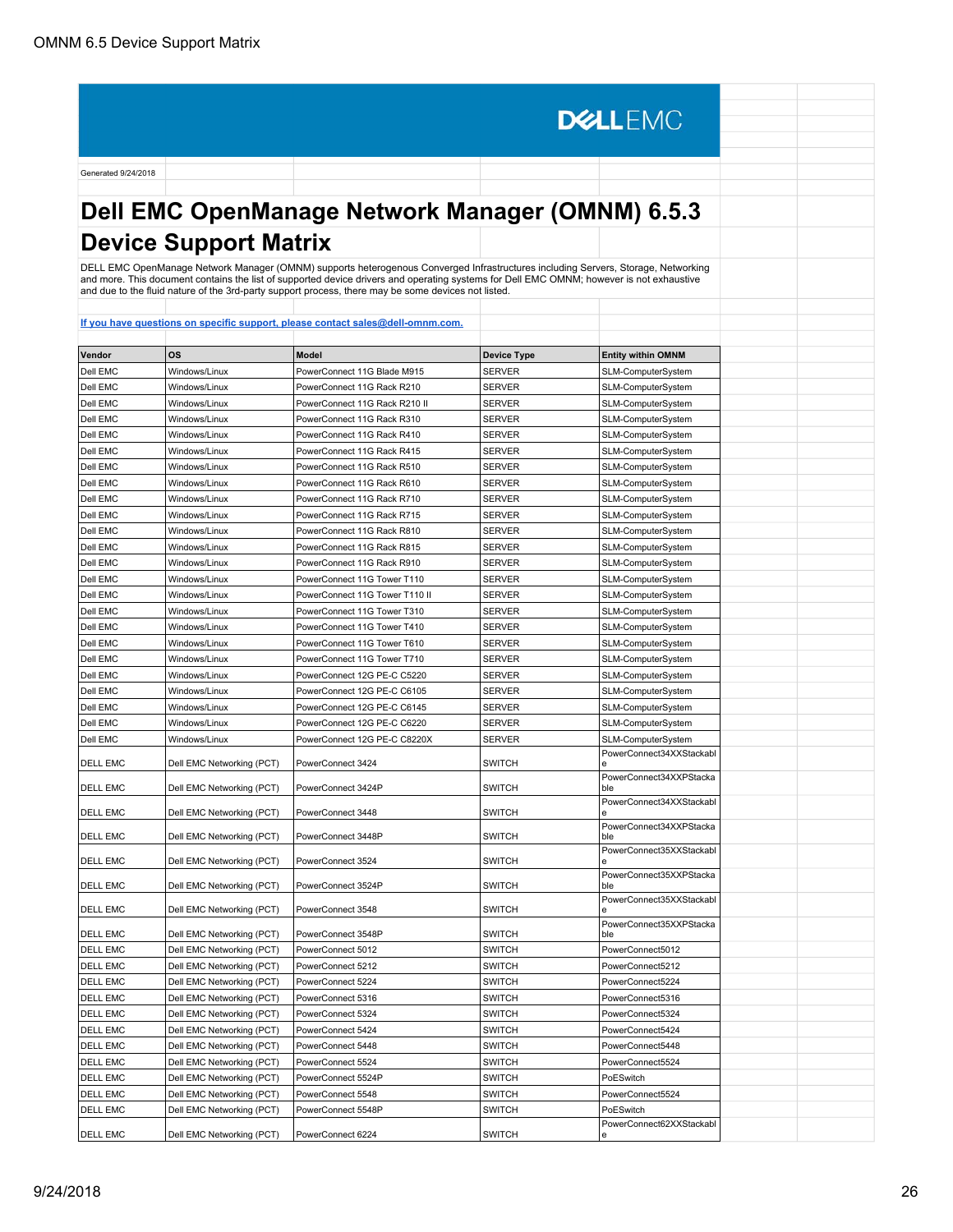# **Dell EMC OpenManage Network Manager (OMNM) 6.5.3 Device Support Matrix**

**DELLEMC** 

DELL EMC OpenManage Network Manager (OMNM) supports heterogenous Converged Infrastructures including Servers, Storage, Networking<br>and more. This document contains the list of supported device drivers and operating systems

| Vendor          | <b>OS</b>                 | <b>Model</b>                          | <b>Device Type</b> | <b>Entity within OMNM</b>      |  |
|-----------------|---------------------------|---------------------------------------|--------------------|--------------------------------|--|
|                 |                           |                                       |                    | PowerConnect62XXStackabl       |  |
| <b>DELL EMC</b> | Dell EMC Networking (PCT) | PowerConnect 6224F                    | <b>SWITCH</b>      | е                              |  |
| <b>DELL EMC</b> | Dell EMC Networking (PCT) | PowerConnect 6224P                    | <b>SWITCH</b>      | PowerConnect62XXPStacka<br>ble |  |
| <b>DELL EMC</b> | Dell EMC Networking (PCT) | PowerConnect 6248                     | <b>SWITCH</b>      | PowerConnect62XXStackabl       |  |
| <b>DELL EMC</b> | Dell EMC Networking (PCT) | PowerConnect 6248P                    | <b>SWITCH</b>      | PowerConnect62XXPStacka<br>ble |  |
| <b>DELL EMC</b> | Dell EMC Networking (PCT) | PowerConnect 7024                     | <b>SWITCH</b>      | PowerConnect7024               |  |
| <b>DELL EMC</b> | Dell EMC Networking (PCT) | PowerConnect 7024F                    | <b>SWITCH</b>      | PowerConnect7024F              |  |
| <b>DELL EMC</b> | Dell EMC Networking (PCT) | PowerConnect 7024P                    | <b>SWITCH</b>      | PowerConnect7024P              |  |
| <b>DELL EMC</b> | Dell EMC Networking (PCT) | PowerConnect 7048                     | <b>SWITCH</b>      | PowerConnect7048               |  |
| <b>DELL EMC</b> | Dell EMC Networking (PCT) | PowerConnect 7048P                    | <b>SWITCH</b>      | PowerConnect7048P              |  |
| <b>DELL EMC</b> | Dell EMC Networking (PCT) | PowerConnect 7048R                    | <b>SWITCH</b>      | PowerConnect7048R              |  |
| <b>DELL EMC</b> | Dell EMC Networking (PCT) | PowerConnect 7048RA                   | <b>SWITCH</b>      | PowerConnect7048RA             |  |
| <b>DELL EMC</b> | Dell EMC Networking (PCT) | PowerConnect 8024                     | <b>SWITCH</b>      | PowerConnect8024               |  |
| <b>DELL EMC</b> | Dell EMC Networking (PCT) | PowerConnect 8024F                    | <b>SWITCH</b>      | PowerConnect8024               |  |
| <b>DELL EMC</b> | Dell EMC Networking (PCT) | PowerConnect M6220                    | <b>SWITCH</b>      | PowerConnect62XXStackabl<br>ė  |  |
| <b>DELL EMC</b> | Dell EMC Networking (PCT) | PowerConnect M6348                    | <b>SWITCH</b>      | PowerConnectM6348              |  |
| <b>DELL EMC</b> | Dell EMC Networking (PCT) | PowerConnect M8024                    | <b>SWITCH</b>      | PowerConnectM8024              |  |
| <b>DELL EMC</b> | Dell EMC Networking (PCT) | PowerConnect M8024-k                  | <b>SWITCH</b>      | PowerConnectM8024-k            |  |
| <b>DELL EMC</b> | Amigopod                  | PowerConnect W-ClearPass GuestConnect | <b>SERVER</b>      | DDBASE.DEVICE                  |  |
| <b>DELL EMC</b> | Amigopod                  | PowerConnect W-ClearPass GuestConnect | <b>SERVER</b>      | DDBASE.DEVICE                  |  |
| <b>DELL EMC</b> | Amigopod                  | PowerConnect W-ClearPass GuestConnect | <b>SERVER</b>      | DDBASE.DEVICE                  |  |
| <b>DELL EMC</b> | Amigopod                  | PowerConnect W-ClearPass GuestConnect | <b>SERVER</b>      | DDBASE.DEVICE                  |  |
| <b>DELL EMC</b> | Amigopod                  | PowerConnect W-ClearPass GuestConnect | <b>SERVER</b>      | DDBASE.DEVICE                  |  |
| <b>DELL EMC</b> | Amigopod                  | PowerConnect W-ClearPass GuestConnect | <b>SERVER</b>      | DDBASE.DEVICE                  |  |
| <b>DELL EMC</b> | Amigopod                  | PowerConnect W-ClearPass GuestConnect | <b>SERVER</b>      | DDBASE.DEVICE                  |  |
| <b>DELL EMC</b> | Amigopod                  | PowerConnect W-ClearPass GuestConnect | <b>SERVER</b>      | DDBASE.DEVICE                  |  |
| <b>DELL EMC</b> | Amigopod                  | PowerConnect W-ClearPass GuestConnect | <b>SERVER</b>      | DDBASE.DEVICE                  |  |
| <b>DELL EMC</b> | Amigopod                  | PowerConnect W-ClearPass GuestConnect | <b>SERVER</b>      | DDBASE.DEVICE                  |  |
| <b>DELL EMC</b> | Amigopod                  | PowerConnect W-ClearPass GuestConnect | <b>SERVER</b>      | DDBASE.DEVICE                  |  |
| <b>DELL EMC</b> | Amigopod                  | PowerConnect W-ClearPass GuestConnect | <b>SERVER</b>      | DDBASE.DEVICE                  |  |
| <b>DELL EMC</b> | Amigopod                  | PowerConnect W-ClearPass GuestConnect | <b>SERVER</b>      | DDBASE.DEVICE                  |  |
| <b>DELL EMC</b> | Amigopod                  | PowerConnect W-ClearPass GuestConnect | <b>SERVER</b>      | DDBASE.DEVICE                  |  |
| <b>DELL EMC</b> | Amigopod                  | PowerConnect W-ClearPass GuestConnect | <b>SERVER</b>      | DDBASE.DEVICE                  |  |
| <b>DELL EMC</b> | Amigopod                  | PowerConnect W-ClearPass GuestConnect | <b>SERVER</b>      | DDBASE.DEVICE                  |  |
| <b>DELL EMC</b> | Amigopod                  | PowerConnect W-ClearPass GuestConnect | <b>SERVER</b>      | DDBASE.DEVICE                  |  |
| <b>DELL EMC</b> | Dell EMC Networking (PCT) | PowerConnect3024                      | <b>SWITCH</b>      | PowerConnect3024               |  |
| <b>DELL EMC</b> | Dell EMC Networking (PCT) | PowerConnect3048                      | <b>SWITCH</b>      | PowerConnect3048               |  |
| <b>DELL EMC</b> | Dell EMC Networking (PCT) | PowerConnect3248                      | <b>SWITCH</b>      | PowerConnect3248               |  |
|                 |                           |                                       |                    | PowerConnect33XXStackabl       |  |
| <b>DELL EMC</b> | Dell EMC Networking (PCT) | PowerConnect3324Stackable             | <b>SWITCH</b>      | е                              |  |
| <b>DELL EMC</b> | Dell EMC Networking (PCT) | PowerConnect3348Stackable             | <b>SWITCH</b>      | PowerConnect33XXStackabl<br>e  |  |
| Dell EMC        | Windows/Linux             | PowerEdge 12G Blade M420              | SERVER             | SLM-ComputerSystem             |  |
| Dell EMC        | Windows/Linux             | PowerEdge 12G Blade M520              | <b>SERVER</b>      | SLM-ComputerSystem             |  |
| Dell EMC        | Windows/Linux             | PowerEdge 12G Blade M620              | <b>SERVER</b>      | SLM-ComputerSystem             |  |
| Dell EMC        | Windows/Linux             | PowerEdge 12G Blade M820              | SERVER             | SLM-ComputerSystem             |  |
| Dell EMC        | Windows/Linux             | PowerEdge 12G Rack R220               | SERVER             | SLM-ComputerSystem             |  |
| Dell EMC        | Windows/Linux             | PowerEdge 12G Rack R320               | <b>SERVER</b>      | SLM-ComputerSystem             |  |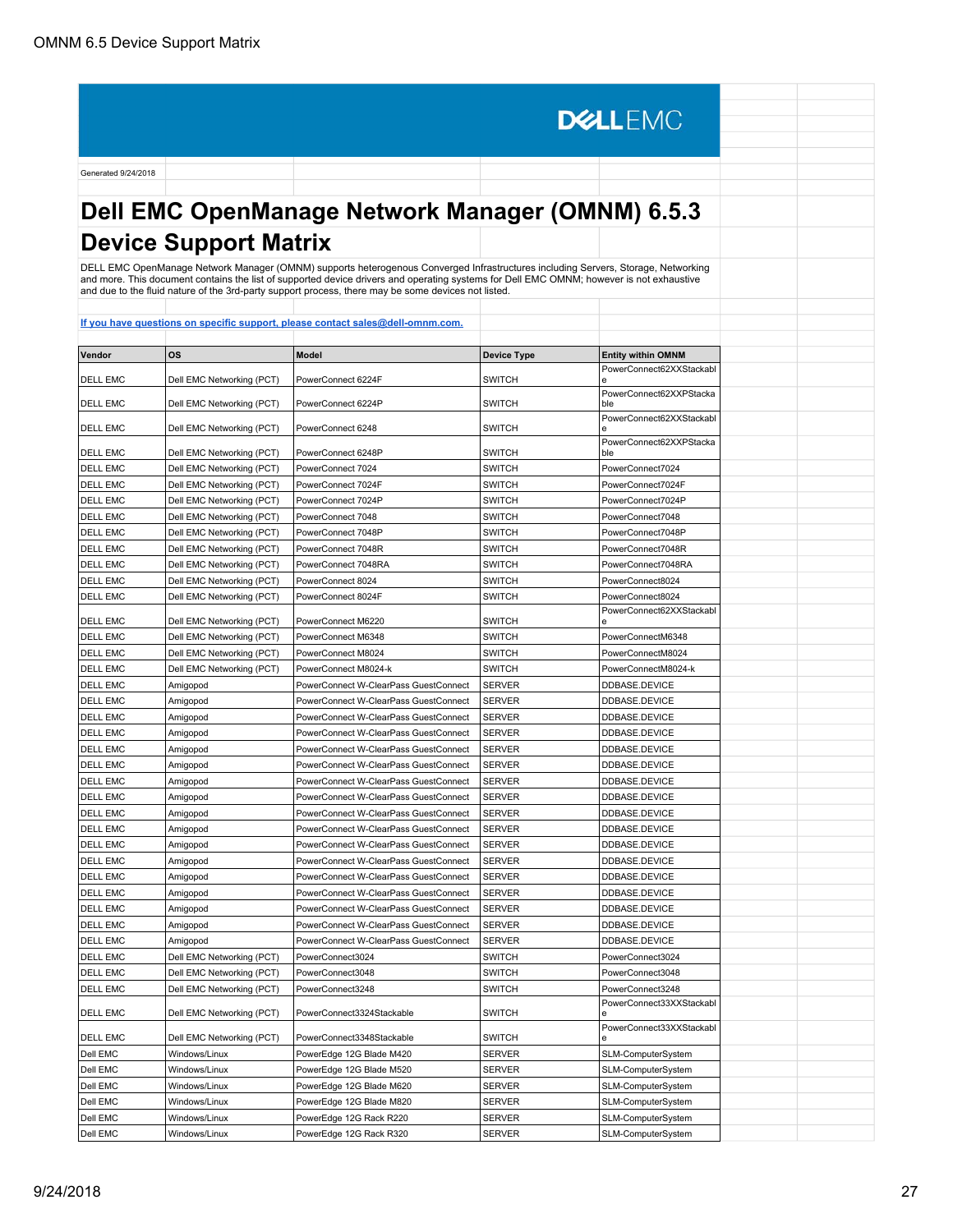# **Dell EMC OpenManage Network Manager (OMNM) 6.5.3 Device Support Matrix**

**DELLEMC** 

DELL EMC OpenManage Network Manager (OMNM) supports heterogenous Converged Infrastructures including Servers, Storage, Networking<br>and more. This document contains the list of supported device drivers and operating systems

| Vendor   | ΟS            | Model                               | <b>Device Type</b> | <b>Entity within OMNM</b> |
|----------|---------------|-------------------------------------|--------------------|---------------------------|
| Dell EMC | Windows/Linux | PowerEdge 12G Rack R420             | <b>SERVER</b>      | SLM-ComputerSystem        |
| Dell EMC | Windows/Linux | PowerEdge 12G Rack R520             | SERVER             | SLM-ComputerSystem        |
| Dell EMC | Windows/Linux | PowerEdge 12G Rack R620             | <b>SERVER</b>      | SLM-ComputerSystem        |
| Dell EMC | Windows/Linux | PowerEdge 12G Rack R720             | <b>SERVER</b>      |                           |
|          |               |                                     |                    | SLM-ComputerSystem        |
| Dell EMC | Windows/Linux | PowerEdge 12G Rack R720XD           | SERVER             | SLM-ComputerSystem        |
| Dell EMC | Windows/Linux | PowerEdge 12G Rack R920             | <b>SERVER</b>      | SLM-ComputerSystem        |
| Dell EMC | Windows/Linux | PowerEdge 12G RackR820              | SERVER             | SLM-ComputerSystem        |
| Dell EMC | Windows/Linux | PowerEdge 12G Tower T20             | SERVER             | SLM-ComputerSystem        |
| Dell EMC | Windows/Linux | PowerEdge 12G Tower T320            | SERVER             | SLM-ComputerSystem        |
| Dell EMC | Windows/Linux | PowerEdge 12G Tower T420            | SERVER             | SLM-ComputerSystem        |
| Dell EMC | Windows/Linux | PowerEdge 12G Tower T620            | SERVER             | SLM-ComputerSystem        |
| Dell EMC | Windows/Linux | PowerEdge 13G Blade FC430           | SERVER             | SLM-ComputerSystem        |
| Dell EMC | Windows/Linux | PowerEdge 13G Blade FC630           | SERVER             | SLM-ComputerSystem        |
| Dell EMC | Windows/Linux | PowerEdge 13G Blade FC830           | SERVER             | SLM-ComputerSystem        |
| Dell EMC | Windows/Linux | PowerEdge 13G Blade FM120x4         | SERVER             | SLM-ComputerSystem        |
| Dell EMC | Windows/Linux | PowerEdge 13G Blade M630            | SERVER             | SLM-ComputerSystem        |
| Dell EMC | Windows/Linux | PowerEdge 13G Blade M630            | SERVER             | SLM-ComputerSystem        |
| Dell EMC | Windows/Linux | PowerEdge 13G Blade M830            | SERVER             | SLM-ComputerSystem        |
| Dell EMC | Windows/Linux | PowerEdge 13G Blade M830            | SERVER             | SLM-ComputerSystem        |
| Dell EMC | Windows/Linux | PowerEdge 13G PE-C C4130            | SERVER             | SLM-ComputerSystem        |
| Dell EMC | Windows/Linux | PowerEdge 13G PE-C C6320            | SERVER             | SLM-ComputerSystem        |
| Dell EMC | Windows/Linux | PowerEdge 13G PE-C C6320p           | SERVER             | SLM-ComputerSystem        |
| Dell EMC | Windows/Linux | PowerEdge 13G Rack R230             | SERVER             | SLM-ComputerSystem        |
| Dell EMC | Windows/Linux | PowerEdge 13G Rack R330             | <b>SERVER</b>      | SLM-ComputerSystem        |
| Dell EMC | Windows/Linux | PowerEdge 13G Rack R430             | <b>SERVER</b>      | SLM-ComputerSystem        |
| Dell EMC | Windows/Linux | PowerEdge 13G Rack R530             | SERVER             | SLM-ComputerSystem        |
| Dell EMC | Windows/Linux | PowerEdge 13G Rack R530xd           | SERVER             | SLM-ComputerSystem        |
| Dell EMC | Windows/Linux | PowerEdge 13G Rack R630             | SERVER             | SLM-ComputerSystem        |
| Dell EMC | Windows/Linux | PowerEdge 13G Rack R730             | SERVER             | SLM-ComputerSystem        |
| Dell EMC | Windows/Linux | PowerEdge 13G Rack R730xd           | SERVER             | SLM-ComputerSystem        |
| Dell EMC | Windows/Linux | PowerEdge 13G Rack R830             | SERVER             | SLM-ComputerSystem        |
| Dell EMC | Windows/Linux | PowerEdge 13G Rack R930             | <b>SERVER</b>      | SLM-ComputerSystem        |
| Dell EMC | Windows/Linux | PowerEdge 13G Tower T130            | SERVER             | SLM-ComputerSystem        |
| Dell EMC | Windows/Linux | PowerEdge 13G Tower T30             | <b>SERVER</b>      | SLM-ComputerSystem        |
| Dell EMC | Windows/Linux | PowerEdge 13G Tower T330            | SERVER             | SLM-ComputerSystem        |
| Dell EMC | Windows/Linux | PowerEdge 13G Tower T430            | SERVER             | SLM-ComputerSystem        |
| Dell EMC | Windows/Linux | PowerEdge 13G Tower T630            | <b>SERVER</b>      | SLM-ComputerSystem        |
| Dell EMC | Windows/Linux | PowerEdge 14G Blade FC640           | SERVER             | SLM-ComputerSystem        |
| Dell EMC | Windows/Linux | PowerEdge 14G Blade M640            | SERVER             | SLM-ComputerSystem        |
| Dell EMC | Windows/Linux | PowerEdge 14G Blade M640            | SERVER             | SLM-ComputerSystem        |
| Dell EMC | Windows/Linux | PowerEdge 14G PE-C C4140            | SERVER             | SLM-ComputerSystem        |
| Dell EMC | Windows/Linux | PowerEdge 14G PE-C C6420            | SERVER             | SLM-ComputerSystem        |
| Dell EMC | Windows/Linux | PowerEdge 14G Tower T440            | SERVER             | SLM-ComputerSystem        |
| Dell EMC | Windows/Linux | PowerEdge 14G Tower T640            | SERVER             | SLM-ComputerSystem        |
| Dell EMC | Windows/Linux | PowerEdge14G Rack AMD R6415         | SERVER             | SLM-ComputerSystem        |
| Dell EMC | Windows/Linux | PowerEdge14G Rack AMD R7415         | SERVER             | SLM-ComputerSystem        |
| Dell EMC | Windows/Linux | PowerEdge14G Rack AMD R7425         | SERVER             | SLM-ComputerSystem        |
| Dell EMC | Windows/Linux | PowerEdge14G Rack Server Tower R440 | SERVER             | SLM-ComputerSystem        |
| Dell EMC | Windows/Linux | PowerEdge14G Rack Server Tower R540 | <b>SERVER</b>      | SLM-ComputerSystem        |
|          |               |                                     |                    |                           |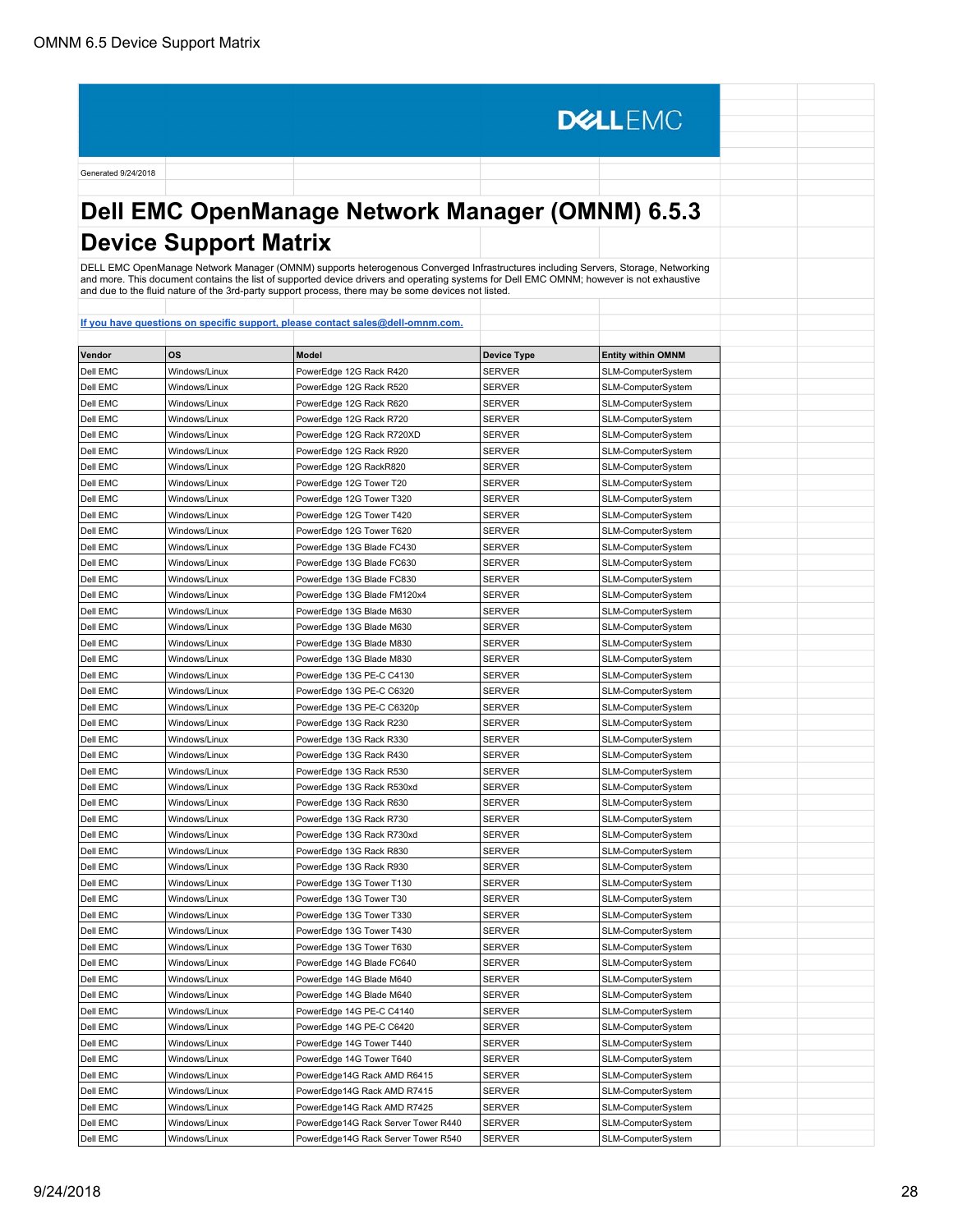# **Dell EMC OpenManage Network Manager (OMNM) 6.5.3 Device Support Matrix**

**DELLEMC** 

DELL EMC OpenManage Network Manager (OMNM) supports heterogenous Converged Infrastructures including Servers, Storage, Networking<br>and more. This document contains the list of supported device drivers and operating systems

| <u>II you have t</u>               |               |                                       |                    |                           |
|------------------------------------|---------------|---------------------------------------|--------------------|---------------------------|
| Vendor                             | os            | <b>Model</b>                          | <b>Device Type</b> | <b>Entity within OMNM</b> |
| Dell EMC                           | Windows/Linux | PowerEdge14G Rack Server Tower R640   | <b>SERVER</b>      | SLM-ComputerSystem        |
| Dell EMC                           | Windows/Linux | PowerEdge14G Rack Server Tower R740   | <b>SERVER</b>      | SLM-ComputerSystem        |
| Dell EMC                           | Windows/Linux | PowerEdge14G Rack Server Tower R740xd | <b>SERVER</b>      | SLM-ComputerSystem        |
| Dell EMC                           | Windows/Linux | PowerEdge14G Rack Server Tower R842   | <b>SERVER</b>      | SLM-ComputerSystem        |
| Dell EMC                           | Windows/Linux | PowerEdge14G Rack Server Tower R940   | <b>SERVER</b>      | SLM-ComputerSystem        |
| Dell EMC                           | Windows/Linux | PowerEdge14G Rack Server Tower R940xa | <b>SERVER</b>      | SLM-ComputerSystem        |
| Dell EMC                           | Windows/Linux | PowerEdge14G Rack Server Tower XR2    | <b>SERVER</b>      | SLM-ComputerSystem        |
| <b>EDGECORE</b><br><b>NETWORKS</b> | Edge Core     | ECS4210-12T                           | <b>SWITCH</b>      | DDBASE.DEVICE             |
| <b>EDGECORE</b><br><b>NETWORKS</b> | Edge Core     | <b>ES3510MA</b>                       | <b>SWITCH</b>      | DDBASE.DEVICE             |
| <b>ENTERASYS</b>                   | EOS           | 1G582-09                              | <b>SWITCH</b>      | ENTERASYS SWITCH          |
| <b>ENTERASYS</b>                   | EOS           | 1G587-09                              | <b>SWITCH</b>      | ENTERASYS SWITCH          |
| <b>ENTERASYS</b>                   | EOS           | 1G694-13                              | <b>SWITCH</b>      | ENTERASYS_SWITCH          |
| <b>ENTERASYS</b>                   | EOS           | 1H582-25                              | <b>SWITCH</b>      | ENTERASYS SWITCH          |
| <b>ENTERASYS</b>                   | EOS           | 1H582-51                              | <b>SWITCH</b>      | <b>ENTERASYS SWITCH</b>   |
| <b>ENTERASYS</b>                   | EOS           | 5-SSRM-02                             | <b>SWITCH</b>      | <b>ENTERASYS SWITCH</b>   |
| <b>ENTERASYS</b>                   | EOS           | 6E308-24                              | <b>SWITCH</b>      | <b>ENTERASYS SWITCH</b>   |
| <b>ENTERASYS</b>                   | EOS           | 6E308-48                              | <b>SWITCH</b>      | <b>ENTERASYS SWITCH</b>   |
| <b>ENTERASYS</b>                   | EOS           | 6G302-06                              | <b>SWITCH</b>      | <b>ENTERASYS SWITCH</b>   |
| <b>ENTERASYS</b>                   | EOS           | 6G306-06                              | <b>SWITCH</b>      | ENTERASYS_SWITCH          |
| <b>ENTERASYS</b>                   | EOS           | 6H002-48                              | <b>SWITCH</b>      | <b>ENTERASYS SWITCH</b>   |
| <b>ENTERASYS</b>                   | EOS           | 6H003-48                              | <b>SWITCH</b>      | ENTERASYS_SWITCH          |
| <b>ENTERASYS</b>                   | EOS           | 6H202-48                              | <b>SWITCH</b>      | ENTERASYS_SWITCH          |
| <b>ENTERASYS</b>                   | EOS           | 6H302-48                              | <b>SWITCH</b>      | ENTERASYS SWITCH          |
| <b>ENTERASYS</b>                   | EOS           | 6H303-48                              | <b>SWITCH</b>      | <b>ENTERASYS SWITCH</b>   |
| <b>ENTERASYS</b>                   | EOS           | 6H308-24                              | <b>SWITCH</b>      | ENTERASYS_SWITCH          |
| <b>ENTERASYS</b>                   | EOS           | 6H308-48                              | <b>SWITCH</b>      | <b>ENTERASYS SWITCH</b>   |
| <b>ENTERASYS</b>                   | EOS           | 6H352-25                              | <b>SWITCH</b>      | <b>ENTERASYS SWITCH</b>   |
| <b>ENTERASYS</b>                   | EOS           | A2H124-24                             | <b>SWITCH</b>      | <b>ENTERASYS SWITCH</b>   |
| <b>ENTERASYS</b>                   | EOS           | A2H124-24FX                           | <b>SWITCH</b>      | <b>ENTERASYS SWITCH</b>   |
| <b>ENTERASYS</b>                   | EOS           | A2H124-24P                            | <b>SWITCH</b>      | <b>ENTERASYS SWITCH</b>   |
| <b>ENTERASYS</b>                   | EOS           | A2H124-48                             | <b>SWITCH</b>      | <b>ENTERASYS SWITCH</b>   |
| <b>ENTERASYS</b>                   | EOS           | A2H124-48P                            | <b>SWITCH</b>      | <b>ENTERASYS SWITCH</b>   |
| <b>ENTERASYS</b>                   | EOS           | A2H254-16                             | <b>SWITCH</b>      | ENTERASYS_SWITCH          |
| <b>ENTERASYS</b>                   | EOS           | A4H124-48                             | <b>SWITCH</b>      | ENTERASYS_SWITCH          |
| <b>ENTERASYS</b>                   | EOS           | A4H124x48                             | <b>SWITCH</b>      | ENTERASYS SWITCH          |
| <b>ENTERASYS</b>                   | EOS           | B2G124-24                             | <b>SWITCH</b>      | <b>ENTERASYS SWITCH</b>   |
| <b>ENTERASYS</b>                   | EOS           | B2G124-48                             | <b>SWITCH</b>      | ENTERASYS_SWITCH          |
| <b>ENTERASYS</b>                   | EOS           | B2G124-48P                            | <b>SWITCH</b>      | ENTERASYS_SWITCH          |
| <b>ENTERASYS</b>                   | EOS           | B2H124-48                             | <b>SWITCH</b>      | ENTERASYS_SWITCH          |
| <b>ENTERASYS</b>                   | EOS           | B2H124-48P                            | <b>SWITCH</b>      | ENTERASYS_SWITCH          |
| <b>ENTERASYS</b>                   | <b>EOS</b>    | B3G124-24                             | <b>SWITCH</b>      | ENTERASYS_SWITCH          |
| <b>ENTERASYS</b>                   | EOS           | B3G124-24P                            | <b>SWITCH</b>      | ENTERASYS SWITCH          |
| <b>ENTERASYS</b>                   | EOS           | B3G124-48                             | <b>SWITCH</b>      | ENTERASYS_SWITCH          |
| <b>ENTERASYS</b>                   | <b>EOS</b>    | B3G124-48P                            | <b>SWITCH</b>      | ENTERASYS_SWITCH          |
| <b>ENTERASYS</b>                   | EOS           | B5G124-24                             | <b>SWITCH</b>      | ENTERASYS SWITCH          |
| <b>ENTERASYS</b>                   | EOS           | B5G124-24P2                           | <b>SWITCH</b>      | <b>ENTERASYS SWITCH</b>   |
| <b>ENTERASYS</b>                   | <b>EOS</b>    | B5G124-48                             | <b>SWITCH</b>      | ENTERASYS_SWITCH          |
|                                    |               |                                       |                    |                           |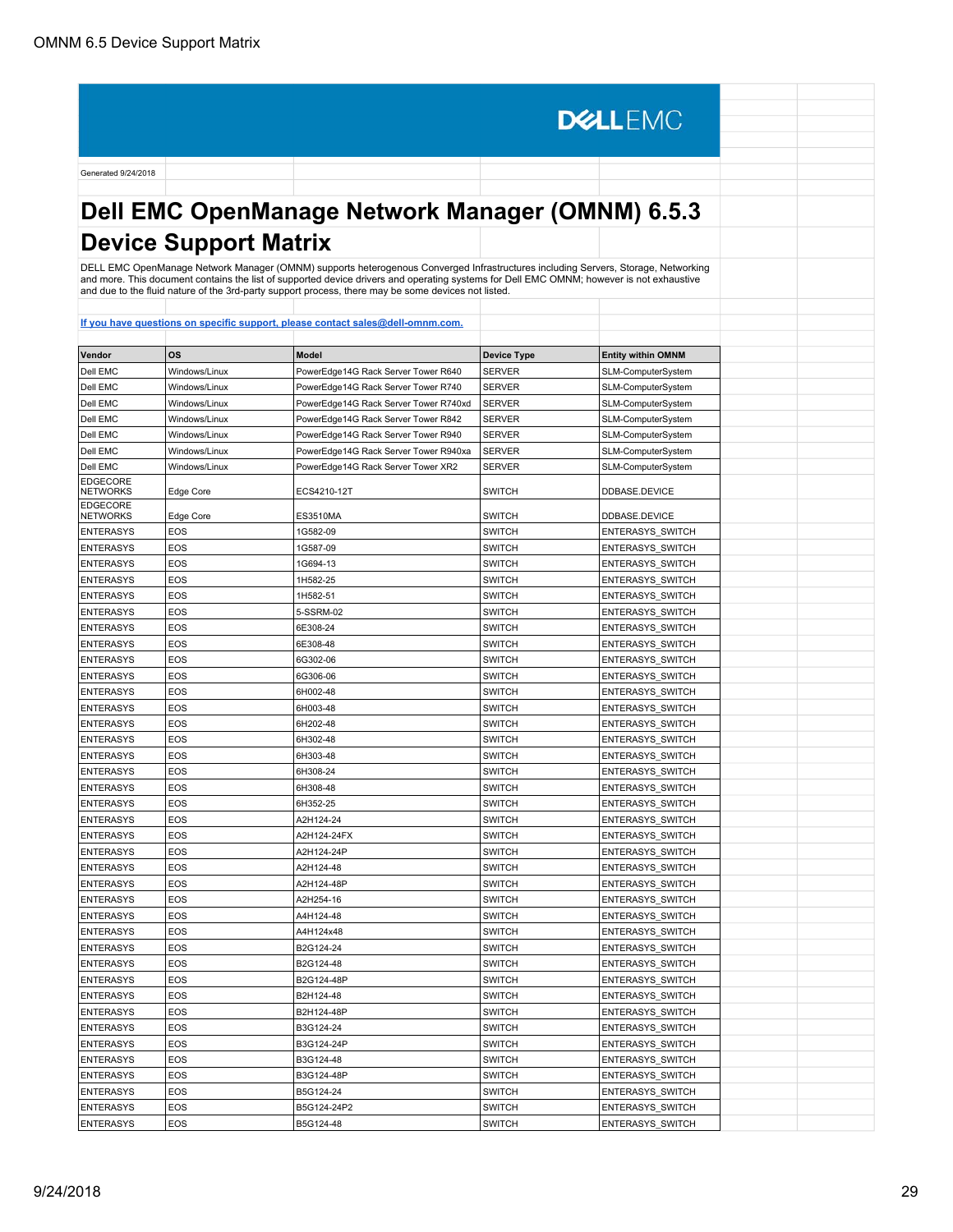# **Dell EMC OpenManage Network Manager (OMNM) 6.5.3 Device Support Matrix**

**DELLEMC** 

DELL EMC OpenManage Network Manager (OMNM) supports heterogenous Converged Infrastructures including Servers, Storage, Networking<br>and more. This document contains the list of supported device drivers and operating systems

| Vendor           | <b>OS</b>  | <b>Model</b>                    | <b>Device Type</b> | <b>Entity within OMNM</b> |
|------------------|------------|---------------------------------|--------------------|---------------------------|
| <b>ENTERASYS</b> | EOS        | B5G124-48P2                     | <b>SWITCH</b>      | ENTERASYS_SWITCH          |
| <b>ENTERASYS</b> | EOS        | B5K125-24                       | <b>SWITCH</b>      | ENTERASYS_SWITCH          |
| <b>ENTERASYS</b> | EOS        | B5K125-48                       | <b>SWITCH</b>      | ENTERASYS_SWITCH          |
| <b>ENTERASYS</b> | EOS        | B5K125-48P2                     | <b>SWITCH</b>      | <b>ENTERASYS SWITCH</b>   |
| <b>ENTERASYS</b> | EOS        | C148                            | <b>SWITCH</b>      | <b>ENTERASYS SWITCH</b>   |
| <b>ENTERASYS</b> | EOS        | C1G124                          | <b>SWITCH</b>      | ENTERASYS_SWITCH          |
| <b>ENTERASYS</b> | EOS        | C2 System Management            | <b>SWITCH</b>      | ENTERASYS_SWITCH          |
| <b>ENTERASYS</b> | EOS        | C2G124-24                       | <b>SWITCH</b>      | ENTERASYS_SWITCH          |
| <b>ENTERASYS</b> | <b>EOS</b> | C2G124-48                       | <b>SWITCH</b>      | ENTERASYS_SWITCH          |
| <b>ENTERASYS</b> | EOS        | C2G124-48P                      | <b>SWITCH</b>      | ENTERASYS_SWITCH          |
| <b>ENTERASYS</b> | EOS        | C2G134-24P                      | <b>SWITCH</b>      | ENTERASYS_SWITCH          |
| <b>ENTERASYS</b> | EOS        | C2G170-24                       | <b>SWITCH</b>      | ENTERASYS_SWITCH          |
| <b>ENTERASYS</b> | EOS        | C2H124-48                       | <b>SWITCH</b>      | ENTERASYS_SWITCH          |
| <b>ENTERASYS</b> | EOS        | C2H124-48P                      | <b>SWITCH</b>      | ENTERASYS_SWITCH          |
| <b>ENTERASYS</b> | EOS        | C2K122-24                       | SWITCH             | ENTERASYS_SWITCH          |
| <b>ENTERASYS</b> | <b>EOS</b> | C3G124-24                       | <b>SWITCH</b>      | ENTERASYS_SWITCH          |
| <b>ENTERASYS</b> | EOS        | C3G124-24P                      | <b>SWITCH</b>      | ENTERASYS_SWITCH          |
| <b>ENTERASYS</b> | EOS        | C3G124-48                       | <b>SWITCH</b>      | <b>ENTERASYS SWITCH</b>   |
| <b>ENTERASYS</b> | EOS        | C3G124-48P                      | <b>SWITCH</b>      | ENTERASYS_SWITCH          |
| <b>ENTERASYS</b> | EOS        | C3K122-24                       | <b>SWITCH</b>      | ENTERASYS_SWITCH          |
| <b>ENTERASYS</b> | EOS        | C3K122-24P                      | <b>SWITCH</b>      | <b>ENTERASYS SWITCH</b>   |
| <b>ENTERASYS</b> | EOS        | C3K172-24                       | <b>SWITCH</b>      | ENTERASYS_SWITCH          |
| <b>ENTERASYS</b> | <b>EOS</b> | C5 System Management            | SWITCH             | ENTERASYS_SWITCH          |
| <b>ENTERASYS</b> | <b>EOS</b> | C5G124-24                       | <b>SWITCH</b>      | <b>ENTERASYS SWITCH</b>   |
| <b>ENTERASYS</b> | EOS        | C5G124-24P2                     | <b>SWITCH</b>      | ENTERASYS_SWITCH          |
| <b>ENTERASYS</b> | EOS        | C5G124-48                       | <b>SWITCH</b>      | ENTERASYS_SWITCH          |
| <b>ENTERASYS</b> | EOS        | C5G124-48P2                     | <b>SWITCH</b>      | ENTERASYS_SWITCH          |
| <b>ENTERASYS</b> | EOS        | C5K125-24                       | <b>SWITCH</b>      | ENTERASYS_SWITCH          |
| <b>ENTERASYS</b> | EOS        | C5K125-24P2                     | <b>SWITCH</b>      | ENTERASYS_SWITCH          |
| <b>ENTERASYS</b> | <b>EOS</b> | C5K125-48P2                     | <b>SWITCH</b>      | ENTERASYS_SWITCH          |
| <b>ENTERASYS</b> | <b>EOS</b> | C5K175-24                       | <b>SWITCH</b>      | ENTERASYS_SWITCH          |
| <b>ENTERASYS</b> | EOS        | D2G124-12                       | <b>SWITCH</b>      | ENTERASYS_SWITCH          |
| <b>ENTERASYS</b> | EOS        | D2G124-12P                      | <b>SWITCH</b>      | <b>ENTERASYS SWITCH</b>   |
| <b>ENTERASYS</b> | EOS        | E5 5G102-6                      | <b>SWITCH</b>      | ENTERASYS_SWITCH          |
| <b>ENTERASYS</b> | EOS        | E5 5G106-6                      | <b>SWITCH</b>      | ENTERASYS_SWITCH          |
| <b>ENTERASYS</b> | <b>EOS</b> | E5 5H152-50                     | <b>SWITCH</b>      | <b>ENTERASYS SWITCH</b>   |
| <b>ENTERASYS</b> | <b>EOS</b> | E5 5H153-50                     | SWITCH             | ENTERASYS_SWITCH          |
| <b>ENTERASYS</b> | <b>EOS</b> | E7 Chassis                      | <b>SWITCH</b>      | <b>ENTERASYS SWITCH</b>   |
| <b>ENTERASYS</b> | <b>EOS</b> | ELS100-24TXM                    | <b>SWITCH</b>      | ENTERASYS_SWITCH          |
| <b>ENTERASYS</b> | EOS        | <b>Enterasys Family Device</b>  | <b>SWITCH</b>      | <b>ENTERASYS SWITCH</b>   |
| <b>ENTERASYS</b> | EOS        | G3G124-24                       | <b>SWITCH</b>      | ENTERASYS_SWITCH          |
| <b>ENTERASYS</b> | EOS        | G3G170-24                       | <b>SWITCH</b>      | ENTERASYS_SWITCH          |
| <b>ENTERASYS</b> | EOS        | Matrix E7                       | <b>SWITCH</b>      | ENTERASYS_SWITCH          |
| <b>ENTERASYS</b> | EOS        | Matrix N Router                 | <b>SWITCH</b>      | ENTERASYS_SWITCH          |
| <b>ENTERASYS</b> | EOS        | Matrix N Standalone (2G4072x52) | <b>SWITCH</b>      | ENTERASYS_SWITCH          |
| <b>ENTERASYS</b> | EOS        | Matrix N1                       | <b>SWITCH</b>      | <b>ENTERASYS SWITCH</b>   |
| <b>ENTERASYS</b> | EOS        | Matrix N3                       | <b>SWITCH</b>      | <b>ENTERASYS SWITCH</b>   |
| <b>ENTERASYS</b> | EOS        | Matrix N5                       | <b>SWITCH</b>      | ENTERASYS_SWITCH          |
| <b>ENTERASYS</b> | EOS        | Matrix N7                       | <b>SWITCH</b>      | ENTERASYS_SWITCH          |
|                  |            |                                 |                    |                           |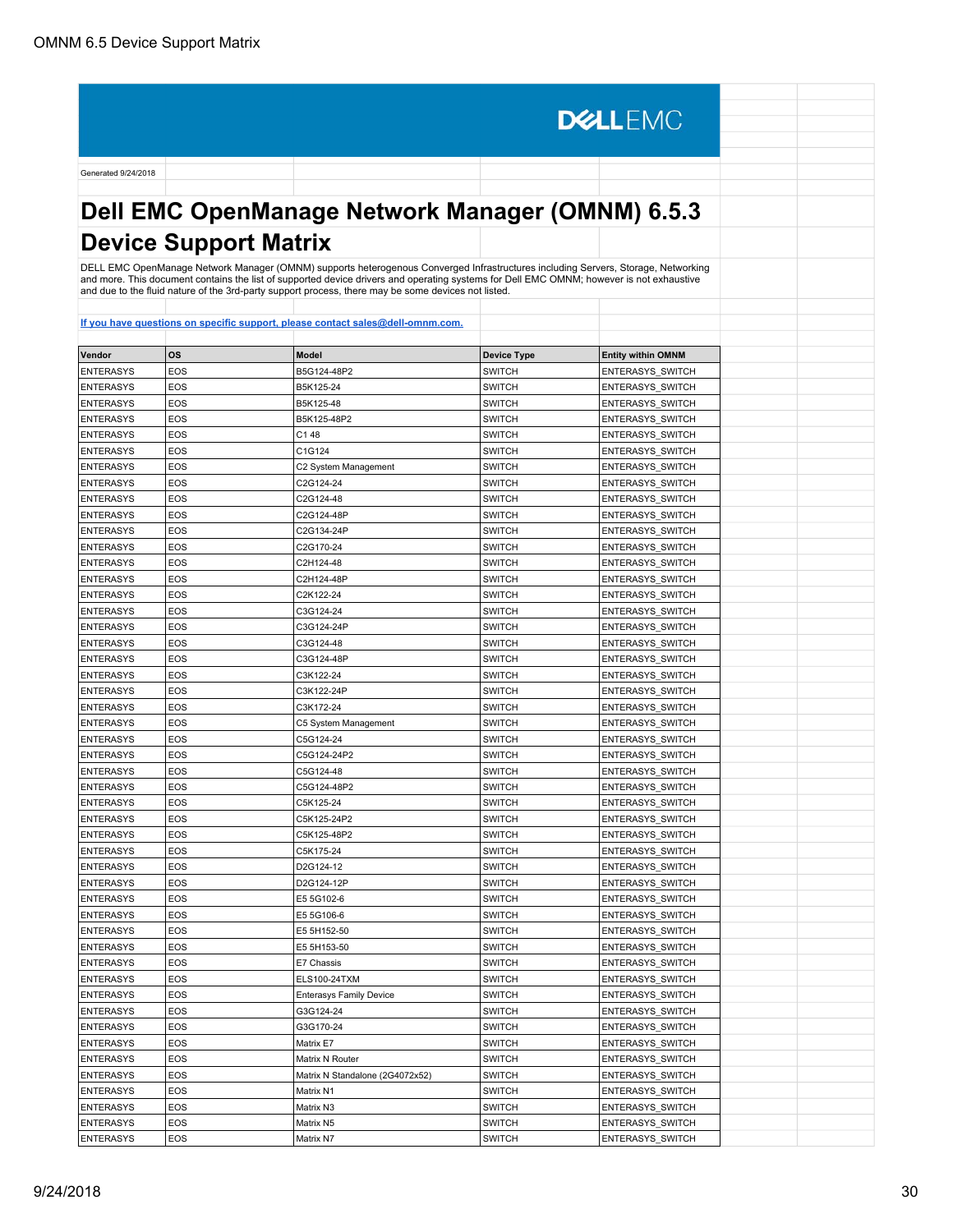# **Dell EMC OpenManage Network Manager (OMNM) 6.5.3 Device Support Matrix**

**DELLEMC** 

DELL EMC OpenManage Network Manager (OMNM) supports heterogenous Converged Infrastructures including Servers, Storage, Networking<br>and more. This document contains the list of supported device drivers and operating systems

| Vendor           | <b>OS</b>  | <b>Model</b>                       | <b>Device Type</b> | <b>Entity within OMNM</b>             |
|------------------|------------|------------------------------------|--------------------|---------------------------------------|
| <b>ENTERASYS</b> | EOS        | Matrix X8                          | <b>SWITCH</b>      | ENTERASYS_SWITCH                      |
| <b>ENTERASYS</b> | <b>EOS</b> | S <sub>4</sub>                     | <b>SWITCH</b>      | ENTERASYS_SWITCH                      |
| <b>ENTERASYS</b> | <b>EOS</b> | SSA-G1018-0652                     | <b>SWITCH</b>      | ENTERASYS_SWITCH                      |
| <b>ENTERASYS</b> | EOS        | SSA-T1068-0652                     | <b>SWITCH</b>      | ENTERASYS_SWITCH                      |
| <b>ENTERASYS</b> | EOS        | SSA-T4068-0252                     | <b>SWITCH</b>      | ENTERASYS_SWITCH                      |
| <b>ENTERASYS</b> | EOS        | V2H124-24                          | <b>SWITCH</b>      | ENTERASYS_SWITCH                      |
| <b>ENTERASYS</b> | EOS        | <b>VH-2202GT</b>                   | <b>SWITCH</b>      | ENTERASYS_SWITCH                      |
| <b>ENTERASYS</b> | EOS        | VH-2402-L3                         | <b>SWITCH</b>      | ENTERASYS_SWITCH                      |
| <b>ENTERASYS</b> | <b>EOS</b> | <b>VH-2402S</b>                    | <b>SWITCH</b>      | <b>ENTERASYS SWITCH</b>               |
| <b>ENTERASYS</b> | EOS        | VH-4802                            | <b>SWITCH</b>      | <b>ENTERASYS SWITCH</b>               |
| <b>ENTERASYS</b> | EOS        | VH-8G                              | <b>SWITCH</b>      | ENTERASYS_SWITCH                      |
| <b>ENTERASYS</b> | EOS        | VH-8G-L3                           | <b>SWITCH</b>      | ENTERASYS_SWITCH                      |
| <b>ENTERASYS</b> | EOS        | VH-8GO2S                           | <b>SWITCH</b>      | ENTERASYS_SWITCH                      |
| <b>ENTERASYS</b> | EOS        | VH-8TX1UM                          | <b>SWITCH</b>      | ENTERASYS_SWITCH                      |
| <b>ENTERASYS</b> | EOS        | VH-8TX1UMF                         | <b>SWITCH</b>      | ENTERASYS_SWITCH                      |
| <b>ENTERASYS</b> | <b>EOS</b> | VHxSMGMTxL3 L2/L3 management card  | <b>SWITCH</b>      | ENTERASYS_SWITCH                      |
| <b>ENTERASYS</b> | EOS        | X-Pedition 2400                    | <b>SWITCH</b>      | ENTERASYS_SWITCH                      |
| <b>ENTERASYS</b> | EOS        | X-Pedition ER16                    | <b>SWITCH</b>      | ENTERASYS_SWITCH                      |
| <b>ENTERASYS</b> | EOS        |                                    | <b>SWITCH</b>      |                                       |
| <b>ENTERASYS</b> | EOS        | <b>XSR-1805</b><br><b>XSR-1850</b> | <b>SWITCH</b>      | ENTERASYS_SWITCH                      |
|                  | N/A        |                                    | <b>SWITCH</b>      | ENTERASYS_SWITCH                      |
| <b>EXTREME</b>   | N/A        | Alpine 3802<br>Alpine 3804         |                    | ExtremeSwitch<br><b>ExtremeSwitch</b> |
| <b>EXTREME</b>   | N/A        |                                    | SWITCH             |                                       |
| <b>EXTREME</b>   |            | Alpine 3808                        | SWITCH             | ExtremeSwitch<br><b>ExtremeSwitch</b> |
| <b>EXTREME</b>   | N/A        | Black Diamond 10808                | <b>SWITCH</b>      |                                       |
| <b>EXTREME</b>   | N/A        | Black Diamond 12804                | <b>SWITCH</b>      | ExtremeSwitch                         |
| <b>EXTREME</b>   | N/A        | Black Diamond 6800                 | <b>SWITCH</b>      | <b>ExtremeSwitch</b>                  |
| <b>EXTREME</b>   | N/A        | Black Diamond 6804                 | <b>SWITCH</b>      | ExtremeSwitch                         |
| <b>EXTREME</b>   | N/A        | Black Diamond 6808                 | <b>SWITCH</b>      | ExtremeSwitch                         |
| <b>EXTREME</b>   | N/A        | Black Diamond 6816                 | <b>SWITCH</b>      | ExtremeSwitch                         |
| <b>EXTREME</b>   | N/A        | Black Diamond 8800                 | SWITCH             | ExtremeSwitch                         |
| <b>EXTREME</b>   | N/A        | Black Diamond 8810                 | <b>SWITCH</b>      | ExtremeSwitch                         |
| <b>EXTREME</b>   | N/A        | Summit 1                           | <b>SWITCH</b>      | ExtremeSwitch                         |
| <b>EXTREME</b>   | N/A        | Summit 1iSX                        | <b>SWITCH</b>      | ExtremeSwitch                         |
| <b>EXTREME</b>   | N/A        | Summit 1iTX                        | <b>SWITCH</b>      | ExtremeSwitch                         |
| <b>EXTREME</b>   | N/A        | Summit 2                           | <b>SWITCH</b>      | ExtremeSwitch                         |
| <b>EXTREME</b>   | N/A        | Summit 200-24                      | <b>SWITCH</b>      | ExtremeSwitch                         |
| <b>EXTREME</b>   | N/A        | Summit 200-24fx                    | <b>SWITCH</b>      | ExtremeSwitch                         |
| <b>EXTREME</b>   | N/A        | Summit 200-48                      | <b>SWITCH</b>      | ExtremeSwitch                         |
| <b>EXTREME</b>   | N/A        | Summit 24                          | <b>SWITCH</b>      | ExtremeSwitch                         |
| <b>EXTREME</b>   | N/A        | Summit 24e2SX                      | <b>SWITCH</b>      | ExtremeSwitch                         |
| <b>EXTREME</b>   | N/A        | Summit 24e2TX                      | <b>SWITCH</b>      | ExtremeSwitch                         |
| <b>EXTREME</b>   | N/A        | Summit 24e3                        | <b>SWITCH</b>      | ExtremeSwitch                         |
| <b>EXTREME</b>   | N/A        | Summit 3                           | <b>SWITCH</b>      | ExtremeSwitch                         |
| <b>EXTREME</b>   | N/A        | Summit 300-24                      | <b>SWITCH</b>      | ExtremeSwitch                         |
| <b>EXTREME</b>   | N/A        | Summit 300-48                      | <b>SWITCH</b>      | ExtremeSwitch                         |
| <b>EXTREME</b>   | N/A        | Summit 4                           | <b>SWITCH</b>      | ExtremeSwitch                         |
| <b>EXTREME</b>   | N/A        | Summit 400-24p                     | <b>SWITCH</b>      | ExtremeSwitch                         |
| <b>EXTREME</b>   | N/A        | Summit 400-24ta                    | <b>SWITCH</b>      | ExtremeSwitch                         |
| <b>EXTREME</b>   | N/A        | Summit 400-24tb                    | <b>SWITCH</b>      | ExtremeSwitch                         |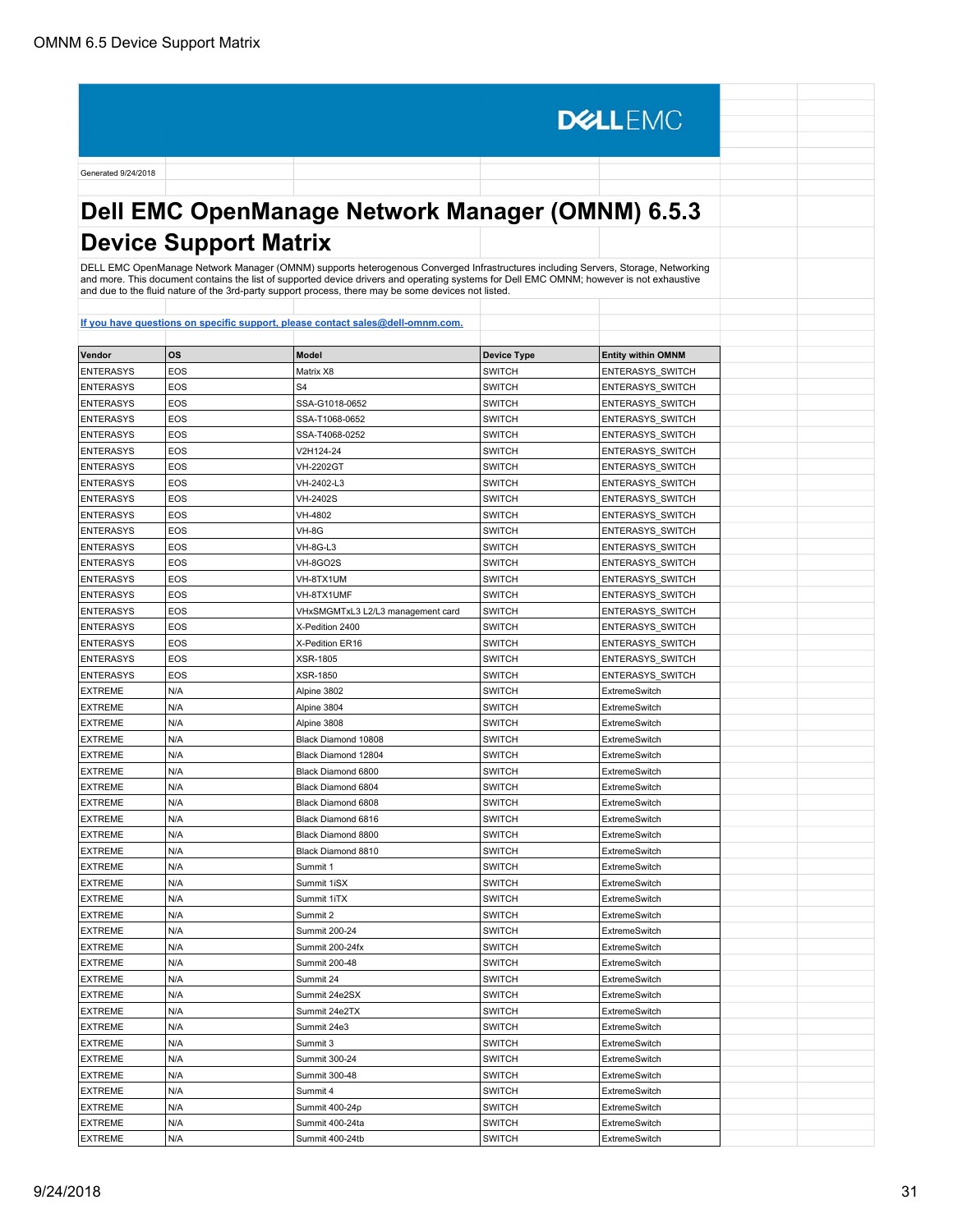**DELLEMC** Generated 9/24/2018 **Dell EMC OpenManage Network Manager (OMNM) 6.5.3 Device Support Matrix** DELL EMC OpenManage Network Manager (OMNM) supports heterogenous Converged Infrastructures including Servers, Storage, Networking<br>and more. This document contains the list of supported device drivers and operating systems and due to the fluid nature of the 3rd-party support process, there may be some devices not listed. **[If you have questions on specific support, please contact sales@dell-omnm.com.](mailto:SALES@DELL-OMNM.COM) Vendor OS Model Device Type Entity within OMNM** EXTREME N/A Summit 400-24x SWITCH SWITCH ExtremeSwitch EXTREME N/A Summit 400-48t Summit 400-48t EXTREME N/A Summit 450a-24t SWITCH SWITCH ExtremeSwitch EXTREME N/A Summit 48 Summit 48 SWITCH ExtremeSwitch EXTREME N/A Summit 48i Summit 48i SWITCH SWITCH ExtremeSwitch EXTREME N/A Summit 48si Summit 48si SWITCH ExtremeSwitch EXTREME N/A Summit 4fx Summit 4fx SWITCH SWITCH EXTREME N/A Summit 5i Summit 5i SWITCH SWITCH ExtremeSwitch EXTREME N/A Summit 5iLX Summit 5iLX SWITCH ExtremeSwitch EXTREME N/A Summit 5iTX Summit 5iTX SWITCH SWITCH EXTREME N/A Summit 7iSX Summit 7iSX SWITCH ExtremeSwitch EXTREME N/A Summit 7iTX Summit 7iTX SWITCH SWITCH EXTREME N/A Summit Px1 Summit Px1 SWITCH SWITCH EXTREME N/A Summit WM 100 SWITCH SWITCH ExtremeSwitch EXTREME N/A Summit WM 1000 SWITCH SWITCH ExtremeSwitch EXTREME N/A SummitX 150-24t SWITCH SWITCH ExtremeSwitch EXTREME N/A SummitX 150-48t SWITCH SWITCH ExtremeSwitch EXTREME N/A SummitX 240-24t SWITCH SWITCH ExtremeSwitch EXTREME N/A SummitX 250e-48t SWITCH SWITCH ExtremeSwitch EXTREME N/A SummitX 3250-24p SWITCH ExtremeSwitch EXTREME N/A SummitX 350-48t SummitX 350-48t SWITCH SWITCH EXTREME N/A SummitX 440-24X SWITCH ExtremeSwitch EXTREME N/A SummitX 440-48p SWITCH SWITCH ExtremeSwitch EXTREME N/A SummitX 440-48p-10G SWITCH SWITCH ExtremeSwitch EXTREME N/A SummitX 440-48t SWITCH SWITCH ExtremeSwitch EXTREME N/A SummitX 440-48t<br>EXTREME N/A SummitX 440G2-48p-10G4 SWITCH ExtremeSwitch EXTREME N/A SummitX 450-24t SWITCH SWITCH ExtremeSwitch EXTREME N/A SummitX 450-24x SWITCH SWITCH ExtremeSwitch EXTREME N/A SummitX 450/250 Stack SWITCH SWITCH ExtremeSwitch EXTREME N/A SummitX 450a-24t SWITCH ExtremeSwitch EXTREME N/A SummitX 450a-24tDC SWITCH SWITCH ExtremeSwitch EXTREME N/A SummitX 450a-24x SWITCH ExtremeSwitch EXTREME N/A SummitX 450a-24x<br>EXTREME N/A SummitX 450a-24xDC SWITCH ExtremeSwitch ExtremeSwitch EXTREME N/A SummitX 450a-48t SWITCH SWITCH ExtremeSwitch EXTREME N/A SummitX 450e-24p SWITCH SWITCH ExtremeSwitch EXTREME N/A SummitX 450e-48p SWITCH SWITCH ExtremeSwitch EXTREME N/A SummitX 460-24x SWITCH ExtremeSwitch EXTREME N/A SummitX 460-48p SWITCH SWITCH ExtremeSwitch EXTREME N/A SummitX 670V-48x SWITCH ExtremeSwitch FIREWALL VPN F5 TMOS RESERVirtual Edition APPLIANCE BIG-IPProductFamily FIREWALL VPN F5 | TMOS | BIG-IP 10200v APPLIANCE | BIG-IPProductFamily FIREWALL VPN F5 | TMOS | BIG-IP 1600 APPLIANCE BIG-IPProductFamily F5 TMOS BIG-IP 2000s GTM LOAD BALANCER BIG-IPProductFamily FIREWALL VPN<br>APPLIANCE F5 | TMOS | BIG-IP 2200S **BIG-IPProductFamily** FIREWALL VPN

**BIG-IPProductFamily** 

F5 | TMOS | BIG-IP 2400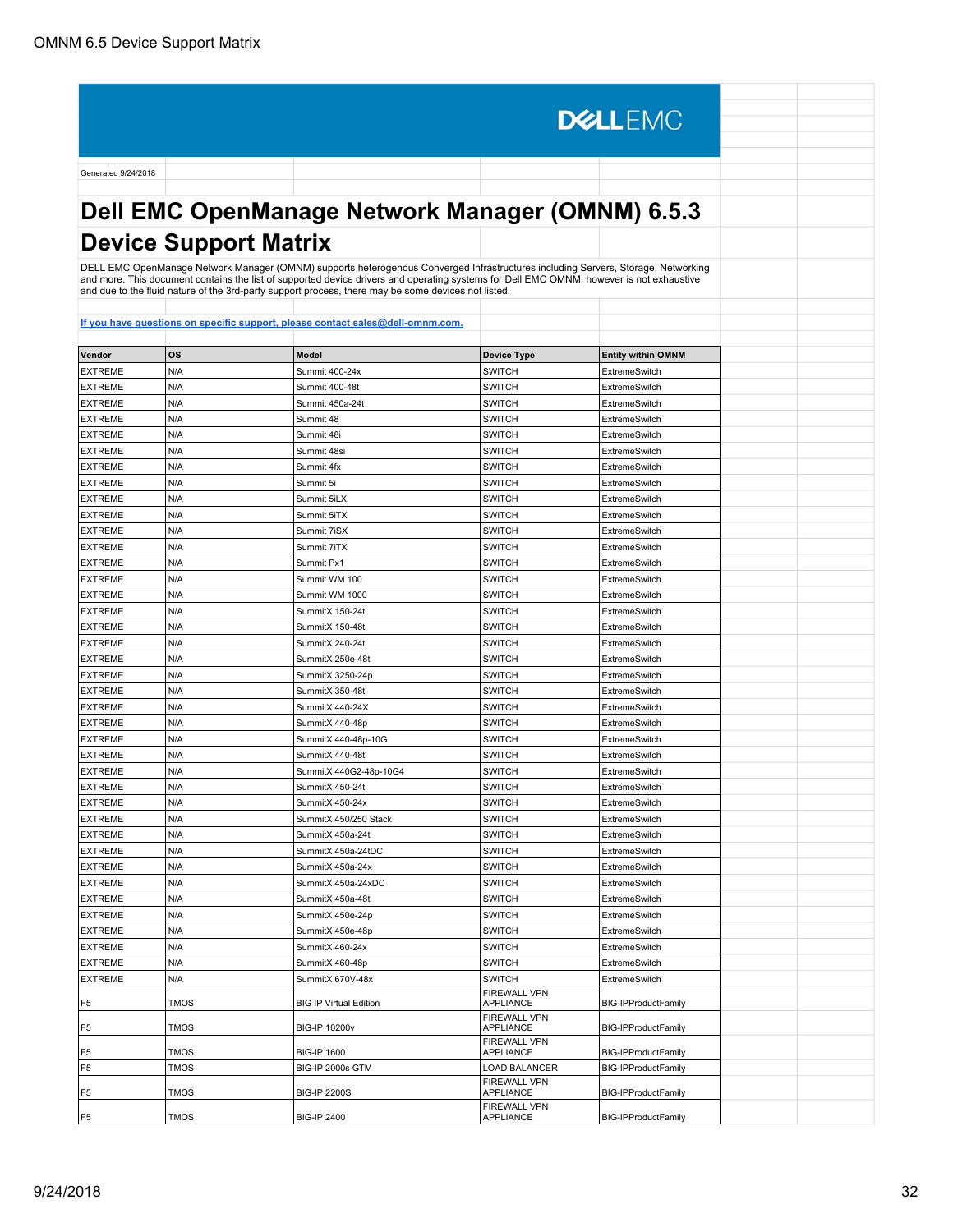F5 | TMOS | BIG-IP 6900F

**DELLEMC** Generated 9/24/2018 **Dell EMC OpenManage Network Manager (OMNM) 6.5.3 Device Support Matrix** DELL EMC OpenManage Network Manager (OMNM) supports heterogenous Converged Infrastructures including Servers, Storage, Networking<br>and more. This document contains the list of supported device drivers and operating systems **[If you have questions on specific support, please contact sales@dell-omnm.com.](mailto:SALES@DELL-OMNM.COM) Vendor OS Model Device Type Entity within OMNM** FIREWALL VPN<br>APPLIANCE F5 | TMOS | BIG-IP 3410 BIG-IPProductFamily FIREWALL VPN<br>APPLIANCE F5 | TMOS | BIG-IP 3900 **BIG-IPProductFamily** FIREWALL VPN<br>APPLIANCE BIG-IPProductFamily F5 TMOS BIG-IP 4000 FIREWALL VPN<br>APPLIANCE BIG-IPProductFamily F5 TMOS BIG-IP 4100 FIREWALL VPN<br>APPLIANCE F5 TMOS BIG-IP 5110 BIG-IPProductFamily FIREWALL VPN F5 | TMOS | BIG-IP 5110 **BIG-IPProductFamily** FIREWALL VPN<br>APPLIANCE

| F <sub>5</sub>  | <b>TMOS</b>                                      | <b>BIG-IP 8800</b>                            | <b>FIREWALL VPN</b><br><b>APPLIANCE</b>  | BIG-IPProductFamily        |  |
|-----------------|--------------------------------------------------|-----------------------------------------------|------------------------------------------|----------------------------|--|
| F <sub>5</sub>  | <b>TMOS</b>                                      | <b>BIG-IP 8900</b>                            | <b>FIREWALL VPN</b><br><b>APPLIANCE</b>  | BIG-IPProductFamily        |  |
| F <sub>5</sub>  | <b>TMOS</b>                                      | <b>BIG-IP 8950</b>                            | FIREWALL VPN<br><b>APPLIANCE</b>         | BIG-IPProductFamily        |  |
| F5              | TMOS                                             | <b>BIG-IP 8950S</b>                           | FIREWALL VPN<br><b>APPLIANCE</b>         | <b>BIG-IPProductFamily</b> |  |
| F5              | TMOS                                             | <b>BIG-IP Application Delivery Controller</b> | <b>APPLICATION</b><br><b>ACCELERATOR</b> | BIG-IPProductFamily        |  |
| F <sub>5</sub>  | <b>TMOS</b>                                      | <b>BIG-IP i5800</b>                           | <b>LOAD BALANCER</b>                     | BIG-IPProductFamily        |  |
| F <sub>5</sub>  | <b>TMOS</b>                                      | BIG-IP Local Traffic Manager 520              | <b>LOAD BALANCER</b>                     | BIG-IPProductFamily        |  |
| F <sub>5</sub>  | <b>TMOS</b>                                      | BIG-IP Local Traffic Manager 540              | <b>LOAD BALANCER</b>                     | BIG-IPProductFamily        |  |
| F5              | <b>TMOS</b>                                      | BIG-IP Pb100                                  | <b>APPLICATION</b><br><b>ACCELERATOR</b> | <b>BIG-IPProductFamily</b> |  |
| F <sub>5</sub>  | TMOS                                             | BIG-IP Pb100n                                 | <b>APPLICATION</b><br><b>ACCELERATOR</b> | BIG-IPProductFamily        |  |
| F <sub>5</sub>  | TMOS                                             | BIG-IP Pb200                                  | <b>APPLICATION</b><br><b>ACCELERATOR</b> | BIG-IPProductFamily        |  |
| F <sub>5</sub>  | <b>TMOS</b>                                      | <b>BIG-IP-4200V</b>                           | <b>FIREWALL VPN</b><br><b>APPLIANCE</b>  | <b>BIG-IPProductFamily</b> |  |
| Force10         | Dell EMC Networking FTOS<br><b>Family Device</b> | S-Series                                      | <b>SWITCH</b>                            | OS9Family                  |  |
| <b>FORTINET</b> | Fortinet OS                                      | faz1000D                                      | <b>FIREWALL</b>                          | FortiAnalyzer              |  |
| <b>FORTINET</b> | Fortinet OS                                      | fgt1500D                                      | <b>FIREWALL</b>                          | FortiManager Sandbox       |  |
| <b>FORTINET</b> | Fortinet OS                                      | fgt300D                                       | <b>FIREWALL</b>                          | FortiManager Sandbox       |  |
| <b>FORTINET</b> | Fortinet OS                                      | fmg200D                                       | <b>FIREWALL</b>                          | FortiAnalyzer              |  |
| <b>FORTINET</b> | Fortinet OS                                      | fsa3000D                                      | <b>FIREWALL</b>                          | FortiManager Sandbox       |  |
| <b>HPE</b>      | <b>HP ProCurve</b>                               | A6713A Network Blade                          | <b>SWITCH</b>                            | HP_PROCURVE                |  |
| <b>HPE</b>      | <b>HP ProCurve</b>                               | A6716A Network Blade                          | <b>SWITCH</b>                            | HP_PROCURVE                |  |
| <b>HPE</b>      | <b>HP ProCurve</b>                               | A6717A Network Blade                          | <b>SWITCH</b>                            | HP_PROCURVE                |  |
| <b>HPE</b>      | <b>HP ProCurve</b>                               | HP J3177A AdvanceStack Switch 224T            | <b>SWITCH</b>                            | HP_PROCURVE                |  |
| <b>HPE</b>      | <b>HP ProCurve</b>                               | HP J3177A AdvanceStack Switch 224VG           | <b>SWITCH</b>                            | HP_PROCURVE                |  |
| <b>HPE</b>      | <b>HP ProCurve</b>                               | HP J3299A Switch 224M                         | <b>SWITCH</b>                            | HP PROCURVE                |  |
| <b>HPE</b>      | <b>HP ProCurve</b>                               | HP J4110A Switch 8000M                        | <b>SWITCH</b>                            | HP_PROCURVE                |  |
| <b>HPE</b>      | <b>HP ProCurve</b>                               | J3100A AdvanceStack Switch 2000               | <b>SWITCH</b>                            | HP PROCURVE                |  |
| <b>HPE</b>      | <b>HP ProCurve</b>                               | J3100A AdvanceStack Switch 2000B              | <b>SWITCH</b>                            | HP PROCURVE                |  |
| <b>HPE</b>      | <b>HP ProCurve</b>                               | J3175A AdvanceStack Switch 208T               | <b>SWITCH</b>                            | HP_PROCURVE                |  |
| <b>HPE</b>      | <b>HP ProCurve</b>                               | J3175A AdvanceStack Switch 208VG              | <b>SWITCH</b>                            | HP_PROCURVE                |  |
| <b>HPE</b>      | <b>HP ProCurve</b>                               | J3175A Switch 200 8/24                        | <b>SWITCH</b>                            | HP PROCURVE                |  |
| <b>HPE</b>      | <b>HP ProCurve</b>                               | J3245A AdvanceStack Switch 800T               | <b>SWITCH</b>                            | <b>HP PROCURVE</b>         |  |

HPE HP ProCurve J3298A Switch 212M SWITCH HP\_PROCURVE HPE HP ProCurve J4120A Switch 1600M SWITCH HP\_PROCURVE

**BIG-IPProductFamily**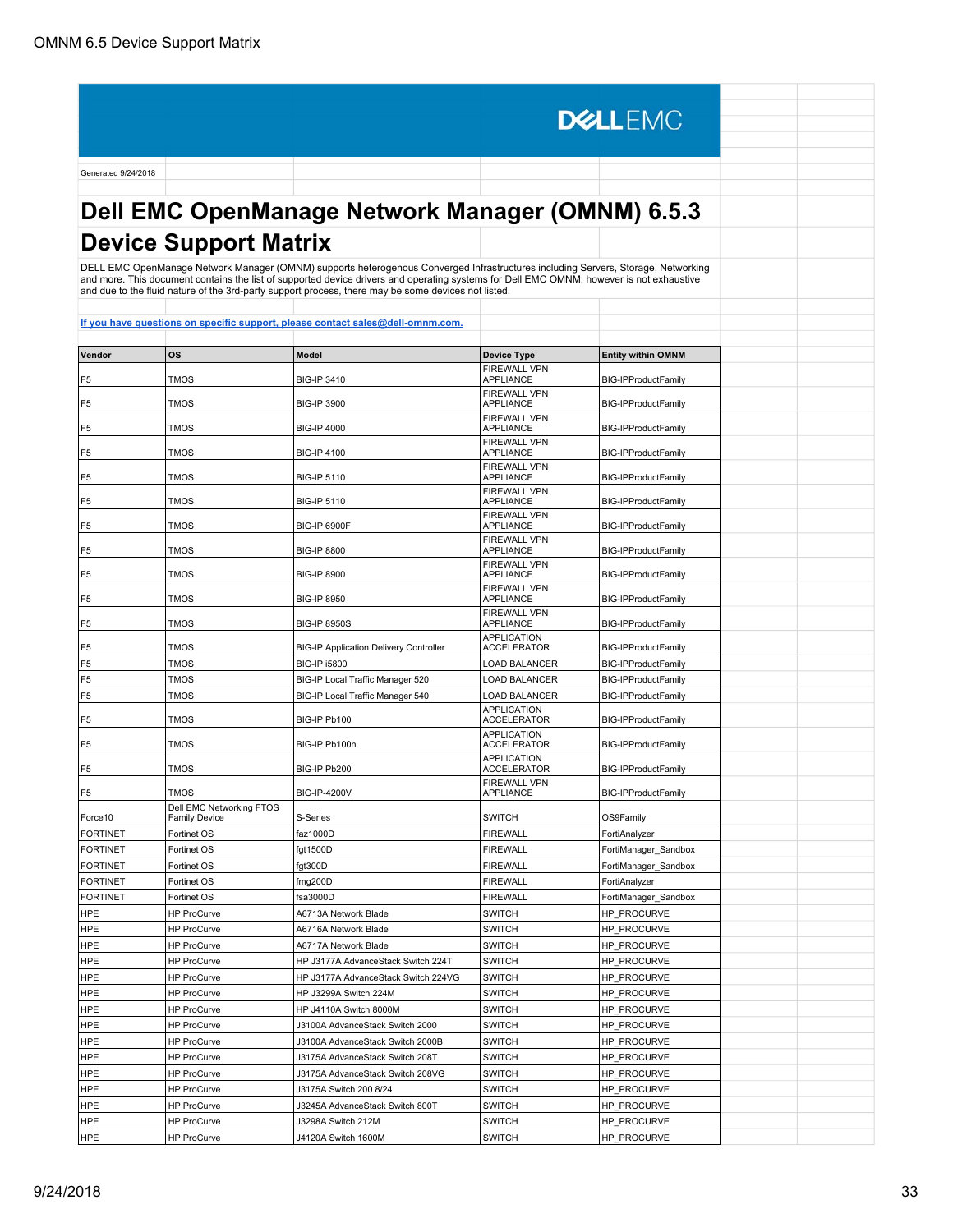**DELLEMC** Generated 9/24/2018 **Dell EMC OpenManage Network Manager (OMNM) 6.5.3 Device Support Matrix** DELL EMC OpenManage Network Manager (OMNM) supports heterogenous Converged Infrastructures including Servers, Storage, Networking<br>and more. This document contains the list of supported device drivers and operating systems **[If you have questions on specific support, please contact sales@dell-omnm.com.](mailto:SALES@DELL-OMNM.COM) Vendor OS Model Model Device Type Entity within OMNM**<br> **PRODUCE PRODUCE PRODUCE ENDING ACCOUNT AND PRODUCE PRODUCE PRODUCE PRODUCE PRODUCE PRODUCE PRODUCE PRODUCE** HPE HP ProCurve J4121A Switch 4000M SWITCH HP\_PROCURVE HPE HP ProCurve J4122A Switch 2400M SWITCH HP\_PROCURVE

| HPE        | HP ProCurve        | J4122A Switch 2400M                    | <b>SWITCH</b> | HP_PROCURVE        |  |
|------------|--------------------|----------------------------------------|---------------|--------------------|--|
| <b>HPE</b> | <b>HP ProCurve</b> | J4122B Switch 2424M                    | <b>SWITCH</b> | HP_PROCURVE        |  |
| <b>HPE</b> | <b>HP ProCurve</b> | J4138A Routing Switch 9308M            | <b>SWITCH</b> | HP_PROCURVE        |  |
| <b>HPE</b> | HP ProCurve        | J4139A Routing Switch 9304M            | <b>SWITCH</b> | HP_PROCURVE        |  |
| <b>HPE</b> | <b>HP ProCurve</b> | J4812A Switch 2512                     | <b>SWITCH</b> | HP_PROCURVE        |  |
| <b>HPE</b> | <b>HP ProCurve</b> | J4813A Switch 2524                     | <b>SWITCH</b> | HP_PROCURVE        |  |
| <b>HPE</b> | <b>HP ProCurve</b> | J4819A Switch 3124                     | <b>SWITCH</b> | HP_PROCURVE        |  |
| <b>HPE</b> | <b>HP ProCurve</b> | J4819A Switch 3324XL                   | <b>SWITCH</b> | HP PROCURVE        |  |
| <b>HPE</b> | <b>HP ProCurve</b> | J4819A Switch 5308XL                   | <b>SWITCH</b> | HP_PROCURVE        |  |
| <b>HPE</b> | <b>HP ProCurve</b> | J4840A Routing Switch 6308M            | <b>SWITCH</b> | HP_PROCURVE        |  |
| <b>HPE</b> | HP ProCurve        | J4841A Switch 6208M                    | <b>SWITCH</b> | HP_PROCURVE        |  |
| <b>HPE</b> | <b>HP ProCurve</b> | J4860A Switch 5304XL                   | <b>SWITCH</b> | HP_PROCURVE        |  |
| <b>HPE</b> | <b>HP ProCurve</b> | J4865A Switch 4108GL                   | <b>SWITCH</b> | HP_PROCURVE        |  |
| <b>HPE</b> | <b>HP ProCurve</b> | J4874A Routing Switch 6410CL           | <b>SWITCH</b> | HP_PROCURVE        |  |
| <b>HPE</b> | <b>HP ProCurve</b> | J4887A Switch 4104GL                   | <b>SWITCH</b> | HP_PROCURVE        |  |
| <b>HPE</b> | <b>HP ProCurve</b> | J4899A Switch 2650                     | <b>SWITCH</b> | HP_PROCURVE        |  |
| <b>HPE</b> | <b>HP ProCurve</b> | J4899B Switch 2650-CR                  | <b>SWITCH</b> | HP_PROCURVE        |  |
| <b>HPE</b> | HP ProCurve        | J4899C Switch 2650                     | <b>SWITCH</b> | DDBASE.DEVICE      |  |
| <b>HPE</b> | <b>HP ProCurve</b> | J4900A Switch 2626                     | <b>SWITCH</b> | HP_PROCURVE        |  |
| <b>HPE</b> | <b>HP ProCurve</b> | J4900B Switch 2626-CR                  | <b>SWITCH</b> | HP_PROCURVE        |  |
| <b>HPE</b> | <b>HP ProCurve</b> | J4900C Switch 2626C                    | <b>SWITCH</b> | HP_PROCURVE        |  |
| <b>HPE</b> | <b>HP ProCurve</b> | J4902A Switch 6108                     | <b>SWITCH</b> | HP_PROCURVE        |  |
| HPE        | <b>HP ProCurve</b> | J4903A Switch 2824                     | <b>SWITCH</b> | <b>HP PROCURVE</b> |  |
| <b>HPE</b> | <b>HP ProCurve</b> | J4904A Switch 2848                     | <b>SWITCH</b> | HP_PROCURVE        |  |
| <b>HPE</b> | <b>HP ProCurve</b> | J4905A Switch 3400cl-24G               | <b>SWITCH</b> | HP_PROCURVE        |  |
| <b>HPE</b> | <b>HP ProCurve</b> | J4906A Switch 3400cl-48G               | <b>SWITCH</b> | HP_PROCURVE        |  |
| <b>HPE</b> | <b>HP ProCurve</b> | J8130A Wireless Access Point AP420WL   | <b>SWITCH</b> | HP_PROCURVE        |  |
| <b>HPE</b> | <b>HP ProCurve</b> | J8133A Wireless Access Point AP520WL   | <b>SWITCH</b> | HP_PROCURVE        |  |
| <b>HPE</b> | <b>HP ProCurve</b> | J8153A Access Controller 720WL         | <b>SWITCH</b> | HP_PROCURVE        |  |
| <b>HPE</b> | <b>HP ProCurve</b> | J8154A Access Controller Server 740WL  | <b>SWITCH</b> | HP_PROCURVE        |  |
| <b>HPE</b> | <b>HP ProCurve</b> | J8155A Integrated Access Manager 760WL | <b>SWITCH</b> | HP_PROCURVE        |  |
| <b>HPE</b> | <b>HP ProCurve</b> | J8164A Switch 2626-PWR                 | <b>SWITCH</b> | HP_PROCURVE        |  |
| <b>HPE</b> | <b>HP ProCurve</b> | J8165A Switch 2650-PWR                 | <b>SWITCH</b> | HP_PROCURVE        |  |
| <b>HPE</b> | <b>HP ProCurve</b> | J8433A Switch 6400cl-6XG               | <b>SWITCH</b> | HP_PROCURVE        |  |
| <b>HPE</b> | <b>HP ProCurve</b> | J8474A Switch 6410cl-6XG               | <b>SWITCH</b> | HP_PROCURVE        |  |
| HPE        | <b>HP ProCurve</b> | J8680A Router 9608sl                   | <b>SWITCH</b> | HP_PROCURVE        |  |
| <b>HPE</b> | <b>HP ProCurve</b> | J8692A Switch 3500yl-24G-PWR           | <b>SWITCH</b> | HP_PROCURVE        |  |
| <b>HPE</b> | <b>HP ProCurve</b> | J8693A Switch 3500yl-48G-PWR           | <b>SWITCH</b> | HP PROCURVE        |  |
| <b>HPE</b> | <b>HP ProCurve</b> | J8697A Switch 5406zl                   | <b>SWITCH</b> | HP_PROCURVE        |  |
| <b>HPE</b> | <b>HP ProCurve</b> | J8698A Switch 5412zl                   | <b>SWITCH</b> | HP_PROCURVE        |  |
| <b>HPE</b> | HP ProCurve        | J8718A Switch 5404yl                   | <b>SWITCH</b> | HP_PROCURVE        |  |
| <b>HPE</b> | <b>HP ProCurve</b> | J8719A Switch 5408yl                   | <b>SWITCH</b> | HP_PROCURVE        |  |
| <b>HPE</b> | <b>HP ProCurve</b> | J8752A Router 7102dl                   | <b>SWITCH</b> | HP_PROCURVE        |  |
| <b>HPE</b> | <b>HP ProCurve</b> | J8753A Router 7203dl                   | <b>SWITCH</b> | HP_PROCURVE        |  |
| <b>HPE</b> | <b>HP ProCurve</b> | J8762A Switch 2600-8-PWR               | <b>SWITCH</b> | HP_PROCURVE        |  |
| <b>HPE</b> | <b>HP ProCurve</b> | J8770A Switch 4204vl                   | <b>SWITCH</b> | HP_PROCURVE        |  |
| <b>HPE</b> | <b>HP ProCurve</b> | J8771A Switch 4202vl-48G               | <b>SWITCH</b> | HP PROCURVE        |  |
| <b>HPE</b> | <b>HP ProCurve</b> | J8772A Switch 4202vl-72                | <b>SWITCH</b> | HP_PROCURVE        |  |
|            |                    |                                        |               |                    |  |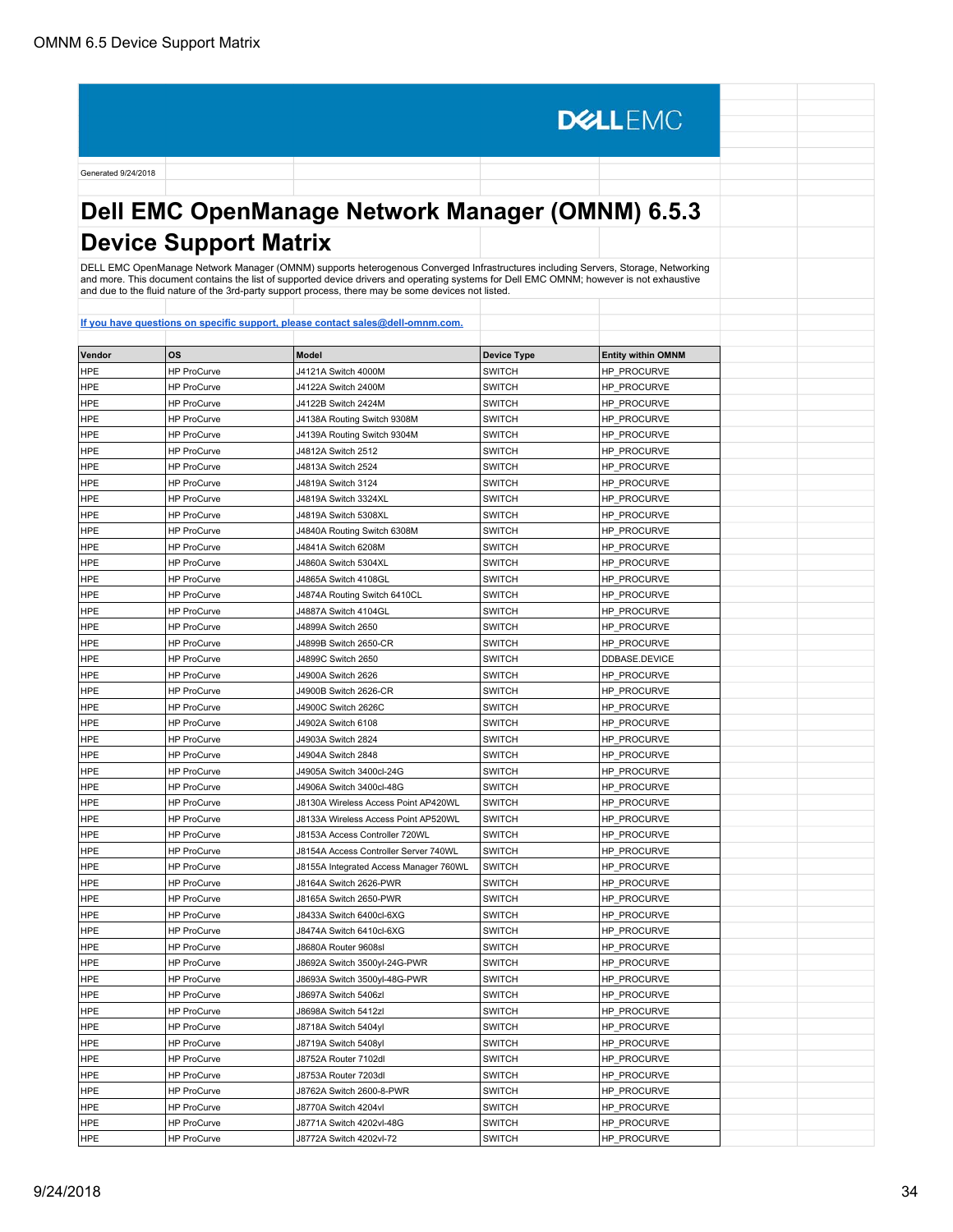Generated 9/24/2018 **Dell EMC OpenManage Network Manager (OMNM) 6.5.3 Device Support Matrix** DELL EMC OpenManage Network Manager (OMNM) supports heterogenous Converged Infrastructures including Servers, Storage, Networking<br>and more. This document contains the list of supported device drivers and operating systems

**DELLEMC** 

| Vendor                            | <b>OS</b>                                | <b>Model</b>                    | <b>Device Type</b>             | <b>Entity within OMNM</b> |  |
|-----------------------------------|------------------------------------------|---------------------------------|--------------------------------|---------------------------|--|
| <b>HPE</b>                        | <b>HP ProCurve</b>                       | J8773A Switch 4208vl            | <b>SWITCH</b>                  | HP_PROCURVE               |  |
| <b>HPE</b>                        | <b>HP ProCurve</b>                       | J8992A Switch 6200yl-24G        | <b>SWITCH</b>                  | HP_PROCURVE               |  |
| <b>HPE</b>                        | <b>HP ProCurve</b>                       | J9019A Switch 2510-24A          | <b>SWITCH</b>                  | HP_PROCURVE               |  |
| HPE                               | <b>HP ProCurve</b>                       | J9019B Switch 2510-24           | <b>SWITCH</b>                  | HP_PROCURVE               |  |
| HPE                               | <b>HP ProCurve</b>                       | J9020A Switch 2510-48A          | <b>SWITCH</b>                  | <b>HP PROCURVE</b>        |  |
| <b>HPE</b>                        | <b>HP ProCurve</b>                       | J9021A Switch 2810-24G          | <b>SWITCH</b>                  | HP_PROCURVE               |  |
| <b>HPE</b>                        | <b>HP ProCurve</b>                       | J9022A Switch 2810-48G          | <b>SWITCH</b>                  | HP_PROCURVE               |  |
| HPE                               | HP ProCurve                              | J9028A Switch 1800-24G          | <b>SWITCH</b>                  | HP_PROCURVE               |  |
| <b>HPE</b>                        | <b>HP ProCurve</b>                       | J9029A Switch 1800-8G           | <b>SWITCH</b>                  | HP_PROCURVE               |  |
| <b>HPE</b>                        | <b>HP ProCurve</b>                       | J9031A Switch 4202vl-68         | <b>SWITCH</b>                  | HP_PROCURVE               |  |
| HPE                               | <b>HP ProCurve</b>                       | J9032A Switch 4202vl-68G        | <b>SWITCH</b>                  | HP_PROCURVE               |  |
| <b>HPE</b>                        | <b>HP ProCurve</b>                       | J9038A Switch                   | <b>SWITCH</b>                  | HP_PROCURVE               |  |
| <b>HPE</b>                        | <b>HP ProCurve</b>                       | J9049A Switch 2900-24G          | <b>SWITCH</b>                  | HP_PROCURVE               |  |
| <b>HPE</b>                        | <b>HP ProCurve</b>                       | J9050A Switch 2900-48G          | <b>SWITCH</b>                  | HP PROCURVE               |  |
| <b>HPE</b>                        | <b>HP ProCurve</b>                       | J9085A Switch 2610-24           | <b>SWITCH</b>                  | HP_PROCURVE               |  |
| <b>HPE</b>                        | <b>HP ProCurve</b>                       | J9086A Switch 2610-24/12-PWR    | <b>SWITCH</b>                  | HP_PROCURVE               |  |
| <b>HPE</b>                        | <b>HP ProCurve</b>                       | J9088A Switch 2610-48           | <b>SWITCH</b>                  | HP PROCURVE               |  |
| <b>HPE</b>                        | <b>HP ProCurve</b>                       | J9089A Switch 2610-48-PWR       | <b>SWITCH</b>                  | DDBASE.DEVICE             |  |
| <b>HPE</b>                        | <b>HP ProCurve</b>                       | J9091A Switch 8212zl            | <b>SWITCH</b>                  | HP PROCURVE               |  |
| <b>HPE</b>                        | <b>HP ProCurve</b>                       | J9138A Switch 2520G-8-PoE       | <b>SWITCH</b>                  | HP PROCURVE               |  |
| HPE                               | <b>HP ProCurve</b>                       | J9145A Switch 2910al-24G        | <b>SWITCH</b>                  | HP PROCURVE               |  |
| HPE                               | <b>HP ProCurve</b>                       | J9279A Switch 2510G-24          | <b>SWITCH</b>                  | <b>HP_PROCURVE</b>        |  |
| HPE                               | HP ProCurve                              | J9280A Switch 2510G-48          | <b>SWITCH</b>                  | HP_PROCURVE               |  |
| <b>HPE</b>                        | <b>HP ProCurve</b>                       | J9299A Switch 2520G-24-POE      | <b>SWITCH</b>                  | HP_PROCURVE               |  |
| <b>HPE</b>                        | <b>HP ProCurve</b>                       | J9310A Switch 3500yl-24G-PoE    | <b>SWITCH</b>                  | HP_PROCURVE               |  |
| HPE                               | HP ProCurve                              | J9311A Switch 3500yl-48G-PoE    | <b>SWITCH</b>                  | <b>HP PROCURVE</b>        |  |
| <b>HPE</b>                        | <b>HP ProCurve</b>                       | J9470A Switch 3500-24           | <b>SWITCH</b>                  | HP_PROCURVE               |  |
| <b>HPE</b>                        | <b>HP ProCurve</b>                       | J9471A Switch 3500-24-PoE       | <b>SWITCH</b>                  | HP_PROCURVE               |  |
| <b>HPE</b>                        | <b>HP ProCurve</b>                       | J9477A Switch 8206zl            | <b>SWITCH</b>                  | HP PROCURVE               |  |
| <b>HPE</b>                        | <b>HP ProCurve</b>                       | J9623A Switch E2620-24          | <b>SWITCH</b>                  | HP_PROCURVE               |  |
| <b>HPE</b>                        | <b>HP ProCurve</b>                       | J9624A Switch 2620-24-PPoEP     | <b>SWITCH</b>                  | HP_PROCURVE               |  |
| <b>HPE</b>                        | <b>HP ProCurve</b>                       | J9625A Switch 2620-24-PoEP      | <b>SWITCH</b>                  | HP_PROCURVE               |  |
| <b>HPE</b>                        | <b>HP ProCurve</b>                       | J9626A Switch 2620-48           | <b>SWITCH</b>                  | HP_PROCURVE               |  |
| <b>HPE</b>                        | <b>HP ProCurve</b>                       | J9627A Switch 2620-48-PoEP      | <b>SWITCH</b>                  | HP_PROCURVE               |  |
|                                   |                                          |                                 |                                |                           |  |
| <b>HPE</b>                        | <b>HP ProCurve</b><br><b>HP ProCurve</b> | J9727A Switch 2520G-24-PoE      | <b>SWITCH</b><br><b>SWITCH</b> | HP PROCURVE               |  |
| <b>HPE</b>                        |                                          | J9729A Switch 2920-48-PoE       |                                | HP_PROCURVE               |  |
| <b>HPE</b>                        | <b>HP ProCurve</b>                       | J9772A Switch 2530-48G-PoEP     | <b>SWITCH</b>                  | HP_PROCURVE               |  |
| HPE                               | <b>HP ProCurve</b>                       | J9773A Switch 2530-24G-PoEP     | <b>SWITCH</b>                  | HP PROCURVE               |  |
| <b>HPE</b>                        | <b>HP ProCurve</b>                       | J9774A Switch 2530G-24-PoE      | <b>SWITCH</b>                  | HP_PROCURVE               |  |
| <b>HPE</b>                        | <b>HP ProCurve</b>                       | J9775A Switch 2530G-48G         | <b>SWITCH</b>                  | HP_PROCURVE               |  |
| <b>HPE</b>                        | HP ProCurve                              | J9776A Switch 2530G-24G         | <b>SWITCH</b>                  | HP_PROCURVE               |  |
| <b>HPE</b>                        | <b>HP ProCurve</b>                       | J9778A Switch 2530-48-PoEP      | <b>SWITCH</b>                  | HP_PROCURVE               |  |
| <b>HPE</b>                        | HP ProCurve                              | J9781A Switch 2530-48           | <b>SWITCH</b>                  | HP_PROCURVE               |  |
| <b>HPE</b>                        | <b>HP ProCurve</b>                       | J9782A Switch 2530-24           | <b>SWITCH</b>                  | HP_PROCURVE               |  |
| <b>HPE</b>                        | HP ProCurve                              | <b>Proliant Series Switches</b> | <b>SWITCH</b>                  | HP_PROCURVE               |  |
| <b>INFOBLOX</b>                   | N/A                                      | ibVnios                         | <b>FIREWALL</b>                | DDBASE.DEVICE             |  |
| <b>INFOBLOX</b>                   | N/A                                      | pt1405                          | <b>FIREWALL</b>                | DDBASE.DEVICE             |  |
| <b>JUNIPER</b><br><b>NETWORKS</b> | <b>JUNOS</b>                             | <b>EX XRE Ethernet Switch</b>   | SWITCH / ROUTER                | JuniperSwitch             |  |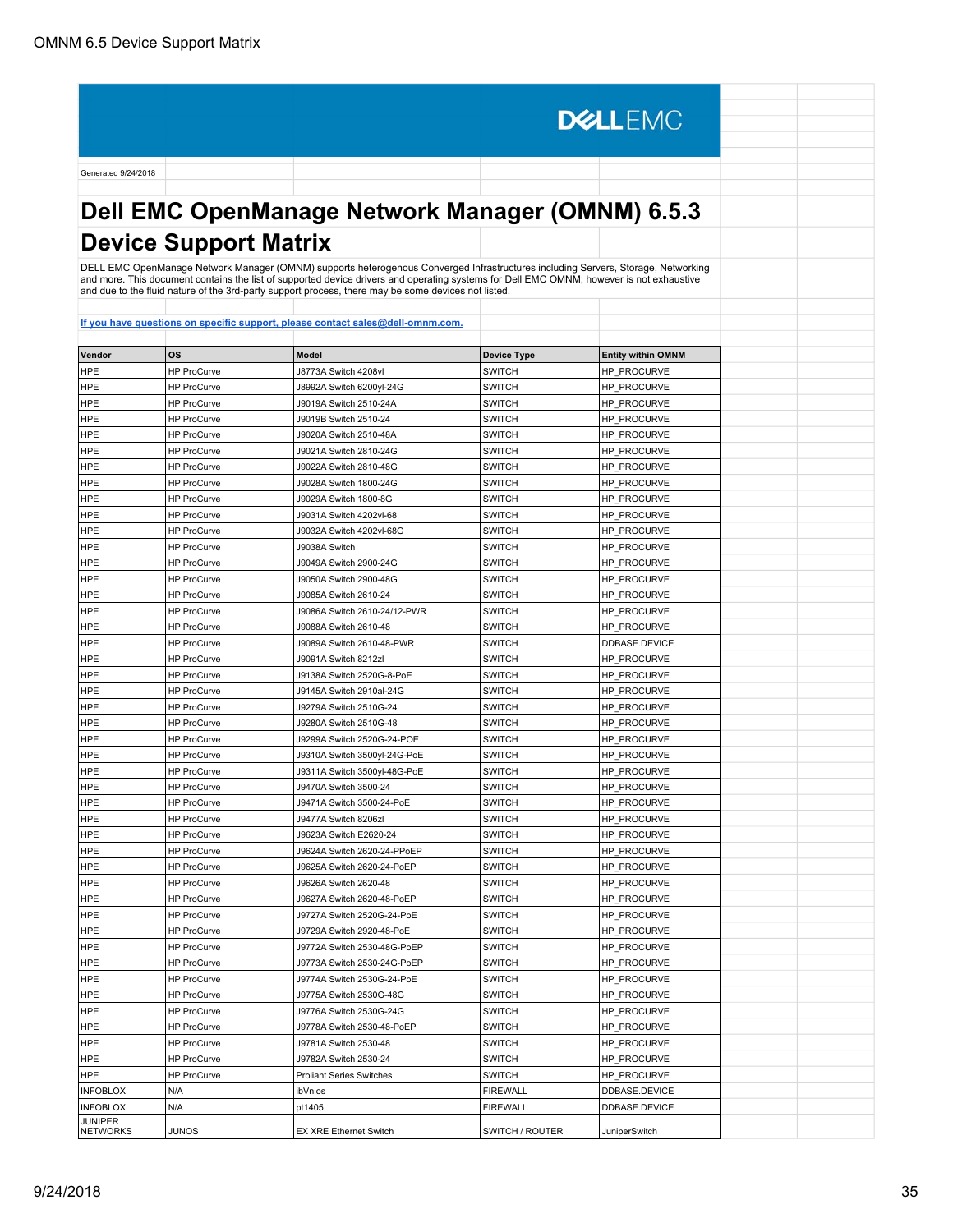**DELLEMC** Generated 9/24/2018 **Dell EMC OpenManage Network Manager (OMNM) 6.5.3 Device Support Matrix** DELL EMC OpenManage Network Manager (OMNM) supports heterogenous Converged Infrastructures including Servers, Storage, Networking and more. This document contains the list of supported device drivers and operating systems for Dell EMC OMNM; however is not exhaustive and due to the fluid nature of the 3rd-party support process, there may be some devices not listed. **[If you have questions on specific support, please contact sales@dell-omnm.com.](mailto:SALES@DELL-OMNM.COM) Vendor OS Model Device Type Entity within OMNM JUNIPER**<br>NETWORKS NETWORKS JUNOS EX2200 Ethernet Switch SWITCH / ROUTER JuniperSwitch JUNIPER<br>NETWORKS NETWORKS JUNOS EX3200 Ethernet Switch SWITCH / ROUTER JuniperSwitch JUNIPER<br>NETWORKS JUNIPER<br>NETWORKS JUNOS EX3300 Ethernet Switch SWITCH / ROUTER JuniperSwitch JUNIPER<br>NETWORKS JUNOS **EX4200** Ethernet Switch SWITCH / ROUTER SWITCH JuniperSwitch **JUNIPER<br>NETWORKS** NETWORKS JUNOS EX4500 Ethernet Switch SWITCH / ROUTER JuniperSwitch JUNIPER<br>NETWORKS JUNOS **EX4550 Ethernet Switch** SWITCH / ROUTER **JuniperSwitch** JUNIPER<br>NETWORKS JUNOS **EX4600** Ethernet Switch SWITCH / ROUTER Switch JUNIPER<br>NETWORKS JUNOS **EX6210** EX6210 Ethernet Switch SWITCH / ROUTER JuniperSwitch JUNIPER<br>NETWORKS JUNOS **EXALUS** EX8208 Ethernet Switch SWITCH / ROUTER JuniperSwitch JUNIPER<br>NETWORKS JUNOS **EX8216** Ethernet Switch SWITCH / ROUTER SWITCH JuniperSwitch JUNIPER<br>NETWORKS JUNOS **FireFly\_SRX** FIREWALL JUNOS **FIREWALL** JUNIPER<br>NETWORKS JUNIPER<br>NETWORKS JUNOS PIP/MPLS Router Module ROUTER NOUTER JuniperRouter JUNIPER<br>NETWORKS JUNIPER<br>NETWORKS JUNOS J2300 Edge Router ROUTER ROUTER JuniperRouter JUNIPER<br>NETWORKS JUNIPER<br>NETWORKS JUNOS J2320 Edge Router ROUTER ROUTER JuniperRouter JUNIPER<br>NETWORKS JUNIPER<br>NETWORKS JUNOS J2350 Edge Router ROUTER ROUTER JuniperRouter JUNIPER<br>NETWORKS JUNIPER<br>NETWORKS JUNOS J4300 Edge Router ROUTER ROUTER JuniperRouter JUNIPER<br>NETWORKS JUNIPER<br>NETWORKS JUNOS J4320 Router ROUTER ROUTER JuniperRouter JUNIPER<br>NETWORKS JUNIPER<br>NETWORKS JUNOS J4350 Router ROUTER ROUTER JuniperRouter JUNIPER<br>NETWORKS JUNIPER<br>NETWORKS JUNOS J6300 Edge Router ROUTER ROUTER JuniperRouter JUNIPER<br>NETWORKS NETWORKS JUNOS 350 Router ROUTER ROUTER JuniperRouter JUNIPER<br>NETWORKS JUNOS Juniper Family Device SWITCH / ROUTER 3UNOS JUNIPER<br>NETWORKS JUNOS LN 1000 Mobile Router ROUTER ROUTER JuniperRouter JUNIPER<br>NETWORKS JUNOS M10 Core/Edge Router ROUTER ROUTER JuniperRouter **JUNIPER<br>NETWORKS** JUNIPER<br>NETWORKS JUNOS M10i Edge Router ROUTER ROUTER JuniperRouter **JUNIPER<br>NETWORKS** JUNIPER<br>NETWORKS JUNOS M120 Router ROUTER ROUTER JuniperRouter **JUNIPER<br>NETWORKS** JUNIPER<br>NETWORKS JUNOS M160 Core Router ROUTER ROUTER JuniperRouter **JUNIPER**<br>NETWORKS JUNOS M20 Core/Edge Router ROUTER ROUTER JuniperRouter **JUNIPER**<br>NETWORKS JUNIPER<br>NETWORKS JUNOS M320 Core Router ROUTER ROUTER JuniperRouter JUNIPER<br>NETWORKS JUNIPER<br>NETWORKS JUNOS M40 Core Router ROUTER ROUTER JuniperRouter **JUNIPER**<br>NETWORKS JUNOS M40e Core/Edge Router ROUTER And AluniperRouter and A **JUNIPER**<br>NETWORKS JUNOS M5 Core/Edge Router ROUTER ROUTER JuniperRouter

JUNIPER<br>NETWORKS JUNOS M7i Edge Router ROUTER ROUTER JuniperRouter

**JUNIPER**<br>NETWORKS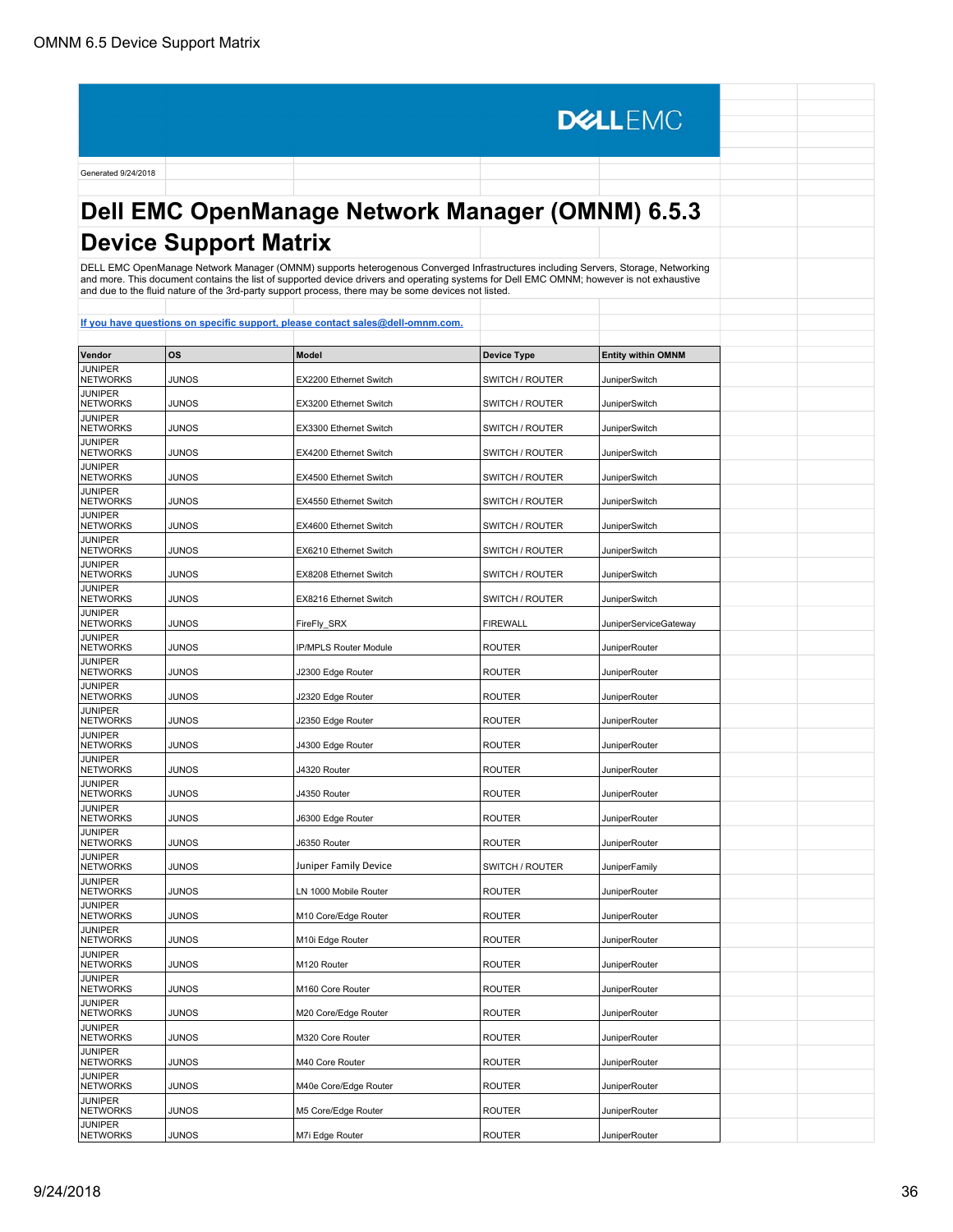**DELLEMC** Generated 9/24/2018 **Dell EMC OpenManage Network Manager (OMNM) 6.5.3 Device Support Matrix** DELL EMC OpenManage Network Manager (OMNM) supports heterogenous Converged Infrastructures including Servers, Storage, Networking and more. This document contains the list of supported device drivers and operating systems for Dell EMC OMNM; however is not exhaustive and due to the fluid nature of the 3rd-party support process, there may be some devices not listed. **[If you have questions on specific support, please contact sales@dell-omnm.com.](mailto:SALES@DELL-OMNM.COM) Vendor OS Model Device Type Entity within OMNM JUNIPER**<br>NETWORKS NETWORKS JUNOS MX10003 ROUTER JuniperRouter JUNIPER<br>NETWORKS NETWORKS JUNOS MX240 Router ROUTER ROUTER JuniperRouter JUNIPER<br>NETWORKS JUNIPER<br>NETWORKS JUNOS MX480 Router ROUTER ROUTER JuniperRouter JUNIPER<br>NETWORKS JUNIPER<br>NETWORKS JUNOS MX80 Router ROUTER ROUTER JuniperRouter **JUNIPER<br>NETWORKS** JUNIPER<br>NETWORKS JUNOS MX960 Router ROUTER ROUTER JuniperRouter **JUNIPER<br>NETWORKS** JUNIPER<br>NETWORKS JUNOS QFX10008 SWITCH / ROUTER JuniperRouter JUNIPER<br>NETWORKS JUNIPER<br>NETWORKS JUNOS QFX3500 SWITCH / ROUTER JuniperRouter JUNIPER<br>NETWORKS JUNIPER<br>NETWORKS JUNOS QFX5100 SWITCH / ROUTER JuniperRouter JUNIPER<br>NETWORKS JUNOS SAN SERX 100 Service Gateway SWITCH / ROUTER JuniperServiceGateway JUNIPER<br>NETWORKS JUNOS SRX 1400 Service Gateway SWITCH / ROUTER JuniperServiceGateway JUNIPER<br>NETWORKS JUNOS SALLANET SARX 210 Service Gateway SWITCH / ROUTER JuniperServiceGateway JUNIPER<br>NETWORKS NETWORKS JUNOS SRX 220 Service Gateway SWITCH / ROUTER JuniperServiceGateway JUNIPER<br>NETWORKS NETWORKS JUNOS SRX 240 Service Gateway SWITCH / ROUTER JuniperServiceGateway JUNIPER<br>NETWORKS JUNOS SRX 3400 Service Gateway SWITCH / ROUTER JuniperServiceGateway JUNIPER<br>NETWORKS JUNOS SRX 3600 Service Gateway SWITCH / ROUTER JuniperServiceGateway JUNIPER<br>NETWORKS JUNOS SRX 5600 Service Gateway SWITCH / ROUTER JuniperServiceGateway JUNIPER<br>NETWORKS JUNIPER<br>NETWORKS JUNOS SRX 5800 Service Gateway SWITCH / ROUTER JuniperServiceGateway JUNIPER<br>NETWORKS NETWORKS JUNOS SRX 650 Service Gateway SWITCH / ROUTER JuniperServiceGateway JUNIPER<br>NETWORKS JUNIPER<br>NETWORKS JUNOS T1600 Core Router ROUTER ROUTER JuniperRouter JUNIPER<br>NETWORKS NETWORKS JUNOS T320 Core Router ROUTER ROUTER JuniperRouter **JUNIPER<br>NETWORKS** NETWORKS JUNOS T640 Core Router ROUTER ROUTER JuniperRouter JUNIPER<br>NETWORKS JUNIPER<br>NETWORKS JUNOS Tx Matrix ROUTER ROUTER JuniperRouter JUNIPER<br>NETWORKS NETWORKS JUNOS Tx MatrixPlus ROUTER ROUTER JuniperRouter **JUNIPER<br>NETWORKS** NETWORKS JUNOS VMX ROUTER NOUTER JuniperRouter **JUNIPER<br>NETWORKS** JUNOS vSRX Integrated Virtual Firewall FIREWALL JuniperServiceGateway LENOVO CNOS G8052 Rackswitch SWITCH lenovoSwitch LENOVO | CNOS | G8124 Rackswitch | SWITCH | IenovoSwitch LENOVO | CNOS | G8264 Rackswitch | SWITCH | IenovoSwitch LENOVO | CNOS | G8272 CNOS Rackswitch | SWITCH | lenovoSwitch LENOVO CNOS G8296 CNOS Rackswitch SWITCH lenovoSwitch LENOVO CNOS COS G8332 CNOS Rackswitch SWITCH lenovoSwitch LENOVO CNOS CONSIDERED LENOVO G Rackswitch Family Device SWITCH RENOVO LENOVOSwitch LENOVO CNOS CONSIDERT CONSIDER LENOVO NE Rackswitch Family Device SWITCH REGISTER LENOVOSwitch LENOVO CNOS NE10032 Rackswitch SWITCH SWITCH LENOVO CNOS CONTENT

LENOVO CNOS NE1032 Rackswitch SWITCH LENOVO CNOS CONSTRUCTED RACKSWITCH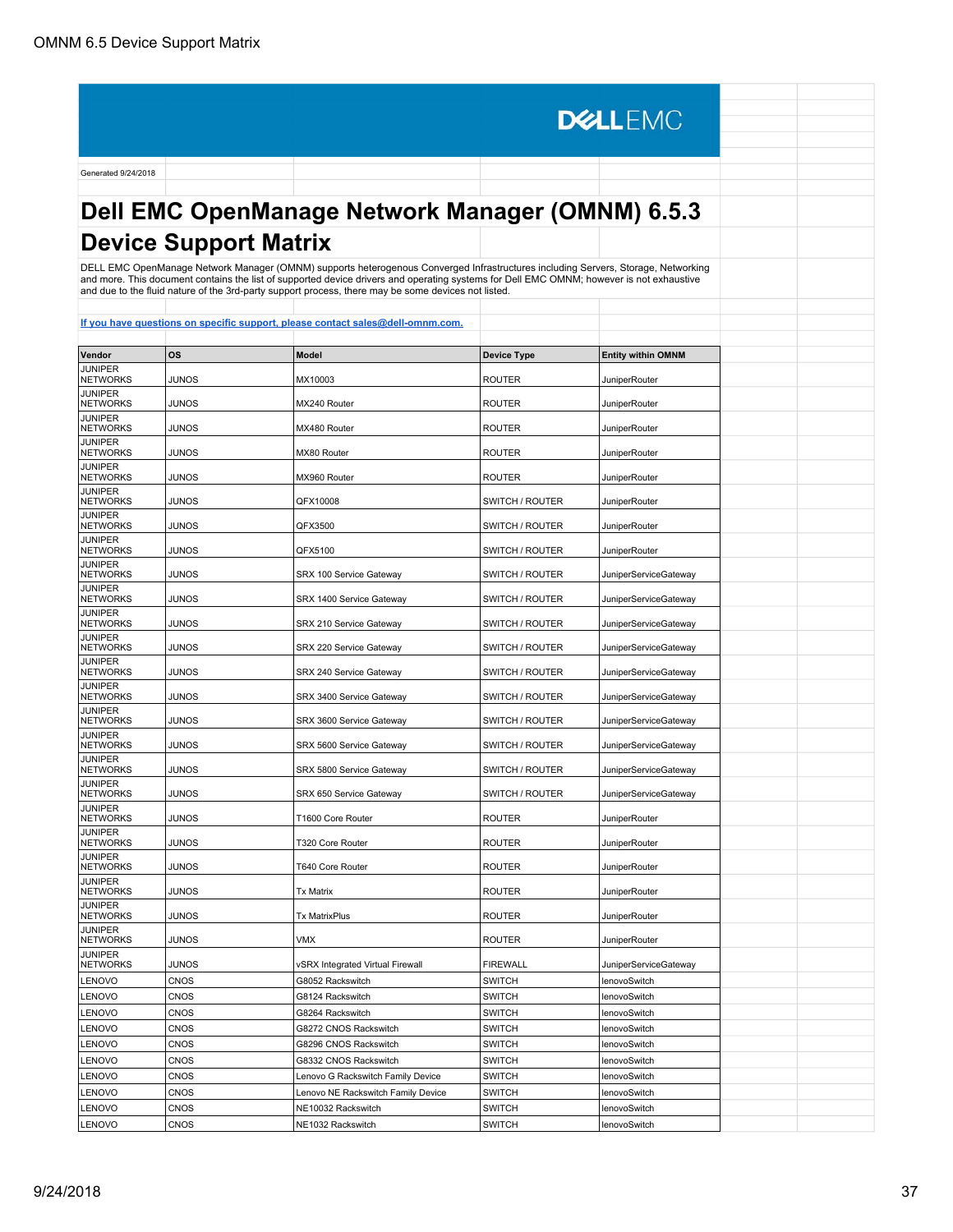# **Dell EMC OpenManage Network Manager (OMNM) 6.5.3 Device Support Matrix**

**DELLEMC** 

DELL EMC OpenManage Network Manager (OMNM) supports heterogenous Converged Infrastructures including Servers, Storage, Networking<br>and more. This document contains the list of supported device drivers and operating systems

| Vendor         | OS                   | Model                             | <b>Device Type</b> | <b>Entity within OMNM</b> |  |
|----------------|----------------------|-----------------------------------|--------------------|---------------------------|--|
| LENOVO         | <b>CNOS</b>          | NE1032T Rackswitch                | <b>SWITCH</b>      | lenovoSwitch              |  |
| LENOVO         | CNOS                 | NE1072T Rackswitch                | <b>SWITCH</b>      | lenovoSwitch              |  |
| LENOVO         | CNOS                 | NE2572 Rackswitch                 | <b>SWITCH</b>      | lenovoSwitch              |  |
| LINUX*         | CentOS 4/5/6/7       | Linux - CentOS                    | <b>SERVER</b>      | SLM-ComputerSystem        |  |
| LINUX*         | Redhat 4/5/6/7       | Linux - Redhat                    | <b>SERVER</b>      | SLM-ComputerSystem        |  |
| LINUX*         | SUSE                 | Linux - SUSE                      | <b>SERVER</b>      | SLM-ComputerSystem        |  |
| LINUX*         | <b>VMWARE ESX</b>    | Linux - VMWARE                    | <b>SERVER</b>      | SLM-ComputerSystem        |  |
| LINUX*         | <b>VMWARE HOST</b>   | Linux - VMWARE HOST Running Linux | <b>SERVER</b>      | SLM-ComputerSystem        |  |
| LINUX*         | Solaris 9 and higher | Solaris                           | <b>SERVER</b>      | SLM-ComputerSystem        |  |
| <b>NETGEAR</b> | Netgear Switch OS    | <b>FS726T</b>                     | <b>SWITCH</b>      | SMART SWITCH              |  |
| <b>NETGEAR</b> | Netgear Switch OS    | FS726TP                           | <b>SWITCH</b>      | SMART SWITCH              |  |
| <b>NETGEAR</b> | Netgear Switch OS    | FS728TP                           | <b>SWITCH</b>      | SMART_SWITCH              |  |
| NETGEAR        | Netgear Switch OS    | FS728TPv2                         | <b>SWITCH</b>      | SMART_SWITCH              |  |
| <b>NETGEAR</b> | Netgear Switch OS    | FS752TP                           | <b>SWITCH</b>      | SMART_SWITCH              |  |
| <b>NETGEAR</b> | Netgear Switch OS    | <b>FSM7226RS</b>                  | <b>SWITCH</b>      | MANAGED_SWITCH            |  |
| <b>NETGEAR</b> | Netgear Switch OS    | <b>FSM7250RS</b>                  | <b>SWITCH</b>      | MANAGED SWITCH            |  |
| <b>NETGEAR</b> | Netgear Switch OS    | <b>FSM726S</b>                    | <b>SWITCH</b>      | MANAGED SWITCH            |  |
| <b>NETGEAR</b> | Netgear Switch OS    | <b>FSM726v3</b>                   | <b>SWITCH</b>      | MANAGED SWITCH            |  |
| <b>NETGEAR</b> | Netgear Switch OS    | <b>FSM7326P</b>                   | <b>SWITCH</b>      | MANAGED SWITCH            |  |
| <b>NETGEAR</b> | Netgear Switch OS    | FSM7328PS                         | <b>SWITCH</b>      | MANAGED SWITCH            |  |
| <b>NETGEAR</b> | Netgear Switch OS    | <b>FSM7328S</b>                   | <b>SWITCH</b>      | MANAGED SWITCH            |  |
| <b>NETGEAR</b> | Netgear Switch OS    | <b>FSM7352PS</b>                  | <b>SWITCH</b>      | MANAGED_SWITCH            |  |
| <b>NETGEAR</b> | Netgear Switch OS    | <b>FSM7352S</b>                   | <b>SWITCH</b>      | MANAGED SWITCH            |  |
| <b>NETGEAR</b> | Netgear Switch OS    | <b>FSM750S</b>                    | <b>SWITCH</b>      | MANAGED SWITCH            |  |
| <b>NETGEAR</b> | Netgear Switch OS    | GS108Tv2                          | <b>SWITCH</b>      | SMART SWITCH              |  |
| <b>NETGEAR</b> | Netgear Switch OS    | GS110T                            | <b>SWITCH</b>      | SMART SWITCH              |  |
| <b>NETGEAR</b> | Netgear Switch OS    | GS110TP                           | <b>SWITCH</b>      | SMART_SWITCH              |  |
| <b>NETGEAR</b> | Netgear Switch OS    | GS510TP                           | <b>SWITCH</b>      | SMART_SWITCH              |  |
| <b>NETGEAR</b> | Netgear Switch OS    | GS716Tv2                          | <b>SWITCH</b>      | SMART_SWITCH              |  |
| <b>NETGEAR</b> | Netgear Switch OS    | GS724TP                           | <b>SWITCH</b>      | SMART SWITCH              |  |
| <b>NETGEAR</b> | Netgear Switch OS    | GS724TPS                          | <b>SWITCH</b>      | SMART SWITCH              |  |
| <b>NETGEAR</b> | Netgear Switch OS    | <b>GS724TS</b>                    | <b>SWITCH</b>      | SMART SWITCH              |  |
| <b>NETGEAR</b> | Netgear Switch OS    | GS724Tv3                          | <b>SWITCH</b>      | SMART_SWITCH              |  |
| <b>NETGEAR</b> | Netgear Switch OS    | GS728TPS                          | <b>SWITCH</b>      | SMART_SWITCH              |  |
| <b>NETGEAR</b> | Netgear Switch OS    | <b>GS728TS</b>                    | <b>SWITCH</b>      | SMART_SWITCH              |  |
| <b>NETGEAR</b> | Netgear Switch OS    | <b>GS748TP</b>                    | <b>SWITCH</b>      | SMART_SWITCH              |  |
| <b>NETGEAR</b> | Netgear Switch OS    | GS748TPS                          | <b>SWITCH</b>      | SMART_SWITCH              |  |
| <b>NETGEAR</b> | Netgear Switch OS    | GS748TS                           | <b>SWITCH</b>      | SMART SWITCH              |  |
| <b>NETGEAR</b> | Netgear Switch OS    | GS748Tv3                          | <b>SWITCH</b>      | SMART SWITCH              |  |
| <b>NETGEAR</b> | Netgear Switch OS    | GS748Tv4                          | <b>SWITCH</b>      | SMART_SWITCH              |  |
| <b>NETGEAR</b> | Netgear Switch OS    | GS752TPS                          | <b>SWITCH</b>      | SMART SWITCH              |  |
| NETGEAR        | Netgear Switch OS    | <b>GS752TS</b>                    | <b>SWITCH</b>      | SMART SWITCH              |  |
| <b>NETGEAR</b> | Netgear Switch OS    | GS752TXP                          | <b>SWITCH</b>      | SMART SWITCH              |  |
| <b>NETGEAR</b> | Netgear Switch OS    | GS752TXS                          | <b>SWITCH</b>      | SMART_SWITCH              |  |
| <b>NETGEAR</b> | Netgear Switch OS    | GSM5212P                          | <b>SWITCH</b>      | MANAGED SWITCH            |  |
| <b>NETGEAR</b> | Netgear Switch OS    | GSM712F                           | <b>SWITCH</b>      | MANAGED SWITCH            |  |
| <b>NETGEAR</b> | Netgear Switch OS    | GSM7212                           | <b>SWITCH</b>      | MANAGED_SWITCH            |  |
| <b>NETGEAR</b> | Netgear Switch OS    | <b>GSM7212F</b>                   | <b>SWITCH</b>      | MANAGED SWITCH            |  |
| NETGEAR        | Netgear Switch OS    | <b>GSM7212P</b>                   | <b>SWITCH</b>      | MANAGED SWITCH            |  |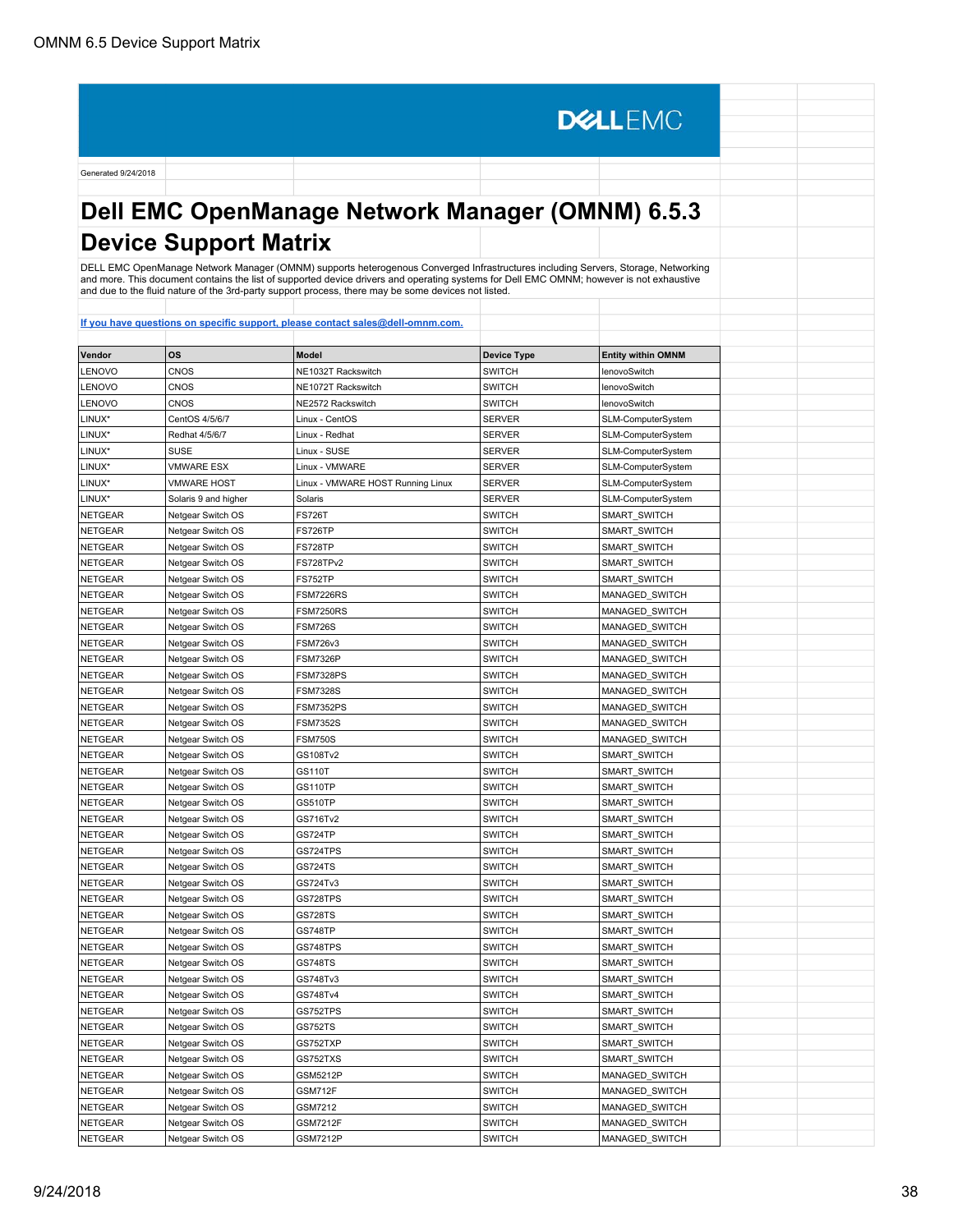# **Dell EMC OpenManage Network Manager (OMNM) 6.5.3 Device Support Matrix**

**DELLEMC** 

DELL EMC OpenManage Network Manager (OMNM) supports heterogenous Converged Infrastructures including Servers, Storage, Networking<br>and more. This document contains the list of supported device drivers and operating systems

| <b>OS</b><br><b>Model</b><br><b>Device Type</b><br><b>Entity within OMNM</b><br><b>SWITCH</b><br><b>NETGEAR</b><br>Netgear Switch OS<br><b>GSM7224</b><br>MANAGED SWITCH<br><b>NETGEAR</b><br><b>SWITCH</b><br>MANAGED SWITCH<br>Netgear Switch OS<br><b>GSM7224P</b><br><b>NETGEAR</b><br><b>SWITCH</b><br>Netgear Switch OS<br><b>GSM7224R</b><br>MANAGED_SWITCH<br><b>NETGEAR</b><br>Netgear Switch OS<br>GSM7224RP<br><b>SWITCH</b><br>MANAGED_SWITCH<br><b>NETGEAR</b><br>Netgear Switch OS<br>GSM7224v1<br><b>SWITCH</b><br>MANAGED SWITCH<br><b>NETGEAR</b><br><b>SWITCH</b><br>Netgear Switch OS<br>GSM7224v2<br>MANAGED_SWITCH<br><b>SWITCH</b><br><b>NETGEAR</b><br>Netgear Switch OS<br><b>GSM7228PS</b><br>MANAGED_SWITCH<br><b>NETGEAR</b><br><b>GSM7248</b><br><b>SWITCH</b><br>MANAGED SWITCH<br>Netgear Switch OS<br><b>NETGEAR</b><br><b>GSM7248R</b><br><b>SWITCH</b><br>MANAGED_SWITCH<br>Netgear Switch OS<br><b>NETGEAR</b><br>Netgear Switch OS<br>GSM7248RP<br><b>SWITCH</b><br>MANAGED_SWITCH<br><b>NETGEAR</b><br>Netgear Switch OS<br>GSM7248v2<br><b>SWITCH</b><br>MANAGED SWITCH<br><b>NETGEAR</b><br>Netgear Switch OS<br><b>GSM7252PS</b><br><b>SWITCH</b><br>MANAGED SWITCH<br>NETGEAR<br>GSM7312<br><b>SWITCH</b><br>MANAGED SWITCH<br>Netgear Switch OS<br><b>NETGEAR</b><br>MANAGED_SWITCH<br>Netgear Switch OS<br>GSM7312<br>SWITCH<br><b>NETGEAR</b><br>Netgear Switch OS<br>GSM7324<br><b>SWITCH</b><br>MANAGED SWITCH<br><b>NETGEAR</b><br><b>GSM7328FS</b><br><b>SWITCH</b><br>MANAGED SWITCH<br>Netgear Switch OS<br>NETGEAR<br><b>GSM7328S</b><br><b>SWITCH</b><br>MANAGED SWITCH<br>Netgear Switch OS<br><b>NETGEAR</b><br>GSM7328Sv2<br><b>SWITCH</b><br>MANAGED SWITCH<br>Netgear Switch OS<br><b>NETGEAR</b><br>Netgear Switch OS<br><b>GSM7352S</b><br><b>SWITCH</b><br>MANAGED SWITCH<br><b>NETGEAR</b><br><b>SWITCH</b><br>Netgear Switch OS<br>GSM7352Sv2<br>MANAGED_SWITCH<br><b>SWITCH</b><br>NETGEAR<br>Netgear Switch OS<br>S3300-28X-PoE+<br>SMART SWITCH<br><b>NETGEAR</b><br><b>XSM7224S</b><br><b>SWITCH</b><br>MANAGED SWITCH<br>Netgear Switch OS<br><b>WIRELESS ACCESS</b><br><b>RUCKUS</b><br>Ruckus OS<br>Ruckus AP R310<br><b>POINT</b><br>Access_Point<br><b>RUCKUS</b><br>Ruckus OS<br>Ruckus AP R310<br>WIRELESS CONTROLLER<br>UNLEASHED Access Point<br><b>RUCKUS</b><br>Ruckus OS<br><b>WIRELESS CONTROLLER</b><br>Ruckus Wireless ZD1200<br>Zone_Director<br>SONICWALL<br>SonicOS<br>Generic SonicWALL<br><b>FIREWALL</b><br>SONICWALL<br>SONICWALL<br>SonicOS<br>Generic SonicWALL SRA<br><b>FIREWALL</b><br>SONICWALL<br>SONICWALL<br>SonicOS<br>SonicWALL NSA 220<br><b>FIREWALL</b><br>SONICWALL<br>SONICWALL<br>SonicOS<br>SonicWALL NSA 220 Wireless<br><b>FIREWALL</b><br>SONICWALL<br>SONICWALL<br>SonicOS<br><b>FIREWALL</b><br>SONICWALL<br>SonicWALL NSA 240<br>SONICWALL<br>SonicOS<br><b>FIREWALL</b><br>SONICWALL<br>SonicWALL NSA 2400<br>SONICWALL<br>SONICWALL<br>SonicOS<br><b>FIREWALL</b><br>SonicWALL NSA 250M<br>SONICWALL<br>SONICWALL<br>SonicOS<br>SonicWALL NSA 250M Wireless<br><b>FIREWALL</b><br>SONICWALL<br>SONICWALL<br>SonicOS<br><b>FIREWALL</b><br>SonicWALL NSA 2600<br>SONICWALL<br>SonicOS<br>SonicWALL NSA 3500<br><b>FIREWALL</b><br>SONICWALL<br>SONICWALL<br>SonicOS<br><b>FIREWALL</b><br>SONICWALL<br>SonicWALL NSA 3600<br>SONICWALL<br>SonicOS<br>SonicWALL NSA 4500<br><b>FIREWALL</b><br>SONICWALL<br>SONICWALL<br>SonicOS<br>SonicWALL NSA 4600<br><b>FIREWALL</b><br>SONICWALL<br>SONICWALL<br>SonicOS<br><b>FIREWALL</b><br>SONICWALL<br>SonicWALL NSA 5600<br>SONICWALL<br>SonicOS<br>SonicWALL NSA 6600<br><b>FIREWALL</b><br>SONICWALL<br>SONICWALL<br><b>FIREWALL</b><br>SONICWALL<br>SonicOS<br>SonicWALL NSA E5500<br>SONICWALL<br>SONICWALL<br>SonicOS<br>SonicWALL NSA E6500<br><b>FIREWALL</b><br>SONICWALL<br>SonicOS<br><b>FIREWALL</b><br>SONICWALL<br>SonicWALL NSA E7500<br>SONICWALL<br><b>FIREWALL</b><br>SONICWALL<br>SonicOS<br>SonicWALL NSA E8500<br>SONICWALL<br><b>FIREWALL</b><br>SONICWALL<br>SonicOS<br>SonicWALL NSA E8510<br>SONICWALL<br>SONICWALL<br>SonicOS<br>SonicWALL PRO 1260<br><b>FIREWALL</b> |        |  |  |
|------------------------------------------------------------------------------------------------------------------------------------------------------------------------------------------------------------------------------------------------------------------------------------------------------------------------------------------------------------------------------------------------------------------------------------------------------------------------------------------------------------------------------------------------------------------------------------------------------------------------------------------------------------------------------------------------------------------------------------------------------------------------------------------------------------------------------------------------------------------------------------------------------------------------------------------------------------------------------------------------------------------------------------------------------------------------------------------------------------------------------------------------------------------------------------------------------------------------------------------------------------------------------------------------------------------------------------------------------------------------------------------------------------------------------------------------------------------------------------------------------------------------------------------------------------------------------------------------------------------------------------------------------------------------------------------------------------------------------------------------------------------------------------------------------------------------------------------------------------------------------------------------------------------------------------------------------------------------------------------------------------------------------------------------------------------------------------------------------------------------------------------------------------------------------------------------------------------------------------------------------------------------------------------------------------------------------------------------------------------------------------------------------------------------------------------------------------------------------------------------------------------------------------------------------------------------------------------------------------------------------------------------------------------------------------------------------------------------------------------------------------------------------------------------------------------------------------------------------------------------------------------------------------------------------------------------------------------------------------------------------------------------------------------------------------------------------------------------------------------------------------------------------------------------------------------------------------------------------------------------------------------------------------------------------------------------------------------------------------------------------------------------------------------------------------------------------------------------------------------------------------------------------------------------------------------------------------------------------------------------------------------------------------------------------------------------------------------------------------------------------------------------------------------------------------------------------------------------------------------------------------------------------------------------------------------------------------------------------------------------------------------------------------------------------------------------------------------------------------------------------------------------------------|--------|--|--|
|                                                                                                                                                                                                                                                                                                                                                                                                                                                                                                                                                                                                                                                                                                                                                                                                                                                                                                                                                                                                                                                                                                                                                                                                                                                                                                                                                                                                                                                                                                                                                                                                                                                                                                                                                                                                                                                                                                                                                                                                                                                                                                                                                                                                                                                                                                                                                                                                                                                                                                                                                                                                                                                                                                                                                                                                                                                                                                                                                                                                                                                                                                                                                                                                                                                                                                                                                                                                                                                                                                                                                                                                                                                                                                                                                                                                                                                                                                                                                                                                                                                                                                                                                            | Vendor |  |  |
|                                                                                                                                                                                                                                                                                                                                                                                                                                                                                                                                                                                                                                                                                                                                                                                                                                                                                                                                                                                                                                                                                                                                                                                                                                                                                                                                                                                                                                                                                                                                                                                                                                                                                                                                                                                                                                                                                                                                                                                                                                                                                                                                                                                                                                                                                                                                                                                                                                                                                                                                                                                                                                                                                                                                                                                                                                                                                                                                                                                                                                                                                                                                                                                                                                                                                                                                                                                                                                                                                                                                                                                                                                                                                                                                                                                                                                                                                                                                                                                                                                                                                                                                                            |        |  |  |
|                                                                                                                                                                                                                                                                                                                                                                                                                                                                                                                                                                                                                                                                                                                                                                                                                                                                                                                                                                                                                                                                                                                                                                                                                                                                                                                                                                                                                                                                                                                                                                                                                                                                                                                                                                                                                                                                                                                                                                                                                                                                                                                                                                                                                                                                                                                                                                                                                                                                                                                                                                                                                                                                                                                                                                                                                                                                                                                                                                                                                                                                                                                                                                                                                                                                                                                                                                                                                                                                                                                                                                                                                                                                                                                                                                                                                                                                                                                                                                                                                                                                                                                                                            |        |  |  |
|                                                                                                                                                                                                                                                                                                                                                                                                                                                                                                                                                                                                                                                                                                                                                                                                                                                                                                                                                                                                                                                                                                                                                                                                                                                                                                                                                                                                                                                                                                                                                                                                                                                                                                                                                                                                                                                                                                                                                                                                                                                                                                                                                                                                                                                                                                                                                                                                                                                                                                                                                                                                                                                                                                                                                                                                                                                                                                                                                                                                                                                                                                                                                                                                                                                                                                                                                                                                                                                                                                                                                                                                                                                                                                                                                                                                                                                                                                                                                                                                                                                                                                                                                            |        |  |  |
|                                                                                                                                                                                                                                                                                                                                                                                                                                                                                                                                                                                                                                                                                                                                                                                                                                                                                                                                                                                                                                                                                                                                                                                                                                                                                                                                                                                                                                                                                                                                                                                                                                                                                                                                                                                                                                                                                                                                                                                                                                                                                                                                                                                                                                                                                                                                                                                                                                                                                                                                                                                                                                                                                                                                                                                                                                                                                                                                                                                                                                                                                                                                                                                                                                                                                                                                                                                                                                                                                                                                                                                                                                                                                                                                                                                                                                                                                                                                                                                                                                                                                                                                                            |        |  |  |
|                                                                                                                                                                                                                                                                                                                                                                                                                                                                                                                                                                                                                                                                                                                                                                                                                                                                                                                                                                                                                                                                                                                                                                                                                                                                                                                                                                                                                                                                                                                                                                                                                                                                                                                                                                                                                                                                                                                                                                                                                                                                                                                                                                                                                                                                                                                                                                                                                                                                                                                                                                                                                                                                                                                                                                                                                                                                                                                                                                                                                                                                                                                                                                                                                                                                                                                                                                                                                                                                                                                                                                                                                                                                                                                                                                                                                                                                                                                                                                                                                                                                                                                                                            |        |  |  |
|                                                                                                                                                                                                                                                                                                                                                                                                                                                                                                                                                                                                                                                                                                                                                                                                                                                                                                                                                                                                                                                                                                                                                                                                                                                                                                                                                                                                                                                                                                                                                                                                                                                                                                                                                                                                                                                                                                                                                                                                                                                                                                                                                                                                                                                                                                                                                                                                                                                                                                                                                                                                                                                                                                                                                                                                                                                                                                                                                                                                                                                                                                                                                                                                                                                                                                                                                                                                                                                                                                                                                                                                                                                                                                                                                                                                                                                                                                                                                                                                                                                                                                                                                            |        |  |  |
|                                                                                                                                                                                                                                                                                                                                                                                                                                                                                                                                                                                                                                                                                                                                                                                                                                                                                                                                                                                                                                                                                                                                                                                                                                                                                                                                                                                                                                                                                                                                                                                                                                                                                                                                                                                                                                                                                                                                                                                                                                                                                                                                                                                                                                                                                                                                                                                                                                                                                                                                                                                                                                                                                                                                                                                                                                                                                                                                                                                                                                                                                                                                                                                                                                                                                                                                                                                                                                                                                                                                                                                                                                                                                                                                                                                                                                                                                                                                                                                                                                                                                                                                                            |        |  |  |
|                                                                                                                                                                                                                                                                                                                                                                                                                                                                                                                                                                                                                                                                                                                                                                                                                                                                                                                                                                                                                                                                                                                                                                                                                                                                                                                                                                                                                                                                                                                                                                                                                                                                                                                                                                                                                                                                                                                                                                                                                                                                                                                                                                                                                                                                                                                                                                                                                                                                                                                                                                                                                                                                                                                                                                                                                                                                                                                                                                                                                                                                                                                                                                                                                                                                                                                                                                                                                                                                                                                                                                                                                                                                                                                                                                                                                                                                                                                                                                                                                                                                                                                                                            |        |  |  |
|                                                                                                                                                                                                                                                                                                                                                                                                                                                                                                                                                                                                                                                                                                                                                                                                                                                                                                                                                                                                                                                                                                                                                                                                                                                                                                                                                                                                                                                                                                                                                                                                                                                                                                                                                                                                                                                                                                                                                                                                                                                                                                                                                                                                                                                                                                                                                                                                                                                                                                                                                                                                                                                                                                                                                                                                                                                                                                                                                                                                                                                                                                                                                                                                                                                                                                                                                                                                                                                                                                                                                                                                                                                                                                                                                                                                                                                                                                                                                                                                                                                                                                                                                            |        |  |  |
|                                                                                                                                                                                                                                                                                                                                                                                                                                                                                                                                                                                                                                                                                                                                                                                                                                                                                                                                                                                                                                                                                                                                                                                                                                                                                                                                                                                                                                                                                                                                                                                                                                                                                                                                                                                                                                                                                                                                                                                                                                                                                                                                                                                                                                                                                                                                                                                                                                                                                                                                                                                                                                                                                                                                                                                                                                                                                                                                                                                                                                                                                                                                                                                                                                                                                                                                                                                                                                                                                                                                                                                                                                                                                                                                                                                                                                                                                                                                                                                                                                                                                                                                                            |        |  |  |
|                                                                                                                                                                                                                                                                                                                                                                                                                                                                                                                                                                                                                                                                                                                                                                                                                                                                                                                                                                                                                                                                                                                                                                                                                                                                                                                                                                                                                                                                                                                                                                                                                                                                                                                                                                                                                                                                                                                                                                                                                                                                                                                                                                                                                                                                                                                                                                                                                                                                                                                                                                                                                                                                                                                                                                                                                                                                                                                                                                                                                                                                                                                                                                                                                                                                                                                                                                                                                                                                                                                                                                                                                                                                                                                                                                                                                                                                                                                                                                                                                                                                                                                                                            |        |  |  |
|                                                                                                                                                                                                                                                                                                                                                                                                                                                                                                                                                                                                                                                                                                                                                                                                                                                                                                                                                                                                                                                                                                                                                                                                                                                                                                                                                                                                                                                                                                                                                                                                                                                                                                                                                                                                                                                                                                                                                                                                                                                                                                                                                                                                                                                                                                                                                                                                                                                                                                                                                                                                                                                                                                                                                                                                                                                                                                                                                                                                                                                                                                                                                                                                                                                                                                                                                                                                                                                                                                                                                                                                                                                                                                                                                                                                                                                                                                                                                                                                                                                                                                                                                            |        |  |  |
|                                                                                                                                                                                                                                                                                                                                                                                                                                                                                                                                                                                                                                                                                                                                                                                                                                                                                                                                                                                                                                                                                                                                                                                                                                                                                                                                                                                                                                                                                                                                                                                                                                                                                                                                                                                                                                                                                                                                                                                                                                                                                                                                                                                                                                                                                                                                                                                                                                                                                                                                                                                                                                                                                                                                                                                                                                                                                                                                                                                                                                                                                                                                                                                                                                                                                                                                                                                                                                                                                                                                                                                                                                                                                                                                                                                                                                                                                                                                                                                                                                                                                                                                                            |        |  |  |
|                                                                                                                                                                                                                                                                                                                                                                                                                                                                                                                                                                                                                                                                                                                                                                                                                                                                                                                                                                                                                                                                                                                                                                                                                                                                                                                                                                                                                                                                                                                                                                                                                                                                                                                                                                                                                                                                                                                                                                                                                                                                                                                                                                                                                                                                                                                                                                                                                                                                                                                                                                                                                                                                                                                                                                                                                                                                                                                                                                                                                                                                                                                                                                                                                                                                                                                                                                                                                                                                                                                                                                                                                                                                                                                                                                                                                                                                                                                                                                                                                                                                                                                                                            |        |  |  |
|                                                                                                                                                                                                                                                                                                                                                                                                                                                                                                                                                                                                                                                                                                                                                                                                                                                                                                                                                                                                                                                                                                                                                                                                                                                                                                                                                                                                                                                                                                                                                                                                                                                                                                                                                                                                                                                                                                                                                                                                                                                                                                                                                                                                                                                                                                                                                                                                                                                                                                                                                                                                                                                                                                                                                                                                                                                                                                                                                                                                                                                                                                                                                                                                                                                                                                                                                                                                                                                                                                                                                                                                                                                                                                                                                                                                                                                                                                                                                                                                                                                                                                                                                            |        |  |  |
|                                                                                                                                                                                                                                                                                                                                                                                                                                                                                                                                                                                                                                                                                                                                                                                                                                                                                                                                                                                                                                                                                                                                                                                                                                                                                                                                                                                                                                                                                                                                                                                                                                                                                                                                                                                                                                                                                                                                                                                                                                                                                                                                                                                                                                                                                                                                                                                                                                                                                                                                                                                                                                                                                                                                                                                                                                                                                                                                                                                                                                                                                                                                                                                                                                                                                                                                                                                                                                                                                                                                                                                                                                                                                                                                                                                                                                                                                                                                                                                                                                                                                                                                                            |        |  |  |
|                                                                                                                                                                                                                                                                                                                                                                                                                                                                                                                                                                                                                                                                                                                                                                                                                                                                                                                                                                                                                                                                                                                                                                                                                                                                                                                                                                                                                                                                                                                                                                                                                                                                                                                                                                                                                                                                                                                                                                                                                                                                                                                                                                                                                                                                                                                                                                                                                                                                                                                                                                                                                                                                                                                                                                                                                                                                                                                                                                                                                                                                                                                                                                                                                                                                                                                                                                                                                                                                                                                                                                                                                                                                                                                                                                                                                                                                                                                                                                                                                                                                                                                                                            |        |  |  |
|                                                                                                                                                                                                                                                                                                                                                                                                                                                                                                                                                                                                                                                                                                                                                                                                                                                                                                                                                                                                                                                                                                                                                                                                                                                                                                                                                                                                                                                                                                                                                                                                                                                                                                                                                                                                                                                                                                                                                                                                                                                                                                                                                                                                                                                                                                                                                                                                                                                                                                                                                                                                                                                                                                                                                                                                                                                                                                                                                                                                                                                                                                                                                                                                                                                                                                                                                                                                                                                                                                                                                                                                                                                                                                                                                                                                                                                                                                                                                                                                                                                                                                                                                            |        |  |  |
|                                                                                                                                                                                                                                                                                                                                                                                                                                                                                                                                                                                                                                                                                                                                                                                                                                                                                                                                                                                                                                                                                                                                                                                                                                                                                                                                                                                                                                                                                                                                                                                                                                                                                                                                                                                                                                                                                                                                                                                                                                                                                                                                                                                                                                                                                                                                                                                                                                                                                                                                                                                                                                                                                                                                                                                                                                                                                                                                                                                                                                                                                                                                                                                                                                                                                                                                                                                                                                                                                                                                                                                                                                                                                                                                                                                                                                                                                                                                                                                                                                                                                                                                                            |        |  |  |
|                                                                                                                                                                                                                                                                                                                                                                                                                                                                                                                                                                                                                                                                                                                                                                                                                                                                                                                                                                                                                                                                                                                                                                                                                                                                                                                                                                                                                                                                                                                                                                                                                                                                                                                                                                                                                                                                                                                                                                                                                                                                                                                                                                                                                                                                                                                                                                                                                                                                                                                                                                                                                                                                                                                                                                                                                                                                                                                                                                                                                                                                                                                                                                                                                                                                                                                                                                                                                                                                                                                                                                                                                                                                                                                                                                                                                                                                                                                                                                                                                                                                                                                                                            |        |  |  |
|                                                                                                                                                                                                                                                                                                                                                                                                                                                                                                                                                                                                                                                                                                                                                                                                                                                                                                                                                                                                                                                                                                                                                                                                                                                                                                                                                                                                                                                                                                                                                                                                                                                                                                                                                                                                                                                                                                                                                                                                                                                                                                                                                                                                                                                                                                                                                                                                                                                                                                                                                                                                                                                                                                                                                                                                                                                                                                                                                                                                                                                                                                                                                                                                                                                                                                                                                                                                                                                                                                                                                                                                                                                                                                                                                                                                                                                                                                                                                                                                                                                                                                                                                            |        |  |  |
|                                                                                                                                                                                                                                                                                                                                                                                                                                                                                                                                                                                                                                                                                                                                                                                                                                                                                                                                                                                                                                                                                                                                                                                                                                                                                                                                                                                                                                                                                                                                                                                                                                                                                                                                                                                                                                                                                                                                                                                                                                                                                                                                                                                                                                                                                                                                                                                                                                                                                                                                                                                                                                                                                                                                                                                                                                                                                                                                                                                                                                                                                                                                                                                                                                                                                                                                                                                                                                                                                                                                                                                                                                                                                                                                                                                                                                                                                                                                                                                                                                                                                                                                                            |        |  |  |
|                                                                                                                                                                                                                                                                                                                                                                                                                                                                                                                                                                                                                                                                                                                                                                                                                                                                                                                                                                                                                                                                                                                                                                                                                                                                                                                                                                                                                                                                                                                                                                                                                                                                                                                                                                                                                                                                                                                                                                                                                                                                                                                                                                                                                                                                                                                                                                                                                                                                                                                                                                                                                                                                                                                                                                                                                                                                                                                                                                                                                                                                                                                                                                                                                                                                                                                                                                                                                                                                                                                                                                                                                                                                                                                                                                                                                                                                                                                                                                                                                                                                                                                                                            |        |  |  |
|                                                                                                                                                                                                                                                                                                                                                                                                                                                                                                                                                                                                                                                                                                                                                                                                                                                                                                                                                                                                                                                                                                                                                                                                                                                                                                                                                                                                                                                                                                                                                                                                                                                                                                                                                                                                                                                                                                                                                                                                                                                                                                                                                                                                                                                                                                                                                                                                                                                                                                                                                                                                                                                                                                                                                                                                                                                                                                                                                                                                                                                                                                                                                                                                                                                                                                                                                                                                                                                                                                                                                                                                                                                                                                                                                                                                                                                                                                                                                                                                                                                                                                                                                            |        |  |  |
|                                                                                                                                                                                                                                                                                                                                                                                                                                                                                                                                                                                                                                                                                                                                                                                                                                                                                                                                                                                                                                                                                                                                                                                                                                                                                                                                                                                                                                                                                                                                                                                                                                                                                                                                                                                                                                                                                                                                                                                                                                                                                                                                                                                                                                                                                                                                                                                                                                                                                                                                                                                                                                                                                                                                                                                                                                                                                                                                                                                                                                                                                                                                                                                                                                                                                                                                                                                                                                                                                                                                                                                                                                                                                                                                                                                                                                                                                                                                                                                                                                                                                                                                                            |        |  |  |
|                                                                                                                                                                                                                                                                                                                                                                                                                                                                                                                                                                                                                                                                                                                                                                                                                                                                                                                                                                                                                                                                                                                                                                                                                                                                                                                                                                                                                                                                                                                                                                                                                                                                                                                                                                                                                                                                                                                                                                                                                                                                                                                                                                                                                                                                                                                                                                                                                                                                                                                                                                                                                                                                                                                                                                                                                                                                                                                                                                                                                                                                                                                                                                                                                                                                                                                                                                                                                                                                                                                                                                                                                                                                                                                                                                                                                                                                                                                                                                                                                                                                                                                                                            |        |  |  |
|                                                                                                                                                                                                                                                                                                                                                                                                                                                                                                                                                                                                                                                                                                                                                                                                                                                                                                                                                                                                                                                                                                                                                                                                                                                                                                                                                                                                                                                                                                                                                                                                                                                                                                                                                                                                                                                                                                                                                                                                                                                                                                                                                                                                                                                                                                                                                                                                                                                                                                                                                                                                                                                                                                                                                                                                                                                                                                                                                                                                                                                                                                                                                                                                                                                                                                                                                                                                                                                                                                                                                                                                                                                                                                                                                                                                                                                                                                                                                                                                                                                                                                                                                            |        |  |  |
|                                                                                                                                                                                                                                                                                                                                                                                                                                                                                                                                                                                                                                                                                                                                                                                                                                                                                                                                                                                                                                                                                                                                                                                                                                                                                                                                                                                                                                                                                                                                                                                                                                                                                                                                                                                                                                                                                                                                                                                                                                                                                                                                                                                                                                                                                                                                                                                                                                                                                                                                                                                                                                                                                                                                                                                                                                                                                                                                                                                                                                                                                                                                                                                                                                                                                                                                                                                                                                                                                                                                                                                                                                                                                                                                                                                                                                                                                                                                                                                                                                                                                                                                                            |        |  |  |
|                                                                                                                                                                                                                                                                                                                                                                                                                                                                                                                                                                                                                                                                                                                                                                                                                                                                                                                                                                                                                                                                                                                                                                                                                                                                                                                                                                                                                                                                                                                                                                                                                                                                                                                                                                                                                                                                                                                                                                                                                                                                                                                                                                                                                                                                                                                                                                                                                                                                                                                                                                                                                                                                                                                                                                                                                                                                                                                                                                                                                                                                                                                                                                                                                                                                                                                                                                                                                                                                                                                                                                                                                                                                                                                                                                                                                                                                                                                                                                                                                                                                                                                                                            |        |  |  |
|                                                                                                                                                                                                                                                                                                                                                                                                                                                                                                                                                                                                                                                                                                                                                                                                                                                                                                                                                                                                                                                                                                                                                                                                                                                                                                                                                                                                                                                                                                                                                                                                                                                                                                                                                                                                                                                                                                                                                                                                                                                                                                                                                                                                                                                                                                                                                                                                                                                                                                                                                                                                                                                                                                                                                                                                                                                                                                                                                                                                                                                                                                                                                                                                                                                                                                                                                                                                                                                                                                                                                                                                                                                                                                                                                                                                                                                                                                                                                                                                                                                                                                                                                            |        |  |  |
|                                                                                                                                                                                                                                                                                                                                                                                                                                                                                                                                                                                                                                                                                                                                                                                                                                                                                                                                                                                                                                                                                                                                                                                                                                                                                                                                                                                                                                                                                                                                                                                                                                                                                                                                                                                                                                                                                                                                                                                                                                                                                                                                                                                                                                                                                                                                                                                                                                                                                                                                                                                                                                                                                                                                                                                                                                                                                                                                                                                                                                                                                                                                                                                                                                                                                                                                                                                                                                                                                                                                                                                                                                                                                                                                                                                                                                                                                                                                                                                                                                                                                                                                                            |        |  |  |
|                                                                                                                                                                                                                                                                                                                                                                                                                                                                                                                                                                                                                                                                                                                                                                                                                                                                                                                                                                                                                                                                                                                                                                                                                                                                                                                                                                                                                                                                                                                                                                                                                                                                                                                                                                                                                                                                                                                                                                                                                                                                                                                                                                                                                                                                                                                                                                                                                                                                                                                                                                                                                                                                                                                                                                                                                                                                                                                                                                                                                                                                                                                                                                                                                                                                                                                                                                                                                                                                                                                                                                                                                                                                                                                                                                                                                                                                                                                                                                                                                                                                                                                                                            |        |  |  |
|                                                                                                                                                                                                                                                                                                                                                                                                                                                                                                                                                                                                                                                                                                                                                                                                                                                                                                                                                                                                                                                                                                                                                                                                                                                                                                                                                                                                                                                                                                                                                                                                                                                                                                                                                                                                                                                                                                                                                                                                                                                                                                                                                                                                                                                                                                                                                                                                                                                                                                                                                                                                                                                                                                                                                                                                                                                                                                                                                                                                                                                                                                                                                                                                                                                                                                                                                                                                                                                                                                                                                                                                                                                                                                                                                                                                                                                                                                                                                                                                                                                                                                                                                            |        |  |  |
|                                                                                                                                                                                                                                                                                                                                                                                                                                                                                                                                                                                                                                                                                                                                                                                                                                                                                                                                                                                                                                                                                                                                                                                                                                                                                                                                                                                                                                                                                                                                                                                                                                                                                                                                                                                                                                                                                                                                                                                                                                                                                                                                                                                                                                                                                                                                                                                                                                                                                                                                                                                                                                                                                                                                                                                                                                                                                                                                                                                                                                                                                                                                                                                                                                                                                                                                                                                                                                                                                                                                                                                                                                                                                                                                                                                                                                                                                                                                                                                                                                                                                                                                                            |        |  |  |
|                                                                                                                                                                                                                                                                                                                                                                                                                                                                                                                                                                                                                                                                                                                                                                                                                                                                                                                                                                                                                                                                                                                                                                                                                                                                                                                                                                                                                                                                                                                                                                                                                                                                                                                                                                                                                                                                                                                                                                                                                                                                                                                                                                                                                                                                                                                                                                                                                                                                                                                                                                                                                                                                                                                                                                                                                                                                                                                                                                                                                                                                                                                                                                                                                                                                                                                                                                                                                                                                                                                                                                                                                                                                                                                                                                                                                                                                                                                                                                                                                                                                                                                                                            |        |  |  |
|                                                                                                                                                                                                                                                                                                                                                                                                                                                                                                                                                                                                                                                                                                                                                                                                                                                                                                                                                                                                                                                                                                                                                                                                                                                                                                                                                                                                                                                                                                                                                                                                                                                                                                                                                                                                                                                                                                                                                                                                                                                                                                                                                                                                                                                                                                                                                                                                                                                                                                                                                                                                                                                                                                                                                                                                                                                                                                                                                                                                                                                                                                                                                                                                                                                                                                                                                                                                                                                                                                                                                                                                                                                                                                                                                                                                                                                                                                                                                                                                                                                                                                                                                            |        |  |  |
|                                                                                                                                                                                                                                                                                                                                                                                                                                                                                                                                                                                                                                                                                                                                                                                                                                                                                                                                                                                                                                                                                                                                                                                                                                                                                                                                                                                                                                                                                                                                                                                                                                                                                                                                                                                                                                                                                                                                                                                                                                                                                                                                                                                                                                                                                                                                                                                                                                                                                                                                                                                                                                                                                                                                                                                                                                                                                                                                                                                                                                                                                                                                                                                                                                                                                                                                                                                                                                                                                                                                                                                                                                                                                                                                                                                                                                                                                                                                                                                                                                                                                                                                                            |        |  |  |
|                                                                                                                                                                                                                                                                                                                                                                                                                                                                                                                                                                                                                                                                                                                                                                                                                                                                                                                                                                                                                                                                                                                                                                                                                                                                                                                                                                                                                                                                                                                                                                                                                                                                                                                                                                                                                                                                                                                                                                                                                                                                                                                                                                                                                                                                                                                                                                                                                                                                                                                                                                                                                                                                                                                                                                                                                                                                                                                                                                                                                                                                                                                                                                                                                                                                                                                                                                                                                                                                                                                                                                                                                                                                                                                                                                                                                                                                                                                                                                                                                                                                                                                                                            |        |  |  |
|                                                                                                                                                                                                                                                                                                                                                                                                                                                                                                                                                                                                                                                                                                                                                                                                                                                                                                                                                                                                                                                                                                                                                                                                                                                                                                                                                                                                                                                                                                                                                                                                                                                                                                                                                                                                                                                                                                                                                                                                                                                                                                                                                                                                                                                                                                                                                                                                                                                                                                                                                                                                                                                                                                                                                                                                                                                                                                                                                                                                                                                                                                                                                                                                                                                                                                                                                                                                                                                                                                                                                                                                                                                                                                                                                                                                                                                                                                                                                                                                                                                                                                                                                            |        |  |  |
|                                                                                                                                                                                                                                                                                                                                                                                                                                                                                                                                                                                                                                                                                                                                                                                                                                                                                                                                                                                                                                                                                                                                                                                                                                                                                                                                                                                                                                                                                                                                                                                                                                                                                                                                                                                                                                                                                                                                                                                                                                                                                                                                                                                                                                                                                                                                                                                                                                                                                                                                                                                                                                                                                                                                                                                                                                                                                                                                                                                                                                                                                                                                                                                                                                                                                                                                                                                                                                                                                                                                                                                                                                                                                                                                                                                                                                                                                                                                                                                                                                                                                                                                                            |        |  |  |
|                                                                                                                                                                                                                                                                                                                                                                                                                                                                                                                                                                                                                                                                                                                                                                                                                                                                                                                                                                                                                                                                                                                                                                                                                                                                                                                                                                                                                                                                                                                                                                                                                                                                                                                                                                                                                                                                                                                                                                                                                                                                                                                                                                                                                                                                                                                                                                                                                                                                                                                                                                                                                                                                                                                                                                                                                                                                                                                                                                                                                                                                                                                                                                                                                                                                                                                                                                                                                                                                                                                                                                                                                                                                                                                                                                                                                                                                                                                                                                                                                                                                                                                                                            |        |  |  |
|                                                                                                                                                                                                                                                                                                                                                                                                                                                                                                                                                                                                                                                                                                                                                                                                                                                                                                                                                                                                                                                                                                                                                                                                                                                                                                                                                                                                                                                                                                                                                                                                                                                                                                                                                                                                                                                                                                                                                                                                                                                                                                                                                                                                                                                                                                                                                                                                                                                                                                                                                                                                                                                                                                                                                                                                                                                                                                                                                                                                                                                                                                                                                                                                                                                                                                                                                                                                                                                                                                                                                                                                                                                                                                                                                                                                                                                                                                                                                                                                                                                                                                                                                            |        |  |  |
|                                                                                                                                                                                                                                                                                                                                                                                                                                                                                                                                                                                                                                                                                                                                                                                                                                                                                                                                                                                                                                                                                                                                                                                                                                                                                                                                                                                                                                                                                                                                                                                                                                                                                                                                                                                                                                                                                                                                                                                                                                                                                                                                                                                                                                                                                                                                                                                                                                                                                                                                                                                                                                                                                                                                                                                                                                                                                                                                                                                                                                                                                                                                                                                                                                                                                                                                                                                                                                                                                                                                                                                                                                                                                                                                                                                                                                                                                                                                                                                                                                                                                                                                                            |        |  |  |
|                                                                                                                                                                                                                                                                                                                                                                                                                                                                                                                                                                                                                                                                                                                                                                                                                                                                                                                                                                                                                                                                                                                                                                                                                                                                                                                                                                                                                                                                                                                                                                                                                                                                                                                                                                                                                                                                                                                                                                                                                                                                                                                                                                                                                                                                                                                                                                                                                                                                                                                                                                                                                                                                                                                                                                                                                                                                                                                                                                                                                                                                                                                                                                                                                                                                                                                                                                                                                                                                                                                                                                                                                                                                                                                                                                                                                                                                                                                                                                                                                                                                                                                                                            |        |  |  |
|                                                                                                                                                                                                                                                                                                                                                                                                                                                                                                                                                                                                                                                                                                                                                                                                                                                                                                                                                                                                                                                                                                                                                                                                                                                                                                                                                                                                                                                                                                                                                                                                                                                                                                                                                                                                                                                                                                                                                                                                                                                                                                                                                                                                                                                                                                                                                                                                                                                                                                                                                                                                                                                                                                                                                                                                                                                                                                                                                                                                                                                                                                                                                                                                                                                                                                                                                                                                                                                                                                                                                                                                                                                                                                                                                                                                                                                                                                                                                                                                                                                                                                                                                            |        |  |  |
|                                                                                                                                                                                                                                                                                                                                                                                                                                                                                                                                                                                                                                                                                                                                                                                                                                                                                                                                                                                                                                                                                                                                                                                                                                                                                                                                                                                                                                                                                                                                                                                                                                                                                                                                                                                                                                                                                                                                                                                                                                                                                                                                                                                                                                                                                                                                                                                                                                                                                                                                                                                                                                                                                                                                                                                                                                                                                                                                                                                                                                                                                                                                                                                                                                                                                                                                                                                                                                                                                                                                                                                                                                                                                                                                                                                                                                                                                                                                                                                                                                                                                                                                                            |        |  |  |
| SONICWALL<br>SonicOS<br>SonicWALL PRO 2040<br><b>FIREWALL</b><br>SONICWALL                                                                                                                                                                                                                                                                                                                                                                                                                                                                                                                                                                                                                                                                                                                                                                                                                                                                                                                                                                                                                                                                                                                                                                                                                                                                                                                                                                                                                                                                                                                                                                                                                                                                                                                                                                                                                                                                                                                                                                                                                                                                                                                                                                                                                                                                                                                                                                                                                                                                                                                                                                                                                                                                                                                                                                                                                                                                                                                                                                                                                                                                                                                                                                                                                                                                                                                                                                                                                                                                                                                                                                                                                                                                                                                                                                                                                                                                                                                                                                                                                                                                                 |        |  |  |
| SONICWALL<br>SonicOS<br>SonicWALL PRO 4060<br><b>FIREWALL</b><br>SONICWALL                                                                                                                                                                                                                                                                                                                                                                                                                                                                                                                                                                                                                                                                                                                                                                                                                                                                                                                                                                                                                                                                                                                                                                                                                                                                                                                                                                                                                                                                                                                                                                                                                                                                                                                                                                                                                                                                                                                                                                                                                                                                                                                                                                                                                                                                                                                                                                                                                                                                                                                                                                                                                                                                                                                                                                                                                                                                                                                                                                                                                                                                                                                                                                                                                                                                                                                                                                                                                                                                                                                                                                                                                                                                                                                                                                                                                                                                                                                                                                                                                                                                                 |        |  |  |